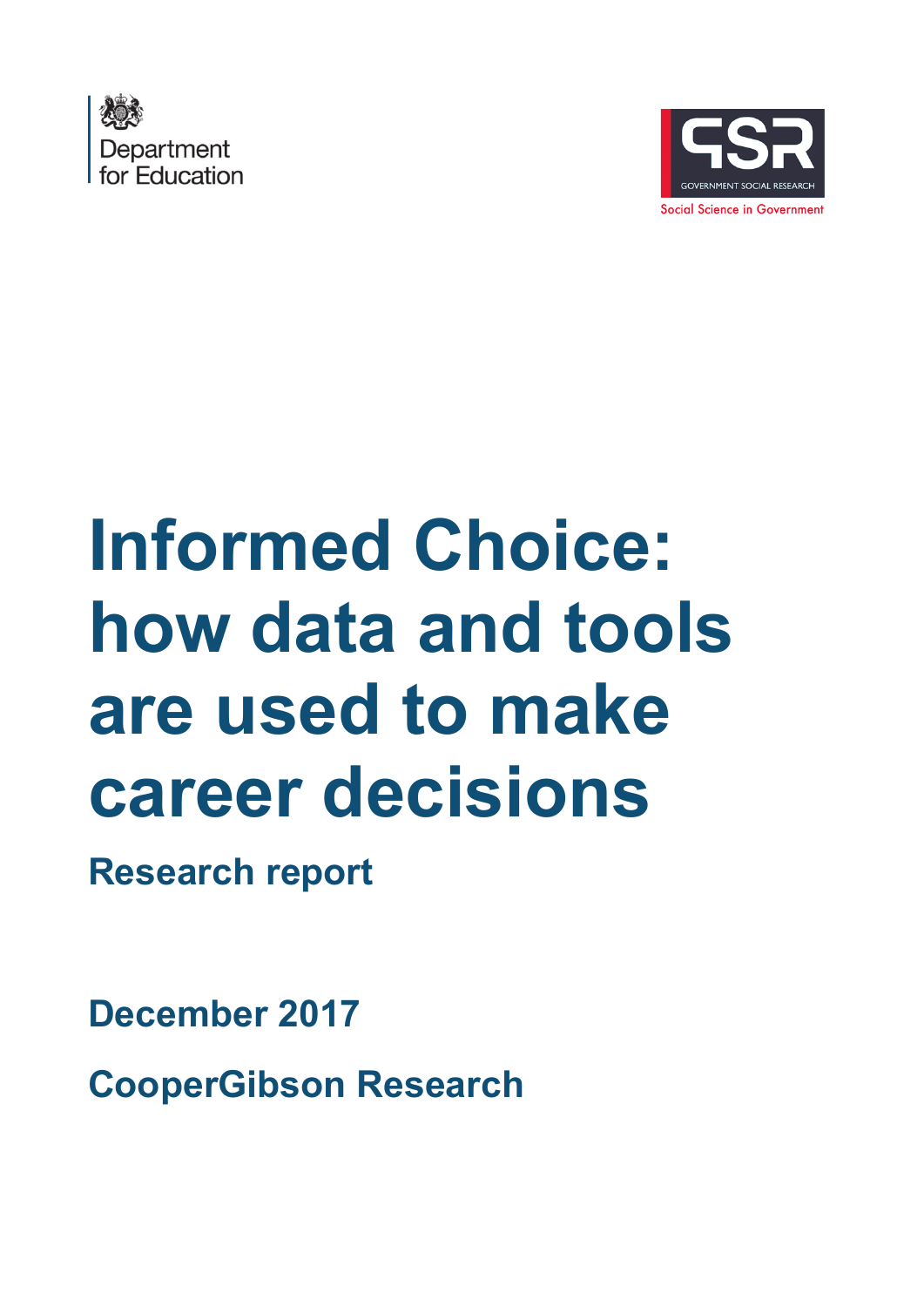# **Contents**

| List of figures                                                        | 5  |
|------------------------------------------------------------------------|----|
| List of tables                                                         | 6  |
| <b>Executive summary</b>                                               | 7  |
| Introduction<br>1.                                                     | 14 |
| 1.1 Research aims                                                      | 15 |
| 1.2 Research objectives                                                | 15 |
| 1.3 Reading this report                                                | 15 |
| 2. Methodology                                                         | 16 |
| 2.1 Desk review                                                        | 16 |
| 2.2 Qualitative fieldwork                                              | 16 |
| 2.2.1 Sample                                                           | 17 |
| 2.3 Parent survey                                                      | 19 |
| 2.3.1 Sample breakdown: parent survey                                  | 19 |
| 2.4 Parent interviews                                                  | 19 |
| 2.5 Challenges and limitations                                         | 20 |
| 2.5.1 Timing for the research                                          | 20 |
| 2.5.2 Accessing parents                                                | 20 |
| 3. Engagement with careers provision                                   | 21 |
| 3.1 Approaches to careers engagement: primary education                | 21 |
| 3.1.1 Delivery approaches                                              | 21 |
| 3.2 Approaches to careers engagement: secondary and tertiary education | 22 |
| 3.2.1 Delivery approaches                                              | 22 |
| 3.3 Parents' role in careers engagement                                | 26 |
| 3.3.1 Focus of career discussions                                      | 26 |
| 3.3.2 Role of parents/carers in decision-making                        | 28 |
| 4. Careers information and tools                                       | 30 |
| 4.1 Careers tools in use                                               | 30 |
| 4.2 Use of careers tools in primary schools                            | 30 |
| 4.2.1 Primary learner perspectives                                     | 32 |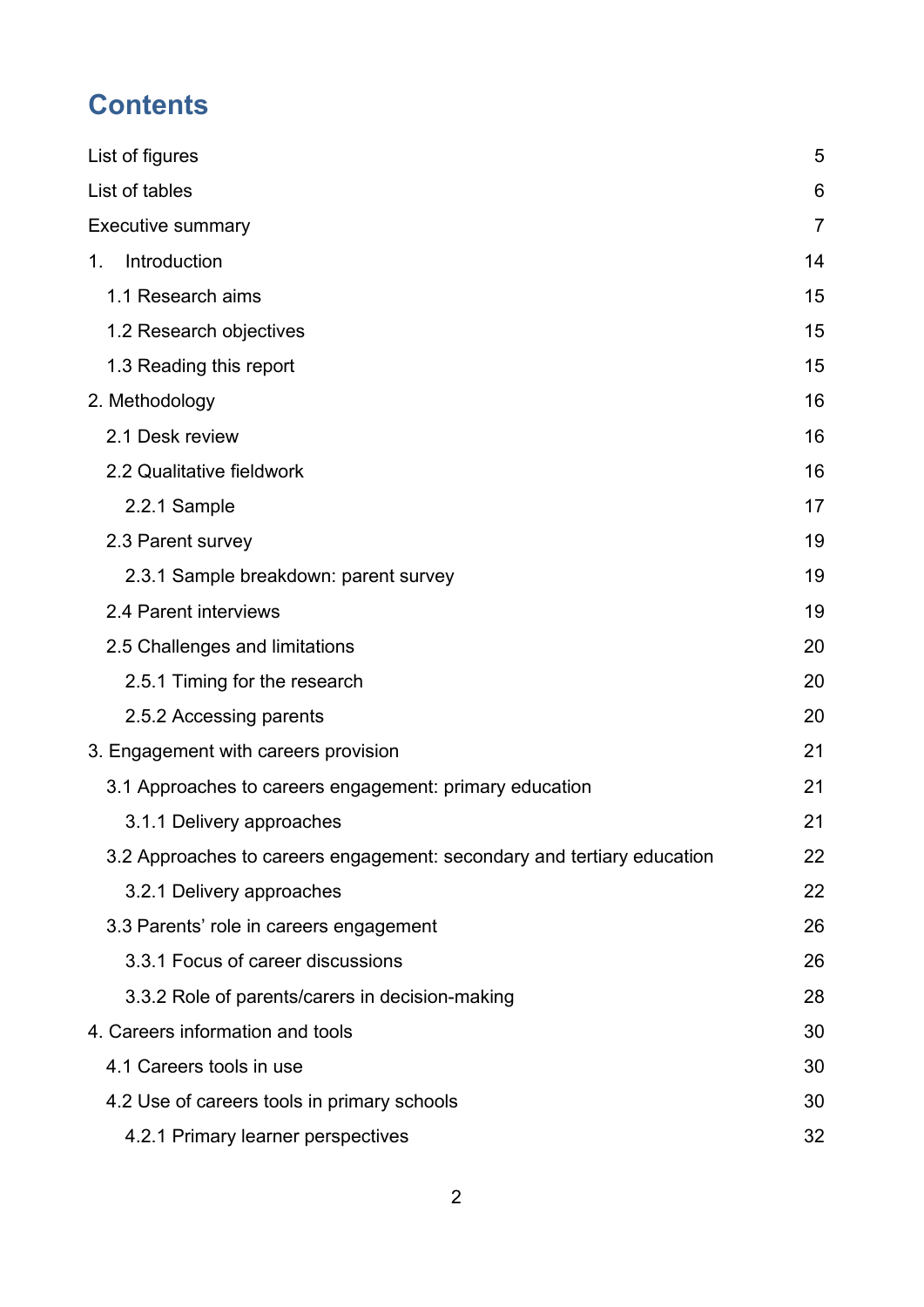| 4.3 Use of careers tools in secondary and tertiary education      | 33 |
|-------------------------------------------------------------------|----|
| 4.4 Differentiating use of tools by different groups              | 34 |
| 4.4.1 Learners' awareness and use of tools                        | 35 |
| 4.4.2 Parents' awareness and use of tools                         | 37 |
| 4.4.3 Provider awareness and use of careers tools                 | 40 |
| 4.5 Differentiating use of tools for learners and decision stages | 40 |
| 4.6 Engaging hard-to-reach learners                               | 46 |
| 4.7 Provider perspectives on tools                                | 47 |
| 4.8 Supporting engagement with tools and data                     | 48 |
| 5. Destination data                                               | 51 |
| 5.1 Collection of destination data                                | 51 |
| 5.1.1 Secondary schools                                           | 51 |
| 5.1.2 Colleges                                                    | 52 |
| 5.2 Strategic use of destination data                             | 52 |
| 5.2.1 Secondary schools                                           | 53 |
| 5.2.2 Colleges                                                    | 53 |
| 5.3 Introducing destination data to learners                      | 54 |
| 5.3.1 Primary schools                                             | 55 |
| 5.3.2 Secondary schools                                           | 55 |
| 5.3.3 Colleges                                                    | 56 |
| 5.4 Learner perspectives on destination data                      | 58 |
| 5.5 Parent perspectives on destination data                       | 59 |
| 5.5.1 Accessing destinations data                                 | 59 |
| 5.5.2 Use of destinations data                                    | 60 |
| 6. Labour Market Information                                      | 62 |
| 6.1 Strategic use of labour market information (LMI)              | 62 |
| 6.2 Introducing labour market information (LMI) to learners       | 63 |
| 6.2.1 Primary schools                                             | 63 |
| 6.2.2 Secondary schools                                           | 64 |
| 6.2.3 Colleges                                                    | 65 |
| 6.3 Learner perspectives on LMI                                   | 66 |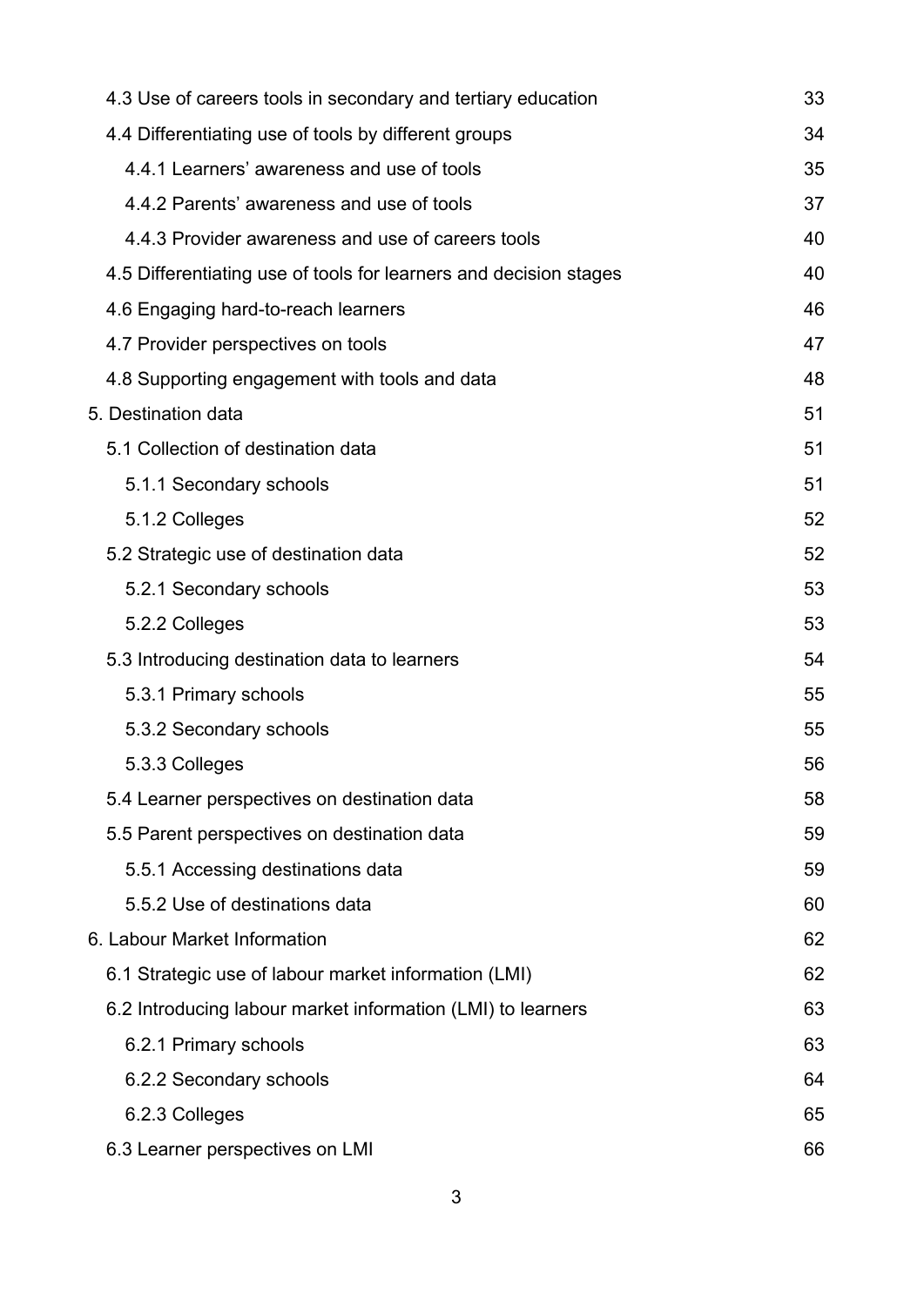| 6.4 Parent perspectives on LMI                                       | 68  |
|----------------------------------------------------------------------|-----|
| 6.4.1 Accessing Labour Market Information                            | 68  |
| 6.4.2 Using Labour Market Information                                | 69  |
| 7. Challenges to using career tools and data                         | 72  |
| 7.1. Challenges to engaging with careers information and tools       | 72  |
| 7.2 Challenges in the use of destination data                        | 75  |
| 7.2.1 Future potential for destination data                          | 77  |
| 7.3 Challenges in the use of Labour Market Information (LMI)         | 78  |
| 7.3.1 Future potential for Labour Market Information                 | 79  |
| 7.4 Improving careers information, tools and data                    | 80  |
| 7.4.1 Increasing learner engagement with careers                     | 80  |
| 7.4.2 Increasing engagement with careers information, data and tools | 82  |
| 8. Summary and concluding comments                                   | 84  |
| 8.1 Use of careers tools and information                             | 84  |
| 8.2 Destination data                                                 | 85  |
| 8.3 Labour market information (LMI)                                  | 86  |
| Appendix 1: Literature review                                        | 88  |
| Appendix 2: Examples of tools used                                   | 98  |
| Appendix 3: Topic guides and parent survey                           | 100 |
| <b>Bibliography</b>                                                  | 128 |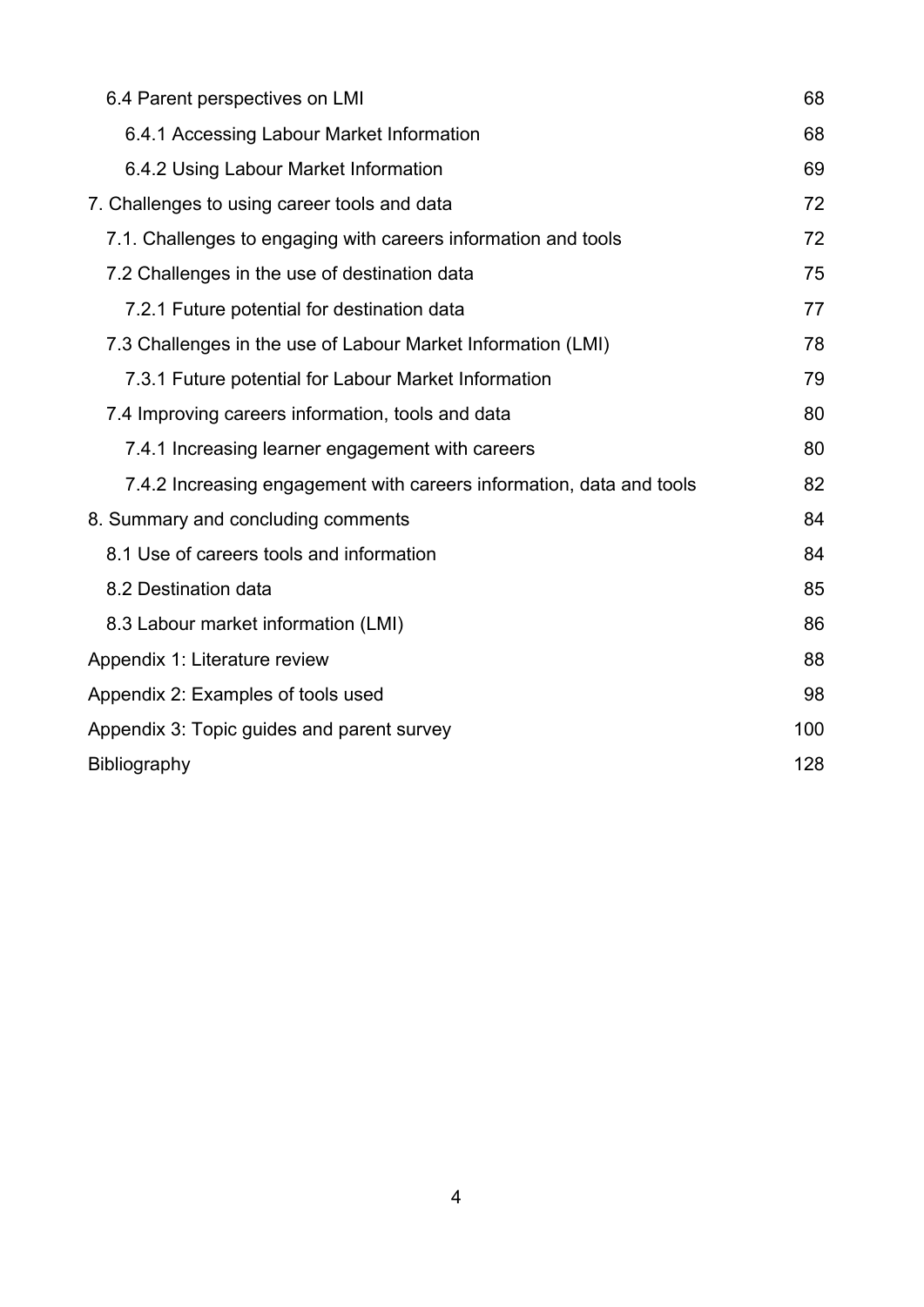# <span id="page-4-0"></span>**List of figures**

| Figure 1: Parents' attitudes towards careers education and guidance (secondary and<br>college) | 28 |
|------------------------------------------------------------------------------------------------|----|
| Figure 2: Information sources used by parents                                                  | 38 |
| Figure 3: Function of careers tools used by parents                                            | 39 |
| Figure 4: Source of destinations data                                                          | 60 |
| Figure 5: Type of Labour Market Information used by parents                                    | 69 |
| Figure 6: Parents' reasons for using Labour Market Information                                 | 70 |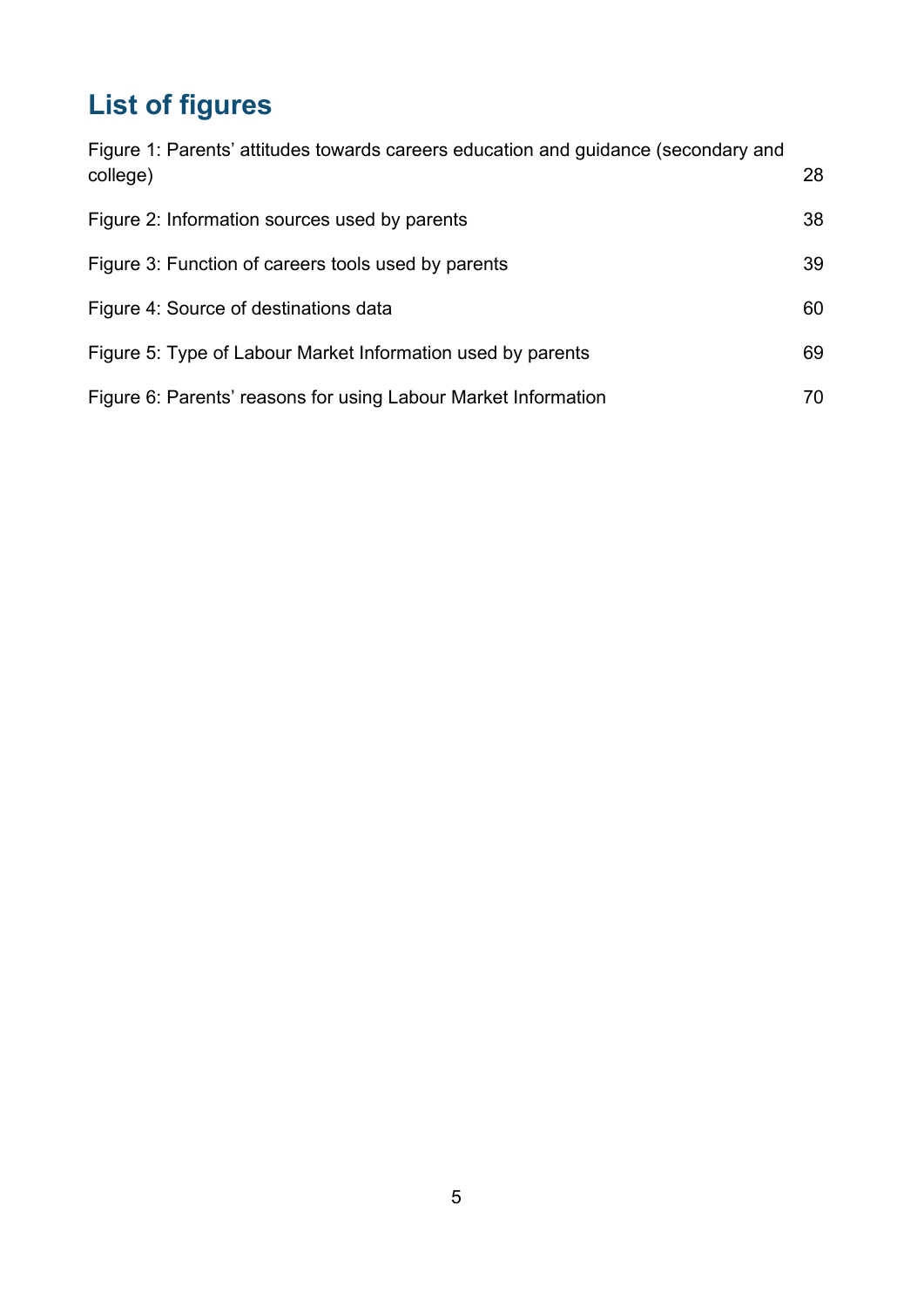# <span id="page-5-0"></span>**List of tables**

| Table 1: Overall sample by institution type                             | 18 |
|-------------------------------------------------------------------------|----|
| Table 2: Sample by type of institution and participant type             | 18 |
| Table 3: Sample breakdown - parent survey                               | 19 |
| Table 4: Focus of career discussions between parents and learners       | 27 |
| Table 5: Description of common tools used                               | 41 |
| Table 6: Examples of careers-related tools used by schools and colleges | 98 |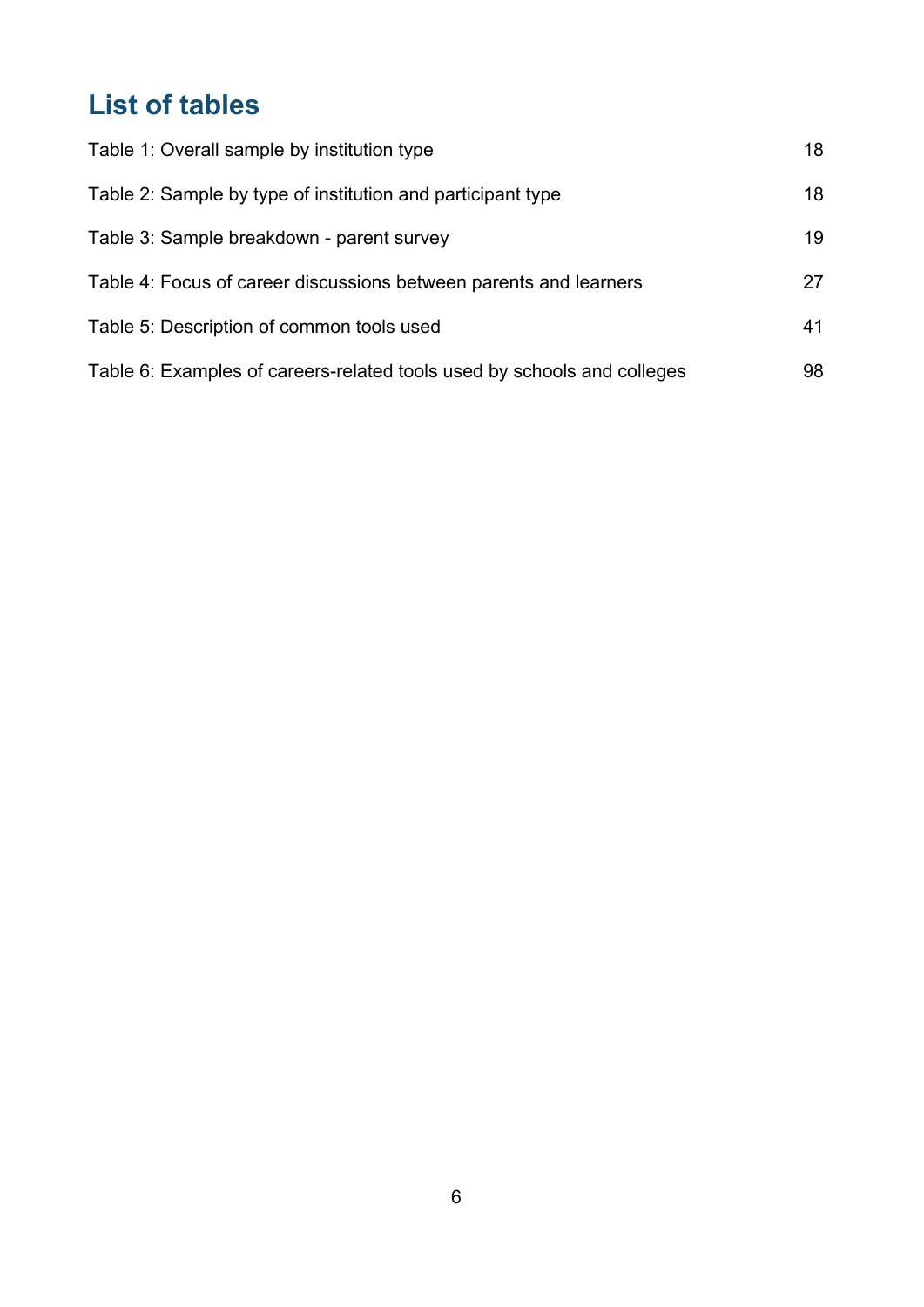# <span id="page-6-0"></span>**Executive summary**

The Department for Education's Post-16 [Skills Plan](https://www.gov.uk/government/publications/post-16-skills-plan-and-independent-report-on-technical-education)<sup>[1](#page-6-1)</sup> and wider strategy for careers aims to support learners, from all backgrounds, and those who advise them – from primary school through to adulthood – to enable them to make effective decisions about the next steps in their education, as well as future careers.

Concerns were raised by the Education, Skills and the Economy Sub-Committee's inquiry into careers advice, information and guidance (2016), about the number of careers information websites available and the ease of navigation of such websites. Furthermore, the *Moments of Choice* report (Careers and Enterprise Company, 2016) found that the range of information available is fragmented, diverse and lacks personalisation, leading young people to feel overloaded and disengaged.

This research aimed to explore the current use of careers information, data, sources and tools by learners, parents and carers, teachers and careers guidance professionals in making informed choices. It was commissioned by the Department for Education to understand how best to support and target information provision to ensure everyone has sufficient access.

The scope of this research was learners from primary school up to post-16 education (up to 19 years), their parents/carers and the people who advise them. This includes next steps in education as well as future careers and professions.

# **Methodology**

 $\overline{a}$ 

The research was conducted as an exploratory piece of work that aimed to understand the use of careers information data and tools. It was not designed as a scoping exercise or audit of careers information data or tools and feedback on the tools used is based on the recall and perceptions of the key audiences.

The research utilised a qualitative approach, including a brief literature review and visits to 22 institutions to speak to a wide range of stakeholders.

Fieldwork was undertaken between May and July 2017 and involved four primary schools, six secondary schools without sixth forms, five secondary schools with sixth

<span id="page-6-1"></span><sup>1</sup> [https://www.gov.uk/government/publications/post-16-skills-plan-and-independent-report-on-technical](https://www.gov.uk/government/publications/post-16-skills-plan-and-independent-report-on-technical-education)[education](https://www.gov.uk/government/publications/post-16-skills-plan-and-independent-report-on-technical-education)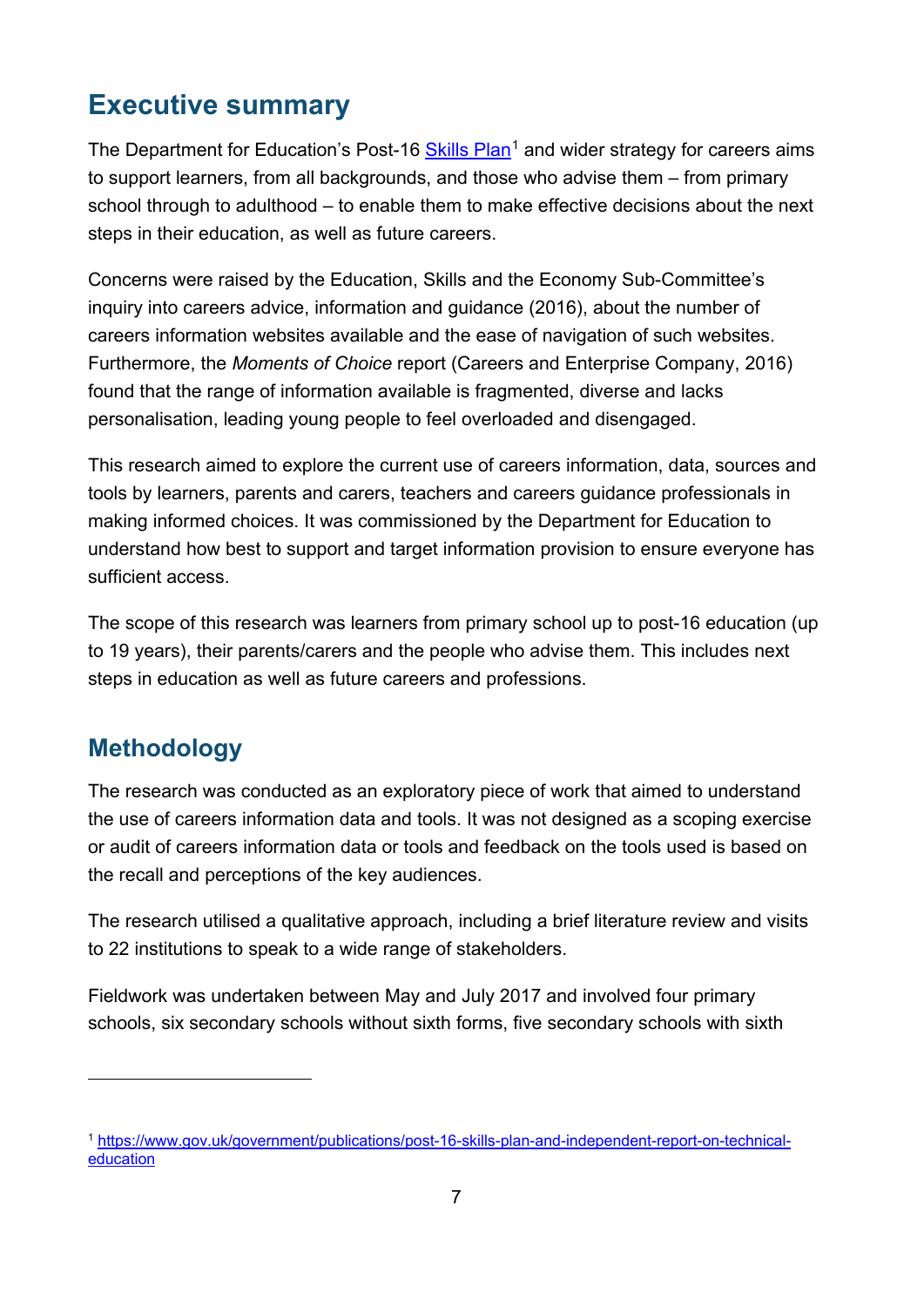forms, one all-through school and six general further education (FE) colleges. The interviews and focus groups gathered feedback from 15 senior leaders, 34 teachers, tutors and support staff, 37 internal careers and careers-related professionals, 12 careers professionals externally contracted, 23 parents and 183 learners. In addition, an online survey of parents was administered via the 22 case study institutions, receiving 289 responses. Although numbers from this are quoted through the report, the sample is not representative. Fifty-one learners were also observed during careers advice and guidance sessions.

# **Key findings**

#### **Engagement with careers provision**

#### **Primary schools**

The focus of careers education in primary schools was on increasing learners' knowledge and raising aspirations. Delivery of careers education was incorporated into Personal, Social, Citizenship and Health Education (PSCHE) schemes of work and more broadly across learning in an informal way. It was common for primary schools to invite people in from different job roles into school to speak about their careers. Teaching staff also had ongoing informal discussions with learners about jobs/careers as they arose when covering certain curriculum topics.

#### **Secondary schools and colleges**

Most secondary schools and colleges embedded careers into the wider curriculum. They generally had dedicated careers areas and careers staff or staff with some proportion of their role with responsibility for careers provision. Learners in secondary schools and colleges were encouraged to engage with careers information in a range of ways including enterprise challenges, mock employment activities, work experience, research projects and visits from employers and careers advisors.

#### **Careers information and tools**

#### **Primary schools**

Primary schools focused on increasing learners' knowledge of jobs and careers through 'real person' experiences, or specialist programmes, therefore primary age learners learnt about jobs and careers from a range of sources, rather than through the use of 'tools' in the more traditional sense.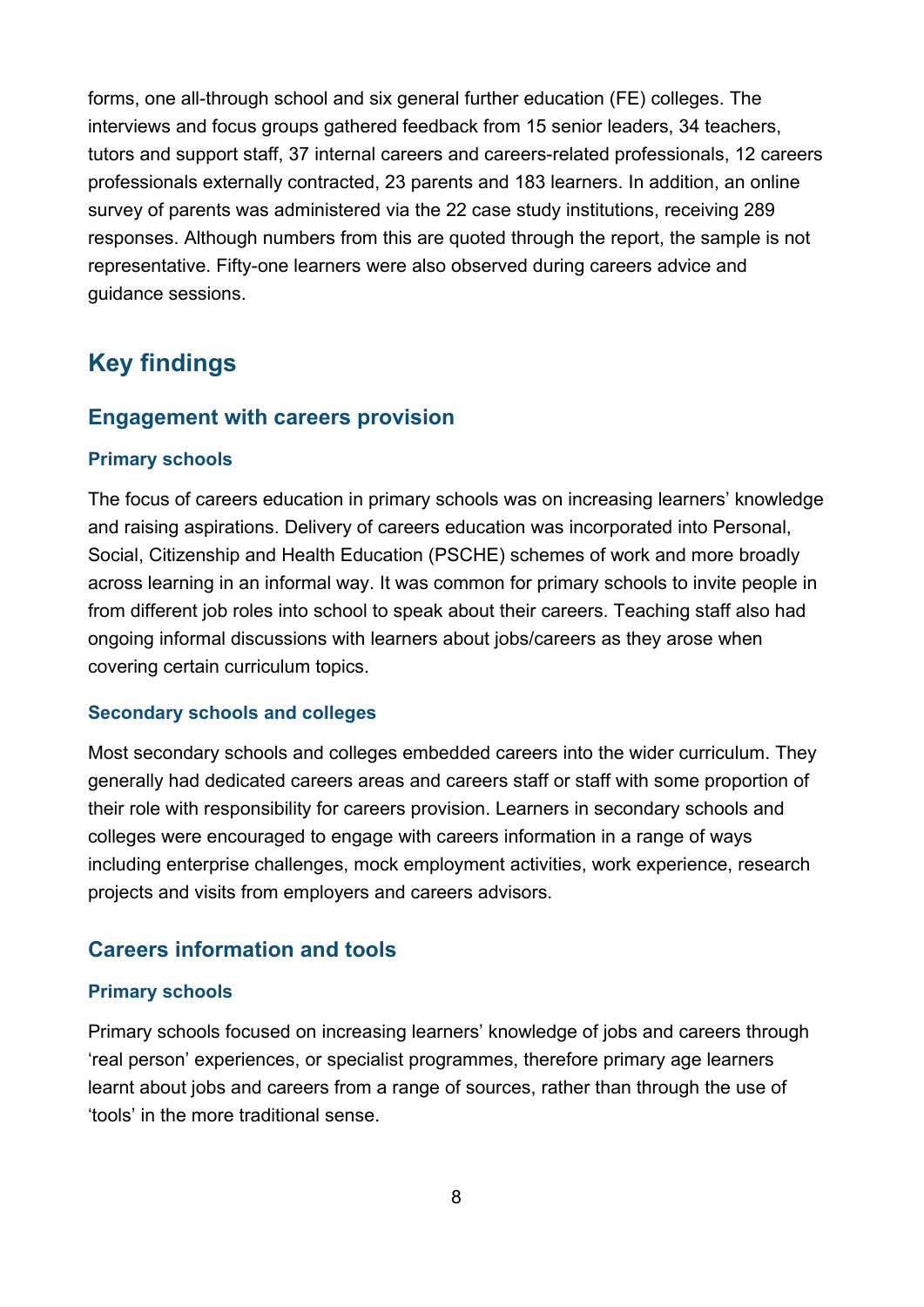#### **Secondary schools and colleges**

In contrast, secondary schools and colleges used a range of careers tools and information with learners, across age-groups and at critical decision-points making decisions based on the needs of their learners whilst considering age, stage of decisionmaking and pathway. Tools were mainly used in partnership with careers staff (e.g. though group sessions or one-to-one discussions), rather than learners accessing them independently in their own time, although this was encouraged by secondary schools and colleges.

The range of tools used varied, although there were some secondary schools and colleges that were using the same mix. Tools were used across a wide age range, but different functions were utilised at different stages. Secondary schools were less likely to have invested in more than one paid tool, due to budget constraints, although four secondary schools had invested in two paid tools. There was more variability amongst colleges as to whether they had paid for tools - most had paid for one or more tools, although two colleges had no paid-for tools.

Using tools that effectively interested and engaged learners was a major consideration and a challenge for some institutions. Cost was important and achieving value for money and maximising use when investing in commercial tools was critical. Institutions valued tools that were accessible, user-friendly, held a wide range of information and had content that maintained learner interest.

#### **Learners**

Learners in secondary schools mentioned a range of sources of information about careers. Discussions with family about careers remained important, but there was more focus on formal careers advice, information and use of tools as they progressed through school. However, awareness and recall of career tools was mixed.

College learners' use of tools depended on the pathway they were considering. Those considering a university pathway were more likely to use higher-education specific tools. Learners exploring alternative routes or were still unsure were more likely to use tools that were wider in their focus.

Usability and accessibility was important for learners when using tools. Learners were frustrated when tools were not intuitive, difficult to navigate or generated results that were irrelevant to their existing interests or thoughts about careers choices and pathways. Careers staff emphasised the importance of not overloading learners with information.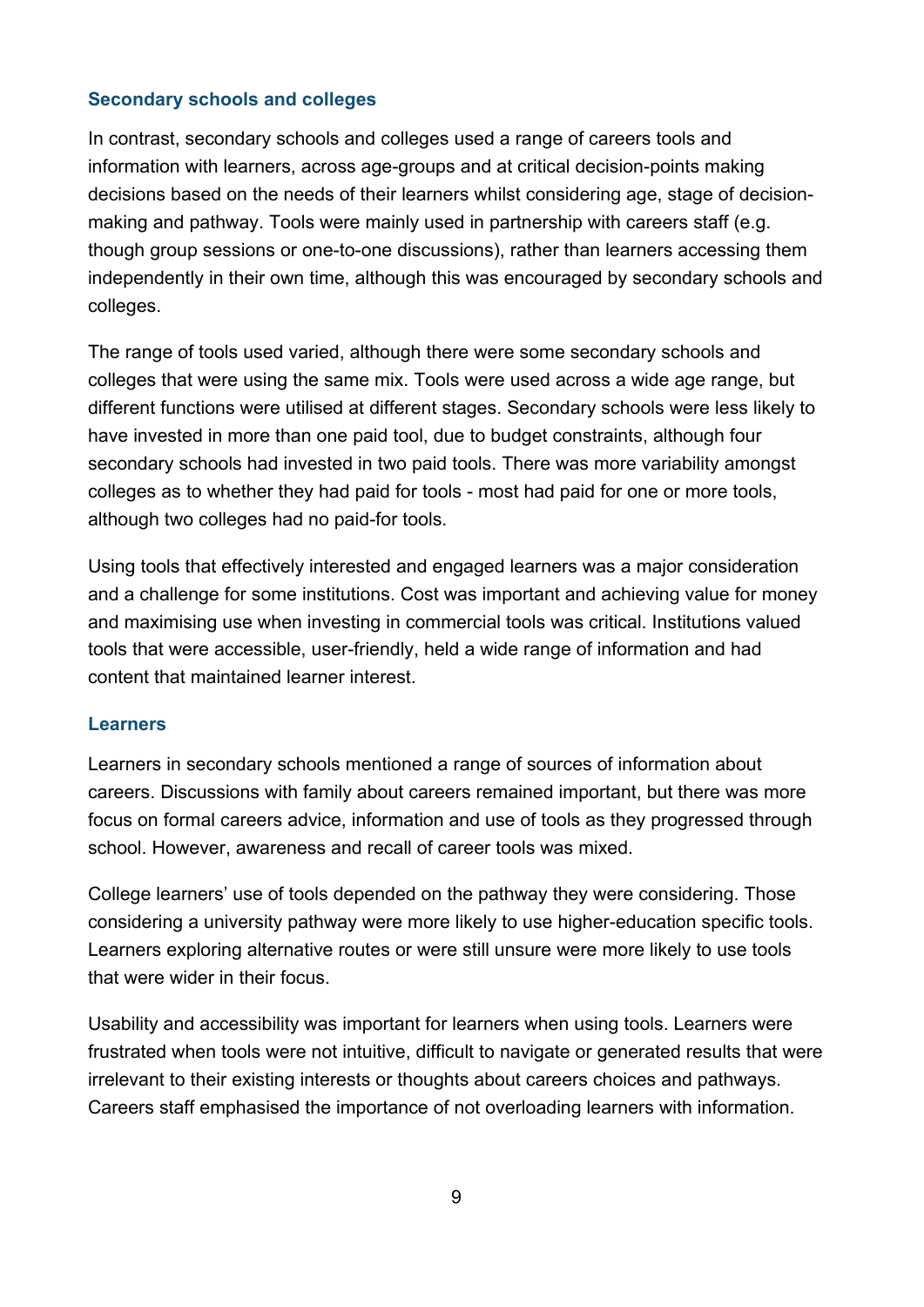Trust was also important; secondary learners were wary of using tools that asked them to register or sign-up to use them.

#### **Parents**

Parents lacked knowledge about key careers websites and their approach to information seeking was ad-hoc and often reliant on the results of internet searches. Most parents of primary aged and younger secondary children thought accessing information online was unnecessary. Others had concerns about being able to source age-appropriate information, and overwhelming younger children with information.

Parents with older secondary children (Year 9 upwards) were more proactively seeking information to support their children with key decisions; particularly those that were considering post-16 options and university. However, this was not evident across all parents. Nearly half (48%, n=128) of survey respondent parents, of secondary and college age young people, had not used any tools to help their children with their decision-making. Common sources of information used by parents included college and university websites to find out about courses and qualifications. Attendance at schoolbased careers events or visits to colleges and universities was also cited.

#### **Challenges and future potential**

Respondents did not see a need for additional tools and information, but thought that improved signposting, accessibility and relevance would increase take-up of the resources currently available.

Encouraging learners to engage in the use of tools independently was an ongoing challenge for secondary schools and colleges. All careers staff felt there was a need for face-to-face support for learners in using careers data and tools and that the majority of learners are unlikely to use them in their own time. When left to use tools on their own, some learners become overwhelmed with the amount of information available and struggle to interpret or navigate it. Those with special educational needs and/or disability (SEND) and disadvantaged learners in particular need tailored one-to-one support in using and interpreting careers tools.

Support was generally provided within allocated timetabled provision, often helping them to understand the purpose of use, navigating and interpreting information from the tool. Careers professionals also played a role in filtering information for learners, to ensure they were mot missing out on important information within the tools. For some secondary schools in deprived areas, using careers tools with younger year groups helped them to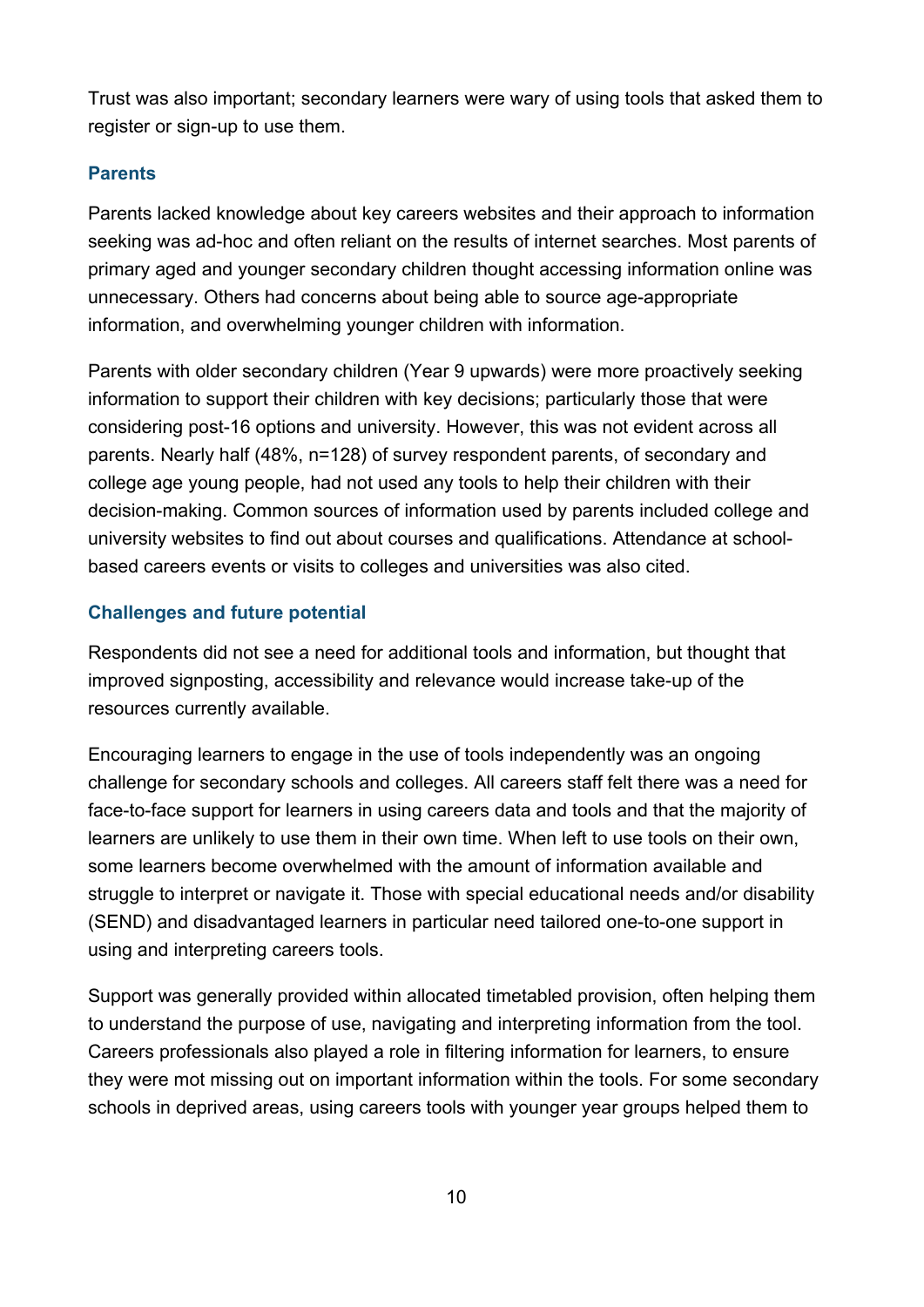start to think about careers and pathways earlier, ensuring a strong focus on raising aspirations.

Schools and colleges faced challenges in engaging hard-to-reach and SEND learners in the use of the tools, due to a lack of differentiation. They often had to adapt their use of the tools with these learners, by providing additional support in the interpretation and navigation of tools. They would also select tools that were easier to navigate or read, more attractive and engaging and used shorter exercises or quizzes to maintain interest of those less engaged. However, there was a general consensus that more differentiation within existing tools for different abilities and proficiency in literacy would be beneficial.

### **Destination data**

#### **Secondary schools and colleges**

Both secondary schools and colleges are mandated to collect destination data.

The use of destination data in careers education within secondary schools was ad-hoc and unstructured, mainly occurring in informal discussions between individual learners and careers professionals. Where it had been used this had been mainly to give learners examples of where previous students had progressed on to as a way of providing inspiration and raising aspirations. Secondary school careers staff felt it lacked significance in learners' decision-making; a view reflected by learners and their parents.

Secondary schools with sixth forms were more likely to use destination data to support their strategic and curriculum planning post-16. It enabled them to understand the post-16 pathways learners were commonly progressing to, which informed their curriculum offer to ensure they were attracting and retaining learners. A small number of secondary schools used destination data to compare their learner destinations to other local or similar schools.

Colleges used destination data strategically and in careers delivery. They generally used it in a more structured and proactive way with learners; either in career discussions with staff or with learners being encouraged to independently access destination data for pathways/courses they were considering. Most colleges were also using destination data to inform their curriculum offer and to support learner retention.

#### **Learners and parents**

Learners' and parents' knowledge of the term 'destination data' was minimal, although both could recall seeing or accessing different types of destination data when prompted. Most secondary and college learners were able to discuss examples of destination data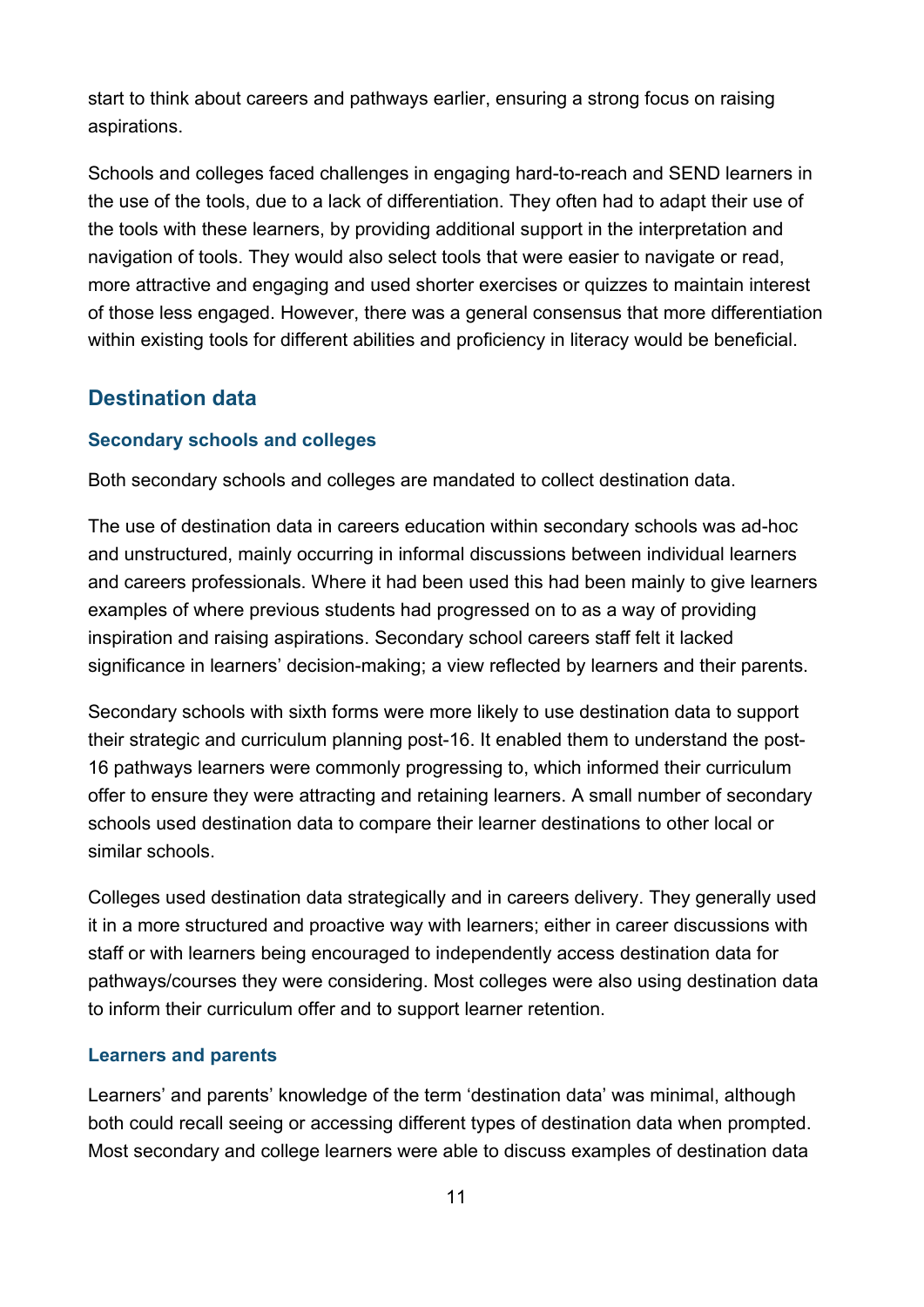they had seen or been shown by careers professionals. Generally, secondary learners expressed greater interest in how previous cohorts had progressed (e.g. options taken and the types of support that they found helpful), rather than generic data on where and what they progressed to.

However, there was limited evidence that most learners and parents were using destination data to inform decisions' about education and career pathways although, those that had used it had found it to be useful. For example, all but three parents surveyed who had used destination data at a key decision point felt that it was important in helping their child decide their pathway. This indicates that destination data does feature in some parents' decision-making, but this is more likely to be at critical decision points.

#### **Challenges and future potential**

Improving the tracking and sharing of learner destination data was a key request of both secondary schools and colleges. It was felt the collection of destination data could be improved to support its value and usability. Suggestions included improving information sharing between secondary schools and colleges; dealing with perceived inaccuracies in post-16 destination data; improved tracking for apprenticeship pathways and improved awareness of longer-term destination data on university graduates.

The development of a central resource which collated the destinations of learners through all education pathways, and provided longer-term data on learners' destinations beyond education, was felt by careers professionals to be a useful tool for raising learners' aspirations and assisting in strategic planning.

### **Labour Market Information (LMI)**

#### **Primary schools**

Primary schools were mostly unfamiliar with the term LMI, but understood the concept and could provide examples of how they used LMI in their teaching, for example, talking about job roles and the range of jobs in different sectors. Most believed that detailed LMI beyond job roles was not relevant for this age group.

#### **Secondary schools and colleges**

Secondary schools' use of LMI was ad-hoc and informal. There was little evidence that careers professionals were using detailed LMI in careers education; other than LMI covered in the online tools they were using. Use of specific LMI websites was minimal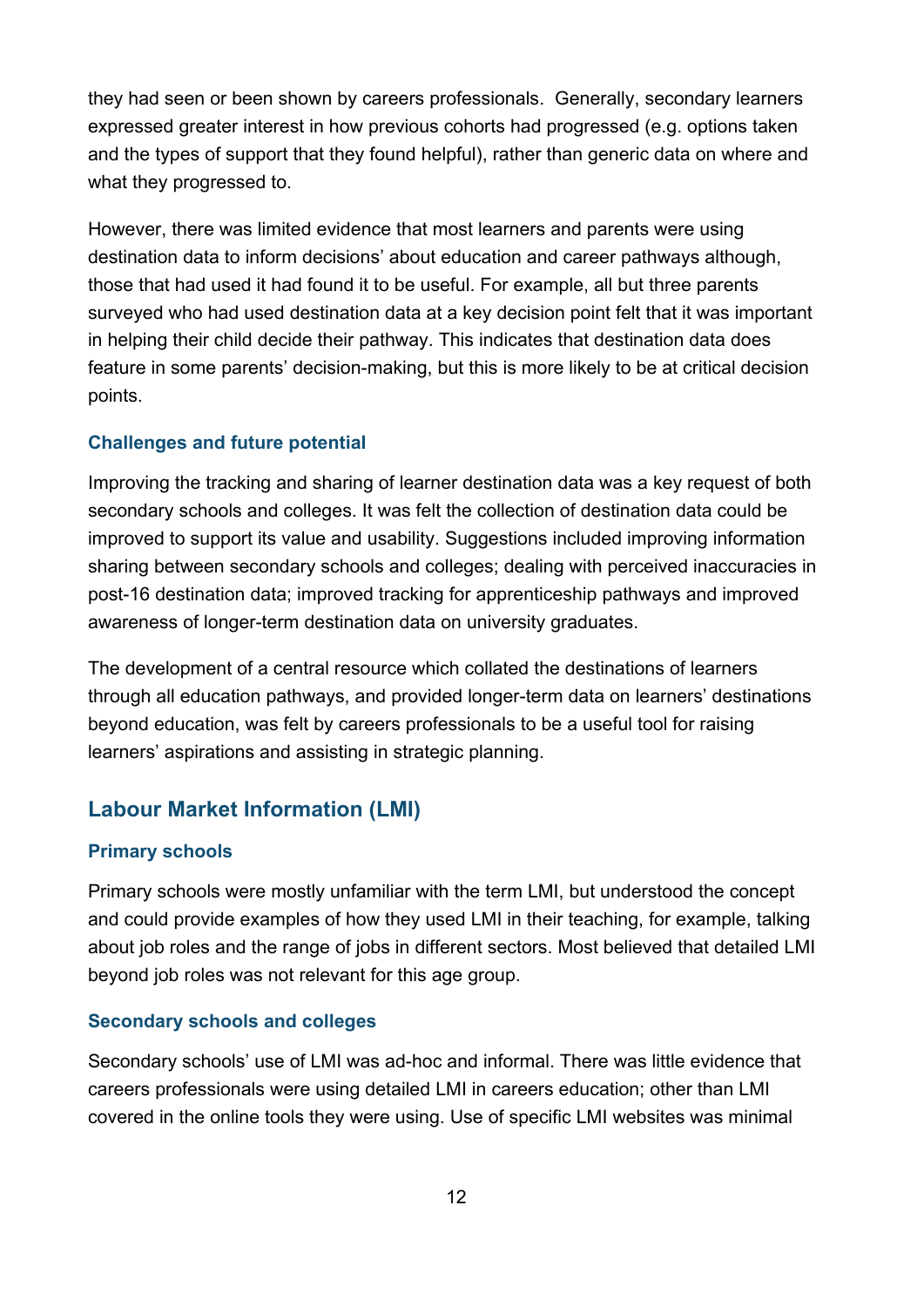with careers professionals instead relying on their own research to find appropriate information.

Colleges' use of LMI was more embedded within careers education and they were more likely to have invested in specific LMI software or used existing LMI websites. College careers staff placed higher value on its use, believing it was critical in allowing learners to make informed decisions. There was evidence of it being used strategically in most colleges, informing course offer, curriculum design and employer engagement strategies.

Presenting LMI in an accessible, simple way for learners was important according to secondary and college staff. Careers staff, particularly at secondary level believed that learners needed guidance to access and interpret LMI in order to aid understanding.

#### **Learners and parents**

Parents and learners did not recognise the term LMI, but were very aware of different types of LMI, even without knowing the term itself. LMI was of interest for learners and parents, particularly those in college. Learners were interested in the types of jobs they could progress to and what was involved in different job roles, including responsibilities and pay scales.

However, both parents and learners generally lacked knowledge about where to access LMI, both finding it difficult to name specific websites or tools where they could find this information. Some parents felt that LMI would be useful but would need signposting to this information and felt that schools or colleges playing a role in promoting LMI sources would be useful.

#### **Challenges and future potential**

A lack of accessible, central, relevant, local and up to date LMI was reported. Careers professionals mentioned accessing LMI through government (national and local) sources as they felt this could be trusted, although sometimes the available data could be two or three years old. LMI for All was perceived to be a useful source of information by careers professionals; however, awareness amongst other audiences appeared limited.

The main challenge for secondary schools was the accessibility of LMI information for their learners. Difficulties in knowing where to access LMI and the lack of userfriendliness of the information creates a challenge for careers professionals in being able to use this information within careers education and guidance.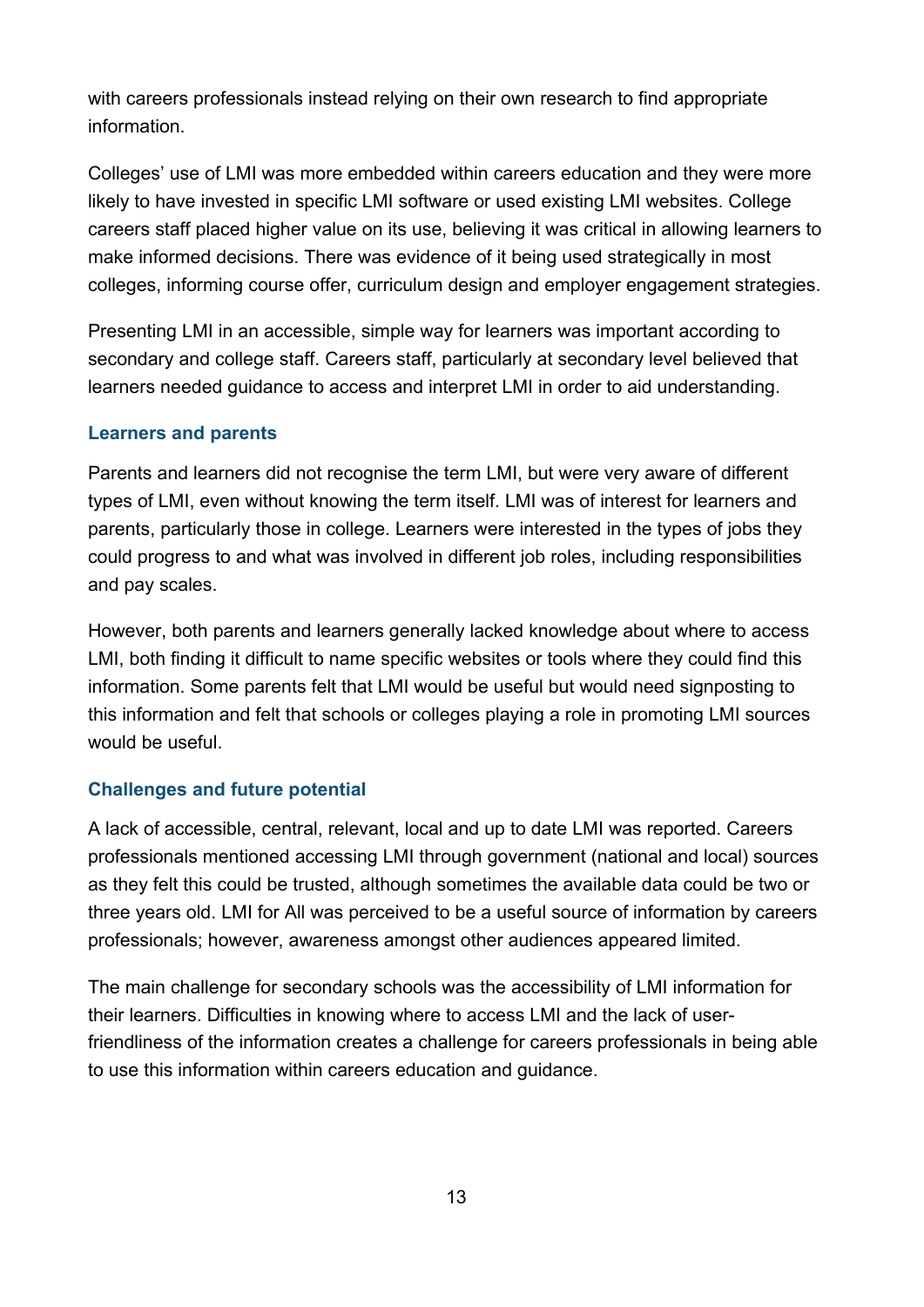# <span id="page-13-0"></span>**1. Introduction**

 $\overline{a}$ 

The Department for Education's Post-16 [Skills Plan](https://www.gov.uk/government/publications/post-16-skills-plan-and-independent-report-on-technical-education)<sup>[2](#page-13-1)</sup> and wider strategy for careers aims to support learners, from all backgrounds, and those who advise them – from primary school through to adulthood – to enable them to make effective decisions about the next steps in their education, as well as future careers. Research has suggested that some groups, such as those with low attainment or from disadvantaged backgrounds, are often the most in need of careers information, yet the least likely to receive it (Archer and Moote 2016).

The Education, Skills and the Economy Sub-Committee's inquiry into careers advice, information and guidance (2016), raised concerns around the number of careers information websites available and the ease of navigation of such websites. This view was also supported by *Moments of Choice* (Careers and Enterprise Company, 2016), which found that the range of information available is fragmented, diverse and lacks personalisation, leading young people to feel overloaded and disengaged. The report also noted that few services were designed to support those who influence young people making careers decisions.

Research has also identified that there could be better use of labour market information (LMI) and destination data in careers advice and guidance and business development activity (e.g. Gatsby 2014, Ofsted 2013, Futures Advice, Skills and Employment 2015, CEC 2016).

This research explores the information, data and tools used by groups of learners, parents and carers, teachers and careers professionals in making informed choices. It considers the user groups' awareness of the data and tools available, how they can support making careers and education choices and whether they are suitable for user needs. It was commissioned by the Department for Education to understand how best to support and target information provision to ensure everyone has sufficient access.

The scope of this research was learners from primary school up to post-16 education (up to 19 years), their parents/carers and the people who advise them. This includes next steps in education as well as future careers and professions.

<span id="page-13-1"></span><sup>2</sup> https://www.gov.uk/government/publications/post-16-skills-plan-and-independent-report-on-technicaleducation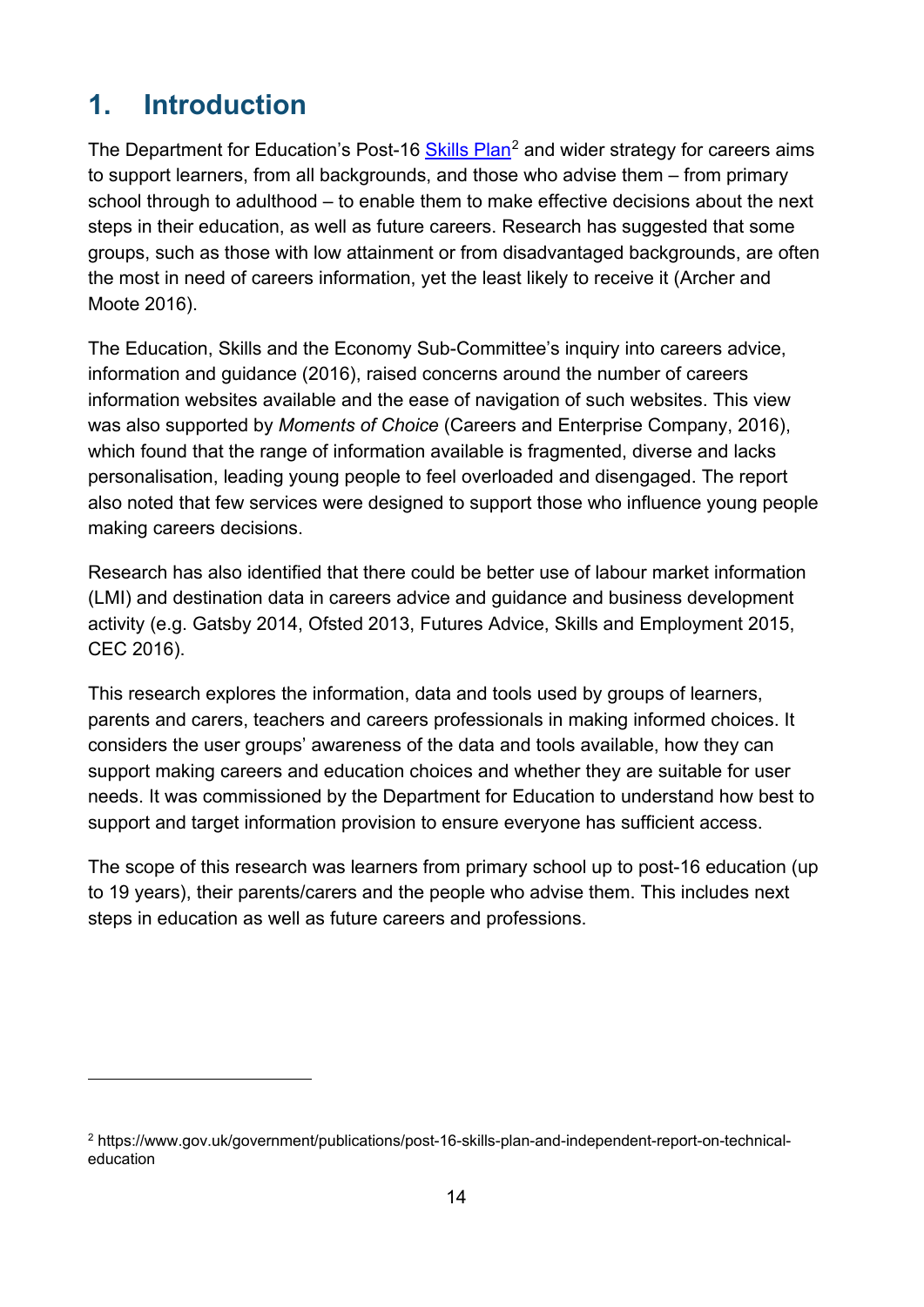# <span id="page-14-0"></span>**1.1 Research aims**

To explore the current use of careers information, sources and tools by learners (including disadvantaged learners), parents and carers, teachers and careers guidance professionals.

# <span id="page-14-1"></span>**1.2 Research objectives**

- Identify which data, including destinations data, and tools are available and used by learners when making educational and career choices
- Identify what information is used by parents and carers, teachers and careers guidance professionals in careers advice and decision-making and what they would like to have available
- Explore, how learners, parents/carers, and teachers/careers guidance professionals use the different types of data and tools
- Ascertain if there are any differences between learners, parents/carers, and teachers/careers guidance professionals' use of the data and tools, and if there are any differences between sub-groups
- Understand the reasons for each user group using the tools in the way they do
- Identify which decisions are informed and supported through the use of data and decision-making tools
- Explore how user groups, not aware of the data or tools, make careers and education decisions

# <span id="page-14-2"></span>**1.3 Reading this report**

First the methodological approach and number and type of participants are presented in Chapter 2. Chapter 3 provides a general introduction and contextual background to careers education and guidance and presents the range of ways that different user groups engage with provision. Use of careers information, sources and tools is explored in Chapter 4 which addresses use by different groups and how this informs decisionmaking at different stages. Chapter 5 specifically looks at awareness, perceptions and use of destination data and Chapter 6 explores how labour market information is understood and used within careers advice and guidance. Any challenges and suggested improvements relating to use of data and tools, mentioned by research participants, are presented in Chapter 7. The final Chapter provides a summary of findings and concluding comments.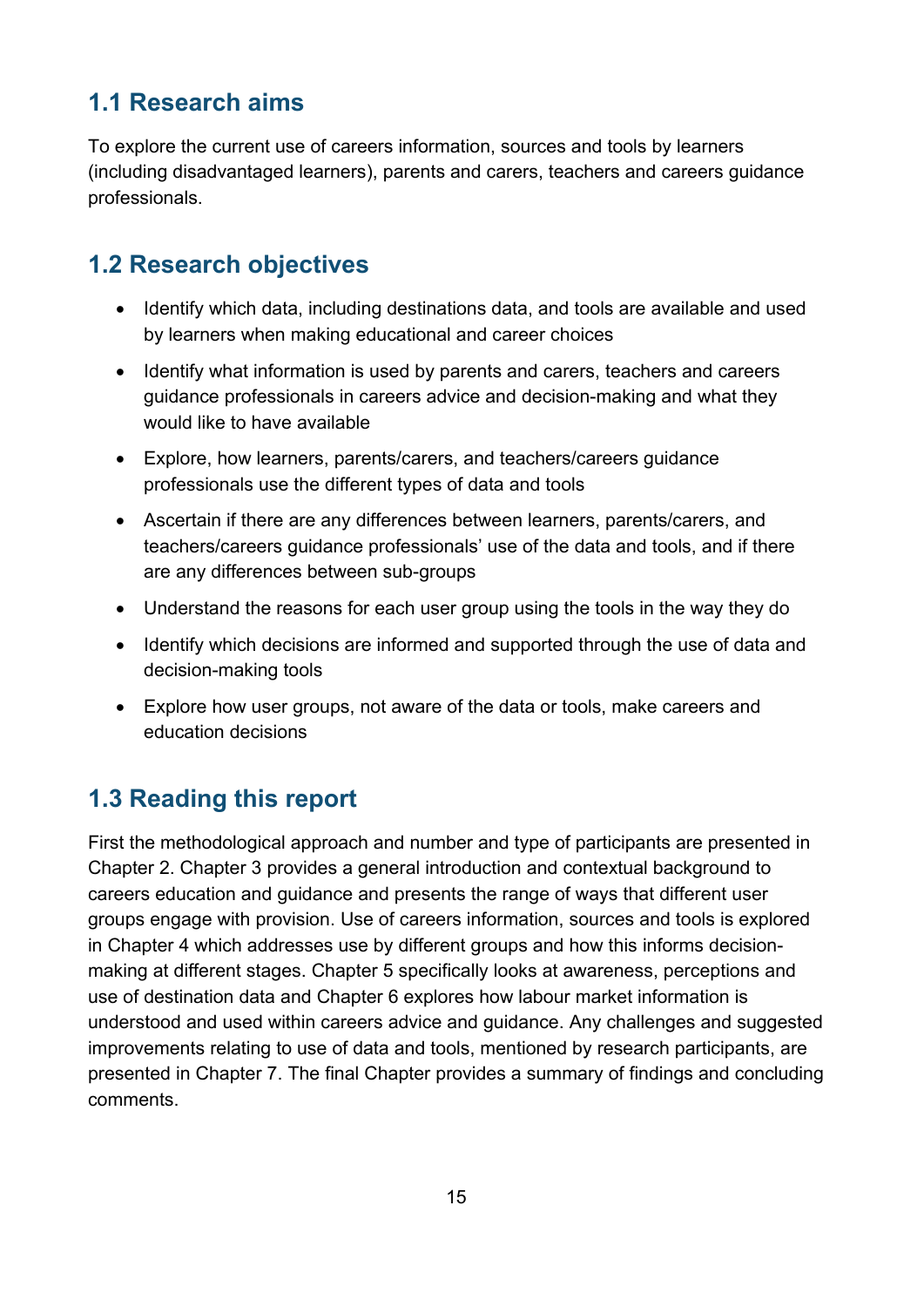# <span id="page-15-0"></span>**2. Methodology**

As an exploratory piece of work, in order to understand the use of careers information data and tools, a qualitative methodology was employed using a phased approach. The research was not intended to be a scoping exercise or audit of careers information data or tools. Feedback on various tools from user groups therefore, is based on the recall and perceptions of the key audiences.

# <span id="page-15-1"></span>**2.1 Desk review**

Approximately 20 documents were included in a brief literature review. These comprised government reports and guidance documents, academic papers, and research publications from a range of local government, third-sector organisations and industry bodies that included some reference to the use of tools and data within careers information, advice and guidance, and the views of young people and their parents on engaging with careers provision.

Searches were undertaken using a combination of key words and phrases such as: 'using destinations measures'; 'tools careers guidance'; 'young people views careers'. These were conducted using academic databases such as JSTOR<sup>[3](#page-15-3)</sup> and broader online search engines. Sources were filtered to include only those published from 2012 onwards; therefore, taking into consideration the change in statutory duty for the provision of careers information, advice and guidance in schools and colleges from this date.

This literature review exercise informed the research questions, and identified example tools to be used as stimulus. The results of the literature review can be found in Appendix 1 as contextual background to this report.

# <span id="page-15-2"></span>**2.2 Qualitative fieldwork**

 $\overline{a}$ 

A total of 22 institutions (including two pilot visits) were included in the research, 19 via school/college visits and three via telephone interviews, across a range of primary and secondary schools, and colleges. Fieldwork was undertaken between May and July 2017.

Introductory telephone calls and emails were conducted, targeting a member of the senior leadership team or the careers lead if there was a clear individual/team responsible for careers provision. The introductory call introduced the research team, the

<span id="page-15-3"></span><sup>&</sup>lt;sup>3</sup> Digital library of academic journals, books, and primary sources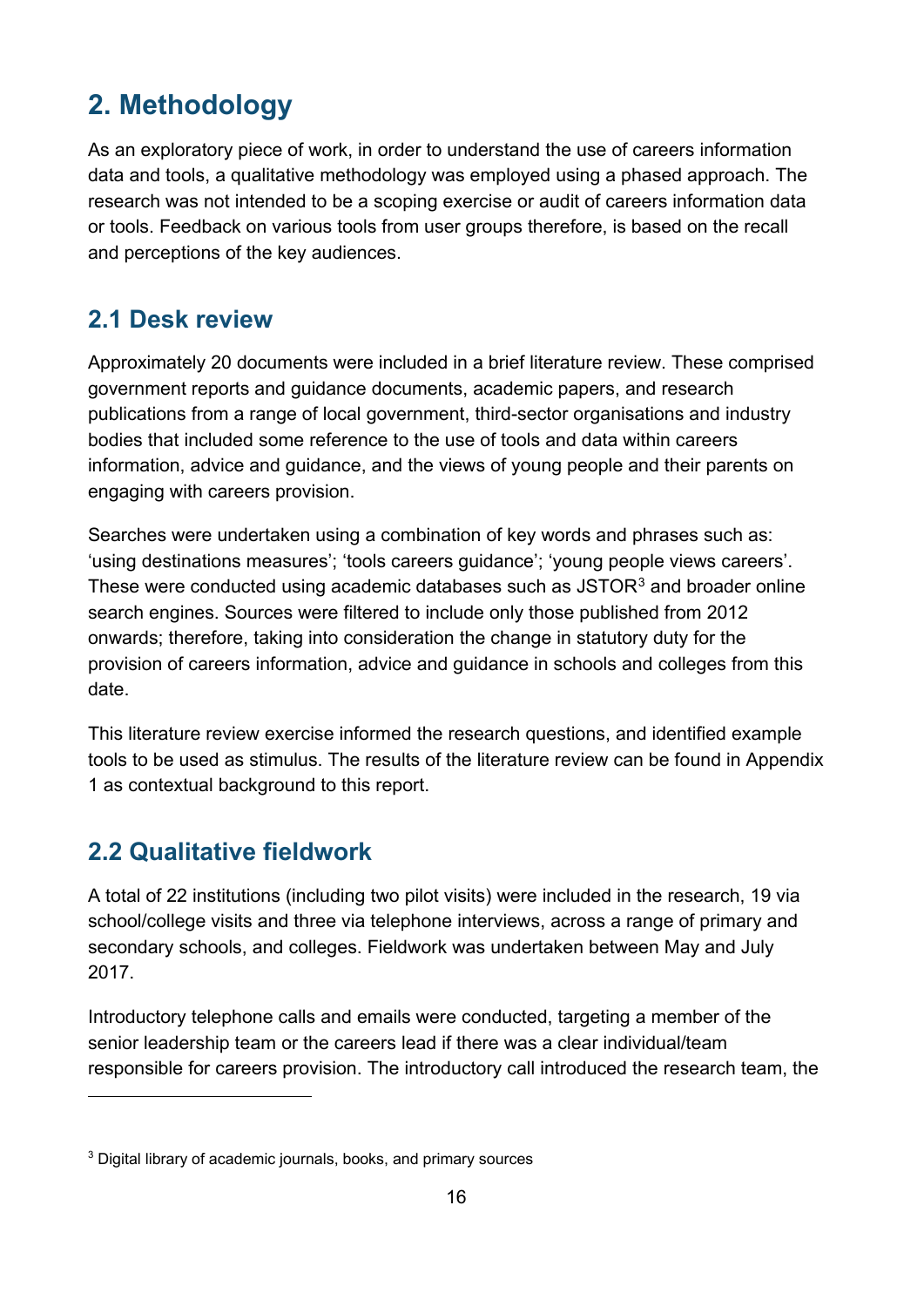project and requested the institution's participation. Follow up emails and telephone calls were made as necessary to schedule the research at a convenient time for the institution.

The research comprised a mix of:

- Face-to-face interviews/focus groups discussions with senior leadership teams, careers staff/teachers and parents
- Focus group discussions with learners
- Observations of learners in careers sessions
- Follow up telephone interviews where staff (including external careers advisors), were unable to participate on the day of the visit
- Telephone interviews with parents (or face-to-face interviews if they were available at the time of the visit)
- Online surveys with parents
- A short online/paper questionnaire was completed by learners in some cases where access to learners was not possible during visits, e.g. where learners had already finished for the end of term

The interviews and focus groups broadly covered issues around use of different careers information and tools, their value and usefulness, engaging different user groups and supporting use of careers tools and data, use of destinations data and labour market information (LMI) and decisions that tools and data can help to inform. Topic guides used during the visits are provided in Appendix 3.

### <span id="page-16-0"></span>**2.2.1 Sample**

Research locations were chosen to ensure a broad spread across England and a sample of institutions in those locations was extracted at random from Edubase. The sample for colleges was also sourced from the Association of Colleges and the Sixth Form Colleges Association lists of members.

Across the sample we aimed to achieve a mix of institutions representing differences in:

- Institution type: e.g. LA maintained schools, academies
- Size of institution
- Proportion of learners entitled to free school meals
- Locations (urban, rural, areas of deprivation)
- Performance figures and Ofsted rating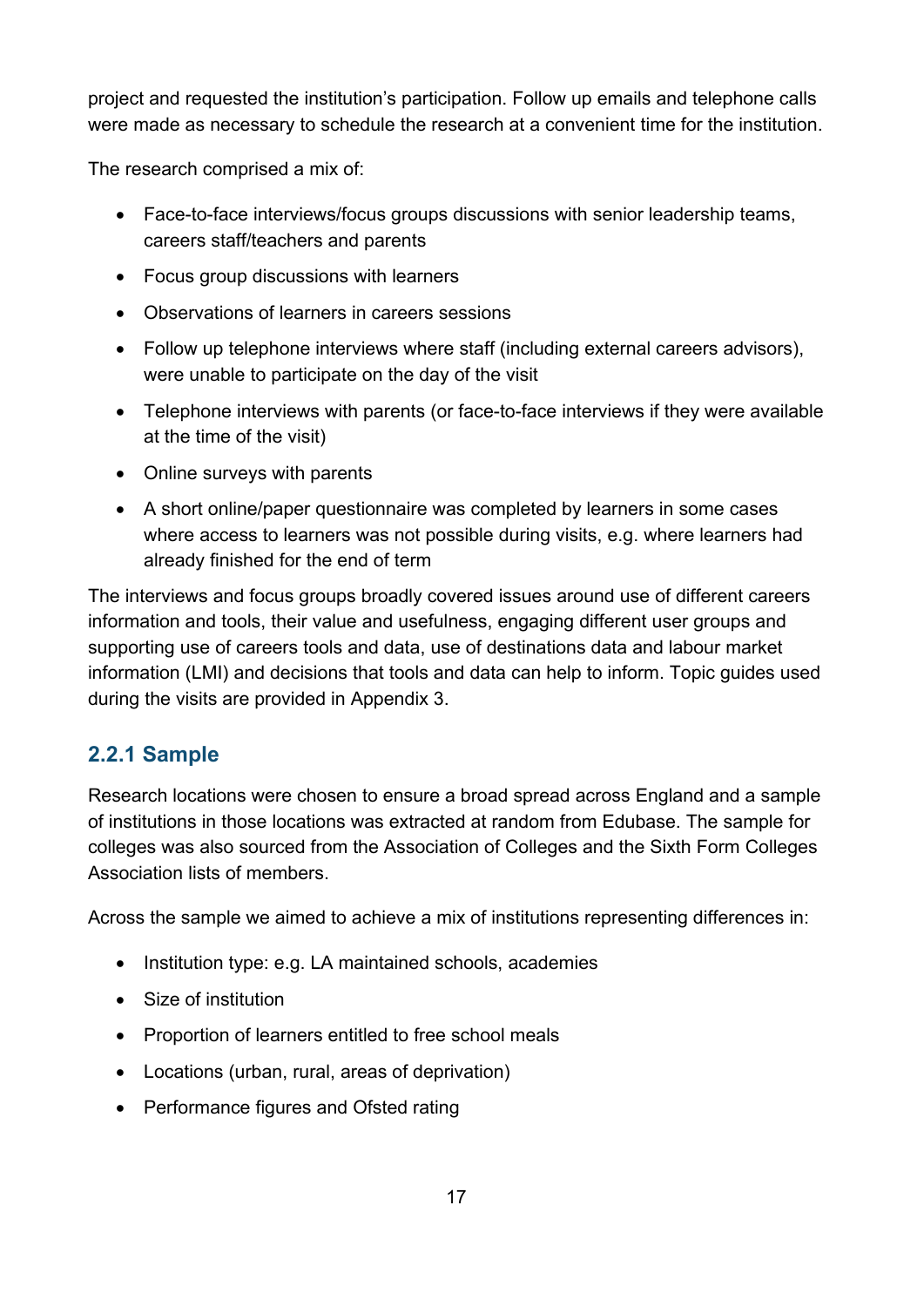The overall sample breakdown by institution and participant type is provided in Tables 1 and 2.

<span id="page-17-0"></span>

| <b>Institution Type</b>                 | <b>Number of institutions</b> |
|-----------------------------------------|-------------------------------|
| <b>Primary schools</b>                  | 4                             |
| Secondary schools (without sixth forms) | 6                             |
| Secondary schools (with sixth forms)    | 5                             |
| FE college                              | 6                             |
| 5-16 all-through school                 | 1                             |

#### **Table 1: Overall sample by institution type**

#### **Table 2: Sample by type of institution and participant type**

<span id="page-17-1"></span>

| <b>Respondent Type</b>                                                                                                                              | <b>Number of respondents</b> |                                                                              |                                                   |                 |
|-----------------------------------------------------------------------------------------------------------------------------------------------------|------------------------------|------------------------------------------------------------------------------|---------------------------------------------------|-----------------|
|                                                                                                                                                     | <b>Primary</b><br>schools    | <b>Secondary</b><br>schools no<br>sixth form<br>(incl all -<br>through 5-16) | <b>Secondary</b><br>schools<br>with sixth<br>form | <b>Colleges</b> |
| Senior leaders                                                                                                                                      | 4                            | 5                                                                            | $\overline{2}$                                    | 4               |
| Teaching and learning support<br>staff                                                                                                              | 4                            | 19                                                                           | 5                                                 | 6               |
| Internal careers staff (including<br>careers leaders/managers,<br>progression managers, personal<br>coaches, learner<br>engagement/mentoring staff) | $\overline{2}$               | 8                                                                            | $\overline{7}$                                    | 20              |
| External careers staff, personal<br>coaches                                                                                                         |                              | 8                                                                            | $\overline{2}$                                    | $\overline{2}$  |
| Learners                                                                                                                                            | 27                           | 77                                                                           | 38                                                | 41              |
| Learners observed                                                                                                                                   |                              | 12                                                                           | 10                                                | 29              |
| Parents/parent governors                                                                                                                            | 3                            | 10                                                                           | 9                                                 |                 |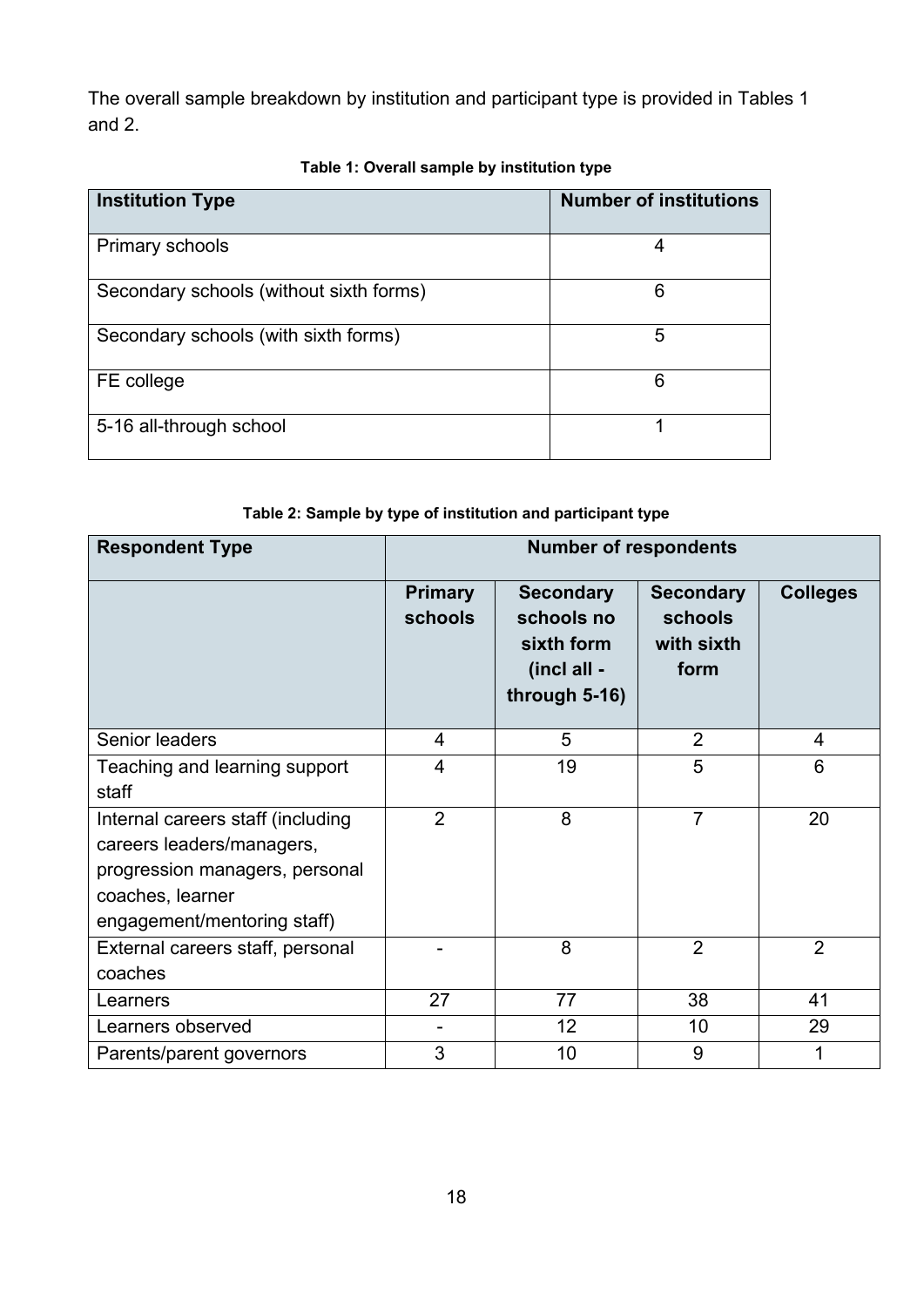Geographically, visits took place across all regions – North East, North West, Yorkshire and Humber, East Midlands, West Midlands, East of England, London, South East and the South West.

### <span id="page-18-0"></span>**2.3 Parent survey**

In addition to the site visits, an online survey of parents was made available and distributed by the institutions taking part in the visits. This received 289 responses. The survey routed parents through questions relevant to their child's stage in education. Questions were framed around how parents engage with their children about careers information and guidance and how they might use tools or data to support this process. The survey questions are provided in Appendix 3.

### <span id="page-18-1"></span>**2.3.1 Sample breakdown: parent survey**

The majority of parents that responded said the eldest child they are responding about was in a secondary school. Small proportions responded with children in a sixth form or general further education college or in a primary school.

<span id="page-18-3"></span>

|                                              | <b>Number of</b> | Per cent of total |
|----------------------------------------------|------------------|-------------------|
|                                              | responses        | responses         |
| Primary school                               | 15               | 5.0%              |
| Secondary school                             | 230              | 79.6%             |
| Sixth form at a secondary school             | 34               | 11.8%             |
| Sixth form college/further education college | 10               | 3.5%              |
| Total                                        | 289              | 100%              |

#### **Table 3: Sample breakdown - parent survey**

### <span id="page-18-2"></span>**2.4 Parent interviews**

In total, 23 telephone interviews were also carried out with parents. These were accessed via the case study schools and colleges and responses to the online survey of parents. The survey was conducted to obtain a sense of the nature and range of responses but is not representative.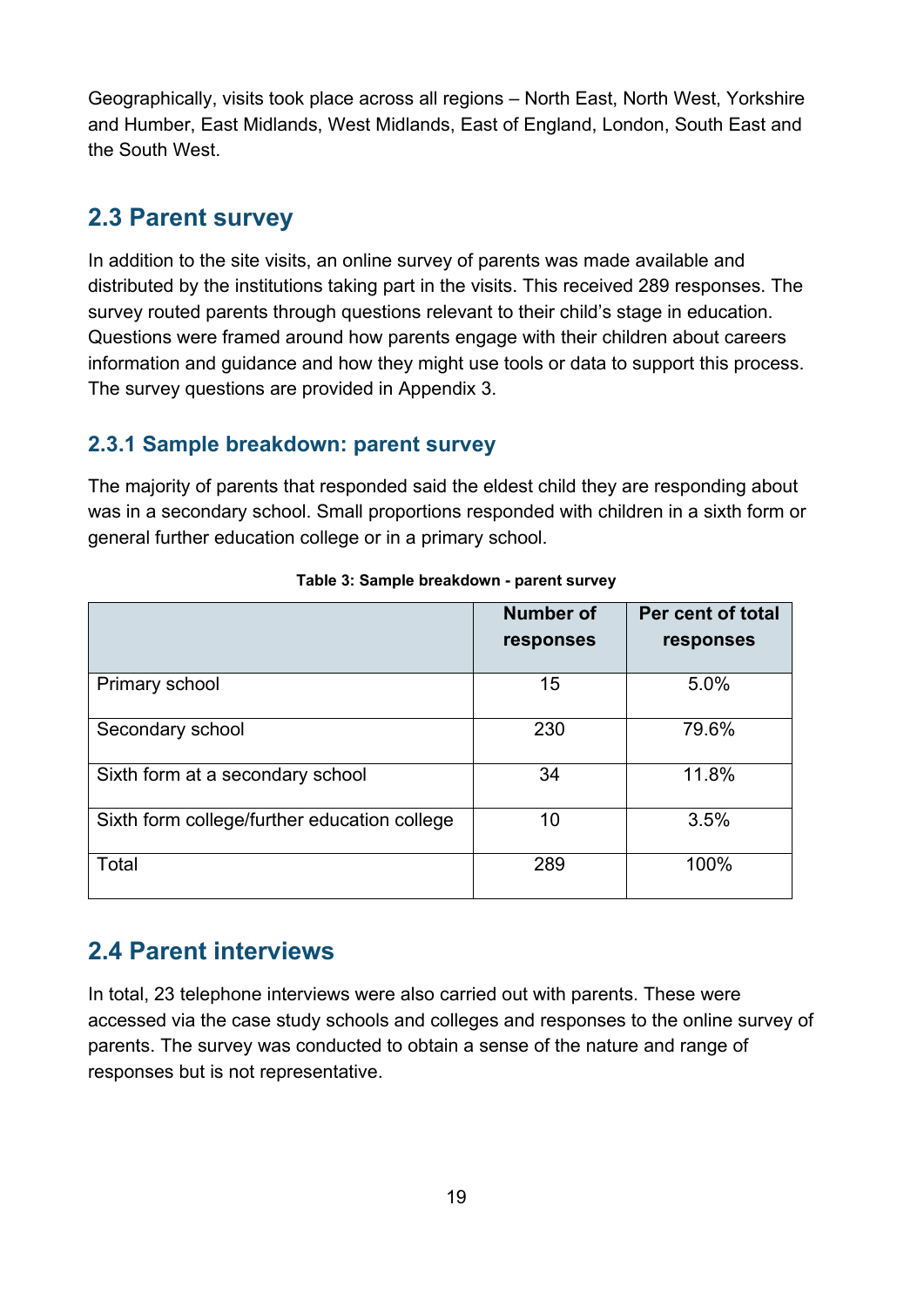# <span id="page-19-0"></span>**2.5 Challenges and limitations**

### <span id="page-19-1"></span>**2.5.1 Timing for the research**

The timings for the research were challenging for both engaging schools in the research and in conducting the fieldwork. Fieldwork was conducted from May to July 2017 over a period of thirteen weeks. During this time schools were affected by a number of school holidays and examination periods.

For both primary and secondary schools, the school calendar in May - July was felt to be particularly busy, including exam preparation and SATs, GCSEs and A levels. A number of schools contacted expressed that they would be willing to take part in the research in September, but were not able to commit to this within the timescales.

Furthermore, at many schools, learners in Year 11 and Year 13 leave school early in the final term to go on study leave ahead of exams. These learners tend not to return to school/college until after their exams have finished and this caused difficulties in finding institutions who were able to take part. In particular, many sixth form colleges finish much earlier than usual and as a result it was not possible to include sixth form colleges in the sample. Similarly, gaining access to all-through schools also proved particularly difficult due to time constraints and one school was replaced with a school without sixth form.

### <span id="page-19-2"></span>**2.5.2 Accessing parents**

As part of this research, the remit involved conducting 20 interviews with parents and conducting an online parent survey. To achieve this target, considerable liaison was required with schools and colleges. Access to parents was hampered by the limited communications that secondary schools and colleges have with parents. However, through building relationships with careers leads within each case study site and continued negotiation and liaison, the research team were able to oversample the parent interviews and reach the survey target. A small number of follow-up interviews were also conducted after parents had completed the online survey.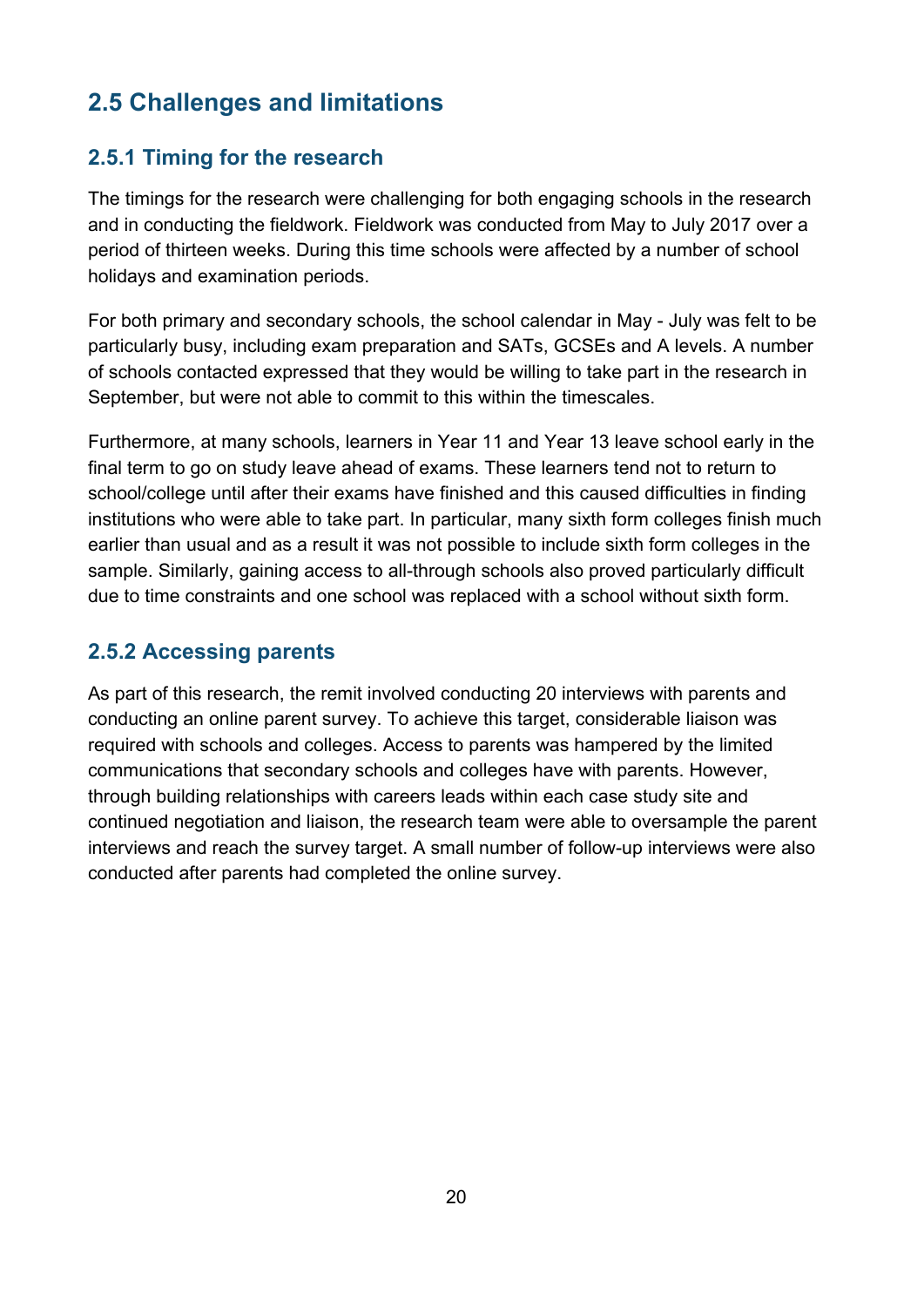# <span id="page-20-0"></span>**3. Engagement with careers provision**

This chapter provides an overview of careers advice and guidance delivery and approaches across schools and colleges involved in this research. It is not a comprehensive review of careers provision since that was not the remit of the research. The chapter serves to provide a broad context to the use of tools and data in careers provision, as discussed in following chapters.

### <span id="page-20-1"></span>**3.1 Approaches to careers engagement: primary education**

Primary schools felt that the focus of careers in primary should be on increasing knowledge and raising aspirations. Teachers aimed to increase learners' knowledge of the range of potential careers and job roles to encourage more realistic expectations, whilst still being careful not to discourage them. Increasing aspirations was particularly a concern for schools in areas with high levels of deprivation.

*"*We have a high pupil premium<sup>[4](#page-20-3)</sup> intake, we have lots of parents that haven't been in higher education, we don't have a big group of parents to invite in about their role, so it's letting the children know what options are available when home can seem quite limited". (Head of Year 6, primary school)

"We ask them what they want to be, a lot want to be footballers and singers. It's talking to them and being realistic about what the possibilities are without deflating their dreams". (Year 5/6 Teacher, primary school)

#### <span id="page-20-2"></span>**3.1.1 Delivery approaches**

 $\overline{a}$ 

In the four primary schools involved in this research, 'careers' was incorporated into Personal, Social, Citizenship and Health Education (PSCHE) schemes of work and more broadly across learning in an informal way. This often took the form of exploring different job roles within topic work and general discussions about jobs and progression to secondary school during learning sessions as and when the opportunities arose. Examples were topics like 'People who help us' (early years and key stage 1) in which young people learn about different key workers (e.g. doctors, nurses) and the types of role that they have. Young learners were encouraged to role play about jobs and careers, while older learners were engaged with different roles through activities such as solving a crime.

<span id="page-20-3"></span><sup>4</sup> The pupil premium is additional funding for publicly funded schools in England to raise the attainment of disadvantaged learners of all abilities and to close the gaps between them and their peers.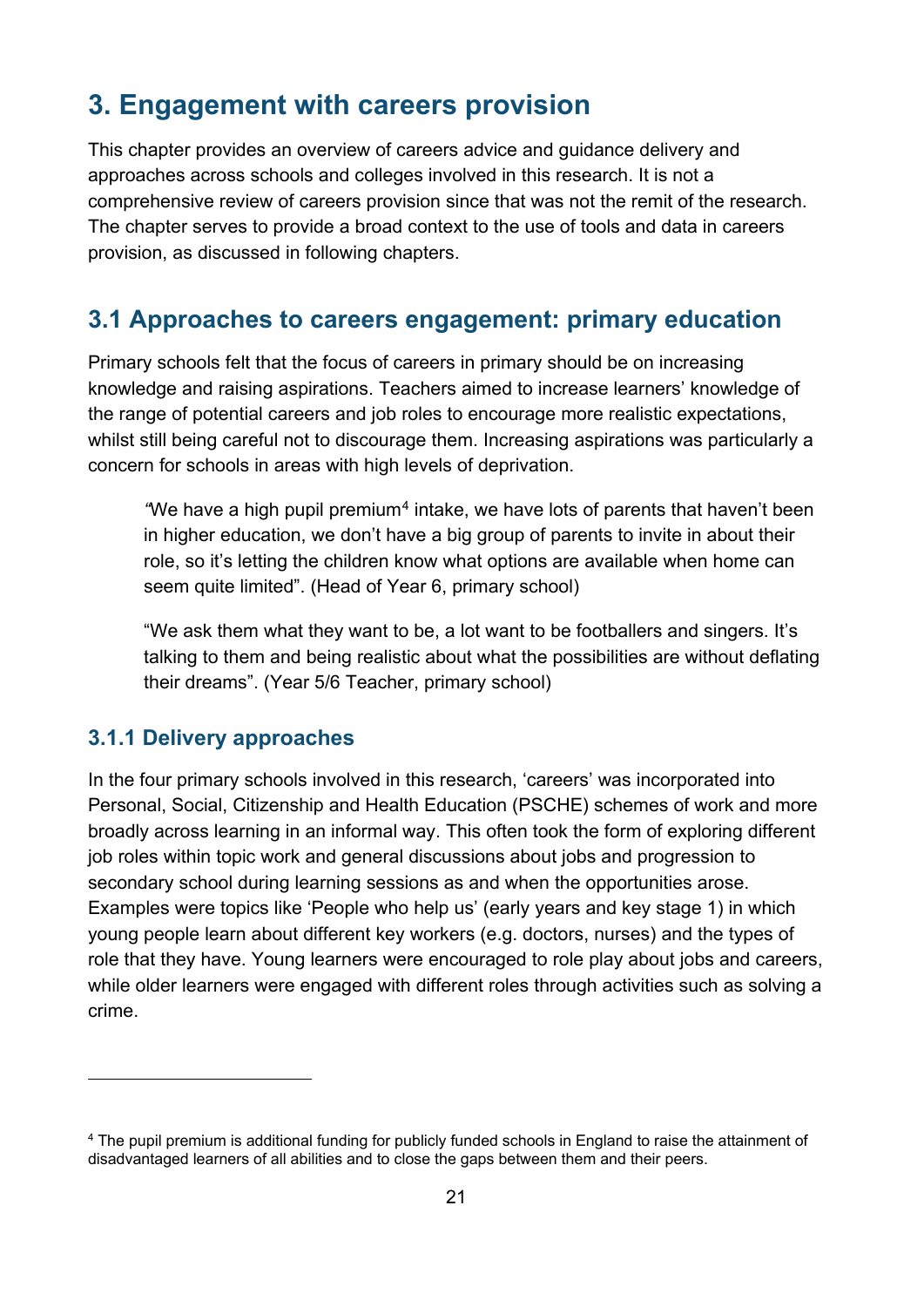*"*For the space topic, they did a space station role play where they were astronauts and also analysts and programmers. We talked about who might work there and they had different roles – someone planning the space mission, someone had a map and someone would be in control of the rocket. For the toys topic, we talked about toy manufacture, about being a designer, we talked about hand-made toys versus factory-made and working in a factory". (Teacher, Year 1, primary school)

"Year 6 have just spent a term looking at law, solicitors, and barristers. Learners have played the roles, investigated the crime and found the culprit"*.* (Assistant Head, primary school)

Primary schools invited people from different job roles to visit and speak to young learners, giving them the opportunity to find out more about those roles and ask questions. Whilst schools made a conscious effort to provide exposure to a range of different roles, the type of visitor was ultimately driven by who the school had links with or could access, such as parents of learners at the schools, or through links the schools established with local organisations. Visits were often scheduled to link to current topics, or organised for specific events, for example, one school organised a 'Careers Day' where they invited people from a range of different industries and roles into the school to talk about their careers and pathways. In two primary schools, older year groups had visited different workplaces.

All of the primary schools were having ongoing informal discussions with learners about jobs/careers that arose when they were covering certain curriculum topics and they placed great importance on linking learning back to real-life contexts.

"It comes up all the time when you are doing anything, for example we have been doing about dinosaurs and now a lot of learners want to be palaeontologists and scientists". (Teacher, Year 3/4, primary school)

### <span id="page-21-0"></span>**3.2 Approaches to careers engagement: secondary and tertiary education**

Most secondary and tertiary institutions involved in this research embedded careers into the wider curriculum (including into PSCHE lessons). They generally had dedicated careers areas and careers staff, or staff with some proportion of their role with responsibility for careers provision.

#### <span id="page-21-1"></span>**3.2.1 Delivery approaches**

In eight secondary schools, careers provision was led by a senior member of school staff such as the Deputy Head teacher, Head of Key Stage 4 or 5 or Head of Years 11, 12 or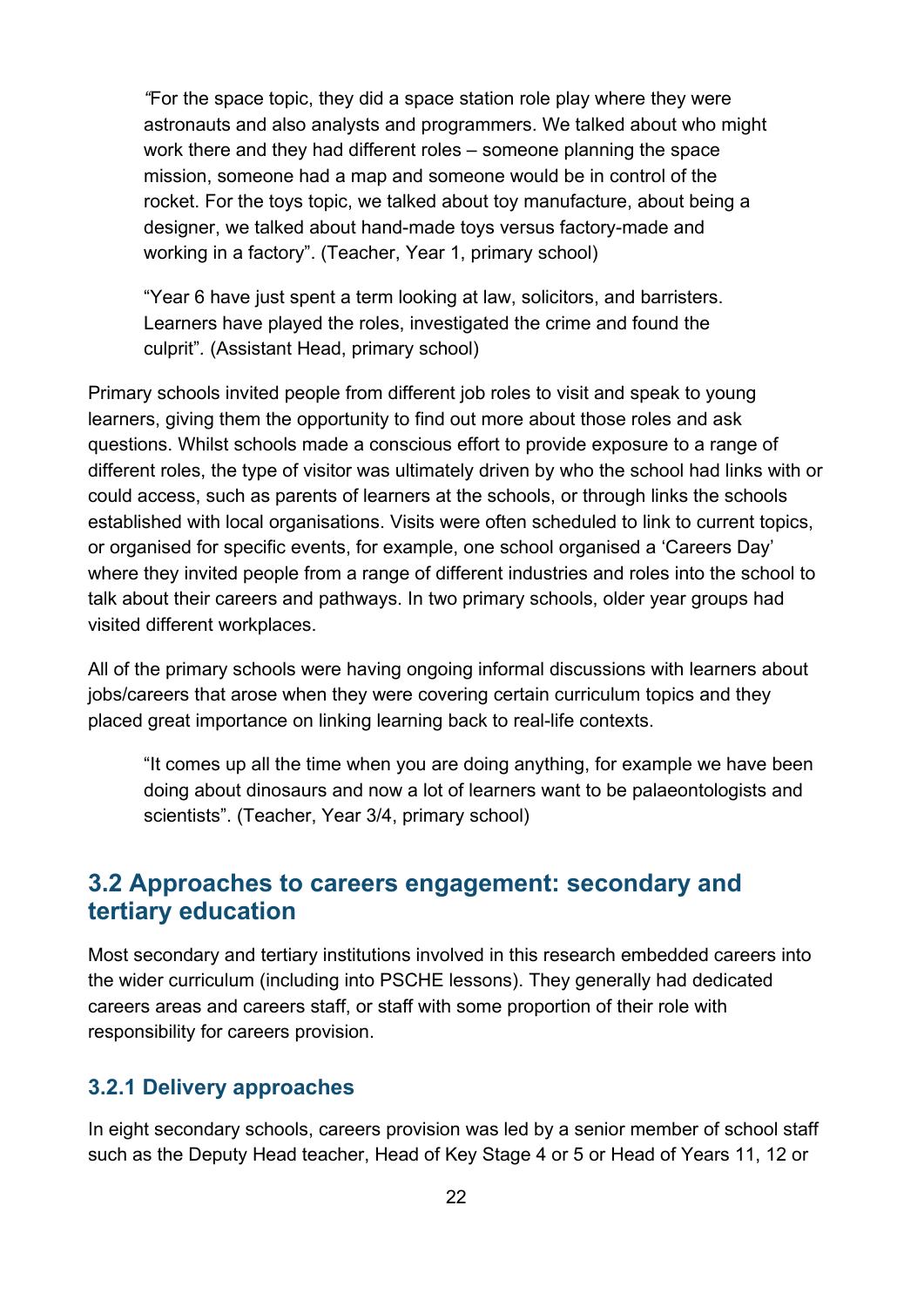13 and in four of these schools with support in the form of a careers manager, coordinator or administrator. In two secondary schools (one with a sixth form and one without) there was a dedicated careers service lead whose sole role was co-ordinating careers advice and guidance.

School staff involved in careers provision varied from level 6 qualified careers advisors and coordinators of provision, to teachers who deliver careers within PSCHE lessons as part of their day-to-day teaching role with some direction from the careers coordinator but no formal careers training. External careers providers were employed by seven schools for additional support. These tended to provide one-to-one interviews and in some cases also group sessions.

Colleges tended to have a member of the senior leadership team with strategic responsibility for careers advice and guidance. All the colleges visited had dedicated careers departments with dedicated careers staff, with larger colleges having up to six staff including a careers lead and in-house careers advisers. Smaller colleges tended to have one or two careers staff, in some cases supported by external careers advisers. Most colleges also used tutors or internal 'progression advisors'/'career coaches' to deliver some of the advice and guidance.

In secondary schools and colleges, careers education tended to be incorporated into the PSCHE or equivalent curriculum or tutorial time, with scheduled lessons across the year or concentrated in blocks or topics. In addition, careers provision could be handled on a less regular basis through special events such as careers fairs, or drop down/personal development days, where the normal curriculum was suspended and learners concentrated on careers related topics for the day.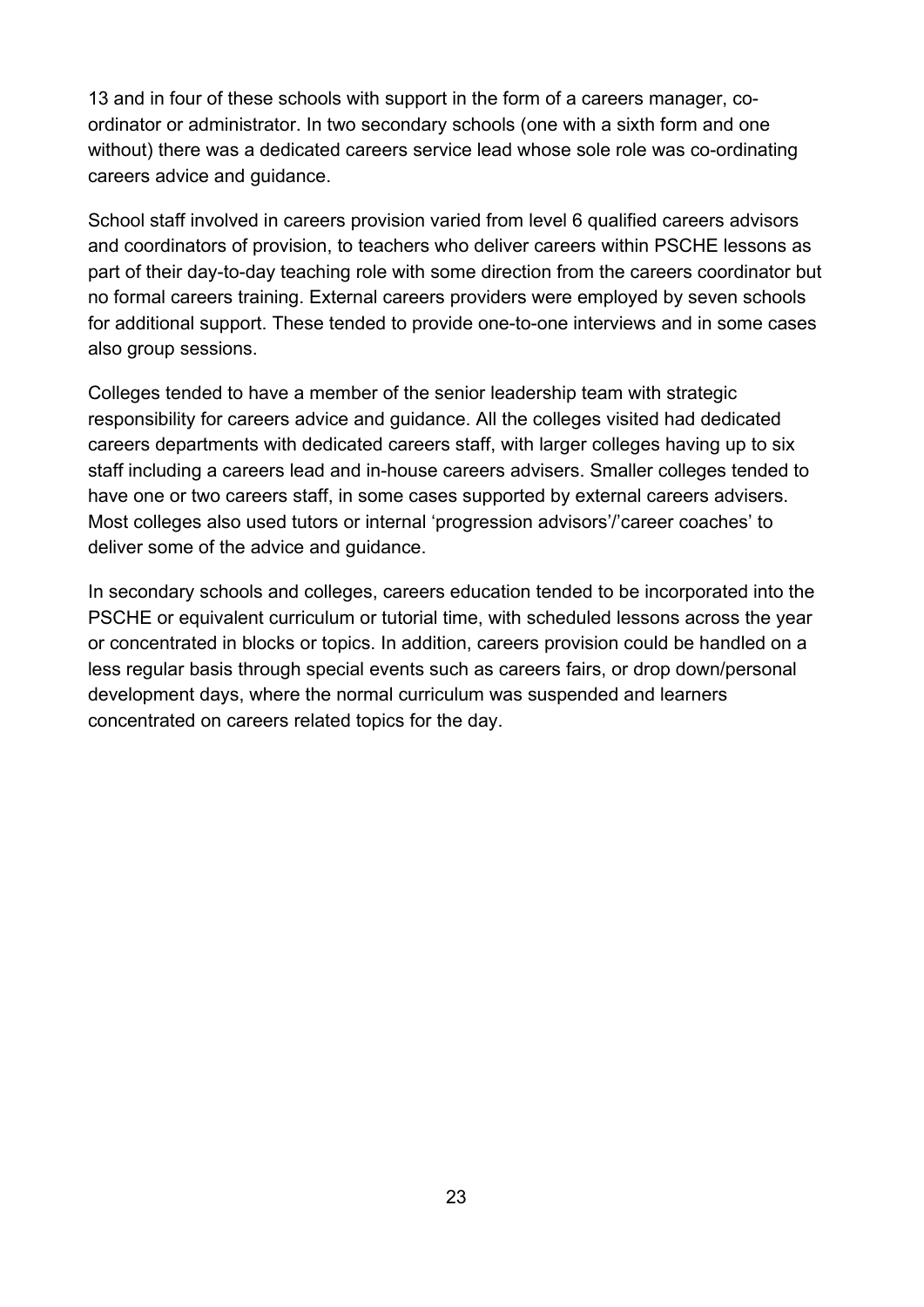#### **Secondary school (Academy) – Approach to careers education and guidance**

Careers and employability are high on the agenda and important to the academy CEO.

Within each faculty there is a link to local business, for example, food technology has a business link to a large hotel chain. Geography has a link with a local airport. These links are useful for learners who have an interest in careers in that area. For example, the schools link with the airport has resulted in a specific pilot project whereby learners spend time at the airport and learn about different role. The learners bring back project work to complete at school. They also have a mentor at the airport and are guaranteed a work experience placement.

Making and retaining these links are part of the performance management criteria for each head of department. Through these links with business, there has been a drive to increase employability skills to make every child in the school employable.

The school holds careers evenings where businesses, colleges and apprenticeship providers come to the school. The school run a series of 'Bright Days' throughout the year where each year group takes it in turns on five occasions through the year to attend each bright session. There are, e.g. Bright Futures, Bright Bodies, Bright Sparks and Bright Minds. Other careers activities that the school runs with learners include:

- National careers week event this year it covered gender bias in certain job roles
- 'Women in construction' course with local housing association for girls in Key Stage 4
- Ambition days at the local university for Pupil Premium learners who have the potential to progress to university

The school has also been successful in achieving the Careers Mark and secured a regional Chamber of Commerce award.

Careers staff in secondary schools and colleges highlighted a range of ways in which learners were encouraged to engage with careers information:

• **Research projects** - for example, asking learners to research and write up a report on a chosen career and identify other related roles or developing job profiles that match to skills and interests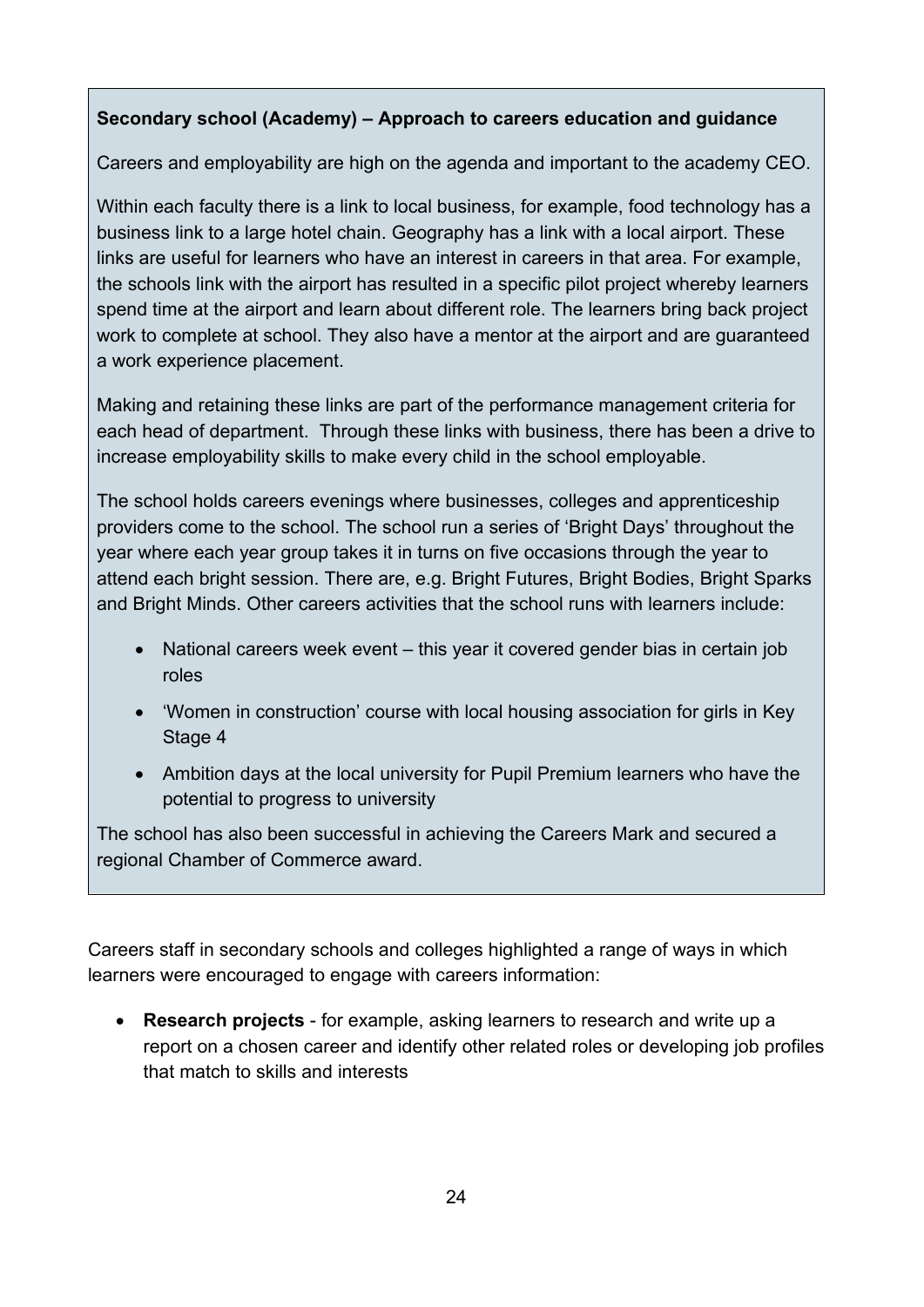- **Visits** from external careers advisors (e.g. weekly appointments), information evenings, visits to workplaces to introduce apprenticeships, visiting universities (gifted and talented<sup>[5](#page-24-0)</sup> learners visit Universities of Oxford and Cambridge)
- **Connections and partnerships** e.g. schools connecting with local colleges so that learners can attend to try taster sessions of various subjects, links with employers for workplace visits or speaker events
- **Work experience** eight of the secondary schools gave learners the opportunity to undertake one or two-week work placements; as did five of the colleges in the sample
- **Careers library** a few secondary schools had a small careers section within their school library or in the careers office where learners could access university prospectuses, careers books and leaflets, apprenticeship information etc. Colleges tended to have a dedicated careers space with access to careers books, prospectuses, jobs (e.g. Jobpoint machines)
- **Mock employment activities**  secondary schools conducted a programme of employment activities which included a range of 'real life' employment scenarios such as CV writing, responding to job applications and mock interviews
- **Enterprise challenges**  a few schools and colleges invited a select group of learners to take part in business enterprise tasks such as designing, marketing and selling a new product or creating a new business idea and financial plan
- **Events** such as careers weeks, careers information evenings, open days, HE Fairs, volunteering fairs, workshops
- **One-to-one interviews**  with careers advisors and tutors to discuss progression in detail
- **University partnerships** visits to local universities and access to HE careers advice and guidance

 $\overline{a}$ 

<span id="page-24-0"></span><sup>&</sup>lt;sup>5</sup> Children and young people with one or more abilities developed to a level significantly ahead of their year group (or with the potential to develop those abilities).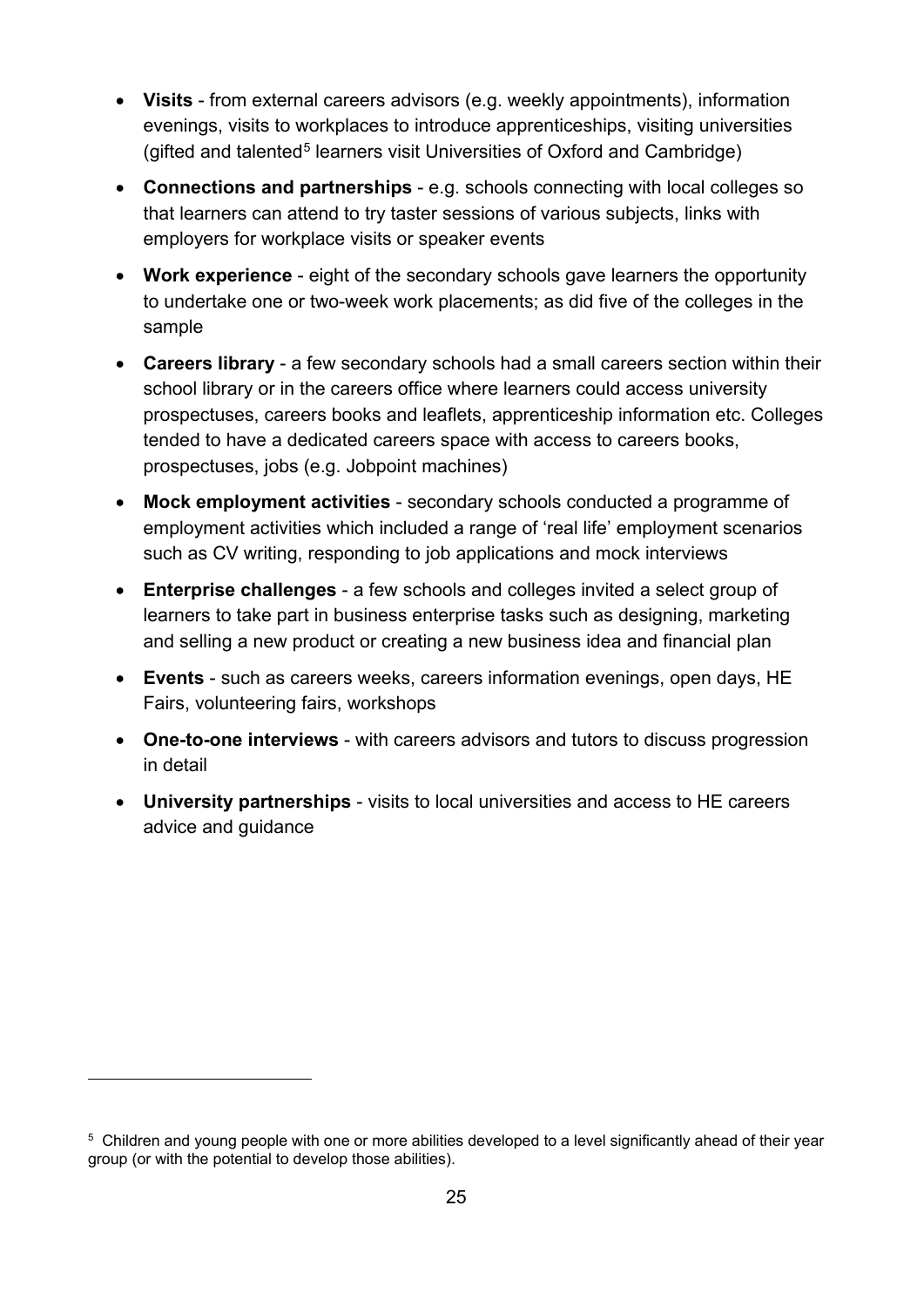#### **Further education college – Approach to careers education and guidance**

The college has developed their careers strategy around the Gatsby Benchmarks. The key focus of their strategy is for careers education to be embedded within the study programme, rather than it being an add-on service for learners.

The college have developed a system whereby tutors can select a tutorial from Moodle and deliver it themselves or have a careers advisor do it for them. The focus is on building the confidence of curriculum staff to deliver careers education, but with adequate and well-researched support and resources being available.

Other career activities that the college runs include:

- Career inductions
- Running the Universities and Colleges Admission Service (UCAS) process through careers coach for each department
- Progression tutorials
- LMI tutorials general or bespoke for the curriculum area
- Tutorials on social media networking, how to use social media to help learners get ahead in their career

# <span id="page-25-0"></span>**3.3 Parents' role in careers engagement**

Parents with learners across primary, secondary and tertiary education were talking to them fairly regularly about jobs or careers:

- Of the 15 parents of primary age children who responded to the survey, eight reported speaking to their child 'regularly' and seven spoke to them 'sometimes' about jobs and careers
- Over half (55%, n=150) of parents with children in secondary or tertiary education were talking to them 'regularly' about jobs and careers; a further 38% (n=104) 'sometimes' did this. Regular discussion about jobs and careers was highest amongst parents of children in tertiary education (70% tertiary vs. 52% secondary)

Three-fifths of parents of secondary and college learners (61%, n=166) had been spoken to about jobs or careers by their child's school or college.

### <span id="page-25-1"></span>**3.3.1 Focus of career discussions**

For primary parents surveyed (as shown in Table 4) the main focus of discussions with their child was about what they wanted to do when they grew up (14 parents).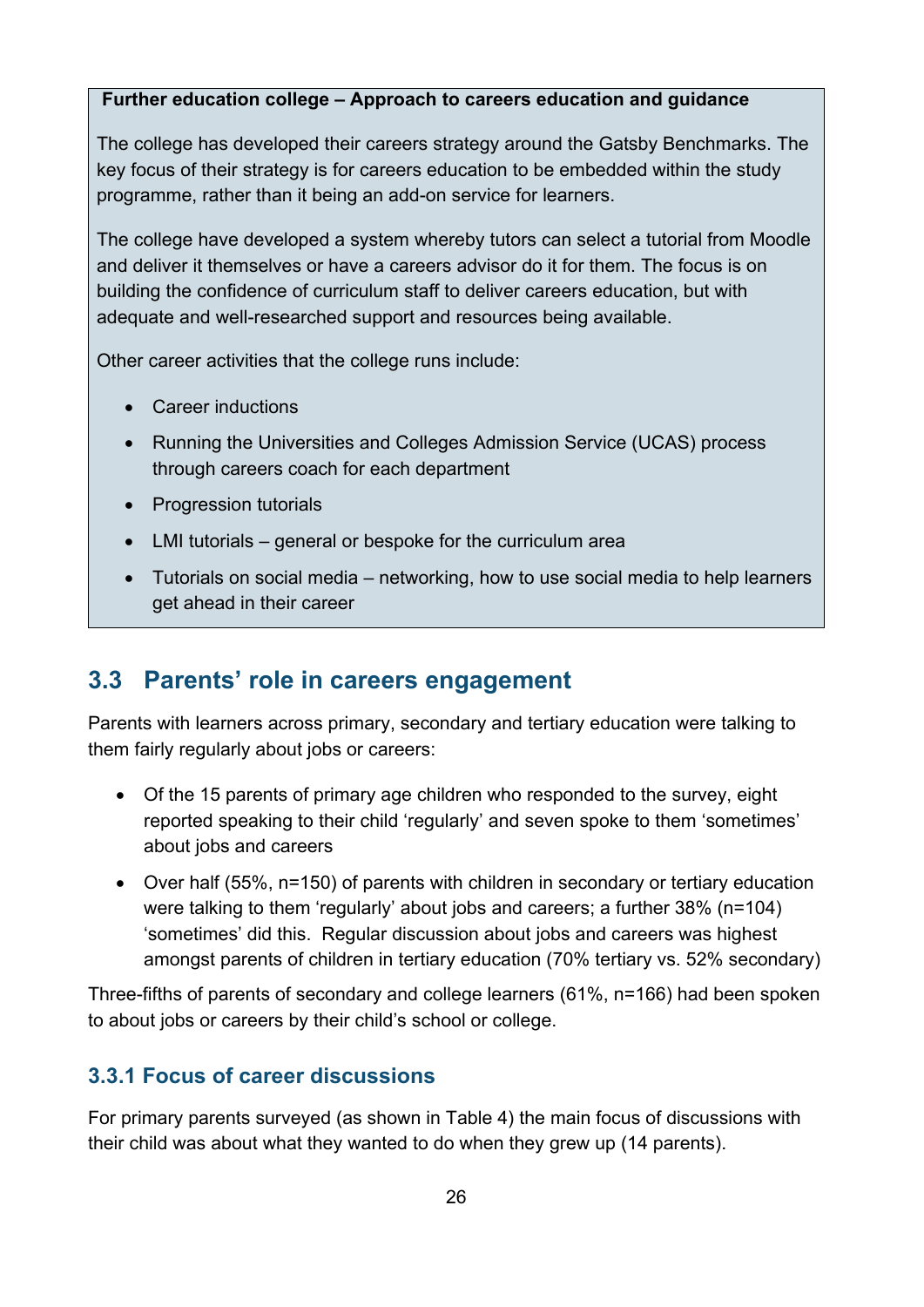Discussions about different jobs and careers and how to achieve a certain job role was also common (9 parents). Careers discussions amongst parents with children in secondary and college education was more varied and comprehensive with over fourfifths reporting that they had spoken to their child about things they enjoy at school, what they want to do as an adult, different job roles and careers and what they need to do to achieve a certain job role.

<span id="page-26-0"></span>

| <b>Primary parents</b>                                                                          | Secondary/college parents                                                                                 |
|-------------------------------------------------------------------------------------------------|-----------------------------------------------------------------------------------------------------------|
| What they want to do when they grow<br>up (14 parents)<br>Discussions about different job roles | Things they enjoyed at school that<br>$\bullet$<br>they might want to do in the future<br>$(86\%; n=235)$ |
| and careers (9 parents)<br>How to achieve a certain job role (9)                                | What they want to do as an adult<br>$(85\%, n=234)$                                                       |
| parents)<br>Things they enjoyed at school that                                                  | Discussions about different job roles<br>and careers (82%, n=225)                                         |
| they might want to do in the future (8<br>parents)                                              | What they need to do in the future to<br>achieve a certain job role (81%,                                 |
| Salaries (6 parents)                                                                            | $n=221$                                                                                                   |
| Different sectors (6 parents)                                                                   | • What they are planning on doing<br>when they leave school/college (78%,                                 |
| Different pathways (6 parents)                                                                  | $n = 213$                                                                                                 |
| Plans for job/career after education (5<br>parents)                                             | • Plans for job/career after education<br>$(72\%, n=197)$                                                 |
| • Reasons they might want to think                                                              | Different pathways (73%, n=201)                                                                           |
| about certain careers/jobs over<br>another (4 parents)                                          | Different sectors (60%, n=163)<br>$\bullet$                                                               |
| (Base = 15 primary parents)                                                                     | Salaries (58%, n=158)                                                                                     |
|                                                                                                 | Reasons they might want to think<br>about certain careers/jobs over<br>another (55%, n=151)               |
|                                                                                                 | (Base = 274 secondary school and tertiary<br>parents)                                                     |

#### **Table 4: Focus of career discussions between parents and learners**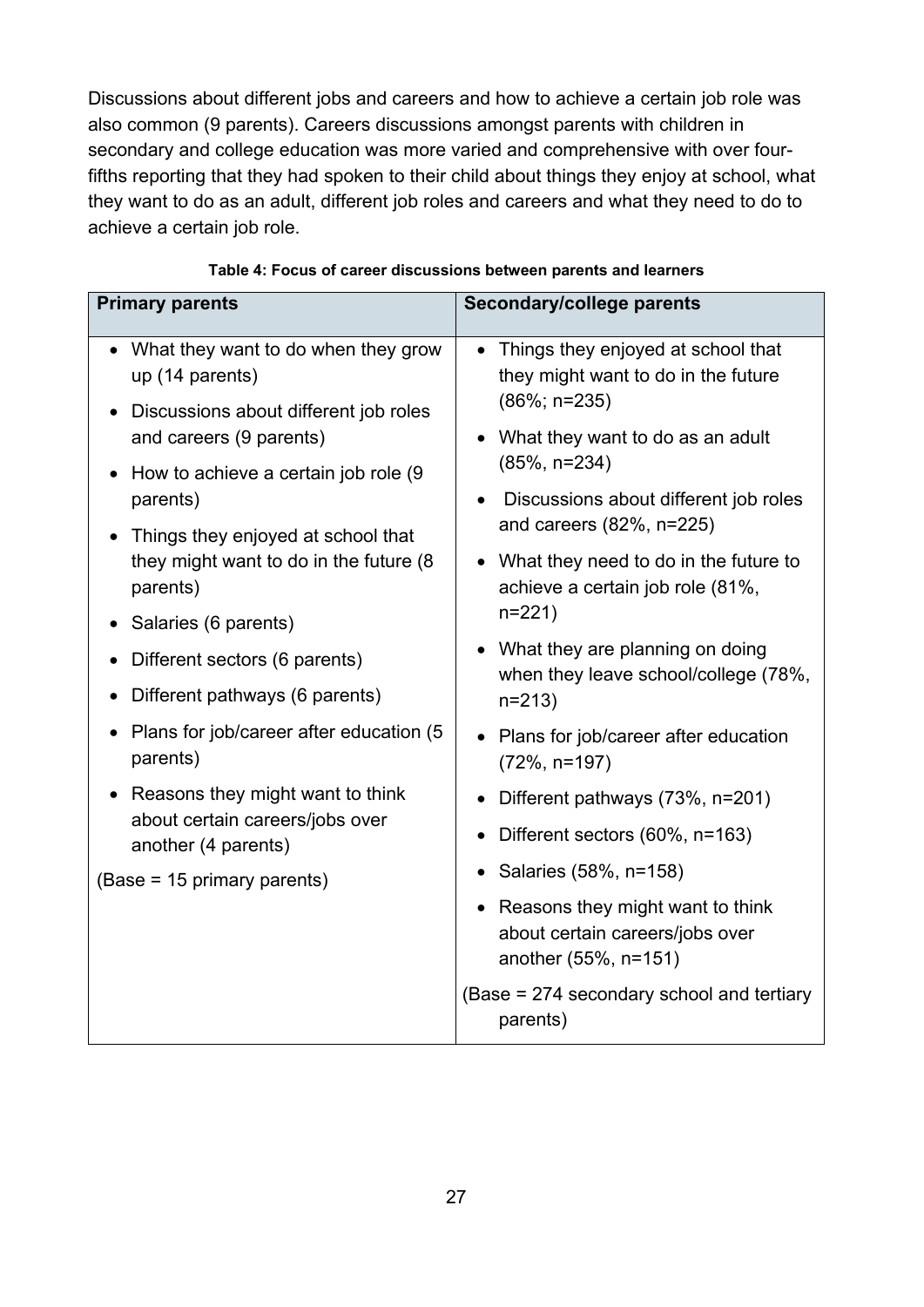### <span id="page-27-0"></span>**3.3.2 Role of parents/carers in decision-making**

In the interviews, whilst the level of parental involvement varied, most parents felt that they had an active role in both discussing careers and education pathways with their children, and in supporting them in decisions around subject options and post-16 pathways.

"We are very involved in these choices and have all been to colleges to visit, all decided together, but it has all come pretty naturally, less hassle than I thought it would be, a lot of that has come from my son". (Parent of Year 11 boy)

Parents of secondary school and college learners also reported positively in the online survey about the value of speaking to their child about future education and careers choices and their role. As shown in Figure 1, nearly all parents agreed:

- That it was important to speak to their child about different jobs and what they might want to do in the future (97%, n=266 agreed; 74%, n=203 strongly agreed)
- That they wanted to encourage their child to have high aspirations for the job and career they could go on to do (92%, n=252 agreed; 70%, n=192 strongly agreed)

Nearly three-quarters of parents (70%, n=186) agreed (26%, n=69 strongly agreed) that their child asked them questions about different jobs and careers.

Parents of children aged 16+ (73%, n=45) were more likely to believe their child had a clear idea about what they wanted to move on to next in terms of education, employment or training than those of younger children (56%, n=51 of parents of 14-15 year olds and 28%, n=32 of parents of 11-13 year olds).

<span id="page-27-1"></span>

**Figure 1: Parents' attitudes towards careers education and guidance (secondary and college)**

Q31 - Please tell us how much you agree or disagree with the following statements …Base =274

Some parents felt that their child was too young to be thinking about jobs and careers and what they want to do in the future (22%, n=58); this view was highest amongst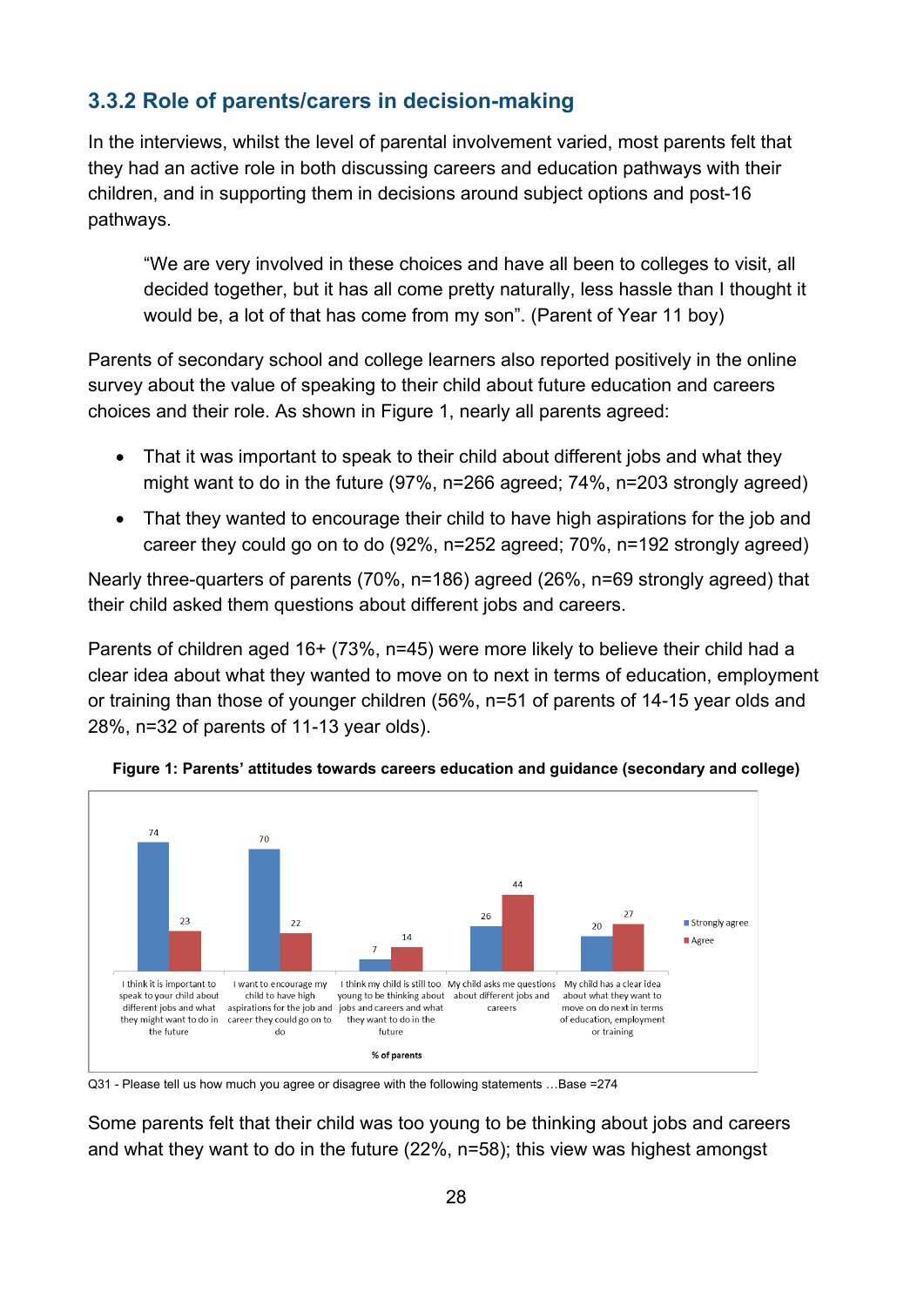parents of 11-16 year olds (23%, n=55) and lowest amongst parents of 17 and 18 year olds (11%, n=4). A few parents who were interviewed also reflected this view.

"I don't want him to be worried about the future yet, I would rather he is able to settle in to school and in Year 8 and 9 think about careers". *(*Parent, Year 7 learner)

Similar views were reflected in the survey by the parents of primary learners, although they were more likely to feel that their child was too young to be thinking about jobs and careers:

- All parents agreed that it was important to speak to their child about different jobs and what they might want to do in the future
- Most parents agreed that that their child asked them questions about different jobs and careers and that they wanted to encourage their child to have high aspirations for the job and career they could go on to do
- Although some parents agreed that their child was still too young to be thinking about jobs and careers and what they want to do in the future, others disagreed, and some felt that they would like to know more about what they could be talking to their child about in relation to jobs and careers

Through interviews/focus groups, parents of primary aged children reported that they were having general discussions with their children about their ideas about future jobs or careers and things they might enjoy at school that they may want to do in the future.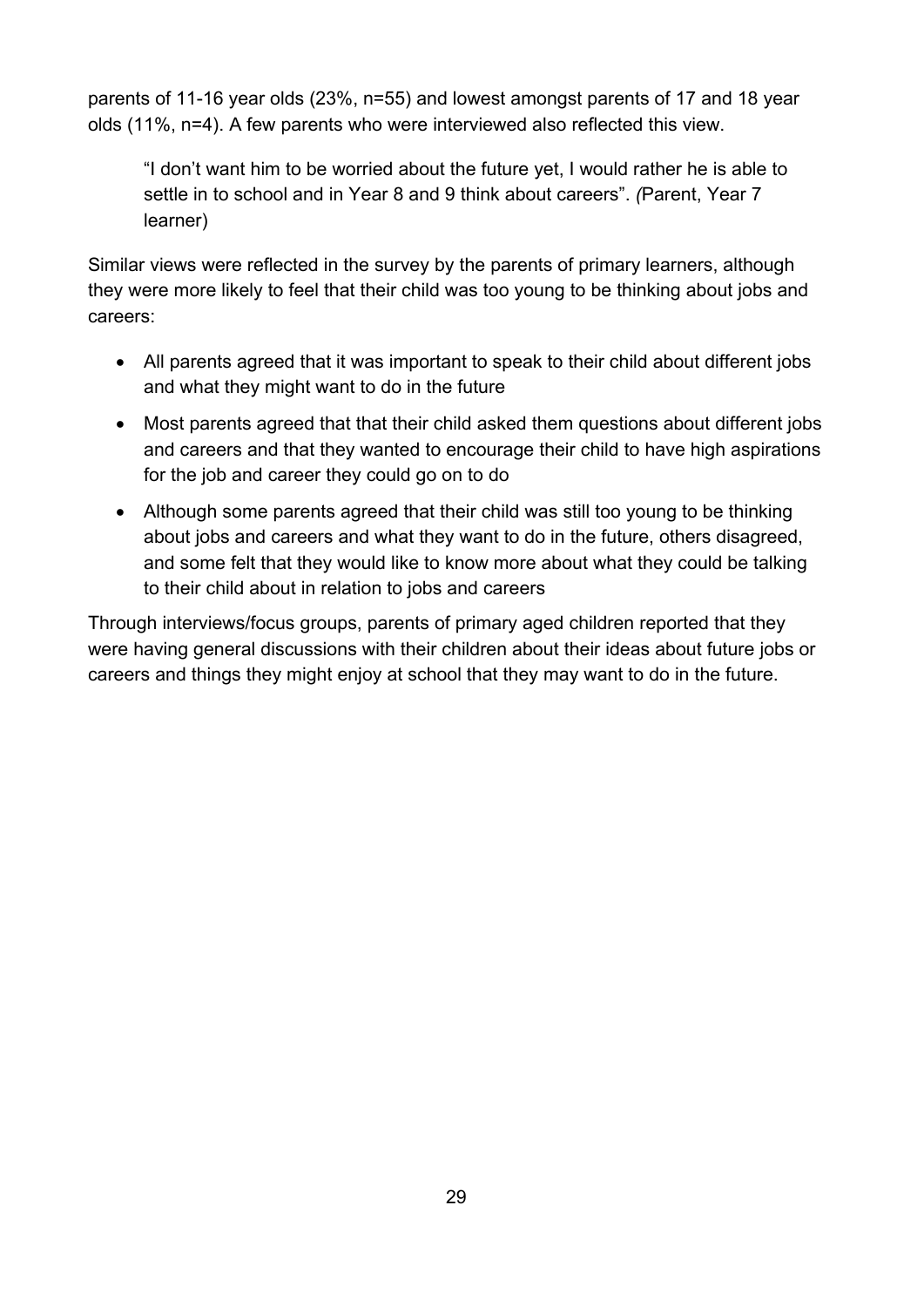# <span id="page-29-0"></span>**4. Careers information and tools**

This chapter presents examples of different tools and information sources being utilised in schools and colleges, how they are used and why and the points at which they are accessed to help with informing key decisions.

### <span id="page-29-1"></span>**4.1 Careers tools in use**

A range of tools were cited by careers leads/professionals, teachers, tutors, senior leaders, support staff and learners. Examples of the kinds of tools used in schools and colleges are provided in Appendix 2.

# <span id="page-29-2"></span>**4.2 Use of careers tools in primary schools**

The use of specific tools or programmes was more limited in primary schools than in secondary schools or colleges. Teachers most often described using their own experience or prior knowledge when discussing careers with learners and they did not feel the need to seek out specific careers information or tools.

Two of the four primary schools visited used specialist programmes designed for primary schools which incorporated activities or lesson-time projects designed to develop key skills, prepare children for the 'real world' and build confidence and motivation. One school mentioned using an online curriculum based educational resource which incorporated jobs and careers related elements.

#### **A primary schools' use of an online curriculum support tool**

Education City is a curriculum based classroom software educational resource for children aged three to 12 and their teachers.

A primary school had purchased the Education City tool which was used across the school to support their curriculum based learning. In addition to specific curriculum based activities and games, the tool offered useful and engaging careers information and resources such as videos of people going to work. The school used these aspects to encourage learners to think about careers and to increase aspirations.

'Real person' experiences were noted as being the 'most powerful' tools for engaging learners with careers at young ages, through people from different careers visiting the school or through learners visiting workplaces. Videos or video link connections were also described as useful for engaging primary learners. With this in mind, primary age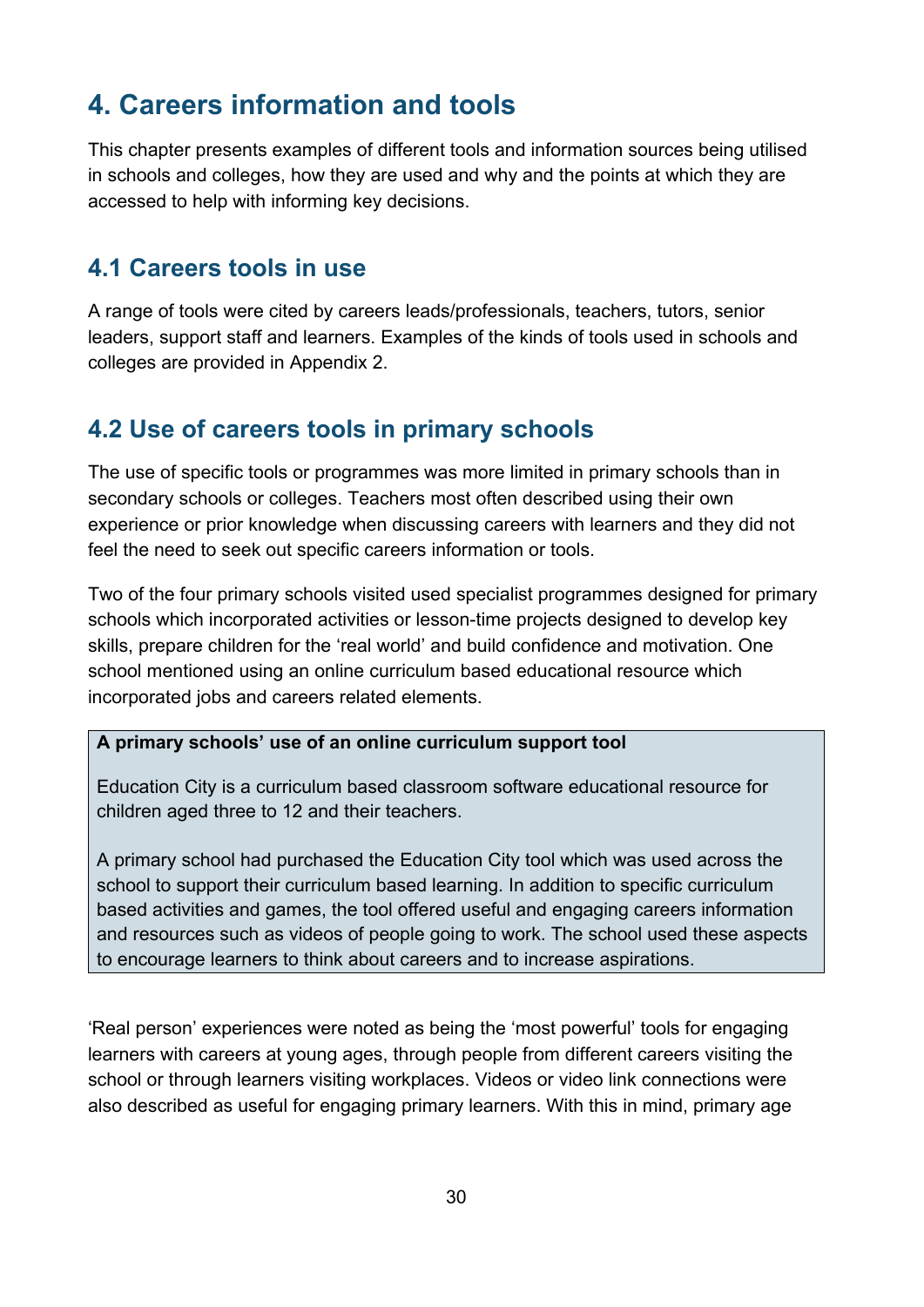learners tended to learn about jobs and careers from a range of sources, rather than use of 'tools' in the more traditional sense. Sources of information included:

- Parents mentioned by all learners
- School/teachers including informal discussions during lessons, workplace visits and visits to school from people in different roles, e.g. policemen, nurses, firemen, astronauts, palaeontologists, or from local colleges
- Sports clubs or during other extra-curricular activities, e.g. seeing tutors and trainers and wanting to take on their role
- Television "I use television because I watch the programmes where they make buildings" (Learner, Year 6)
- Day-to-day experiences, such as going to the doctor or dentist, "When I went to doctors I asked my Mum if there was a specific name for them. Mum said 'GP', then my dad told me what they do and I wanted to be GP. My sister is going into pharmacy…I talk to them and they tell me to study medicine and I will need to have chemistry and science and maths and study them" (Learner, Year 6)
- Books and magazines
- Internet a number of learners had looked on the internet for information about jobs/careers, but were not able to name any specific tools or sites

#### **A Primary schools' use of an enterprise programme**

Enabling Enterprise is a stand-alone package that a school can purchase. The focus of the programme is on enterprise and introducing learners to a wide range of businesses and employers.

A primary school had bought-in the Enabling Enterprise programme that it used with learners across the school years. For example, Year 6 spent a term looking at law. Learners have had the opportunity to play the role of certain jobs within the sector. The programme also involves visits to employers for the older learners. For example, the school had visited the local Chamber of Commerce and had the opportunity to find out more about the different job roles available and what the jobs entailed. The school commented that the programme provides very high-quality, interactive resources. All of the cross-curricular links are provided and teaching staff are trained in delivery.

*"*The overall aim is to inform children and make them aware of the wide variety of jobs that they could go into"*.* (Careers Lead, primary school)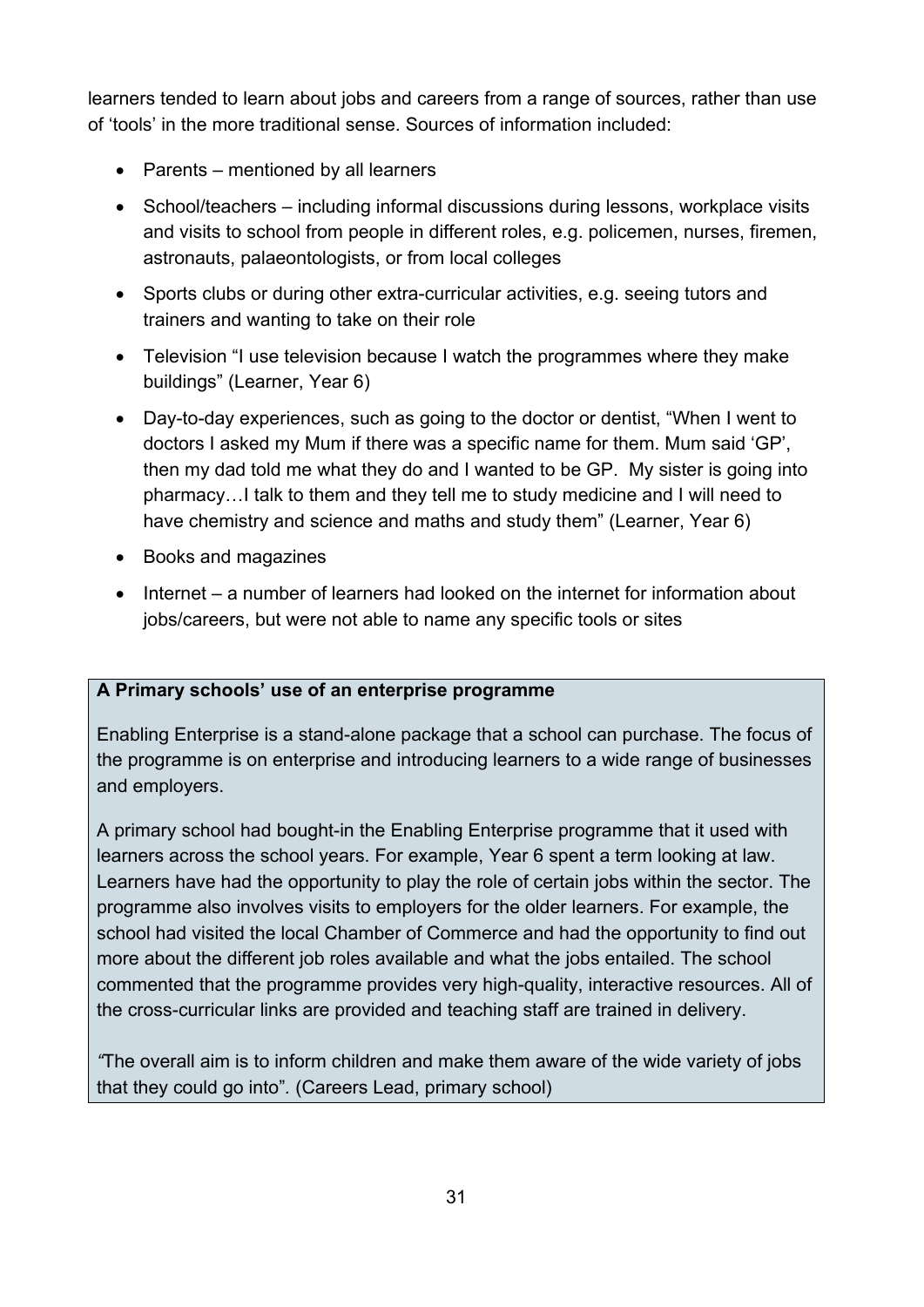### <span id="page-31-0"></span>**4.2.1 Primary learner perspectives**

All of the Year 5 and Year 6 learners said that they enjoyed the careers-related activities, particularly role play, seeing visitors and generally learning about different jobs. They were able to discuss a range of different jobs and careers and many had ideas about what they wanted to do in the future. Several learners had quite clear ideas about their future career, whereas many were unsure.

Most of the potential careers mentioned by primary learners were fairly traditional, for example, doctor, vet, mechanic, footballer, actor/singer or working within organisations such as the police or army. Some young learners mentioned that they would like to work in generic sectors but had not decided upon a specific role, for example, medicine, engineering, cycling and athletics. There was little evidence of primary learners mentioning roles beyond the more traditional or generic. Where more unusual roles were mentioned this was typically driven by the specific interests of the young learners, such as one Year 6 girl who wanted to be a jockey or showjumper as she is passionate about horses and another Year 5 boy wanted to be an archaeologist as he enjoys history and had learned about the role as part of a school topic.

Parents/carers and siblings appeared to be key influencers on the careers that primary learners considered, and several young learners wanted to follow career paths similar to their family members. For example, one Year 5 boy wanted to work in the local steel works because his dad works there; one Year 5 girl wanted to be a vet because her grandfather used to be a vet; another Year 5 boy wanted to go into the army because his brother had followed that career path.

"I haven't really thought about what career I want to do when I'm older but if I had to choose I'd say it's something in-between football and medical. My brother wants to be a dentist and I wouldn't mind becoming a doctor, or football because I always play it"*.* (Boy, Year 6)

"I'm thinking about becoming a lawyer because my mum says I read books a lot and my mum said that I'd be really good at it. At home I used to write stories and my mum and dad would check them. My dad said I would be an author one day, but I think my mum wants me to be a lawyer and I kind of like that idea"*.* (Girl, Year 6)

As might be expected, at this age, overall, there appeared to be a lack of understanding of career pathways and what is required to achieve the careers discussed. Some primary learners could talk about progression beyond secondary school and knew that they wanted to go to college or university. These learners could identify potential subjects of study and could talk in very general terms about careers pathways, such as needing to go to university to study medicine and a few had knowledge of some of the subjects they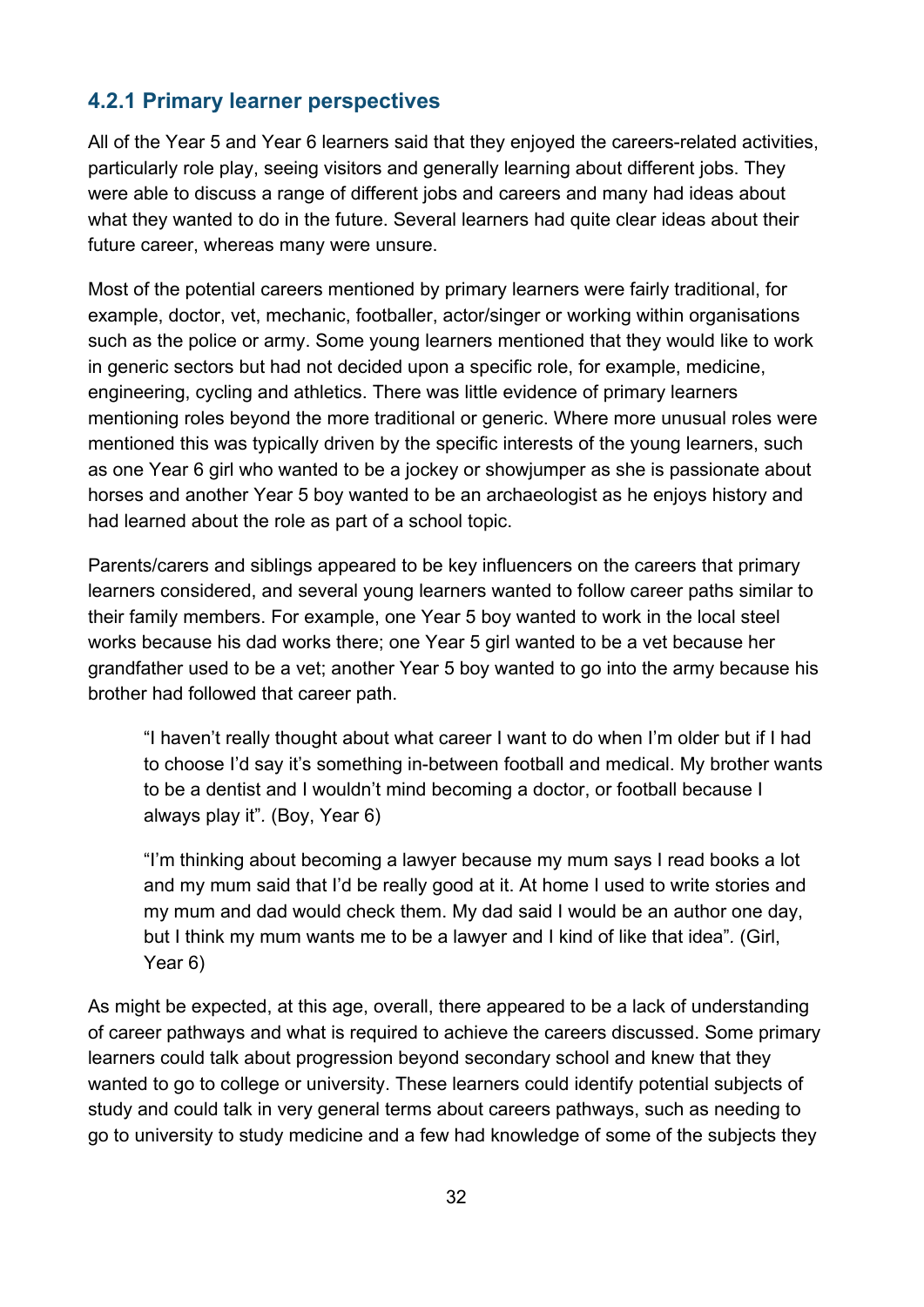would need to study either at secondary school or university. Most of the learners talked more broadly about needing to work hard at school and a few mentioned taking part in activities outside of school which would help them later in life (e.g. cadets, work experience). Even though some had ideas of what kind of job they would like, all of the young learners recognised that their goals might change and that they needed to keep their options open.

## <span id="page-32-0"></span>**4.3 Use of careers tools in secondary and tertiary education**

Secondary schools and colleges used a range of tools and sources of careers information with learners (see Appendix 2 for examples), although the type and number of different tools and sources varied. Colleges were more likely to have a wider variety of tools available and were more likely to pay for multiple resources. Of all the institutions included in the research, just two colleges used no paid-for tools. In contrast, schools tended to opt for fewer tools - typically one or two and would generally purchase just one commercial tool and supplement it with those that are freely available.

Online resources tended to be used to introduce learners to career options, provide inspiration, improve and widen aspirations, encourage motivation and to learn about and plan progression pathways.

Tools tended to be used in group sessions or in one-to-one discussions with a career advisor or tutor, rather than learners accessing them individually in their own time (see sections 4.4 and 4.5). Very few learners who participated in the research recalled using the tools themselves in their own time. Some of the more pro-active and able learners were more likely to do so. Those less able or less engaged were unlikely to access tools themselves although a few had looked on individual college or employer websites or had conducted searches via Google. Most (including higher and lower ability learners) said that they appreciate having a careers advisor or teacher/tutor available to support them when using the tools.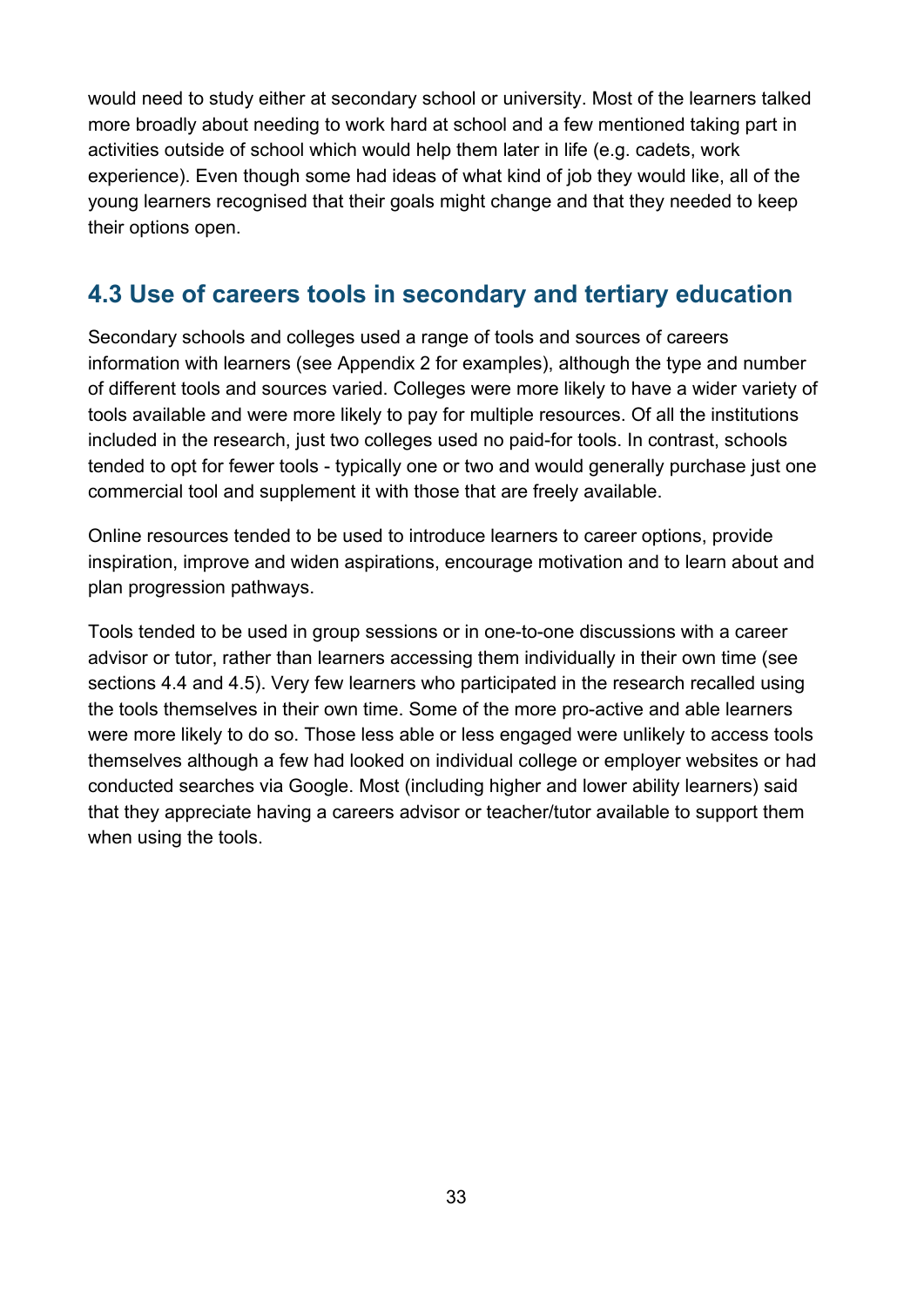#### **Observation of a group of Year 8 learners in a careers session called "Growing Aspirations: This is the year 2030"**

#### **Purpose of session**

The learners are given a task to think about things they are interested in doing when they are 26 years old. For example, where they will live, who with, family, holidays, whether they will have a car/house. They then have to calculate how much such a lifestyle would cost.

The learners then have to imagine that they are in Year 11 and judge how much effort they have put into certain aspects of their school life using a quiz. They then decide how well they will do in exams, their preferred route after school and how much effort they will have made to plan a career. Points are scored against each choice and this provides suggestions of the kinds of careers they might like, with a suggested salary.

Learners can then compare their lifestyle costs against the suggested salary and are asked at the end 'Can you afford your life? What would you rather change: what you spend your money on, or what route you took, or what careers you do?'

#### **Learner feedback**

Some of the learners found the questions posed through the session difficult to answer. For example, when they are asked in the quiz how well they will do in their exams, the possible response options do not allow for the scenario whereby the learner may do well in some subjects, but less well in others.

Also, when they are given a list of prospective jobs/careers at the end of the quiz depending on their score, it works well for some learners, but not for others. For example, some learners are interested in other careers or cannot decide if what they are interested in falls under one of the careers categories provided.

Overall however, they were engaged with the task. Some found it useful in that it reflected thoughts or aspirations they already held in terms of their future goals. Others said it has made them think about other options they hadn't considered. All were interested to see the predicted career and salary at the end of the exercise.

# <span id="page-33-0"></span>**4.4 Differentiating use of tools by different groups**

Use of the tools was varied and discerning any particular patterns or preferences is therefore challenging. However, some notable broad preferences have been identified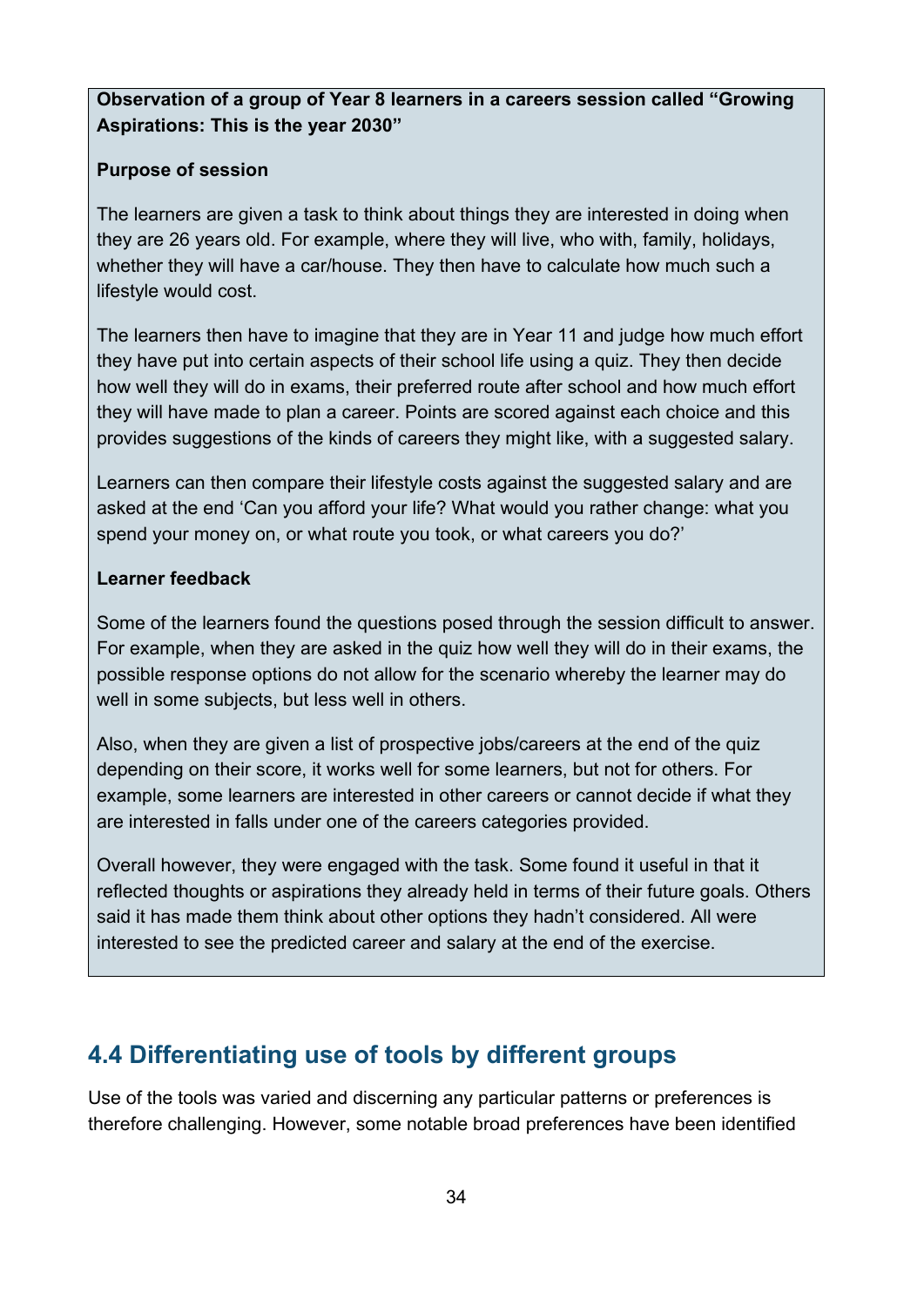below. Use of tools in primary schools is limited and therefore is covered in the previous section.

### <span id="page-34-0"></span>**4.4.1 Learners' awareness and use of tools**

#### **Secondary school learners**

Learners in secondary schools mentioned a range of sources of information about careers, and although they still discussed careers and progression with their family, there was a greater focus on formal careers advice, information and use of tools which increased and became more focused as they progressed through education.

Awareness and recall of careers tools used was mixed. Some secondary learners could recall tools they had used, particularly if used in school or with the careers adviser. Other learners could recall having used a tool and could describe its functions or what they had used it for, but could not recall the name until prompted.

Sources of information mentioned by secondary learners include:

- Family members in particular parents and older siblings
- School formal and informal discussions with subject teachers, key stage/year Heads, tutors and careers advisers
- Local colleges from college websites, prospectuses, open days and visits to the school
- Local employers via open days and employers visiting school for careers fairs and talks
- Internet general searches on careers they may be interested in, apprenticeships and specific searches of certain industries/employers
- Careers tools such as Unifrog, Kudos, Prospects, National Careers Service (NCS), Fast Tomato, UCAS Progress
- University websites tended to be used more by Year 12 and 13 learners to research potential courses

Once prompted, learners from secondary schools recalled that they had heard of several tools, however the level at which they engaged with them seemed to vary and they generally reported that there was 'not enough time spent on careers'. In particular, some learners in Years 7 to 9 felt that they did not receive enough careers information and that schools should talk about careers much earlier.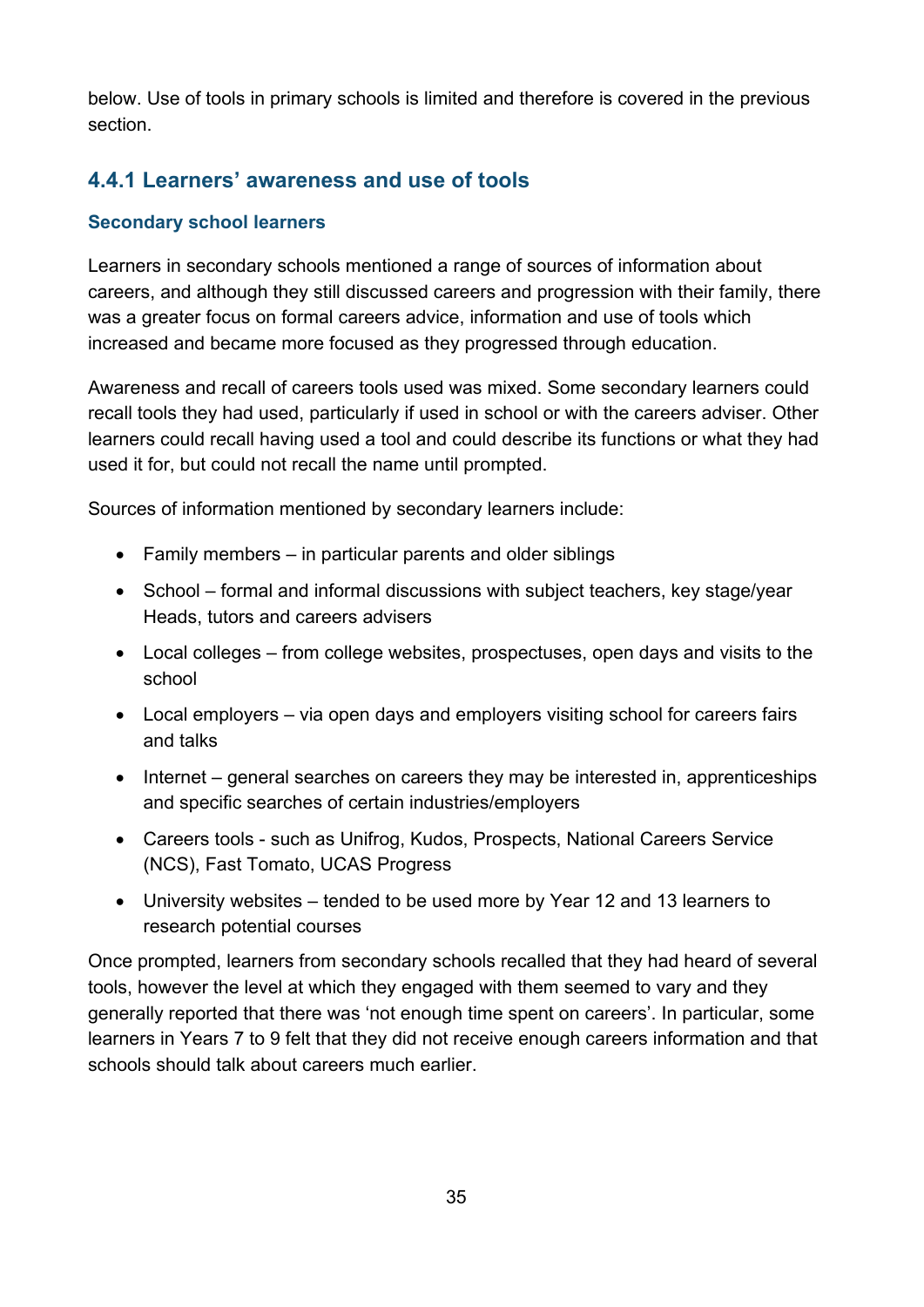#### **Observation of Year 9 learners using a tool that matches learners' skills and interests with potential careers, work styles and work places**

After spending time using the careers tool for the first time, the learners gave feedback on how they had found the process.

The learners felt that the tool was easy to use and that the information it provided was useful. The potential jobs that it suggested felt relevant and in most cases the tool suggested things they had already considered/thought about which gave them confidence in it. The learners also commented that the tool had brought up jobs they had not considered/heard of before. They particularly found it useful to be able to look at the descriptions of the jobs and to see what qualifications they need to achieve to get there. That was described as the best feature of the tool by a few learners.

Some learners commented that the questions did not seem to build on previous answers, so they felt that some questions they were asked were not relevant. They felt if the tool considered their previous answers it would be an improvement.

Some also thought it was a bit vague or didn't give enough detail.

One learner mentioned that the careers they were considering didn't come up, which made the exercise feel like it was not relevant or specific to them.

Secondary school learners reported that they were wary of tools that asked them to register/sign-up to use them, information provided solely online and knowing which sources that they could trust. They preferred receiving information and guidance in a one-to-one setting. One suggested that a careers/progression 'buddy' would be useful – connecting with peers who were following a similar pathway so that they could share experiences and information.

"I don't need more resources or computer websites/books. I like talks from people doing the job. I like to ask them questions about things I want to know"*.* (Year 10 learner)

#### **College learners**

Further education college learners (Years 12 and 13) were focused on career choices and accessing information about specific roles and were also interested in choosing a university course or route into an apprenticeship or vocational learning. If they were interested in attending university, they would then look at what careers could lead on from the university course. The tools accessed by these learners varied depending on whether they were considering a university pathway or were looking for an alternative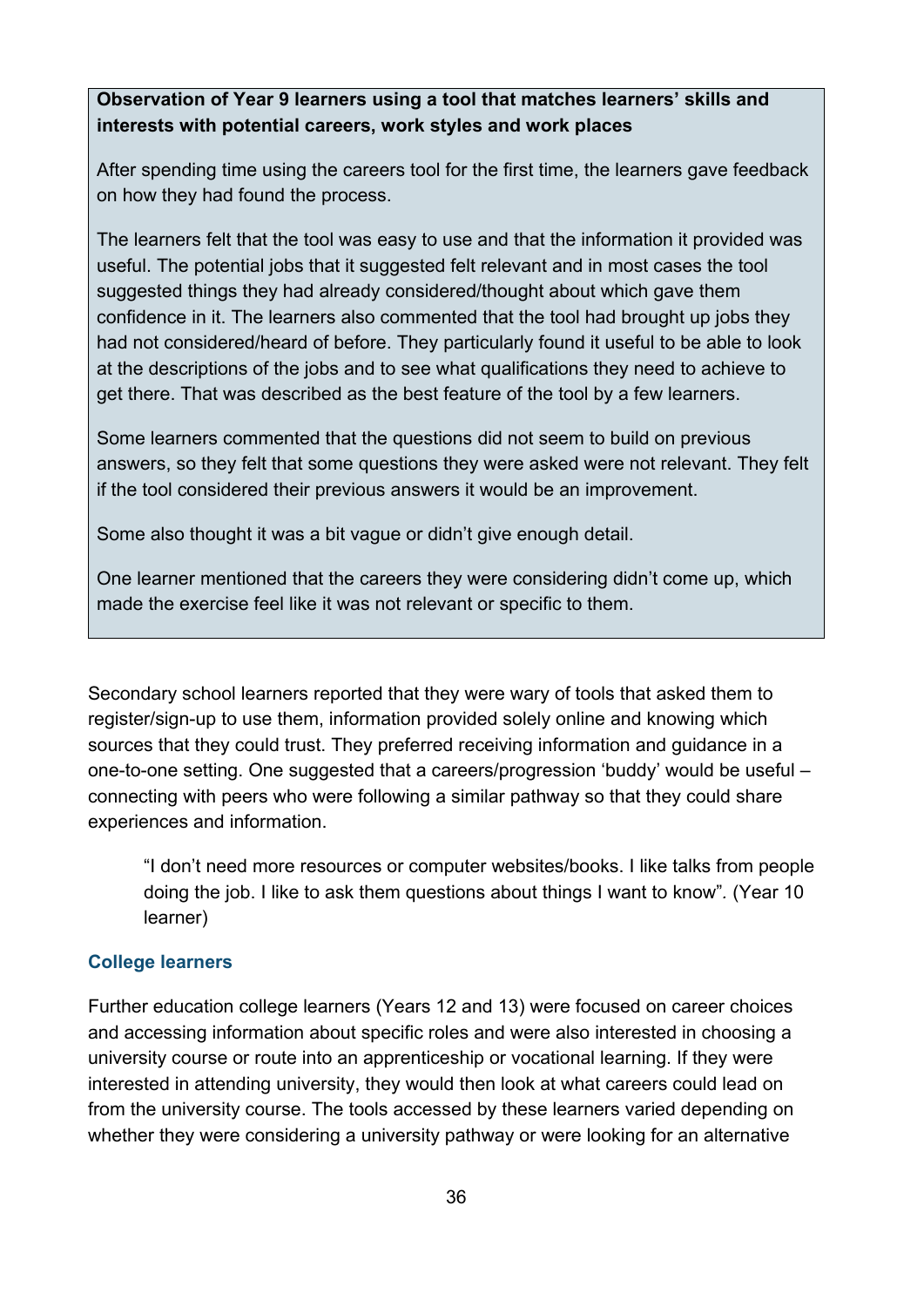career pathway. Those considering a university pathway were more likely to use higher education specific tools that allowed them to explore potential university course (e.g. UCAS, Which? University). Others exploring alternative routes or those that were still unsure about their routes were more likely to use tools that were wider in their focus.

Some college learners reported that they were unlikely to use careers tools outside of careers sessions and preferred to conduct online searches for information instead. They felt that specific tools were 'more useful' at secondary school prior to making subject choices for A levels.

Careers resources and tools used by Further Education (FE) college learners included:

- Resources more specifically focused on higher education (HE) choices, such as the UCAS website, Unistats, Complete University Guide, Which? University, individual university websites and open days. They appreciated being able to make comparisons between universities down to course and module level. These sources were perceived as 'trustworthy and well known'
- Resources incorporating alternative education and training options, such as the National Apprenticeship Service, National Careers Service, Prospects and college websites
- Internet general searches on careers they may be interested in, apprenticeships and specific searches of certain industries/employers
- Council/jobs websites and apprenticeships, e.g. Indeed

Further detail on use of tools to inform choices and key decisions stages at different ages are covered in sections 4.4.2, 4.4.3 and 4.5.

## **4.4.2 Parents' awareness and use of tools**

#### **Accessing and sourcing careers tools and information**

Most parents lacked knowledge about where to find appropriate information and tools to assist them in decision-making with their children. Generally, information seeking was adhoc and often reliant on the results of internet searches, rather than parental knowledge about key careers websites. There was limited evidence of schools or colleges providing detailed careers information to parents. Where provided it typically comprised emails or letters which informed them of the presence of the careers service in school/college (where relevant) and signposted parents to self-serve sources of information such as websites and careers sections of their school or college website. Parental access to careers tools was limited due to the logistics of providing logins for parents.

As shown in Figure 2, when responding to the survey, the majority of parents of secondary aged-learners stated that they were using their own experience of careers and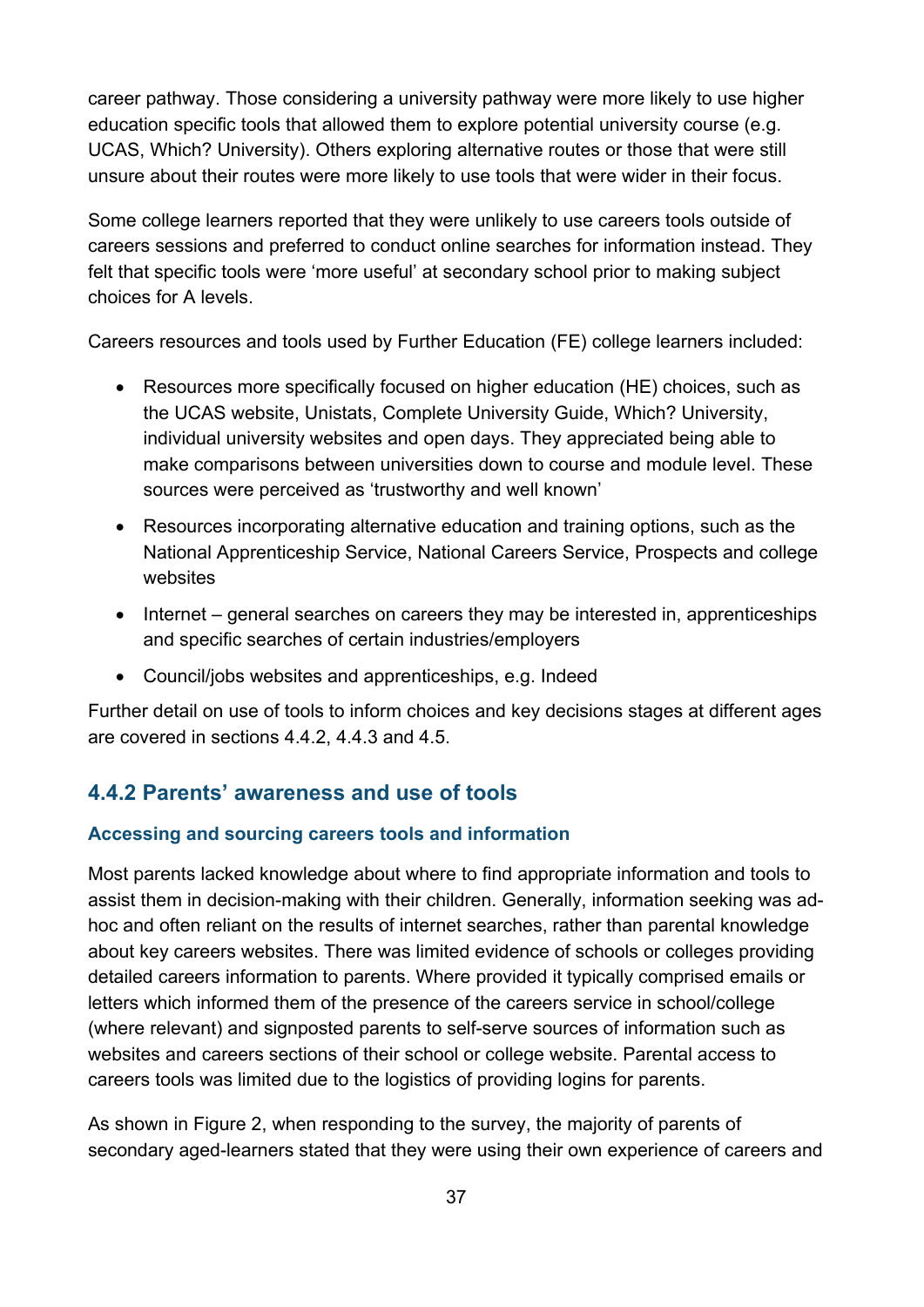jobs to help their children with key decisions (93%, n=255). The internet was also a key source of information with over two-thirds (69%; n=199) of parents having used the internet. Other sources included other parents/friends (42%, n=114); local news about jobs/careers (31%, n=84), and newspapers (22%, n=61).

Parents of those in secondary and tertiary education said that direct contact with school or college about their child's future career or education choices was minimal. Over a fifth of parents (22%, n=56) reported speaking to teaching staff and only 11% (n=29) reported speaking to careers staff.





Q8. Where do you go to find the information you need to help you have conversations with your child about future careers and jobs? *Please tick all that apply Base=274 (all parents of secondary and college aged learners)*

Most parents of primary children and younger secondary children who were not at key decision-points felt that looking for information online was not relevant because of the age of their child. For those that did feel it could be useful, there were concerns about being able to source age-appropriate information. A number of parents were worried about overwhelming younger children with information, not wanting to risk deterring them from particular careers or aspirations.

Those with older secondary children (Year 9 upwards) were more proactively seeking information to help their children with key decisions, particularly those that were at an age where they were considering post-16 options and university. Parents looked for information online about courses and qualifications on college and university websites. Some parents had also attended or had plans to attend school-based careers events or undertake visits to colleges and universities.

Challenges identified by parents included: not knowing where to find careers information, information being spread out across a variety of different websites and a lack of promotion by schools and other providers about careers events and careers information coming through children and therefore not always reaching parents.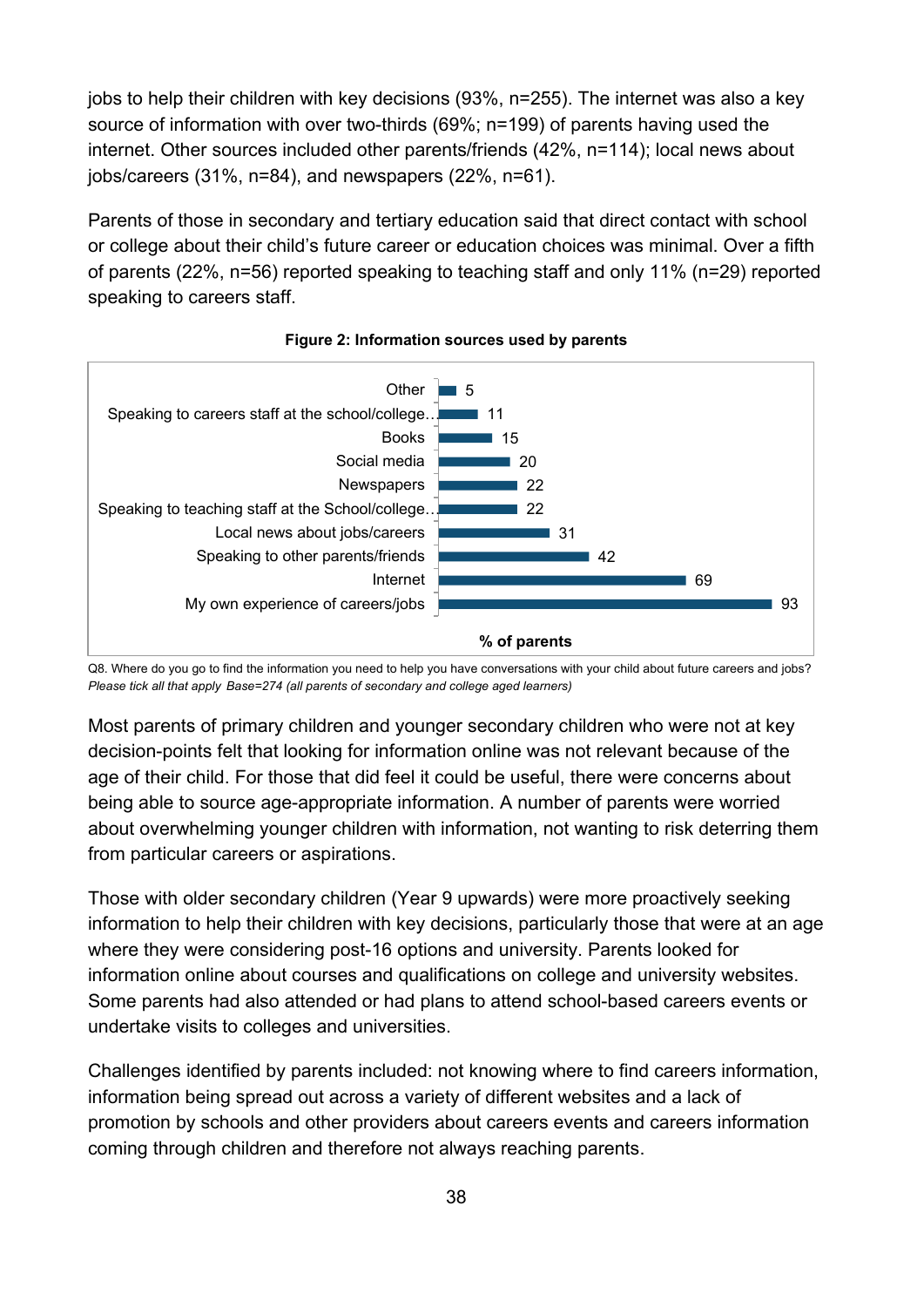"It's not that easy unless you know where to look and you have the motivation. Through the open evening I hope to get more information about career paths – you have to have your eyes and ears open to find out the dates of them; even at the school you have to chase to find out the dates of them"*.* (Parent of Year 10 pupil)

"It all seems quite spread out; there isn't a particular website that covers everything"*.* (Parent of Year 7 learner)

#### **Using careers tools and information**

The use of tools and information by parents to help their children make decisions about their future education and career choices was limited. Nearly half (48%, n=128) of survey respondent parents of secondary and college age young people had not used any tools to help their child make these decisions. As shown in Figure 3 where parents had used tools this had been mainly to find out about different careers that may suit their child (35%, n=93) or to find out about different courses (35%, n=93). Around a quarter of parents had used tools to help with decisions about different post-16 pathways (28%, n=74) or tools to help them find out about different job roles and salaries (25%, n=68).

Around a fifth (22%, n=60) had used tools to help their child develop skills for the future (e.g. interview and CV tips). Only 17% (n=45) had used tools to find work placements or internships.





Q9. Have you used any of the following tools to help you when you're speaking to your child about future careers/jobs. *Tick all that apply* . *Base=268 (all parents of secondary and college aged learners)*

Parents found it difficult to name specific careers or information websites that they had used, suggesting a general lack of awareness of potential tools or sites they could access. Information seeking was infrequent and often search-engine based. A parent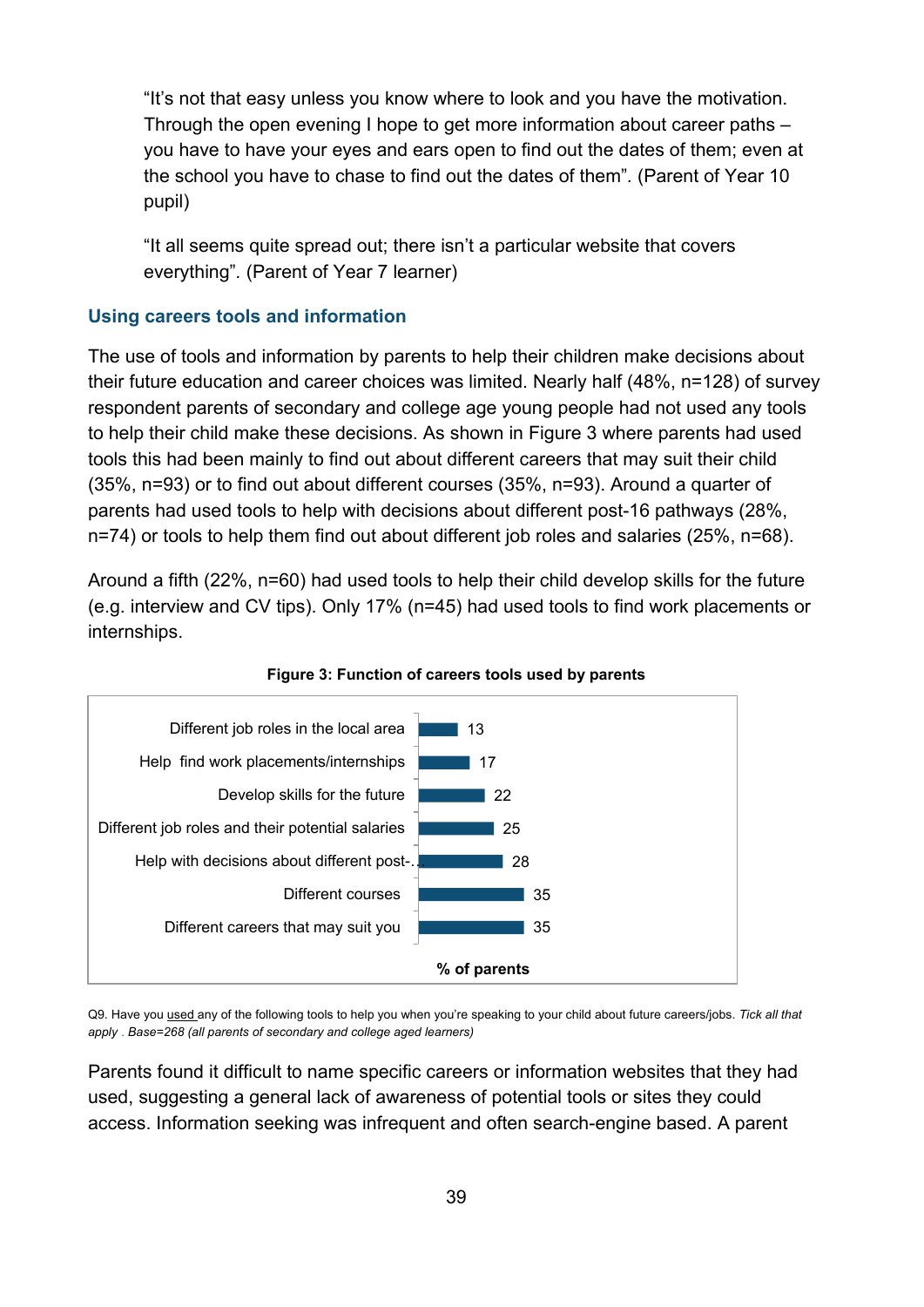mentioned a Government website that she regularly used to find out information about jobs/careers for her child but was not able to name the website.

"If I wanted to find out something about a job I'd just type in 'how to become a…' into Google and see what came up" (Parent of Year 9 learner)

Parents were keen to know more about what they could be talking to their child about in relation to jobs and careers; 62% (n=166) of parents agreed with this statement.

### **4.4.3 Provider awareness and use of careers tools**

Generally, careers staff tend to use a range of tools (as with learners, this is more limited in schools than in colleges) to source information when providing advice and guidance. Teachers, tutors and related teaching staff were much less likely to make use of such resources. They often gave advice and guidance using past experiences of their own education and careers development, alongside to their subject knowledge, although some teachers acknowledged that their experiences could be somewhat out of date. Where they were unable to answer questions from their own experiences or knowledge, or in order to deliver a lesson where careers/jobs formed part of the learning objectives they would 'look things up' themselves or in some cases refer learners to school or college careers advisors. Most would use search-engine based research if they required information. In a small number of schools however, timetabling had been organised so that tutorial or PSCHE sessions could take place in computer labs where groups of learners could use tools with tutor support.

All schools and colleges also use tools to centrally collate student data such as attendance and progress. A Head of Careers in a large further education college described how they used the student data recorded by teaching staff in such a system (ProMonitor) to 'understand a student's needs', thereby enabling careers staff to tailor advice to that individual learner. Whilst the careers service did not use this software to record careers discussions (due to confidentiality issues), they found that the information about learners that it holds was helpful. This example is unlikely to be unique, although the use of school or college monitoring systems was not mentioned elsewhere.

## **4.5 Differentiating use of tools for learners and decision stages**

Decisions about the tools used with learners by both secondary schools and colleges were driven by careers professionals' views on their suitability for learners. Colleges emphasised the importance of careers tools being effectively matched to learners, dependent on their level of study, ability and stage of decision-making.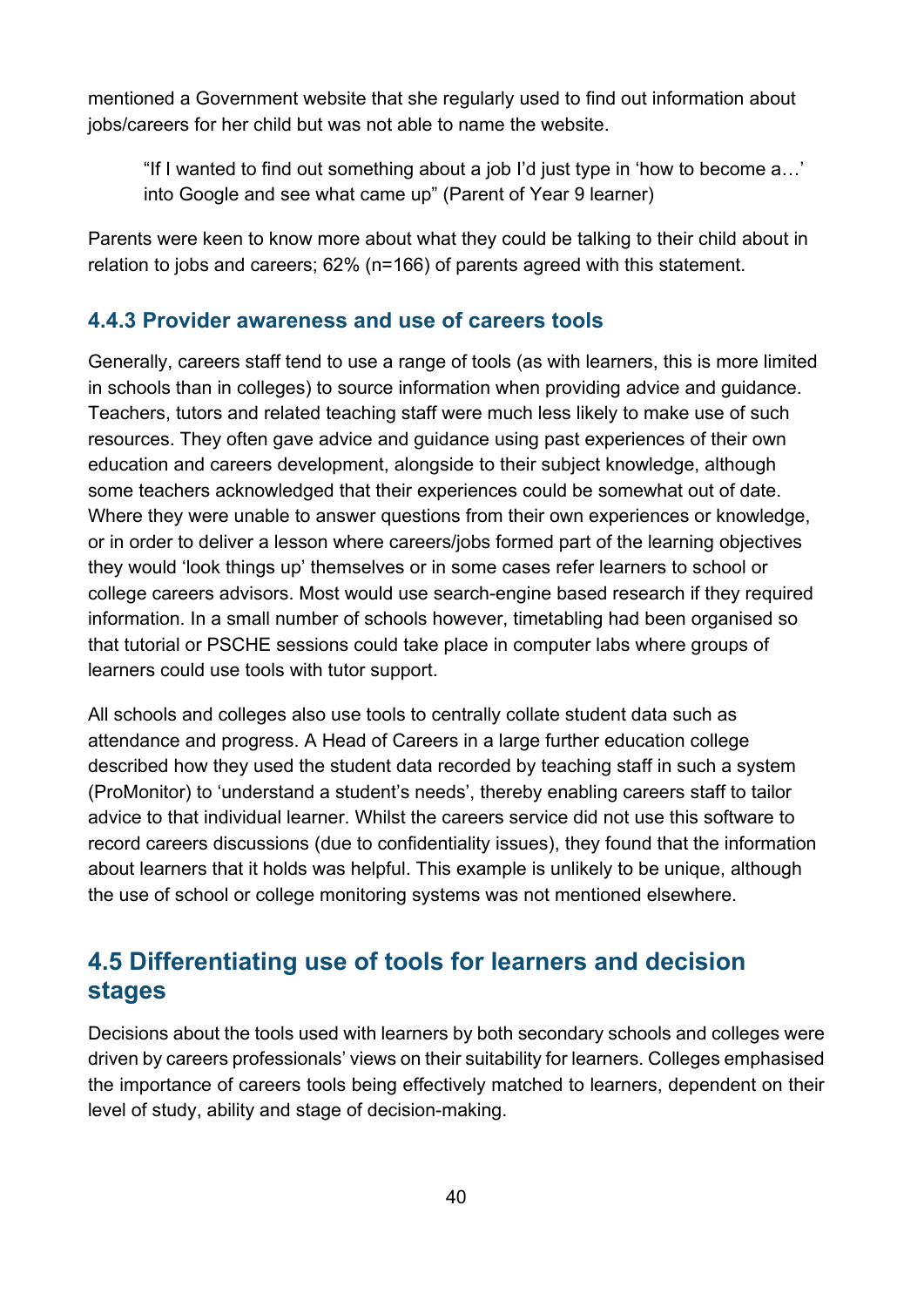"Because we have students on so many levels of studying it's about picking and choosing tools for different groups. We have to consider who we're delivering to"*. (*Careers Lead, FE college*)*

The range of tools used by secondary schools and colleges for different stages of learners' decision-making and at different ages was extremely varied. Although there were no universal tools, there were some similarities in the types of tools that providers were using. Common paid-for tools used across secondary schools and colleges were Kudos, Fast Tomato, UCAS Progress, Job Explorer Database (JED) and Unifrog. Common free tools mentioned were National Careers Service (NCS), National Apprenticeship Service (NAS), UCAS, iCould/Buzz Quiz, Plotr<sup>[6](#page-40-0)</sup> and U-Explore (a minority of institutions paid for an upgraded service for U-Explore). In some cases, tools were used across a wide age range, but with the functions used within the tools being different at different stages and depending on the learner's individual needs. A brief description of the most common tools mentioned is detailed in Table 5.

| <b>Tool name</b>                  | <b>Description</b>                                                                                                                                                                                                        |
|-----------------------------------|---------------------------------------------------------------------------------------------------------------------------------------------------------------------------------------------------------------------------|
| <b>Fast Tomato</b>                | Interest based careers guidance and education for teenagers using<br>psychometric questionnaires to provide an individual profile, career,<br>course and subject information, coupled with independent adviser<br>support |
| iCould                            | Provides career inspiration and information for young people, offering<br>free access to over 1000 personal video stories, detailed job<br>information, practical tips, insight and advice. Buzz Quiz                     |
| <b>iCould Buzz</b><br>Quiz        | A short online questionnaire to identify the types of jobs that may be<br>suitable for young people through exploring their personality type,<br>temperament, learning styles, relationships and stress management        |
| Job Explorer<br>Database<br>(JED) | Provides information about hundreds of careers, accessible to a wide<br>variety of users of all ages, including some special needs (First Jed)                                                                            |

#### **Table 5: Description of common tools used**

 $\overline{a}$ 

<span id="page-40-0"></span><sup>&</sup>lt;sup>6</sup> Plotr has now been incorporated into a new careers platform, [startprofile.com](http://startprofile.com/)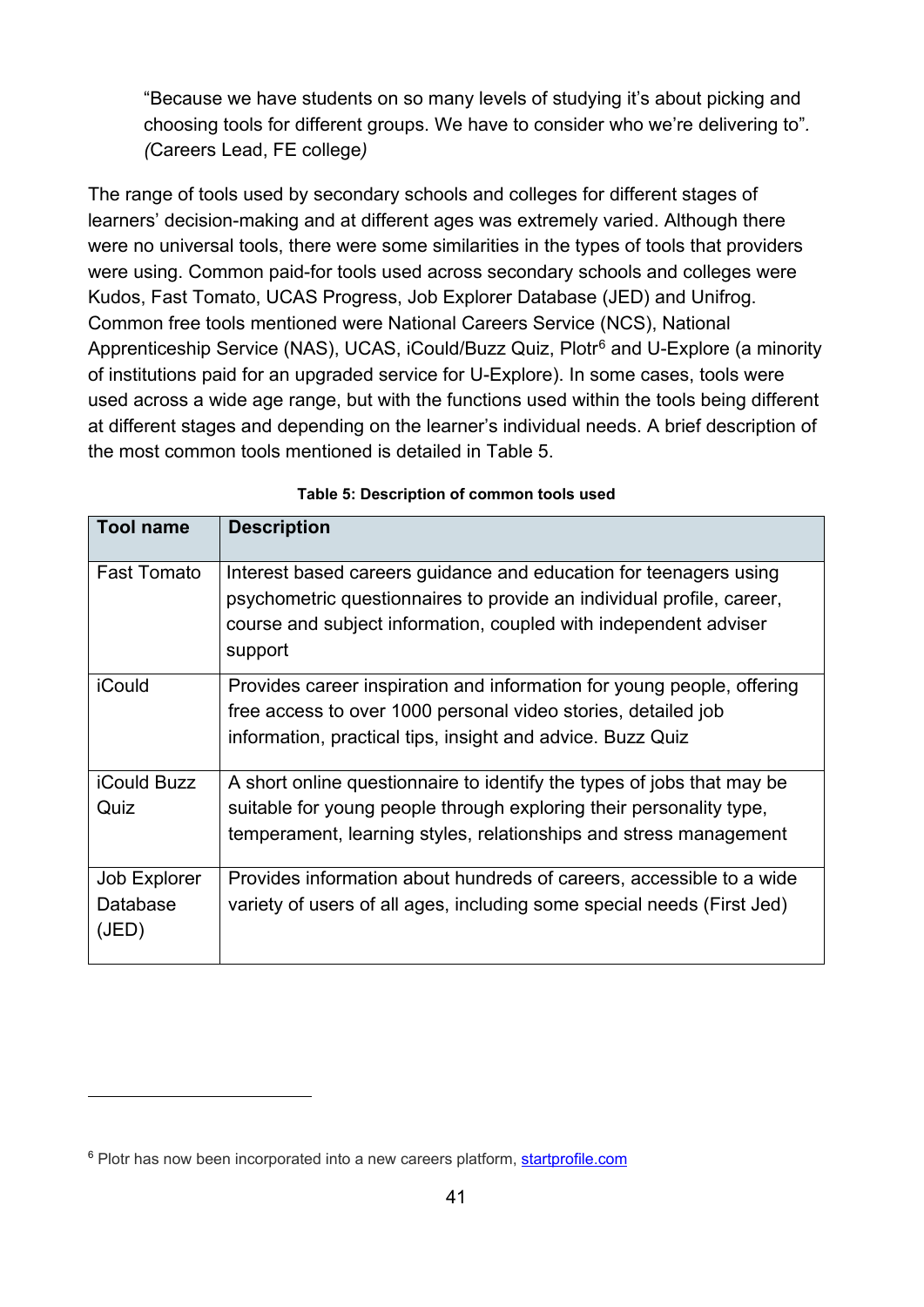#### **Table 5 (cont.): Description of common tools used**

| <b>Tool name</b>                            | <b>Description</b>                                                                                                                                                                                                                                                                                                                                                                                                                  |
|---------------------------------------------|-------------------------------------------------------------------------------------------------------------------------------------------------------------------------------------------------------------------------------------------------------------------------------------------------------------------------------------------------------------------------------------------------------------------------------------|
| <b>Kudos</b>                                | Resource for delivering personalised careers guidance to 13-19 year<br>olds based on their interests and educational aspirations, suggests<br>suitable careers and provides career ideas and information on<br>hundreds of jobs.                                                                                                                                                                                                    |
| National<br>Apprenticeship<br>Service (NAS) | Government agency that supports, funds and co-ordinates the<br>delivery of Apprenticeships throughout England. The website is the<br>official website for general information about apprenticeships and<br>apprenticeship vacancies in England                                                                                                                                                                                      |
| National<br>Careers<br>Service (NCS)        | The publicly funded careers service for adults and young people in<br>England, providing careers information, advice and guidance.                                                                                                                                                                                                                                                                                                  |
| Plotr                                       | A game designed to help young people discover their future career<br>through a series of questions and looks at what the world of work is<br>really like. Matches jobs to personality, interests and skills and helps<br>to find courses, work experience, apprenticeships and jobs in the local<br>area. Plotr has now been incorporated into a new careers platform,<br>startprofile.com                                          |
| <b>UCAS/ UCAS</b><br>Progress               | Operates the application process for British universities, providing<br>online application portals, search tools and free information and<br>advice directed at young people making choices after their GCSEs, as<br>well as those applying for undergraduate and postgraduate courses.<br>Provides information and advice to students, parents and teachers<br>about different opportunities for post-GCSE education and training. |
| U-Explore                                   | Provides a whole-school approach to careers and employability<br>support for learners aged 11-19 for all progression routes, delivers<br>comprehensive and impartial careers information, advice and<br>guidance with written and video job profiles, virtual tours of real<br>businesses and links to education and training providers across the<br>UK.                                                                           |
| Unifrog                                     | Helps students find and apply for university courses, apprenticeships,<br>college courses and school leaver programmes, and allows teachers<br>to track their progress and manage the careers and UCAS process.                                                                                                                                                                                                                     |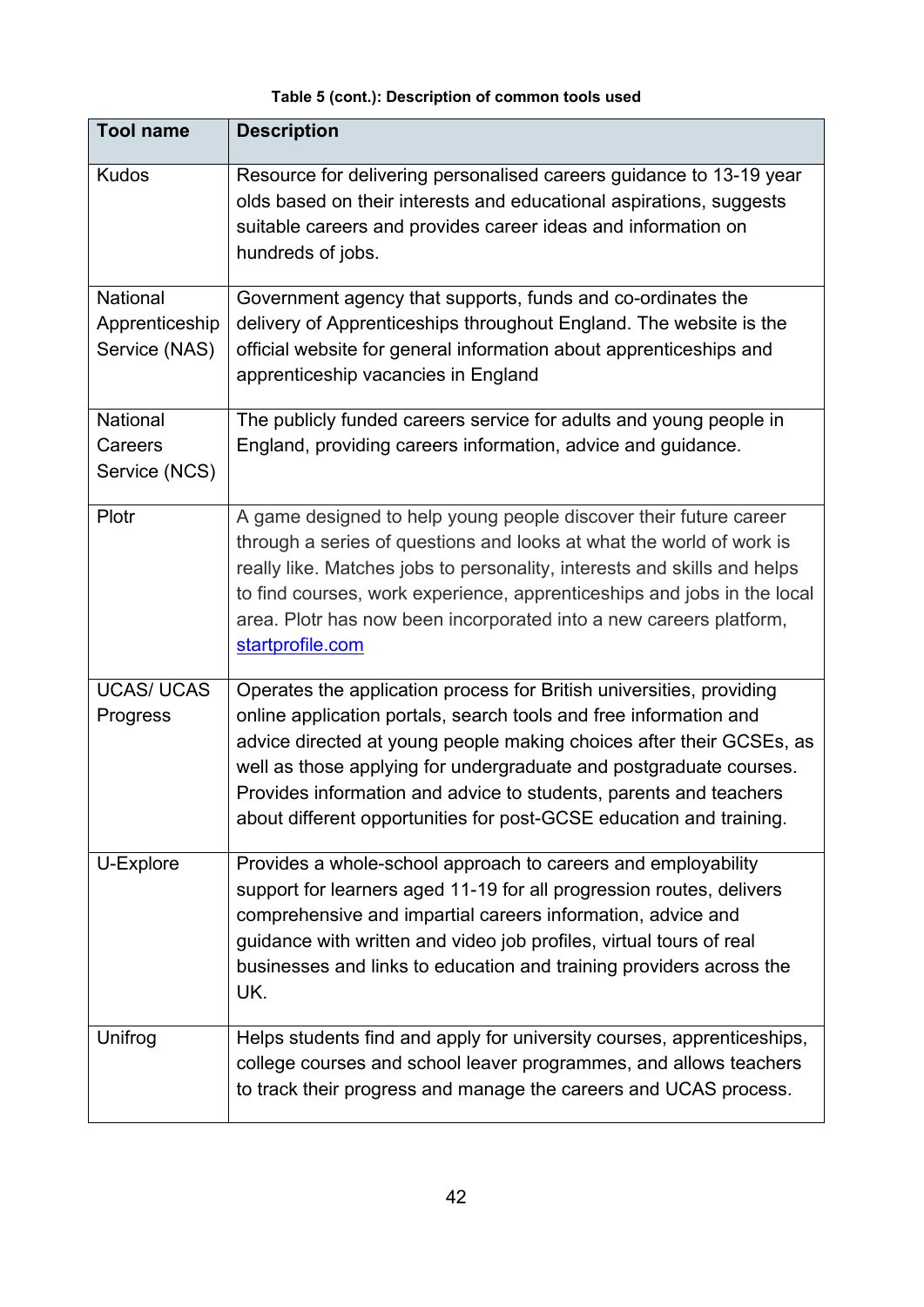The following examples are illustrative of how providers were using certain tools with their learners.

### **Years 7-8**

The main use of career tools in Year 7 and 8 was for learners to explore potential interest in jobs and careers, widen their frame of reference and raise aspirations. Some schools used quiz-based tools that encouraged learners to explore how their personality and likes may suit particular careers or jobs, although in others online tools were not used with this age group. Tools like Buzz-Quiz and Fast Tomato were mentioned on several occasions. Schools gave examples of JED being used with Year 8 learners for careers activities and quizzes, videos and job descriptions, to give learners inspiration and ideas on what job roles they may be suited to. Kudos was also mentioned and was used with Year 7 and 8 learners as a reflective tool, to encourage learners to see what they are good at, and what skills and attributes they have.

### **Years 9-11**

The use of careers tools by Year 9 to 11 learners was extremely varied across schools. In some schools, tools were introduced in Year 9 to assist learners in thinking about their option choices. In other schools, the introduction of tools was delayed until later years, where the focus turned to learners considering their post-16 subjects and pathway options. Examples are:

- JED is used in Year 9 by a secondary school to give learners an idea of the job that might suit them. This was also used in a more focused way by Year 10 and Year 11 learners to allow them to focus on longer-term career options
- A secondary school used Kudos in Year 10 so that learners could explore different careers pathways, job roles and to widen knowledge around careers they are not aware of. Another secondary school used Kudos for Year 9 learners for career matching
- A secondary school introduced Unifrog to Year 10 learners as the portal to use for post-16 and post-18 pathways
- A secondary school used UCAS Progress for Year 10 and Year 11 learners as a tool for searching and applying for education courses and providers, and for planning pathways. The learners use the tool to build their profile of education and qualifications and suggest careers and courses they may be interested in. Staff (careers staff and tutors) can log in and see the progress learners have made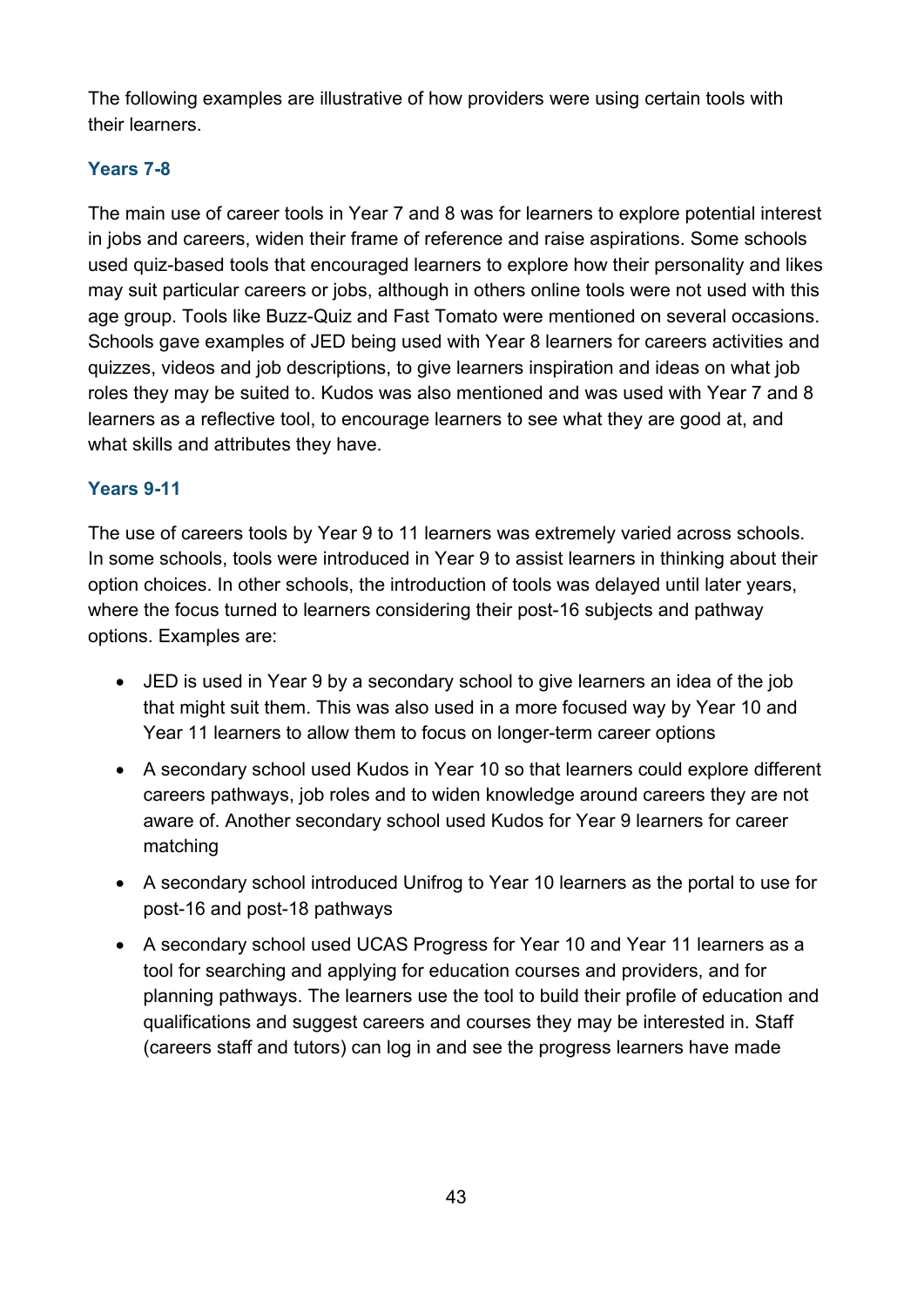- A secondary school felt that U-Explore would be useful starting from Year 9, as it introduces them to a range of careers and tells them what they need to achieve the career. Another secondary school was using U-Explore primarily with Year 10 learners for work-experience preparation
- A college used the National Careers Service (NCS) and National Apprenticeship Service (NAS) websites to help learners identify potential job roles and pathways, establish what courses and apprenticeships are available in the local area and make apprenticeship applications

### **Secondary school's use of vocational course in Year 9 to introduce careers education and tools**

The secondary school have started to run a vocational course for all Year 9 learners. One of the modules is 'careers', and the course has been developed to help guide learners through the options process. The vocational lessons start with the bigger picture, identifying where they 'want to be' when they are older and then identifying routes to those jobs (e.g. college, apprenticeships). Working backwards from the goals, they are encouraged to think about their options and how the options might affect later decisions. The learners are introduced to 'U-Explore' to help challenge some of the stereotypes e.g. if they are interested in science, there are many medical and science careers rather than being a doctor. U-Explore is used to 'open their eyes' to wider career opportunities.

#### **Years 12-13**

Use of tools was much more focused at this stage on specific pathways, choosing universities or finding apprenticeships or appropriate higher-level study. Tools were also used for diagnostic purposes for those that were still unsure about career pathways. For example, the use of tools that matched learners' skills and qualifications with further study or employment. Examples of how tools were used were:

- A secondary school which used Kudos for Year 9 learners for career matching used it again for Year 12 learners for when they are choosing their post-18 options
- Unifrog was used to take learners through higher education options where they had the option to enter predicted grades to find out what universities they could consider
- A college had recently subscribed to Unifrog as it is a Labour Market Information (LMI) based site for university and HE courses but also brings in voluntary work and apprenticeships. It includes what you need to get to a role, but wider than that, helps provide CVs and application letters etc.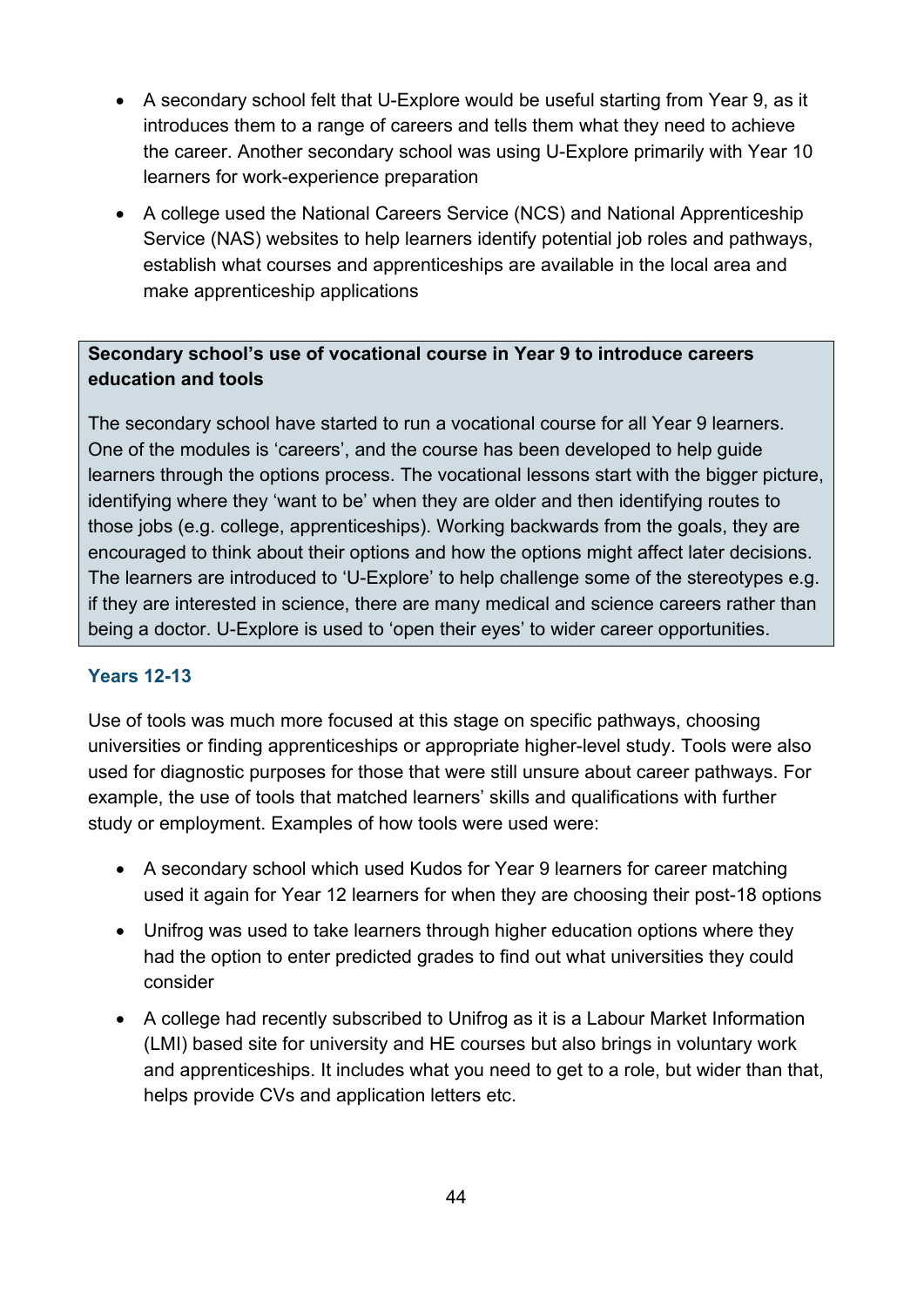- A college was using START which allowed learners to build a profile through answering sets of questions relating to the like/dislikes, strengths. The tool then gives learners information about possible jobs that they could consider
- A college had been using Careers Coach which provides learners with potential career options by answering six questions. It also provides CV building support and allows for searching of jobs and courses

**Observation of A level learners using a tool that helps learners match their qualifications and skills with potential jobs, careers and post-18 courses.** 

#### **College context**

The college offers a range of level two and level three academic and vocational qualifications as well as A levels. The college delivers all careers provision internally with a team of two full-time posts, qualified to level four. They also have a higher education advisor and a careers assistant and five personal coaches. Two careers sessions were observed in which learners were using some online tools (involving 19 learners in total). All of the learners were studying Advanced Subsidiary (AS) levels across a range of subjects.

#### **Example of using a tool focused on matching interests with potential careers**

The learners were asked to independently use the tool as they wished. Feedback about the use of the tool at the stage of decision-making was:

- Those that knew what they wanted to do felt the tool would have been more useful to them earlier, at secondary school, before decisions had been made about A - Level choices
- Those that didn't know what they wanted to do found the information provided overwhelming, as there were too many options

Specific feedback was given by learners around the navigation of the online tool and the outputs it produced. Learners found issues around:

- Needing more filters: learners found it frustrating that there weren't enough filters to allow better narrowing down of searches or results by subjects or qualifications
- Relevance of results examples of learners getting careers results that had no relevance to their interests. For example, a learner searched for careers with Spanish and Care Home Manager came up on the search
- Limited detail in results: the results given were too broad, with not enough detail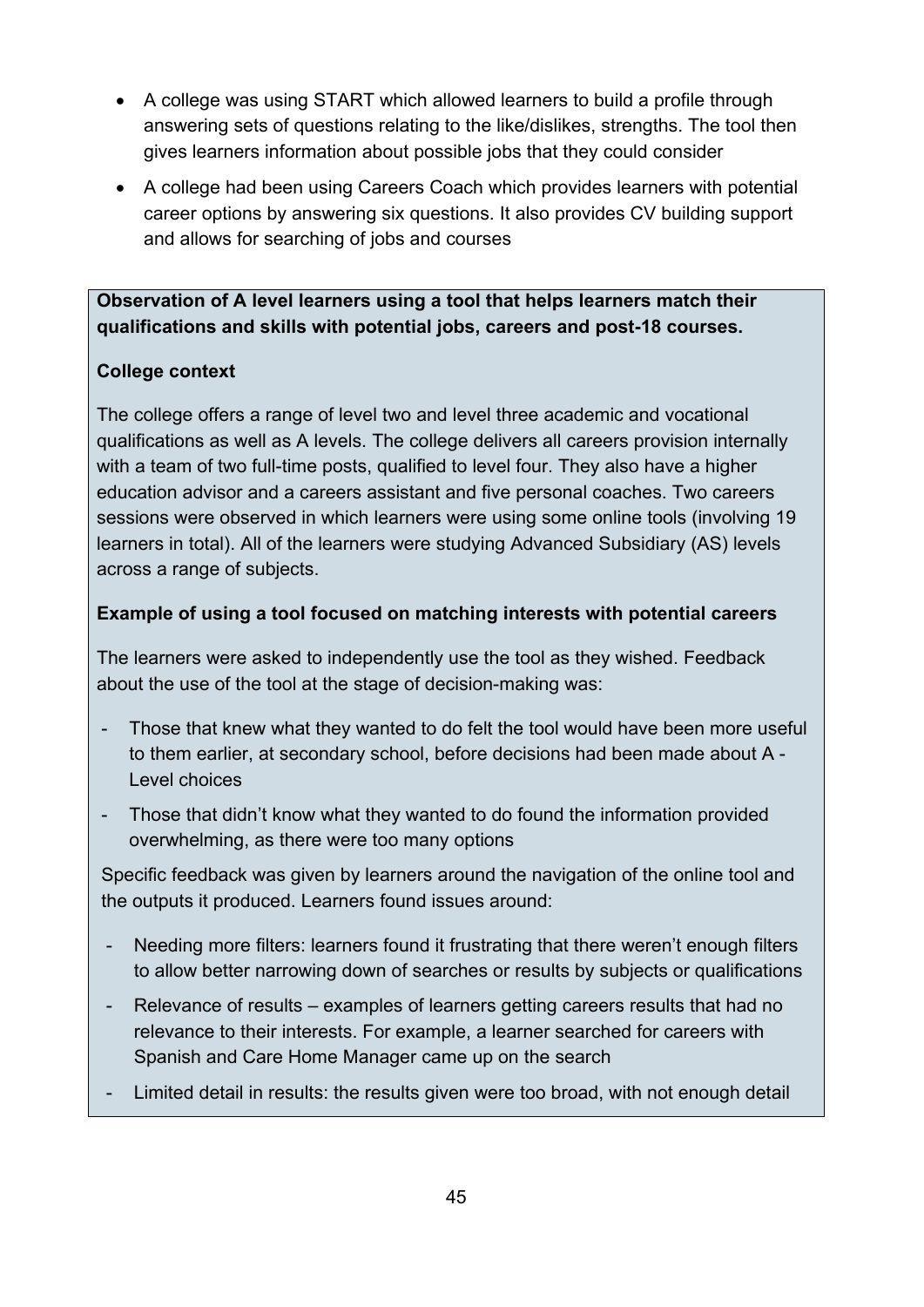Narrow career suggestions: too few careers suggestions given when using terms such as 'maths careers'; learners felt that there must be more alternatives

#### **Example of using a tool to find a suitable university**

A learner independently used a university specific tool to help him narrow down which university to apply to. He did this by looking at:

- Ranking of the universities
- The cities he would like to live in
- What the courses involve

He tried looking at various university websites, if he found them not to be user friendly, he discounted the university.

## **4.6 Engaging hard-to-reach learners**

There were commonalities in how secondary schools and colleges were engaging harder to reach learners in careers information and tools. Many would continue to use the same tools that they used with other learners, but would tailor the use of these tools differently with learners who needed more support. This included:

- Use of more video-based information, rather than text-based
- Use of easy-to-read versions of tools, or staff support being provided to read out content from the tool to learners who needed literacy support
- More sessions using tools and tutoring learners, encouraging independent research

A Careers Lead in a college felt that tools such as Buzz Quiz were 'a bit more bespoke and interactive' and enabled staff to create some 'inspiration' among learners that are less engaged. Buzz Quiz was described as quick and easy to complete and therefore more suitable for less engaged learners who would lose interest part way through longer quizzes on other tools. One careers advisor commented that JED was perceived to be better suited to those who were 'serious about job searching' although it was considered for other learners for motivational purposes.

Most of the tools were felt to lack differentiation and the options provided could be unsuitable for SEND learners. Similarly, it was felt that tools assumed a particular level of literacy and language ability – this meant that tutors needed to be available in order to interpret results and explain what a tool meant.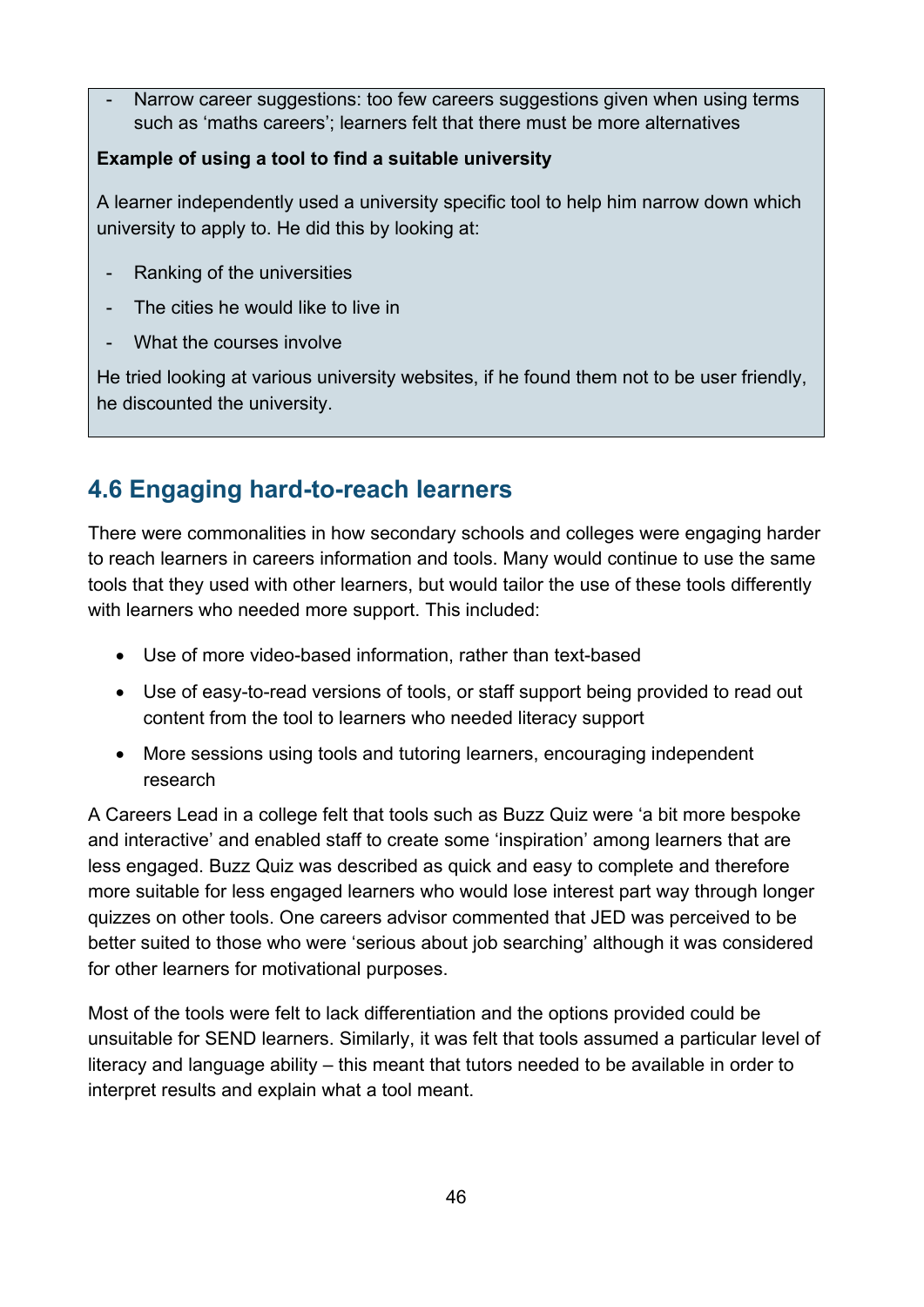Increased one-to-one support for hard to reach learners was felt to be important, such as those re-sitting General Certificate of Secondary Education qualifications (GCSEs) at college or those who were generally less engaged: *"*there is no one type of software or tool that the tutor can use – the careers advisor needs to talk individually to students as their situations are individual" (Personal Coach, FE college). Specialist support for SEND learners included one-to-one provision away from group settings.

#### **Secondary school supporting SEND learners with use of online careers tool**

A secondary school used its careers tools with all learners, but just ensured that SEND learners were given more sessions on the tool with ongoing communication occurring between the SENCO and Heads of Year. The school use a Red, Amber, Green (RAG) system to prioritise learners in terms of their risk of becoming 'Not in Education, Employment, or Training' (NEET), to ensure that appropriate support is put in place.

## **4.7 Provider perspectives on tools**

Secondary school and college providers were mindful of the cost of careers tools and value for the money was important. Providers were investing in a range of tools dependent on the needs of their learners, their age and the stage of decision-making. The specific features of careers tools that careers advisors/teachers perceived to be most valuable were:

- Information on a wide range of courses and careers with equal value given to educational and alternative pathways
- Advanced filtering options (e.g. by cost, accommodation, social factors, subjects, course requirements, location)
- User-friendliness clear interface and functions, text kept to a minimum and sectioned into 'bit sized' chunks, clear sectioning
- Games/quiz-led software that is short and maintains interest

Overall, careers professionals appreciated being able to access more than one tool or source of information, as there was not likely to be one single tool or approach that would be suitable or effective with every learner. However, it was less common for secondary schools to invest in more than one paid tool, due to budget constraints. By contrast, some colleges had invested in a range of different paid-for tools, likely to be reflective of having a larger and more diverse learner cohort; although these were generally supplemented by the use of multiple free online tools.

Careers professionals' use of tools and information in both secondary schools and colleges was evolving over time. There were considerable differences in institutions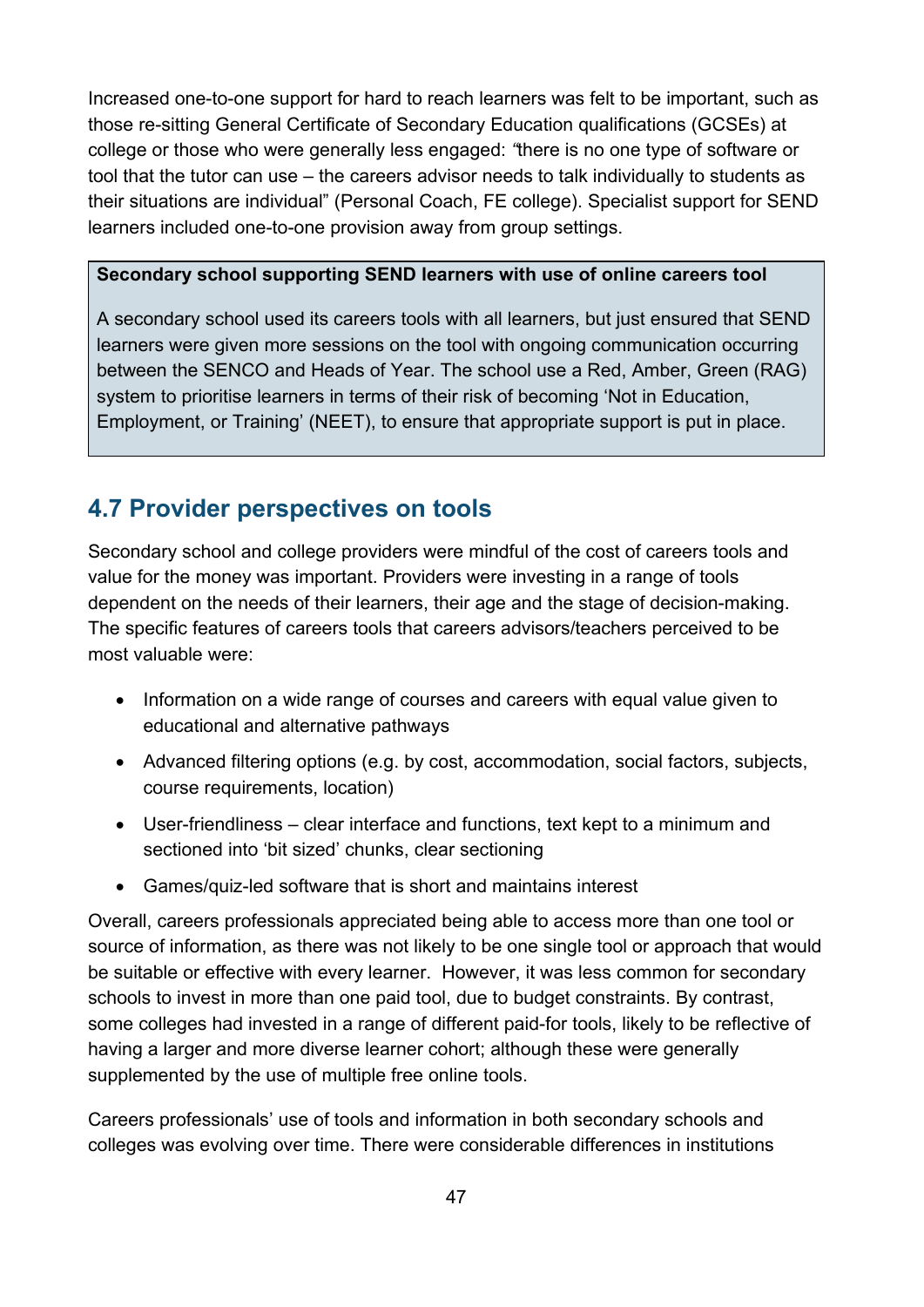experience and use of tools, dependent on the size of the learner cohort, learners' needs and priorities for careers information. Whereas some institutions had historical experience of using a range of tools, for others (particularly in secondary schools) the use of tools was sometimes newer.

Maximising the use of tools was an important consideration for providers, particularly those that were paid for. Secondary schools and colleges were considering how they could use the tools they had available to best engage learners, to have the greatest influence on their decision-making. Examples from two colleges include:

- A provider looking at learners being able to access tools at home or via mobile phone Apps to encourage more independent use
- Streamlining access to careers tools and information through the provider's intranet, 'Moodle'. Information on all useful tools will be provided on Moodle, with learners being signposted to appropriate tools dependent on their needs and stage of decision making. The college are also exploring expanding the licence they hold on 'U-Explore' to maximise functionality and reduce the need for multiple tools

## **4.8 Supporting engagement with tools and data**

Motivating learners to engage with tools can be challenging for careers professionals. Across the different institution types, there was a sense that although learners can access tools and software independently, many will not do so: "having someone who knows how to talk to the [students] is key – just having the tools isn't enough" (Careers Advisor, external)

Learners also echoed this view:

"I like seeing and hearing real people. I wouldn't want the information on a tablet or on a mobile instead for home. I liked the website personality questionnaire but it's better to get more information about the jobs it suggested from a person". (Secondary learner)

"I just use these when I'm told to. It is not something I specifically use when looking for information, I just Google everything"*.* (Year 12/13 learner, FE college)

Most secondary schools and colleges were using tools with learners within a timetabled slot. Secondary schools in particular felt that embedding the use of careers tools with learners, with the support of careers professionals, was important in securing engagement. Many of the secondary schools were using tools within PSCHE or form/tutor time, and were encouraged to use the tools regularly. This was particularly important for schools with less engaged learner cohorts, allowing them to focus on embedding the use of tools and encouraging learners' focus on progression and careers.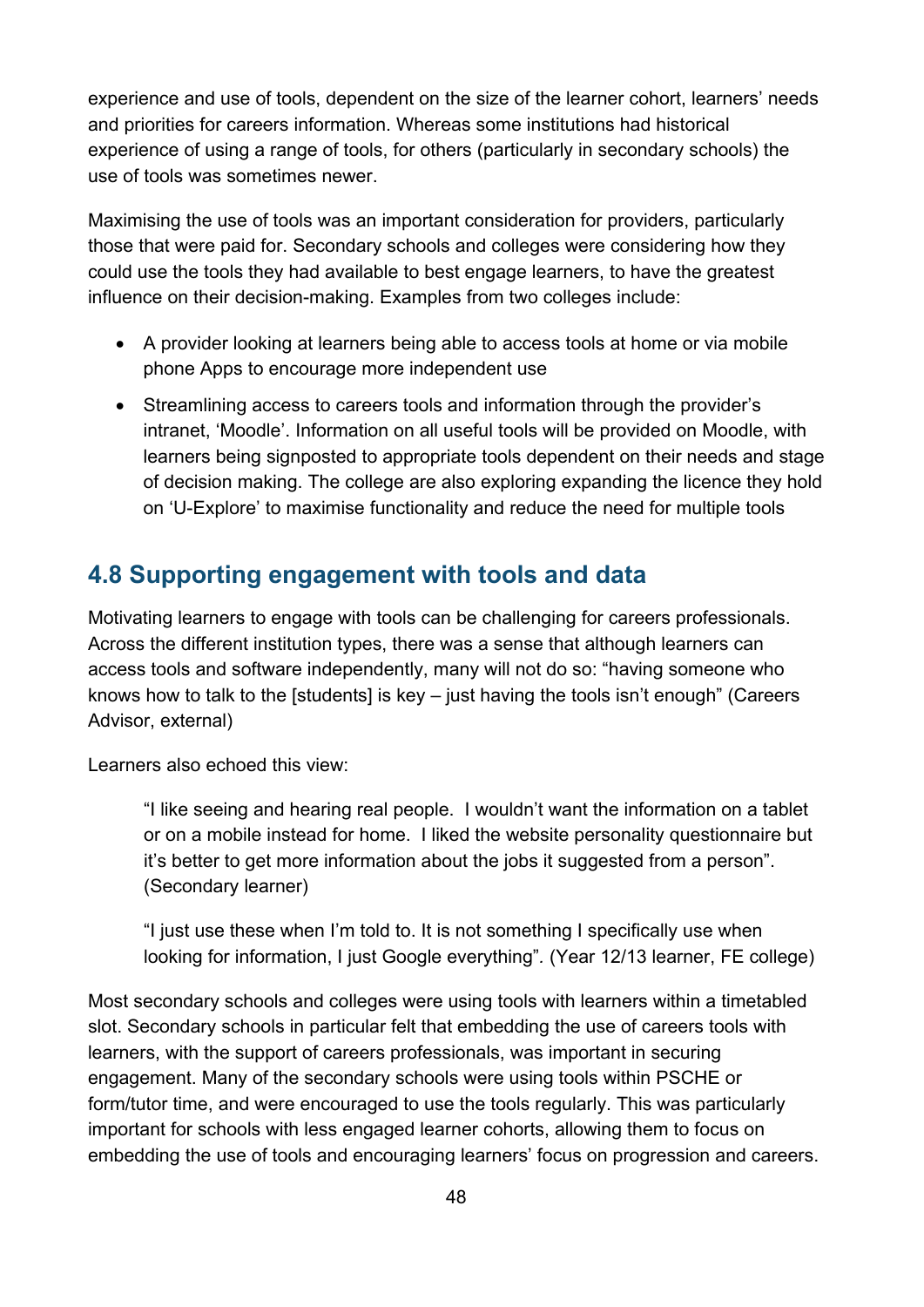"Our students, they get a lot out of careers sessions, the one-to-one and group careers sessions, because the information is given to them on a plate. If it is not handed to them directly, quite a few may not make the effort to find out what they need to know…Having personal input works best – we do not say 'go and have a look at websites". (Careers Lead, secondary school)

Subsequently, teachers and careers professionals stated that they work through websites with learners or reported printing off online documents for them to have in hard copy. This was felt to aid engagement and was more likely to encourage learners to go on to use the tools in their own time. A college had invested in tablets that they were able to take to open events and careers events to encourage learners to complete careers interest questionnaires.

"We have invested lots in a portal system, Unifrog, to use during tutor time. We track students and do early intervention and show pathways of where the students are going. This is introduced to students in year 10 in an assembly as 'this is your portal to apprenticeship or to University'. We book computer space and time in tutor periods to emphasise the importance of its use. We want Unifrog to be used. We want it to be habitual, for CV's and jobs etc.". (Senior Leader, secondary school)

Secondary schools and colleges generally acknowledged that assuming learners would access the tools independently was unrealistic, with perhaps the exception of higherperforming learners and those with high levels of self-motivation. For some secondary schools in deprived areas, using the tools with the younger year groups was perceived to be beneficial in starting to get young learners to think about careers and pathways earlier and in starting them using careers tools at a younger age.

Likewise, careers professionals in colleges felt that learners still need 'help to break [the information/data] down'. This is mainly due to the amount of information available to them – "they lose interest very quickly as the information is not specific enough or filtered well" (Careers Advisor, FE college). Others felt that supporting learners through the use of tools also ensured that they were not missing out on important information within the tools – "They sometimes pick up on the information that I perceive as the most negligible bit, so you need to discuss it with them to make sure they are thinking through the right things" (Careers Lead, FE college).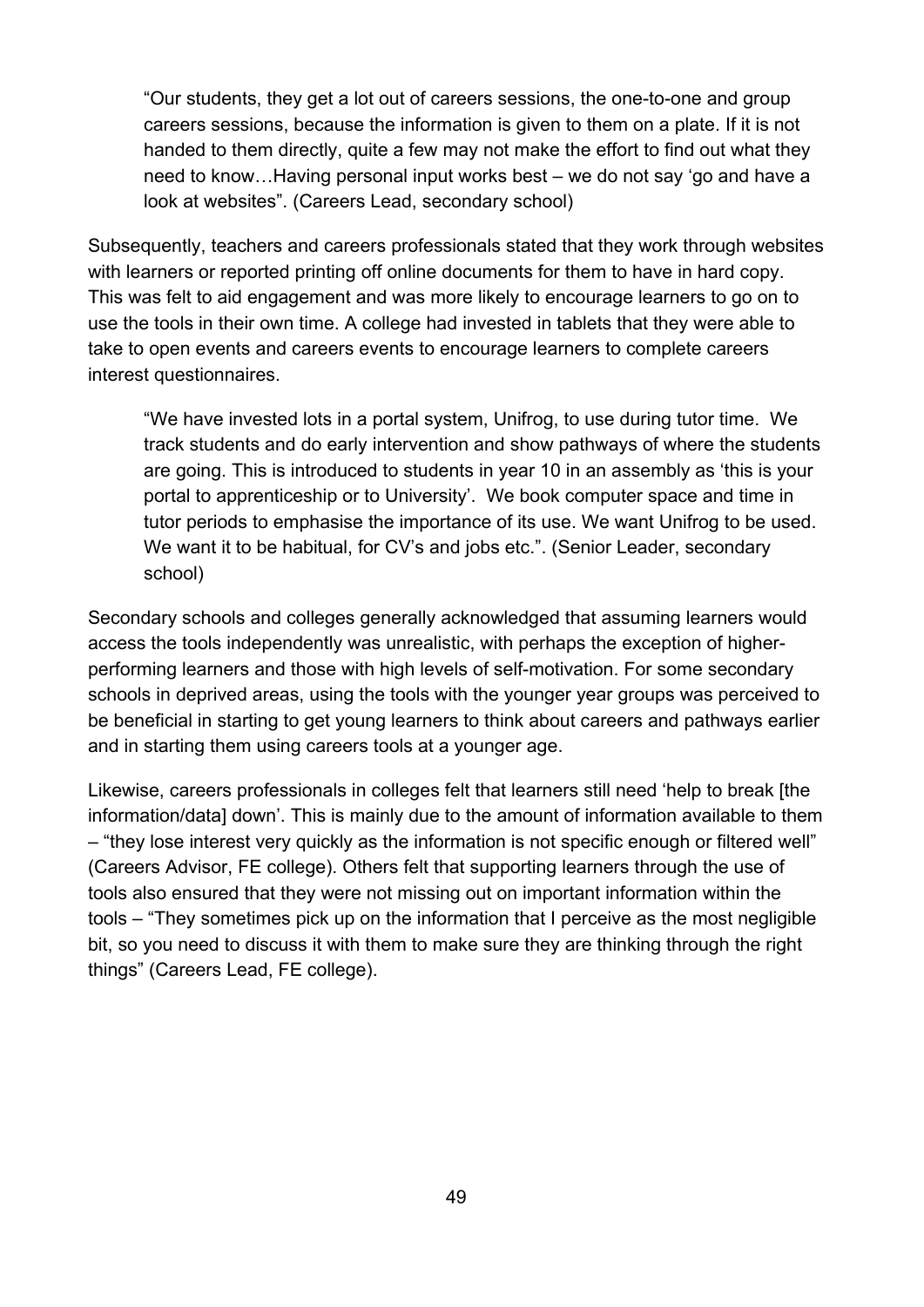#### **College with a wide range of tools available to learners**

The Head of Careers in an FE college felt 'very lucky' to have access to a wide range of sources. This included tools for staff to track progress, as well as tools for learners to develop their own progression plans. However, they observed, "students need to be shown how to use them and guide them along the journey – what's next and what it means". This often meant having multiple sessions/appointments with one learner.

They were concerned that even if learners engaged with the tools, they did not know 'how to read, interpret and take action on the information'; "…they don't read it properly from screens…or know what to do about it". For the careers staff in this college, there is a difference between learners reading data, and being readily confident to act on those data. Subsequently, this necessitates taking a range of approaches.

*"*You have to present data in different formats to get it through to [learners]. For example, presentations and lectures as well as on screen and one-to-one*."*

They also added that information included in careers guidance was not just related to progression routes, destination data or labour market information, but also practical issues related to being fit for the world of work (dress, language, behaviour, responsibility).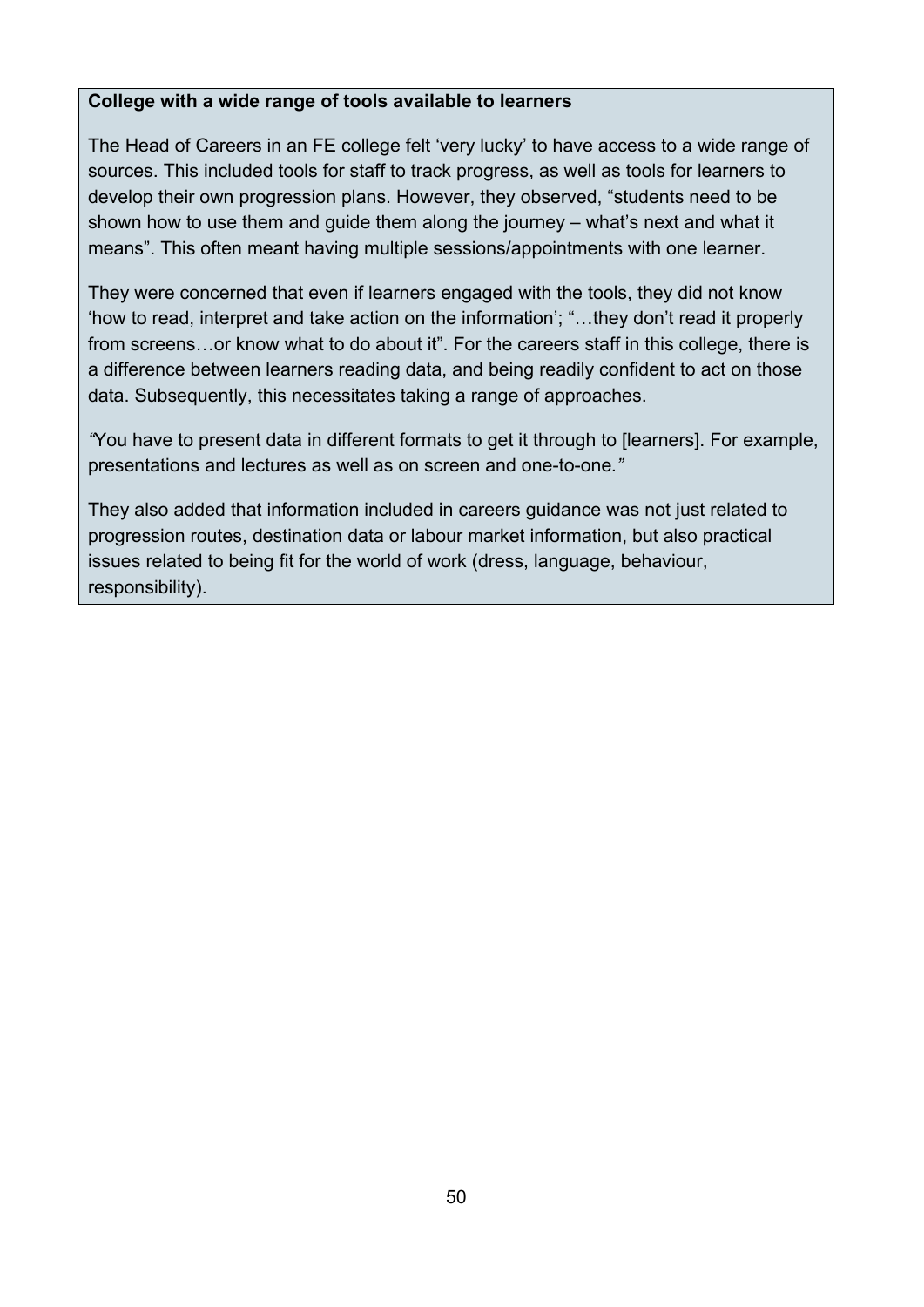# **5. Destination data**

This chapter focuses specifically on the awareness, use, perceptions of and challenges of using destinations data. For the purpose of this research, destination data was defined to participants as 'information telling you where learners or students have gone after leaving Years 11 or 13, for example, if they have gone to college or university, or employment, or an apprenticeship'*.* Destinations data is not collected at primary school.

## **5.1 Collection of destination data**

### **5.1.1 Secondary schools**

 $\overline{a}$ 

The term destination data was generally understood by secondary school staff. They were primarily aware of it due to having some responsibility for providing relevant information or collecting it for their own institution. For teachers, the term was often associated with the September Guarantee<sup>[7](#page-50-0)</sup> and the need to track learners that were Not in Employment, Education or Training (NEET).

Careers professionals and staff in secondary schools without sixth forms tended to view the collection of destinations data as an obligation they had to meet, rather than informative for their own practice and they tended not to make use of the data collected Instead destination data tended to be held on internal staff or learner systems (e.g. SIMS<sup>8</sup>, school intranet) and used for monitoring those who are NEET and for local authority reporting requirements. One secondary school mentioned that they had low NEET figures and therefore did not see the value in considering using destination data further.

Secondary schools with sixth forms tended to view the collection of destinations data as cumbersome, but there was evidence that they were more likely to be using this strategically (see 5.2.1).

External careers advisers were also aware of destination data and most had access to the data for the institutions they were working with and used it to varying degrees.

<span id="page-50-0"></span> $7$  The September Guarantee is an offer, by the end of September, of a suitable place in learning to young people completing compulsory education (e.g. full or part-time education, apprenticeship, work-based learning programme or employment with training). The Guarantee was implemented nationally in 2007 for 16 year olds and extended to 17 year olds in 2008.

<span id="page-50-1"></span><sup>&</sup>lt;sup>8</sup> SIMS is a school management information system developed by Capita, used widely in primary and secondary schools.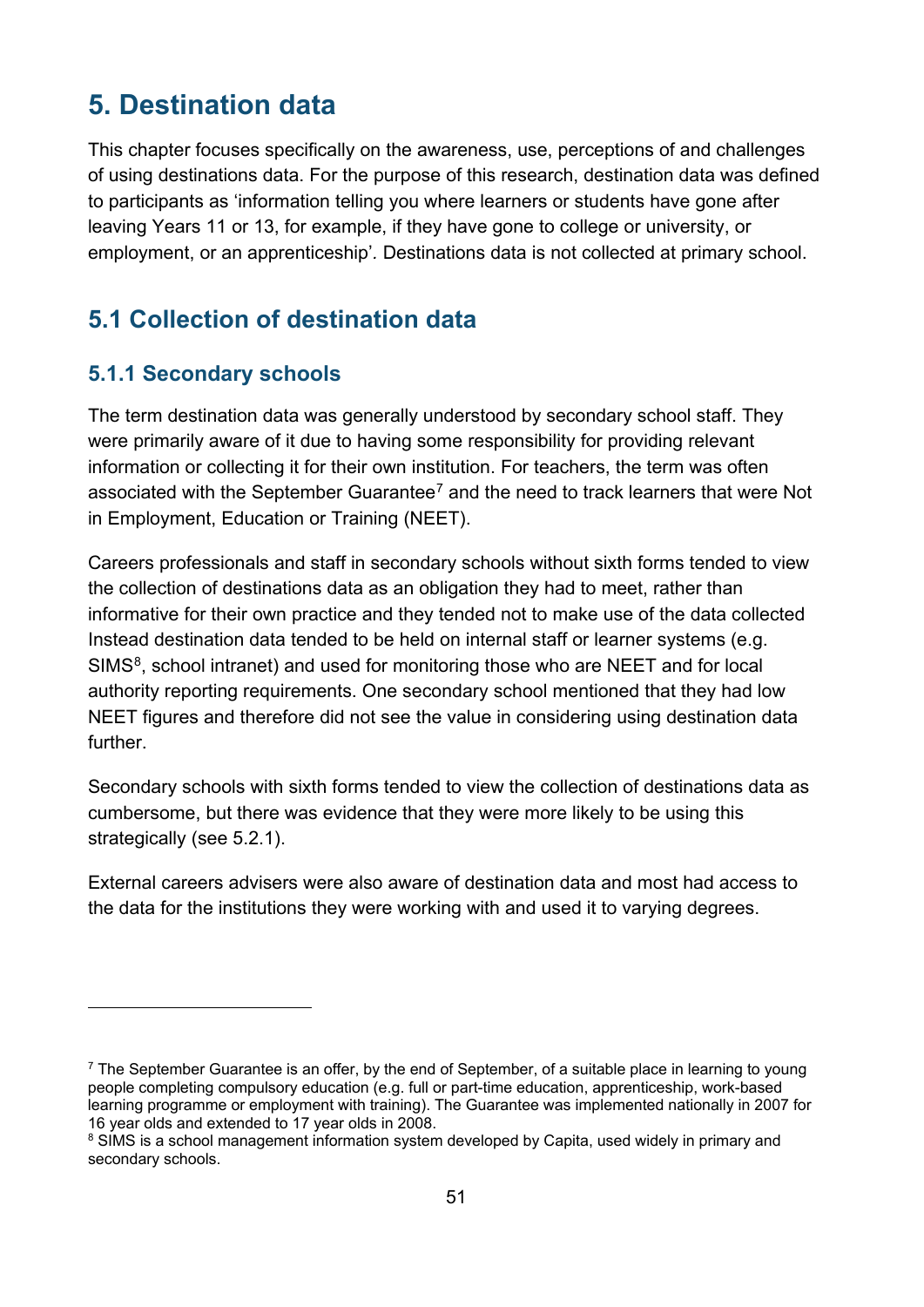### **5.1.2 Colleges**

Most colleges were using existing internal systems to collect and collate destination data; others had bought in specific software to support this collection. It was common for colleges to have allocated resources to support the tracking of learners' destinations. For example, a college had employed students in the business team to contact and survey all college alumni to obtain their destination information. Other colleges had sought external support for the collection of destination data, including using other companies to undertake destination surveys. The use of UCAS Progress by colleges was particularly common.

"We get information about the destination of our students from a package we buy in called J2Profit. They do lots of work ringing around and give us destination data. We've got UCAS destination data from UCAS Progress reports that we pay for; it's very expensive but gives a great rundown of what they've done after uni". (Careers Lead, FE college)

The colleges placed great importance on the collection of destination data and most were doing this at timely points throughout the year both to obtain expected and actual destination.

"We are compiling those at the moment for this year just gone. We have a guarantee, if we have a student who has attended and studied, if they are not offered a next step we pay them £1,000, so that's a lot of pressure to make sure that info is correct". (Careers Lead, FE college)

#### **Collection of and updating destination data (college)**

In this college, all learners are provided with a destination form in late January which captures whether they intend to stay at college or their planned next steps. In October, the college then contacts them to find out their actual destination.

"We contact them for their actual destinations - we know who is enrolled in college, we get a university report for where they went, and we do a phone and email campaign and do that to get the answer of where people are. There are only 6% outstanding unknown or who we are not able to contact, which is good. It is also updated throughout year" (Careers Lead, FE college).

## **5.2 Strategic use of destination data**

The use of destination data strategically by secondary schools and colleges varied. There was no evidence that primary schools were using destination data strategically.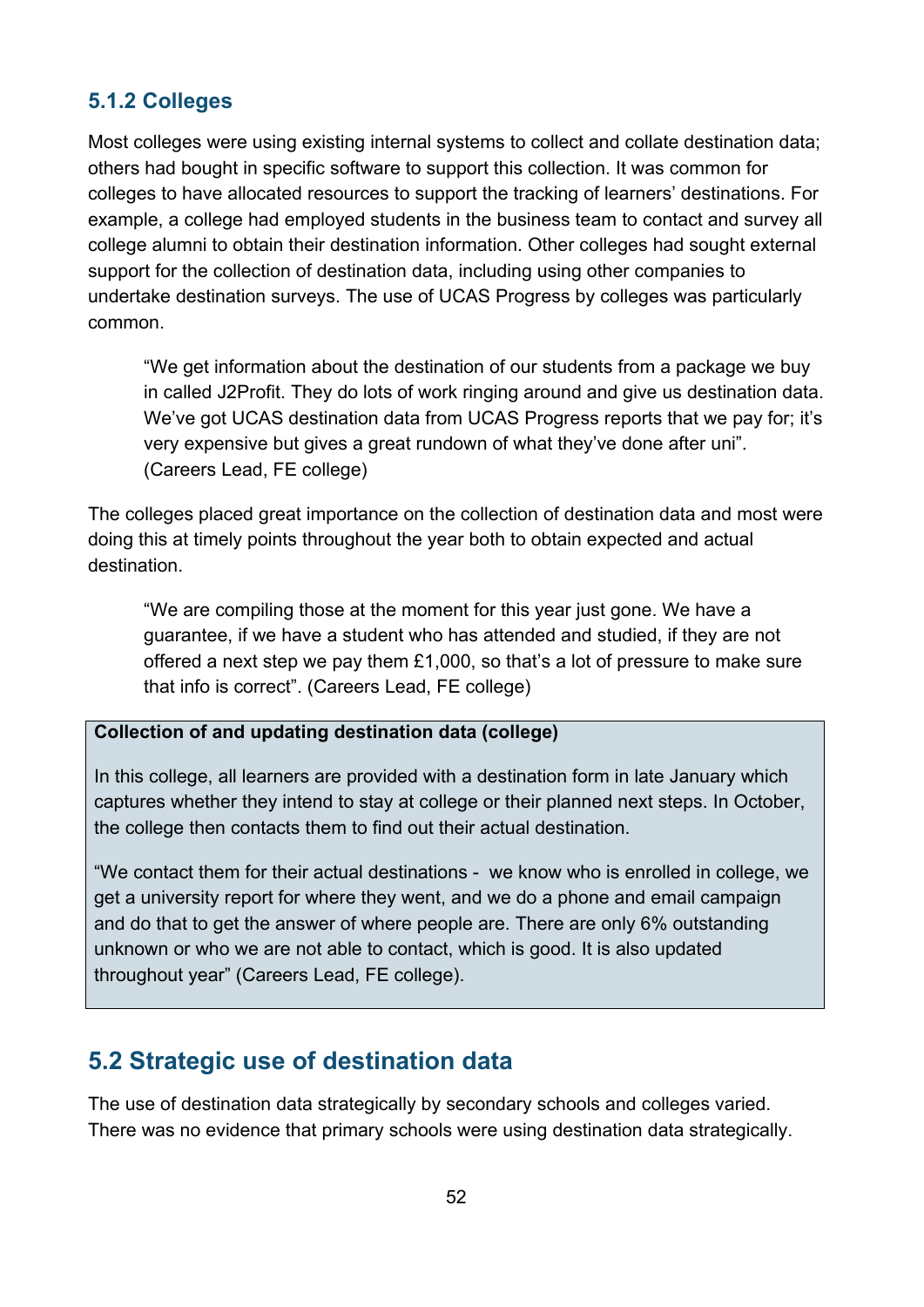### **5.2.1 Secondary schools**

The strategic use of destination data by secondary schools varied. Secondary schools with sixth forms were more likely to use their own destination data to support their strategic and curriculum planning post-16. Those using it reported that the data enabled them to understand the post-16 pathways learners were commonly progressing to, allowing them to adapt or design their curriculum offer to ensure that they were attracting and retaining learners and meeting their needs. There was no evidence from the sample of schools involved that secondary schools without sixth forms were using their own destination data to inform curriculum planning or providing destination data to parents of prospective students.

A small number of secondary schools were using destination data to compare their learner destinations to other local or similar schools, or for monitoring the destinations of cohorts to compare college targeting performance year on year.

### **5.2.2 Colleges**

Destination data was particularly important for FE colleges in shaping their curriculum offer and in supporting the retention and progression pathways of their learners. Colleges felt that it was important to understand trends in learner take up and drop-out and if this related to common subjects or qualifications, allowing this information to directly inform decisions about curriculum planning. The use of destination data in marketing materials (e.g. examples of alumni stories) was also common.

#### **Strategic use of destination data (college)**

The college have used destinations data to identify where there are gaps in their provision at college. They have approached various companies including a digital company, a large hotel company and one large childcare provider who have all worked in partnership with the college to co-create, co-produce and co-deliver courses. The college also has engaged an awarding body and the companies help to write the course and deliver master classes to the students alongside teaching by curriculum staff.

Another college discussed the importance of providing destination data on progression pathways to curriculum tutors to ensure that they were helping the learners to make realistic choices about their career pathways.

"It informs curriculum and who we invite in to speak to them. Some students have unrealistic expectations of the courses they could get an offer from, so it would help students with decision making about course and uni choices, for them to be more realistic. We are now working with level 2 and level 3 tutors so they can work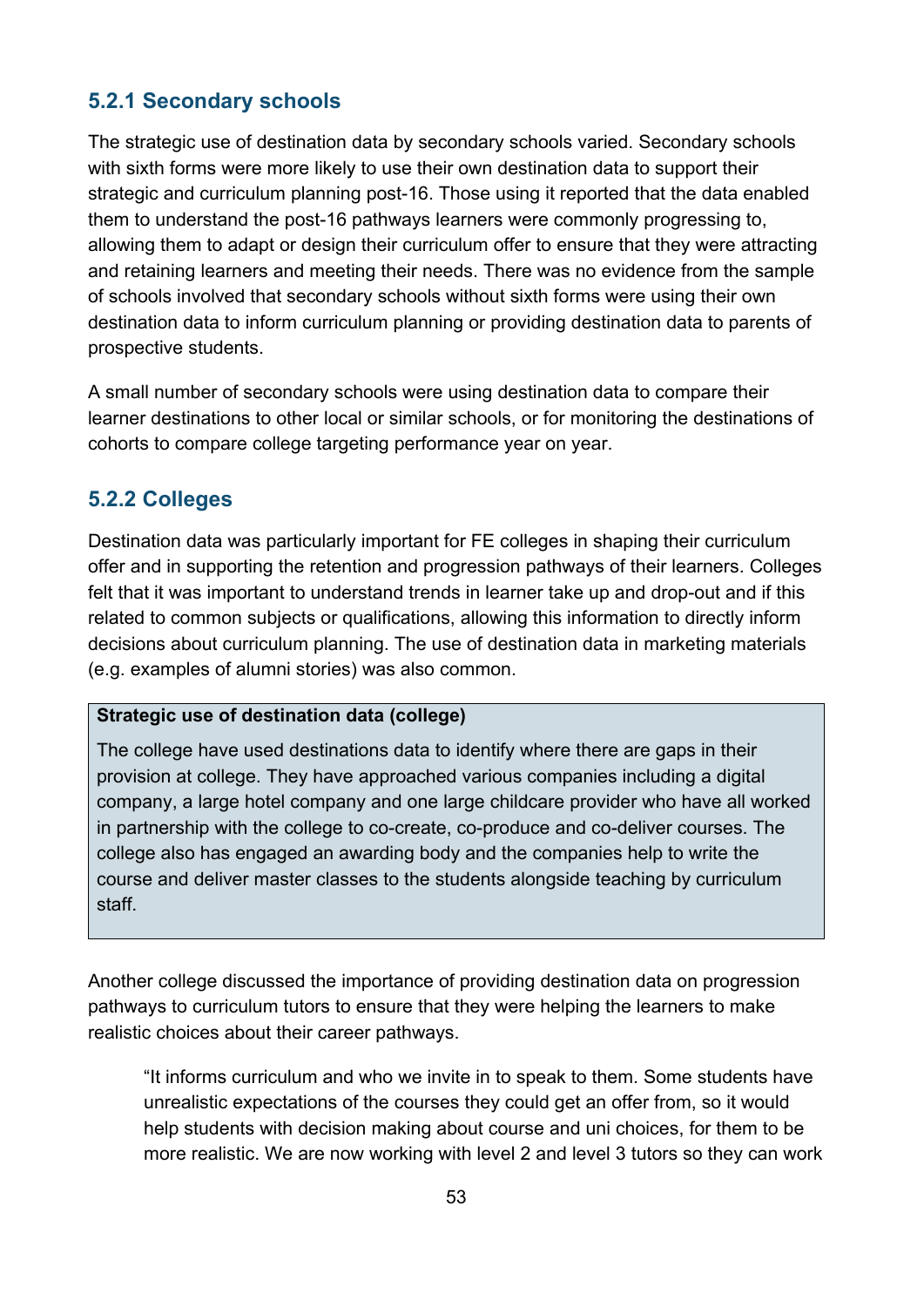with students on this about realistic destinations for them". (Careers Lead, FE college)

Other colleges were using destination data at a curriculum level as a proxy for understanding how well certain curriculum areas were performing at moving learners on. One college reported that using destination data at a curriculum level was more meaningful than at a college level because of the varying progression routes for learners, dependent on their level and type of study.

#### **Using destinations data (college)**

An FE college collects destinations data twice per year (January and October) to gather intended and actual destinations data. The resulting data are used for:

- **Informing curriculum change**: this has included adding more employability skills and supported internships for those with supported learning needs; changing the level two travel and tourism course to a practical course for cabin crew in response to local market trends (e.g. decline in use of travel agencies); reviewing national and local job markets to identify priorities – this has led to an expansion in nursing and access to social care courses
- **University partnerships**: having identified which universities learners progress to, the college is changing its relationships with higher education (HE) providers alongside expanding its own HE provision: "there has been a doubling of figures of people who have taken up HE here", due to fewer people moving away from home to study. Key growth areas are in art and design and theatrical makeup
- **SLT area review**: use of destinations data to review specific postcodes, journey routes to college (to produce maps for learners), and match learner data to local market intelligence – "we are always looking for niche markets to offer and what other colleges locally offer"

Destinations data are not however used formally with current learners. They are more prevalent in marketing materials for prospective cohorts - e.g. case studies of where people progress to and destination of learners on HE programmes: "For each school we send case studies of their successful students. It is used as a promotion tool". (Director of Student Support)

## **5.3 Introducing destination data to learners**

The understanding and use of destination data by learners varied across the different phases of education.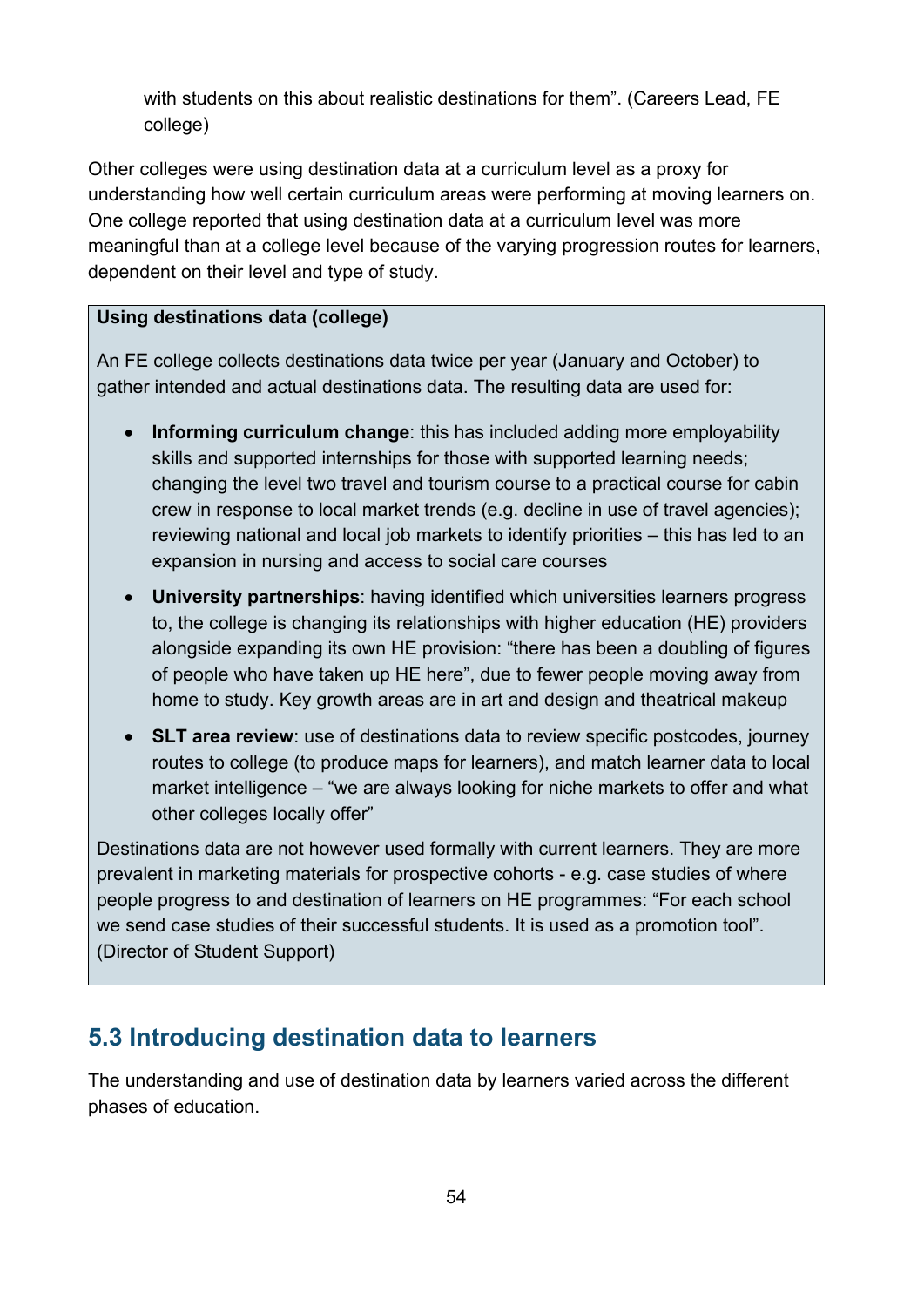### **5.3.1 Primary schools**

Staff in primary schools were typically unaware of the term 'destination data' although once defined to them, most said they were familiar with it. Most primary school staff believed that secondary school destination data was not shared with them but that it would be useful if provided as evidence of the performance and progression of secondary learners.

A few primary staff believed destination data would be useful for parents to help them with choosing a secondary school, however this notion was not consistent. Teachers believed that primary learners and their parents only consider their 'next step' and, whilst there is a heavy focus in Years 5 and 6 on the smooth transition of learners to secondary school, teachers believed that parents and learners would not consider progression pathways beyond secondary school at this stage. This was described as being 'too far away' in the future and that the focus at this time was on SATs and that other factors such as reputation, results/performance, parental knowledge, where friends/siblings are/have been and travelling distance are more important when choosing a secondary school.

"They do not speak about destinations after school or college, it's too far away. Talking about next steps comes up a lot. They presume they will do GCSEs and then are not sure what they will do afterwards". (Head Teacher, primary school).

Learners of primary age suggested similar. They felt that they and their parents were interested in how good a secondary school was (in terms of performance rather than destination data), whether it was nearby and whether their siblings or friends were attending the school. They said that they do not look that far ahead, they were only thinking about what secondary school they would like to attend, not where students progress to after that. Some learners felt they had not had a choice themselves in their secondary school and so could not comment.

Parents of primary age children also made similar comments during the interviews. Most were unclear as to what destination data was until it was explained to them and they generally did not use it – other factors, such as those mentioned above, were seen as more important in decision-making at key points.

"I'm more interested in the emotional fit and how my son would fit within a school". (Parent of Year 4 learner)

### **5.3.2 Secondary schools**

Around half of secondary schools in the study were introducing learners to destination data, but this tended to be in an ad-hoc way. For example, this commonly occurred in informal discussions between individual learners and careers professionals, rather than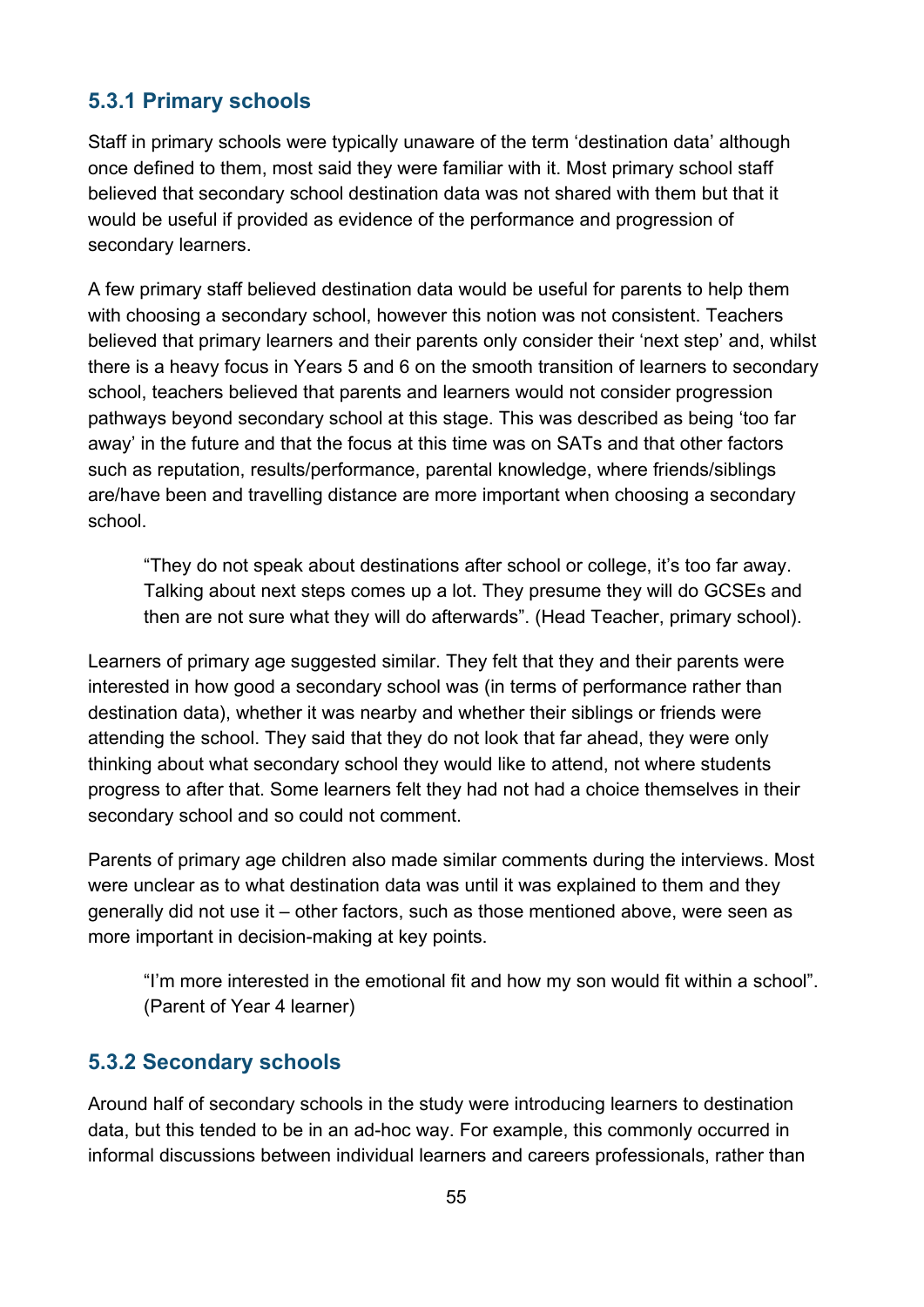in a more structured way within careers education. There were examples of Year 10 and Year 11 learners being given information by some schools about the pathways of past learners, for example; 'last year this many of our learners went on to X college' or provided with case-study examples of the pathways and destinations of previous **learners** 

"We have a bank of quotes from ex-students and we follow the alumni. We have students who have become doctors, accountants, lawyers, a very famous musician and a BBC actor. These are aspirational achievers and are motivational to the learners". (Careers Lead, secondary school)

One secondary school with a sixth form displayed a destinations poster which mapped out the location of universities that previous learners had gone to. A minority of secondary schools made their destination data accessible to parents.

For the remaining secondary schools, destination data was not perceived to be useful for, or accessed by learners or their parents.

"Students need to go along and experience the college. I don't think parents use destination data - decisions are primarily made based on where siblings went, the parent's knowledge of the college and travelling distance". (Progression Manager, secondary school)

Overall, it was more common for secondary school learners to be introduced to destination data during their contact with colleges and other FE providers. For example, one secondary school invited local colleges to present in assembly, where destination data on success rates and the progression of the learners was used as a marketing tool. That said, it was felt that most learners and parents would only look at 'headline figures' and would not delve into destination data more deeply, such as by subject or department.

#### **5.3.3 Colleges**

Colleges appeared to be much more proactive in using destinations data within careers education and learners were more likely to access destination data within the careers tools used by the colleges. Careers staff played a role in talking learners through destinations data or would encourage them to independently research destination data for the institution or pathway they were considering next. For example, data were used to develop case studies for current cohorts to review – e.g. the outcomes, progression route and choices made by previous learners; "this means something to students as it's a real case study from their college, not just numbers*"*. (Personal Coach/Tutor, FE college)

Destination data were also used by colleges to advise hard-to-reach and low-performing learners on course choices, or to raise aspirations where there was little family support.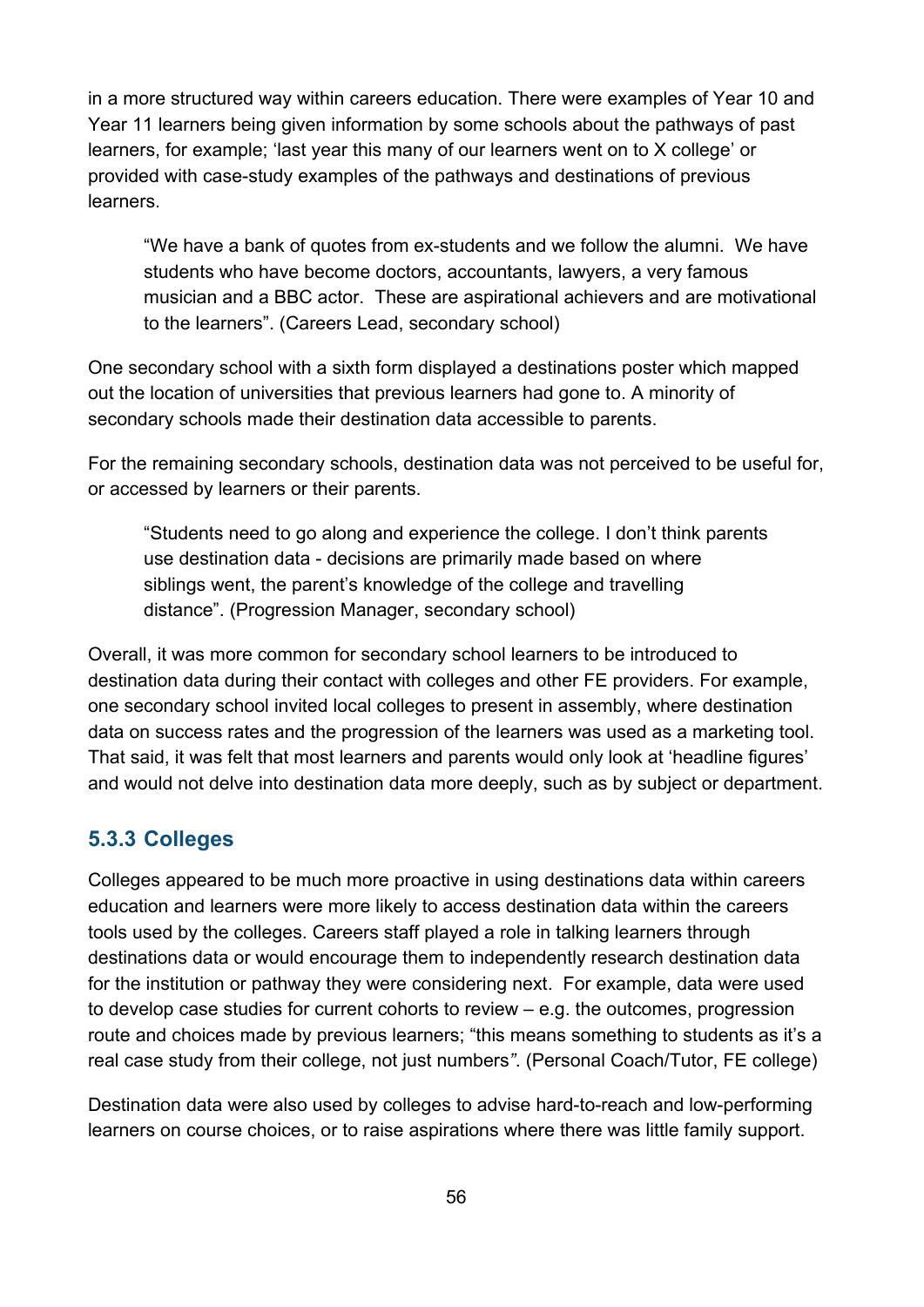Most colleges discussed the role of destination data in helping to raise aspirations and encourage learners to be open about potential future career pathways:

"Destination data and LMI is useful as a form of encouragement. We use them to make case studies". (Curriculum Manager, FE college)

A college discussed the role of destination data in removing pre-conceptions for learners – for example data on apprenticeships can include the proportion of learners aged over 19 progressing from college into an apprenticeship. This was regarded as a 'reassurance' for a college, who could correct assumptions that older learners could not progress to an apprenticeship, or to challenge misconceptions among those who may think that progression to higher education is not possible from a  $BTEC<sup>9</sup>$  $BTEC<sup>9</sup>$  $BTEC<sup>9</sup>$  qualification.

One careers advisor reported that they used destination data to steer learners away from particular sectors or pathways if they felt that the learner would find it difficult to get a place or job*:* "for instance, if an apprenticeship is competitive and the person is fixated on it, it is useful to have destinations data to help them see that it's not a viable possibility" (Careers Advisor, FE college).

Destination data was seen as particularly valuable for informing university choices and the data provided by universities was seen as reliable and up to date. A Head of Careers in a college specifically noted that UCAS data is "brilliant…we use it to map out what learners have done and where they have gone…it's a powerful tool for tutors to inspire learners and also to check what our competitors are doing".

A careers professional in a college commented that staff were more conscious of the cost associated with university education and therefore were interested in their destination data.

"Students are more aware now that they are paying a lot of money for courses, so students are thinking about sandwich placements and getting links to industry, what links does this uni have, what employers do they link with?". (Careers Advisor, FE college)

However, it was suggested that the ability to filter destinations data was not available for apprenticeships. Whereas UCAS data is supplied in spreadsheet format and stating the specific courses/subjects enrolled onto, the equivalent for this is not supplied for apprenticeship sectors: "we know how many have gone onto apprenticeships, but not which ones…it is not as clear as UCAS data". (Careers Advisor, FE college)

 $\overline{a}$ 

<span id="page-56-0"></span><sup>9</sup> Business and Technology Education Council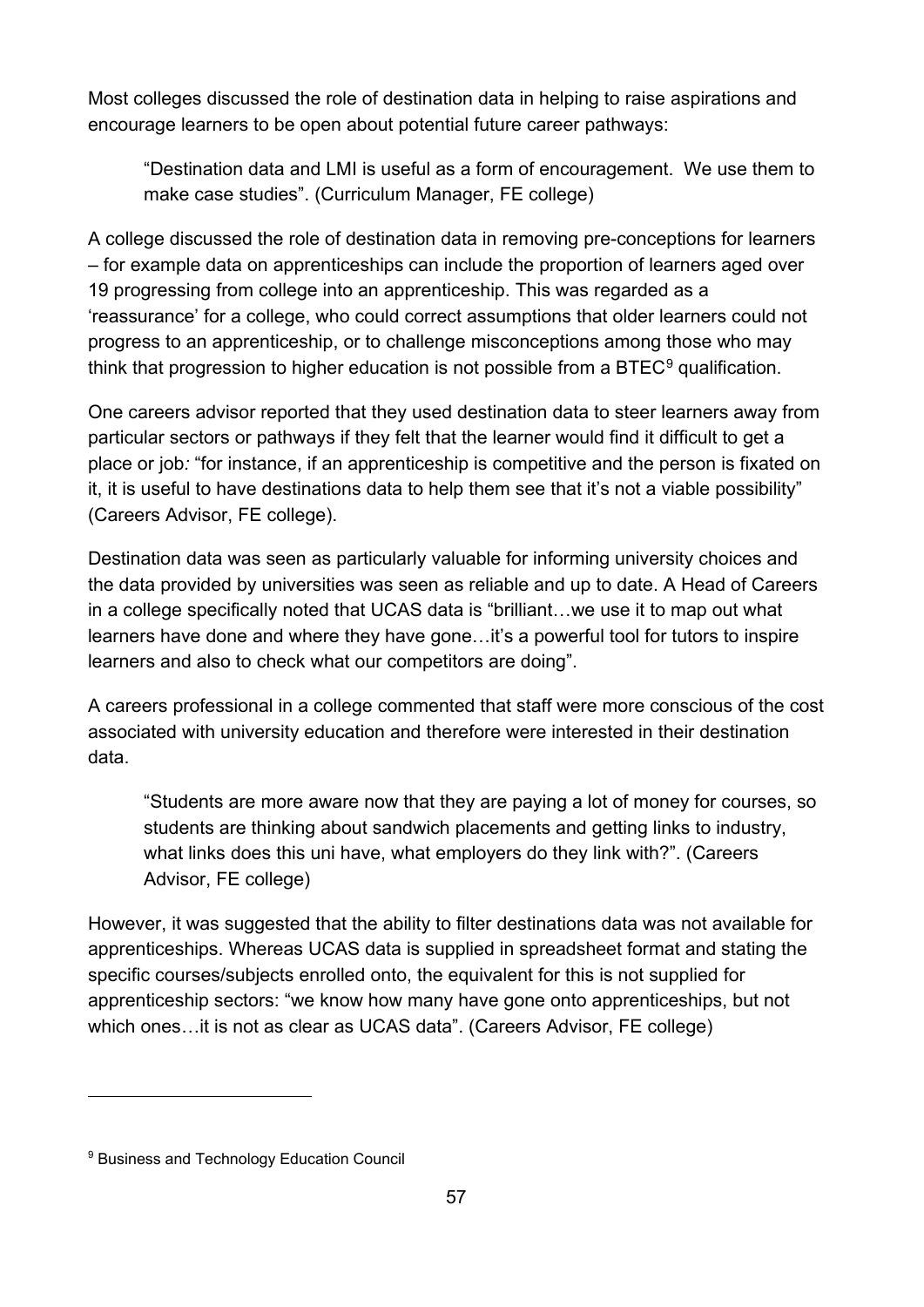## **5.4 Learner perspectives on destination data**

Learners across secondary and tertiary education were not fully aware of the term destination data, however, some were able to roughly deduce what it meant. Older learners (Years 11 to 13 particularly) were familiar with the concept. Most secondary school learners were able to discuss examples of destination data they had seen (e.g. posters of past learners' destinations), or been shown by their school careers professionals (e.g. case study examples). Once described, around half of the college learners could recall seeing or using destination data, although the format varied.

Only a minority of school learners had seen destination data presented in statistical form, they gave examples of the percentage of learners who had achieved a job in a specific career after finishing a university course (identified by a group of Year 12 learners). Some college learners, however, mentioned accessing websites such as Unistats or Which? University where they could compare universities and courses based on learner satisfaction ratings, proportion of graduates moving into employment and average salary per year following the completion of a course. College learners had also seen destination data on some university and college websites and recalled discussing the destinations of former learners with their tutor or careers adviser.

"I've gone to the Prospects website to see what I can do with the degree I'd like to do. I will look at labour market information and destination data to decide which university is the best one for me to go to. I also want to go to the open days to help me choose". (Level 2 learner, FE college)

There were mixed views as to how useful learners think they would find destination data. Older secondary learners and college learners were more interested in it and could see its potential value in informing their decision-making of which college or university to go to and which course to choose, or for choosing an apprenticeship.

"It is useful to know which course to do to increase your chance of getting into university. If I'm spending money and years going to university, I want to choose one to go to that will get me a really good qualification at the end of it, so I'm most likely to get a job." (Secondary learner)

Generally, learners expressed greater interest in how previous cohorts had progressed (e.g. options taken and the types of support that they found helpful), rather than generic data on where and what they progressed to.

"It is a case of being aware of it. I could look at people who have done textiles GCSE and it would be interesting to see where they went and I can look at that college". (Year 10 learner, secondary school)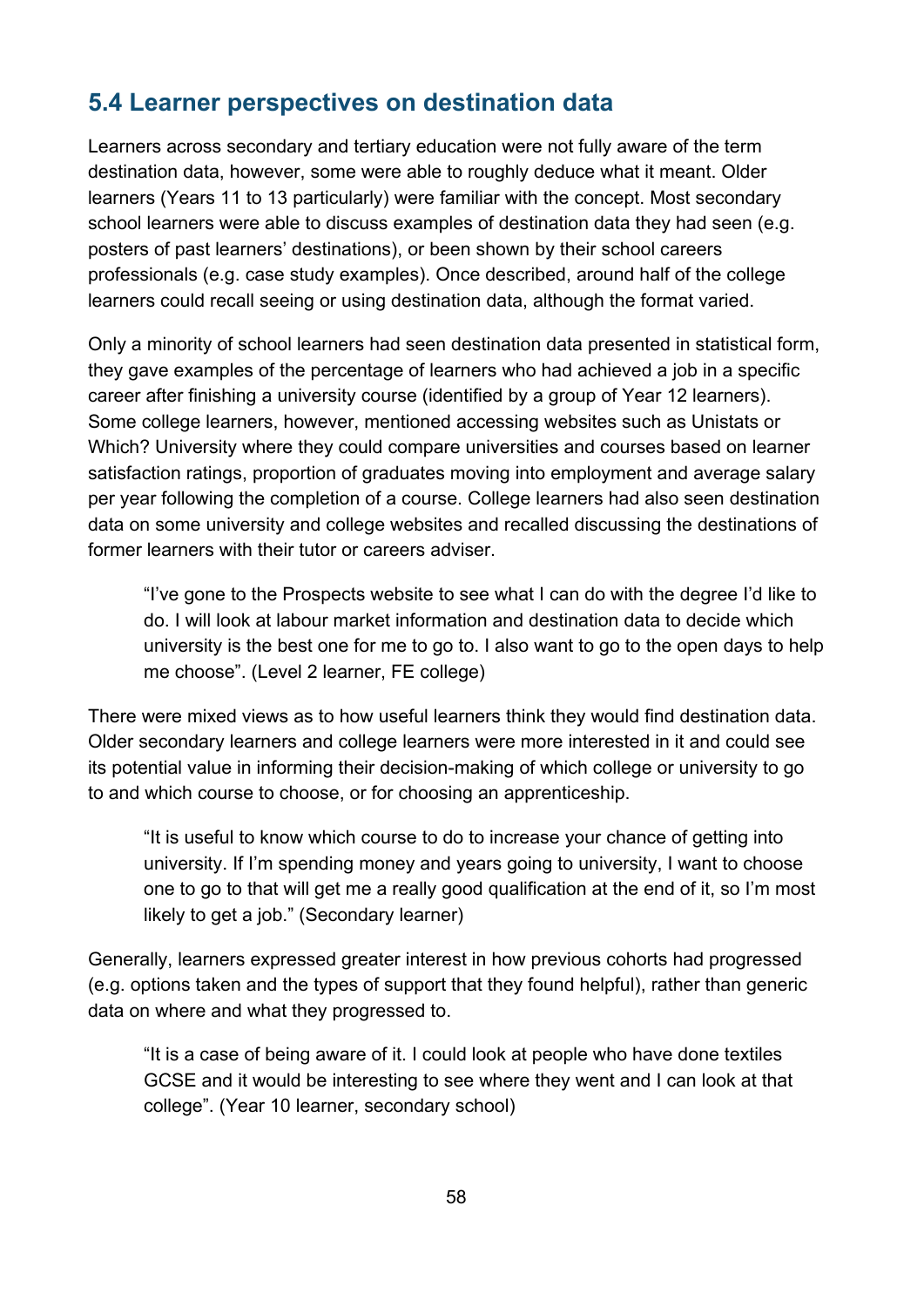It was also noted that destination data could provide *'*encouragement, inspiration and motivation' by showing learners what is possible. However, whilst destination data was seen as potentially useful, it was of secondary importance to other factors such as the institution or course itself. Some young people did not make the link between the typical outcomes of others and themselves. As one college learner reported, he was more interested in hearing about the opportunities available to *him*, rather than about the achievements/destinations of learners in previous years "It is myself going somewhere, not other people". (Learner, college)

## **5.5 Parent perspectives on destination data**

Few parents across secondary and tertiary education were aware of the term destination data. However, once explained, most parents were familiar with the concept.

The survey of parents obtained views of parents with children in secondary or tertiary education on their awareness and use of destination data. These views, alongside the views obtained from the parent interviews are discussed below.

## **5.5.1 Accessing destinations data**

Parents' generally lacked awareness about destination data and knowledge of where to access it. The survey of parents found that amongst parents of children at a key decision point<sup>[10](#page-58-0)</sup> (n=83), almost two out of three (63%; n=52) had not used destinations data to help their child make decisions about their future education or career choices. Of these parents, nearly three-quarters did not know it was available (71%; n=36) and two-fifths (41%, n=21) did not know where to find it.

Those parents who had used destinations data (n=31), as shown in Figure 4, were mainly going directly to providers' (schools, colleges, etc) websites to access destination data (87%, n=27). Note that responses are low so this can only be indicative of sources of destination data that are used:

- A third (32%; n=10) had used the UCAS website
- Over a quarter (29%; n=9) had obtained destination data from staff at their child's school
- Less than a quarter (23%, n=7) had accessed destination data from local authority websites

 $\overline{a}$ 

<span id="page-58-0"></span><sup>&</sup>lt;sup>10</sup> Parents of children aged 14, 16 and 18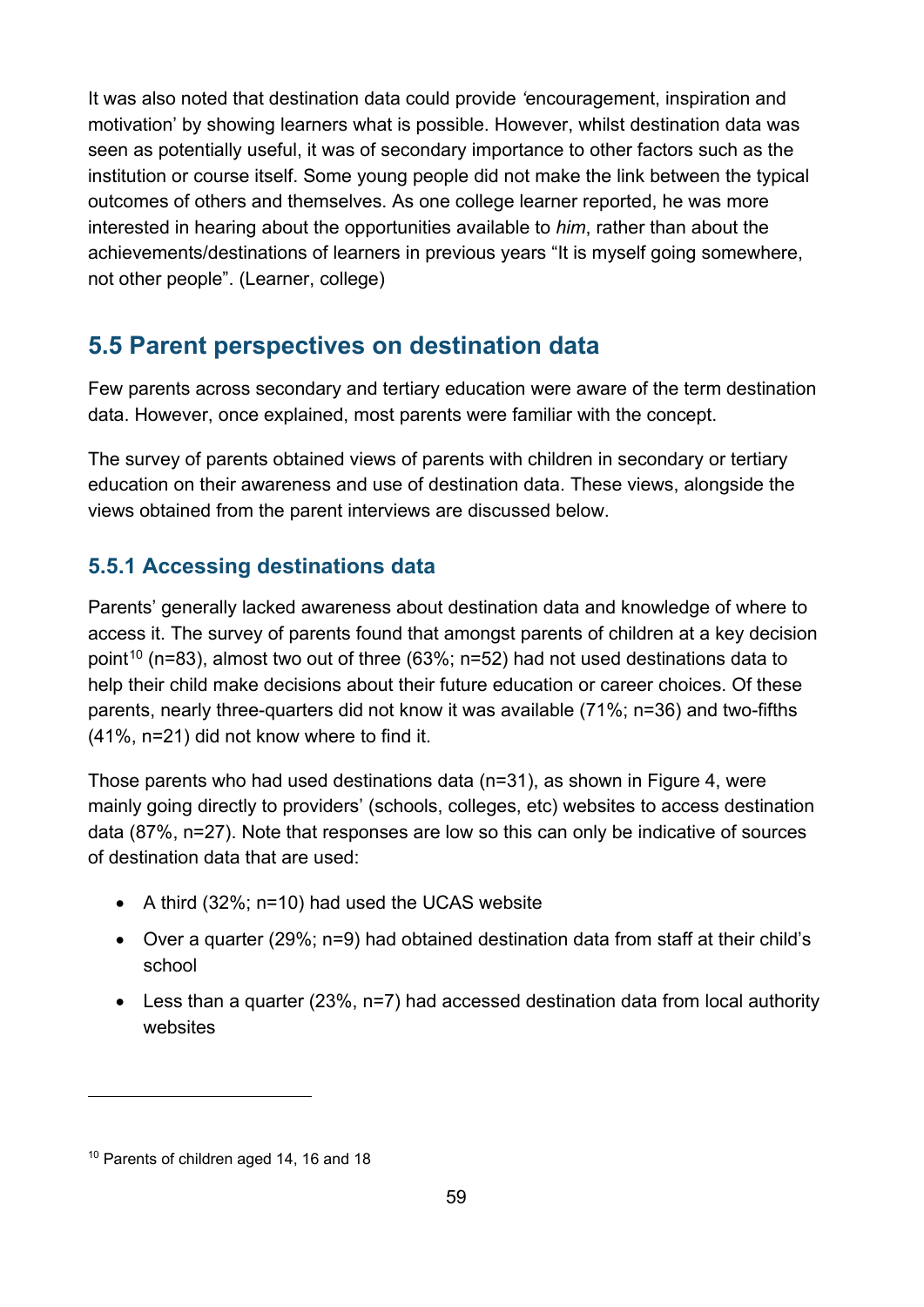

#### **Figure 4: Source of destinations data**

Q22. Where do you get this destination data from? Base=31 (all parents who have used destinations data)

### **5.5.2 Use of destinations data**

Amongst those parents who had children at a key decision point<sup>[11](#page-59-0)</sup> and had used destinations data (n=31):

- 71% (n=22) had used information on learners' academic achievements at the sixth form/college/university/training provider
- 68% (n=21) had used information on what types of jobs current learners at the sixth form/college/university/training provider go on to do
- 48% (n=15) had used information about how many learners go on to different pathways

Through discussion, parents were able to give examples of where they had been presented with destination data by schools and colleges. This was mainly at events such as open evenings and presentation evenings. Others recalled seeing destination data on school/college websites.

"When you choose secondary school they all do amazing presentation evenings and say come to our school. They provide information in prospectuses and in the parents evening they are saying where students have gone on to, it is part of promotion of schools. They say how many A levels students get; how many have

 $\overline{a}$ 

<span id="page-59-0"></span><sup>&</sup>lt;sup>11</sup> Parents of children aged 14, 16 and 18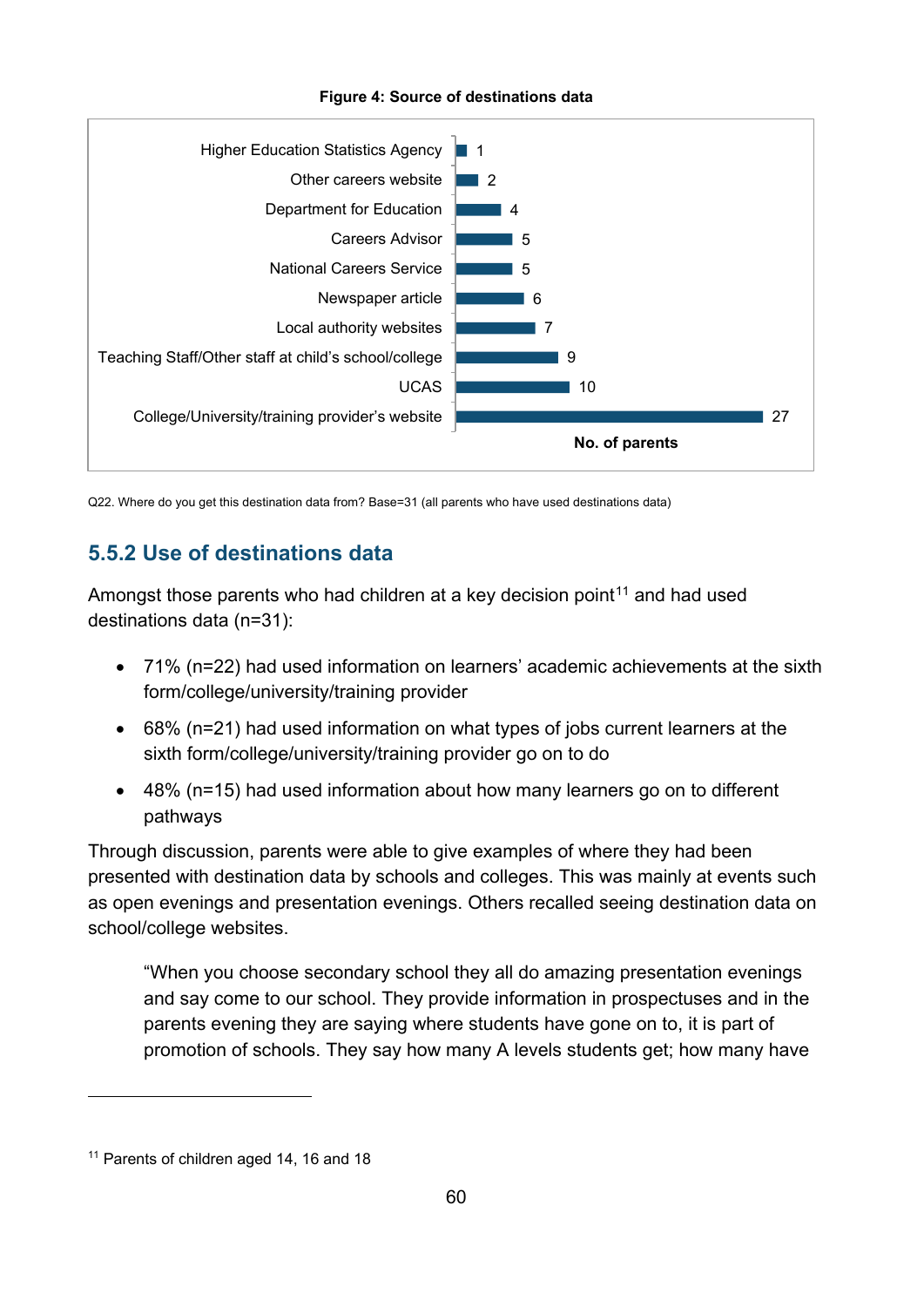gone to colleges or universities. You get lots of this when you are thinking about joining a school but you don't hear much after that." (Parent of Year 7 and 10 learners)

Although, a few parents recalled being presented with or seeing destination data through schools or colleges there was limited qualitative evidence that parents used it significantly in decision-making with their children. However, there were examples of parents having sought out specific destination data to help their children.

"I'm aware of it, I didn't bother using it. But I did look at it for [college], it's quite clear and prominent, there were overviews on the parents evening, it was quite general though, what was given was success rates by subject, they looked acceptable. That's as much as I needed. It was really simple success rate by subject. You can get detracted by too much information of that type and it can skew your views. As long as it is broadly acceptable then that's ok". (Parent of Year 11 learner)

This in contrast to the parent online survey, where all but three parents who had used destination data at a key decision point felt that it was important in helping their child decide their pathway; 45% (n=14) stated that it was 'very important' and 45% (n=14) stated that it was 'quite important'. This indicates that destination data does feature in some parents' decision-making, but this is more likely to be at critical decision points, rather than featuring in ongoing discussions between parents and children about careers and pathways.

Parents who had used destination data were positive about its use and the ease of finding it. Nearly all (93%; n=29) parents from the survey who had used destination data had found it useful (16% found it 'very useful' and 77% found it 'quite useful'). Around two-thirds (65%, n=20) of parents had found it easy to find. This was reflected qualitatively with most parents feeling that destination data could be useful in the decision-making process, if they knew how and where to access this data. Furthermore, 29% (n=15) of parents that had not used destination data said that they may use it in the future.

Most parents who stated in the survey that they were using destination data were doing so in partnership with their child (51%, n=16). It was less common for children to be using the destinations data independently of their parents (29%; n=9) or for parents to be using the destination data themselves, without getting their child involved (19%, n=6).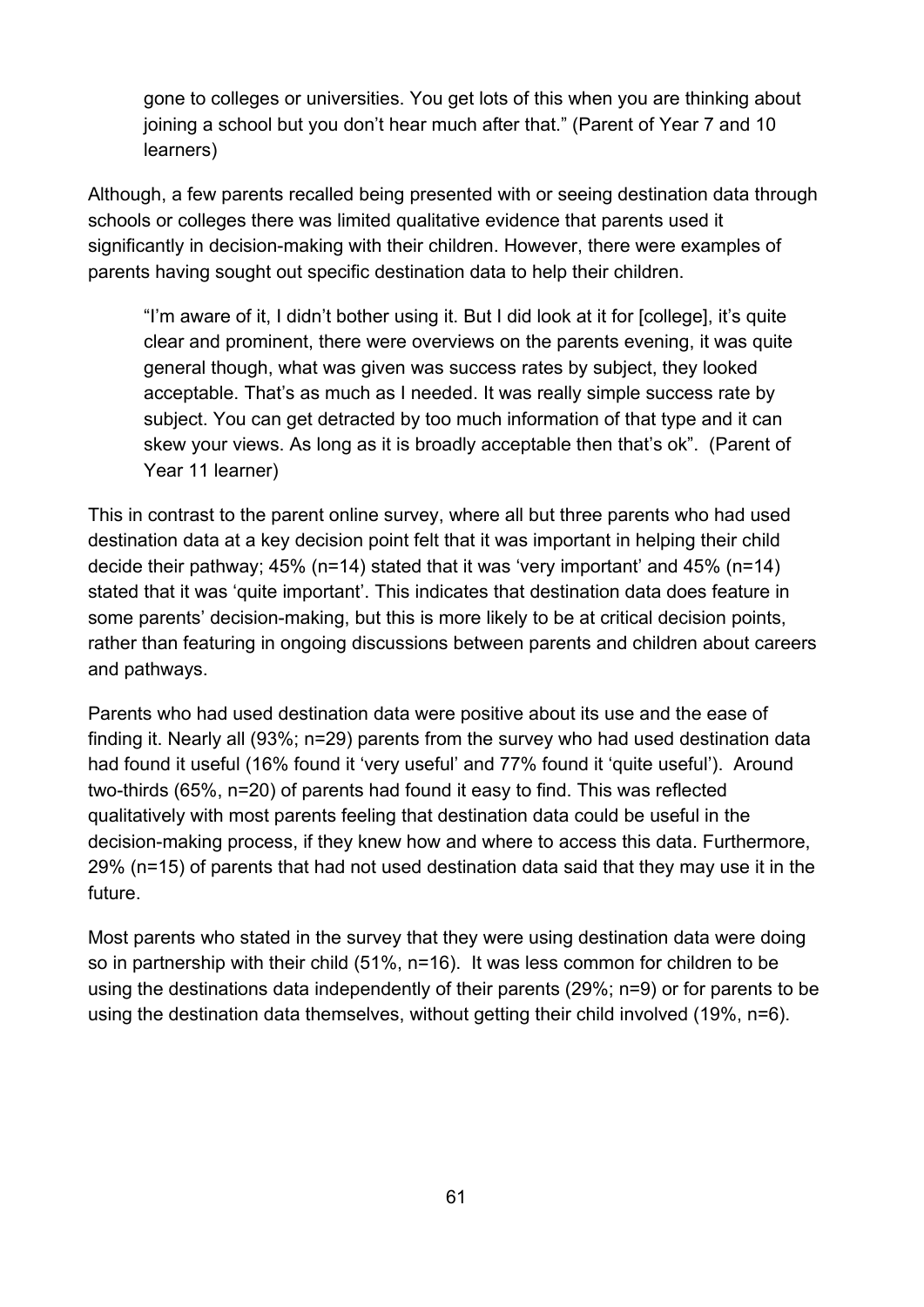# **6. Labour Market Information**

This chapter focuses specially on the awareness, use, perceptions and challenges of using labour market information (LMI). For the purposes of this research, LMI was defined as 'information about job availability, employment rates, job roles and what is involved, rates of pay and qualification requirements'*.*

## **6.1 Strategic use of labour market information (LMI)**

There was some evidence of LMI being used strategically by colleges. There was no evidence that this was occurring in primary or secondary schools.

A few colleges were using LMI to inform curriculum planning and inform course strategy. Two colleges had bought in Emsi <sup>[12](#page-61-0)</sup> labour market intelligence software that senior leadership teams could use to 'drive course strategy', help understand business and employer data, and also provide access to the software for learners. They tended to draw on LMI with learners during apprenticeships month, with presentations related to different sectors and LMI used 'to inspire students' (Head of Careers, FE College). This included live vacancy information, summaries of market data, number of jobs in a region plus some European and global data also.

Another college emphasised the importance of LMI in informing their apprenticeship provision.

"We get local market intelligence. There is a big driver to work with employers, we have shifted our provision particularly Apprenticeships. Employers are realising they are having to spend money on training so they are talking to us directly on what they want us to put on, the higher skills they want – L4 and 5 and 6 Apprenticeships in HR and different industries. We are shifting our curriculum offer – to respond to labour market requirements*".* (Strategic Careers Lead, FE college)

The same college had conducted an area review which had looked at local LMI alongside journey routes to college to explore potential ways of expanding their course offer.

 $\overline{a}$ 

<span id="page-61-0"></span> $12$  Emsi provides labour market software and services to higher education, business and community development leaders<https://kb.economicmodelling.co.uk/emsi-and-lmi-data/>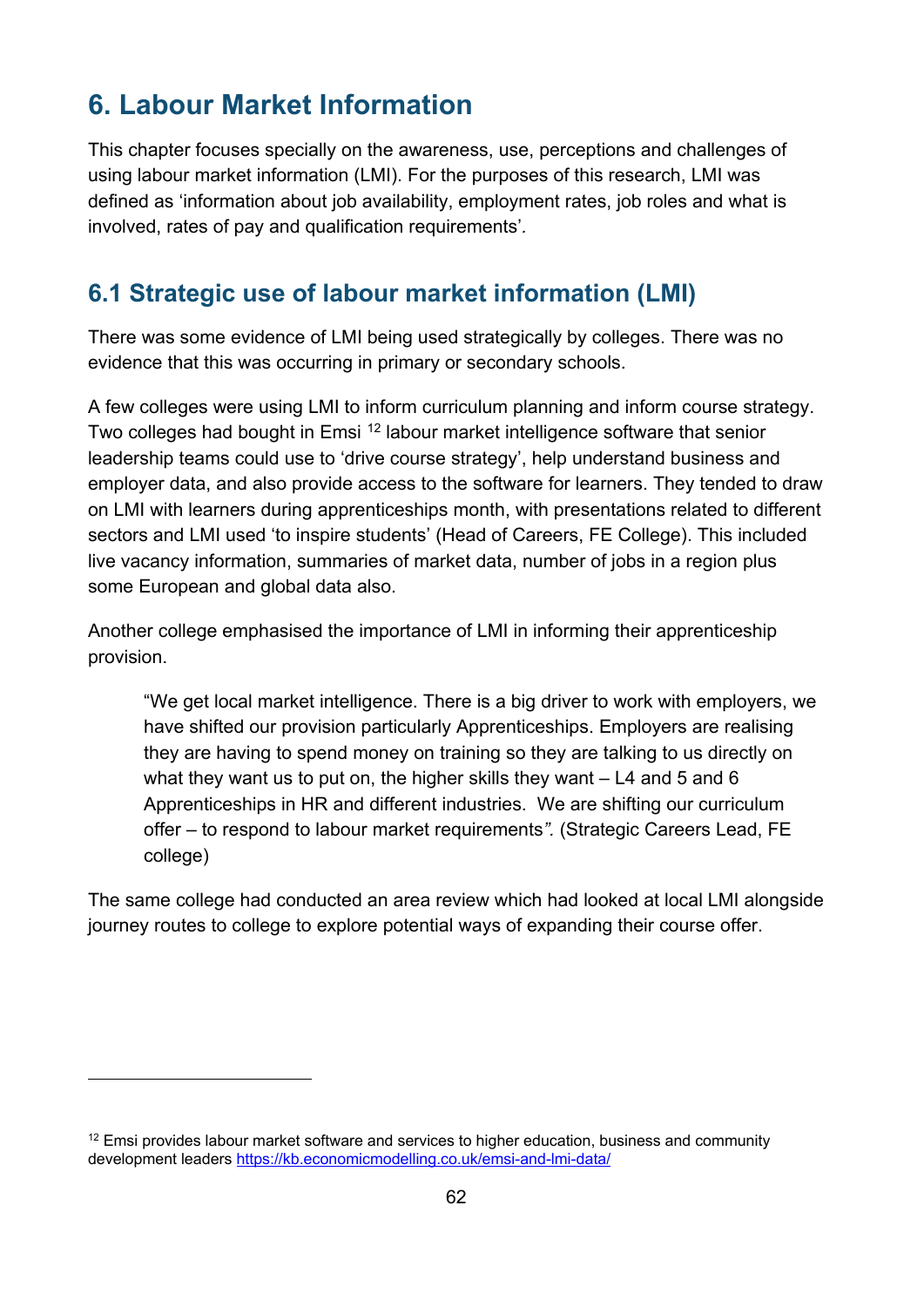"We had an area review. We look at postcodes, journey routes to college and matched to local market intelligence, looking for niche markets to offer and what other colleges locally offer. Our HE provision was a development out of that – what they can't offer, we can and we look at sharing staff*".* (Strategic Careers Lead, FE college)

Another college had used the Vector Market Intelligence Tool for curriculum planning:

*"*This is a great tool for generating detailed LMI. It will provide nationally availably workforce demographics, training provider offers, and current gaps in provision and the labour market for specific careers and sectors. This type of information is too complex for students to use but it helps to ensure that the most appropriate curriculum is offered to them…The tool shows where the specific skills and knowledge gaps are going to be and then we can tailor their curriculum so that we are turning out the right kind of students for the employment market. Senior Leaders love this tool as they can fit the curriculum to what students will need in the future and feel they are supporting students to progress". (Head of Student Recruitment and Progression, FE college)

## **6.2 Introducing labour market information (LMI) to learners**

Similar to destination data, the use of LMI appears to be sporadic and often unstructured.

#### **6.2.1 Primary schools**

In primary schools, most staff were unfamiliar with the term LMI, but all understood the concept and could relate examples of how they used LMI in their teaching. They gave examples of how they talked about job roles, what was involved in different jobs and the range of jobs in different sectors. Further details of how job-related discussions take place are covered in section 3.1.1).

Although primary staff did discuss with learners, the different types of jobs and what was involved in them and in some cases, pay levels, they generally did not discuss any other LMI such as employment rates. Most believed that detailed LMI beyond job roles was not relevant for this age group, although Year 6 staff at one school suggested that it could be used to raise aspirations and teachers could plan some interesting lessons on the topic if they were provided with relevant data.

Primary learners were talking to their parents, friends and teaching staff about jobs. However, discussions were more likely to focus on what different jobs involved, rather than any other LMI. For example, a group of Year 6 learners discussed talking to their parents about different job roles and also individuals from different professions that had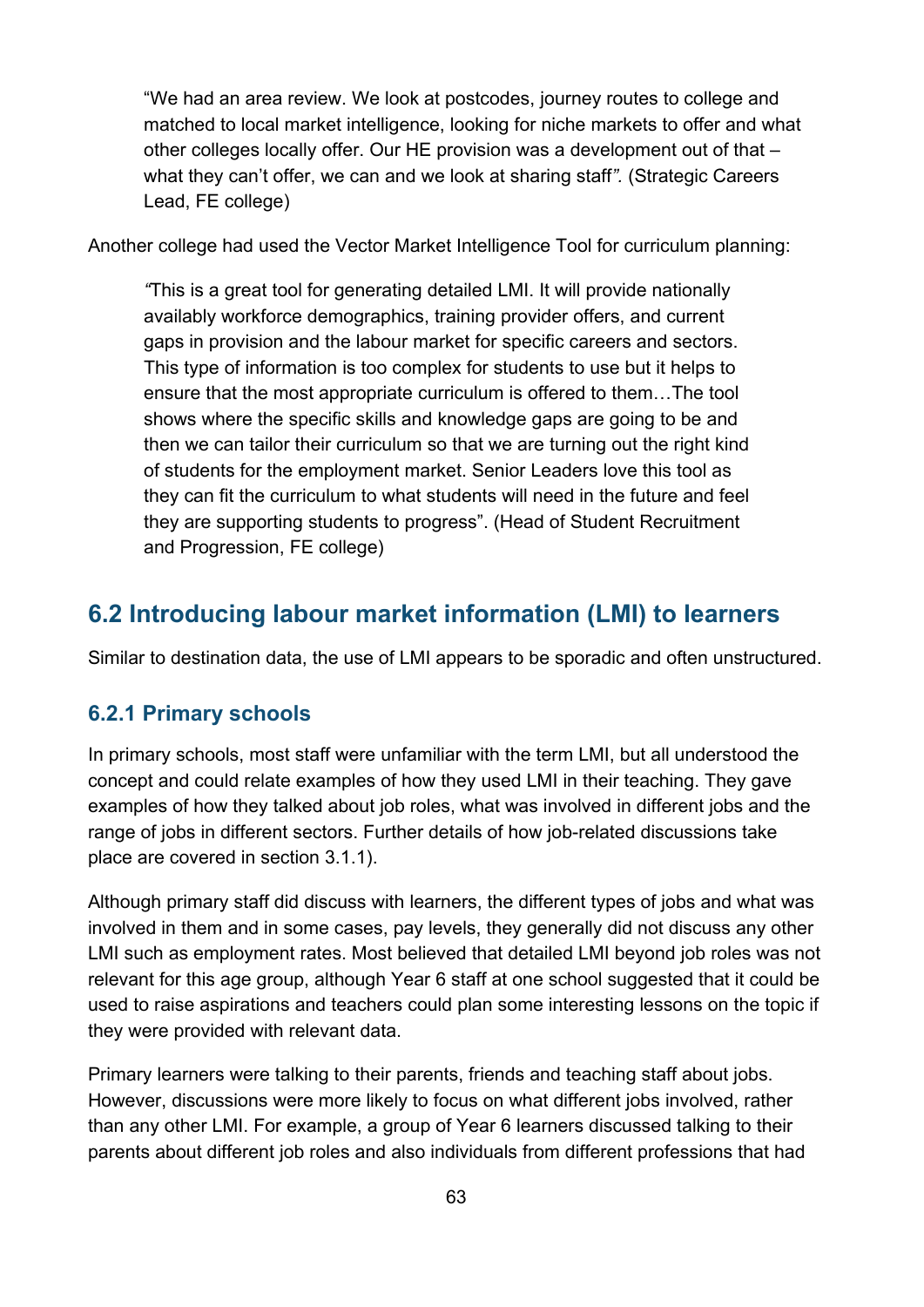come into school to speak to them. Parents' views reflected this, stating that it was uncommon to discuss salaries or other LMI with their child because of their age.

"We got to ask questions about how long they'd had their career or what inspired them". (Year 6 learner, primary school)

*"*We also asked questions about how many hours do you work a week, how much dedication it involves*"*. (Year 6 learner, primary school)

### **6.2.2 Secondary schools**

All external careers advisers and all but one member of secondary school staff (a general office manager and careers co-ordinator) were aware of the term.

In secondary schools, careers professionals' approach to the use of LMI was generally ad-hoc and informal. Use of specific LMI websites was minimal and instead it was common for them to rely on their own research to find appropriate information. One careers adviser described receiving LMI from their local authority via emails around every two months.

Evidence of secondary school career professionals seeking out and using more detailed LMI information with learners as part of structured careers education was limited. One secondary school did mention the use of LMI in PSCHE through distinct projects where learners were introduced to job-related information and what it could be used for in terms of choosing a career and post-16 pathway.

In a small number of schools, careers professionals mentioned using LMI with learners on an individual basis. In those cases, careers professionals sought specific LMI to present to learners.

"We do use it - we talk to them about where there will be jobs in the future, growth areas locally – we tend to do this more on an individual basis – like for some interested in IT I can show them how the sector requirements change so quickly; and that jobs are more technical now and show that they need to be in some form of learning until they are 18". (External Careers Adviser, secondary school)

"I use LMI when talking to students, I get it from UNISTATS. It's great for LMI and I use it a lot when talking about careers with students, it's up to date and accurate". (Careers Advisor, secondary school)

Some LMI was covered in the online tools that schools were using. For example, tools such as U-Explore gave information on the salaries associated with particular jobs and eCLIPS allowed the user to look at employment rates by industry area. Advisers were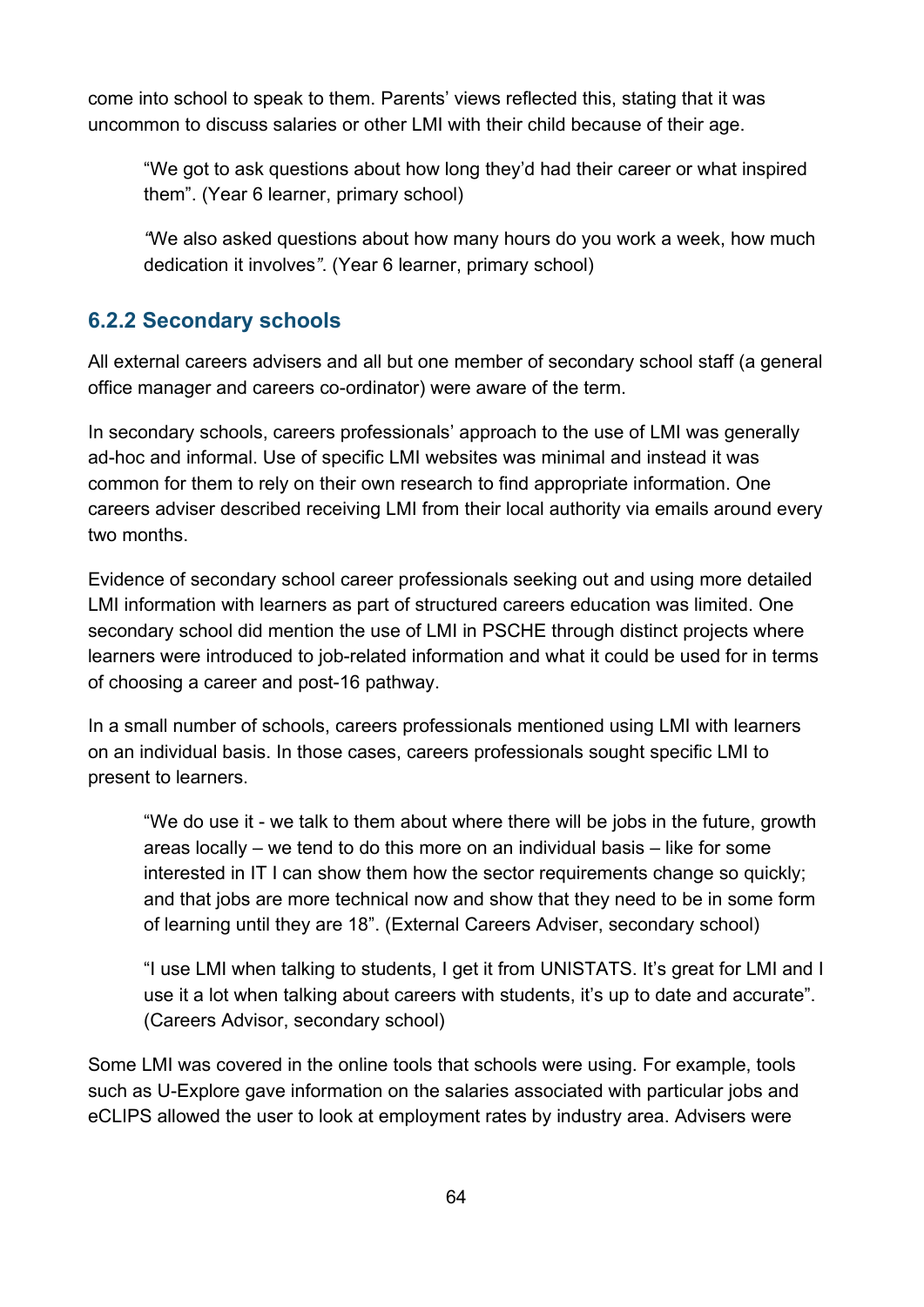also aware that some websites such as Which? University provided some LMI such as the popularity of different jobs and employment rates.

An external careers advisor thought that eCLIPS provided useful LMI – for example by showing the number of people employed in a specific industry. However, they suggested that this also needed to include a more detailed breakdown of the types of work that people are doing within those industries.

## **6.2.3 Colleges**

In FE colleges, the use of LMI was generally more embedded within careers education, with providers more likely to have invested in specific LMI software or use existing LMI websites that learners could access. Colleges were using a variety of LMI websites, examples cited by colleges included the National Careers Service website and Job Centre Guides. Other careers professionals in colleges said that they used LMI information, but found it challenging to name specific websites they used.

"We use live vacancy information, summaries of market data, how many jobs in the region. It's usually local information as the students won't travel too far". (Head of Careers, FE college)

One college was more proactive, using LMI for 'subject specific groups':

"We do an LMI quiz and gather that data from the National Careers Service, like starting salaries for different jobs. It is to get people thinking…We can say this is what you can earn. We can talk about some routes being longer than others, some have higher rewards than others"*.* (Careers Advisor, FE college)

Another college mentioned that they had just started using the LMI for All website.

"It's great, has small bite-sized info, the size of a mobile phone so it's the perfect size for students, it's all they can cope with. They show three related bits of info at a time, in the style of Amazon…" (Careers Lead, FE college)

Careers professionals in colleges placed high value on the use of the LMI, and felt that it was important that they were using it with learners in order to allow them to make informed choices about career and education pathways.

"It's very important in the context of Careers Advisers. We have to be mindful of context and audience, understanding labour market issues. Some of it does drive curriculum offer at the college, it also informs what we suggest students do to get skills in certain areas if essential/ or valued in the labour market".(Careers Advisor, FE college)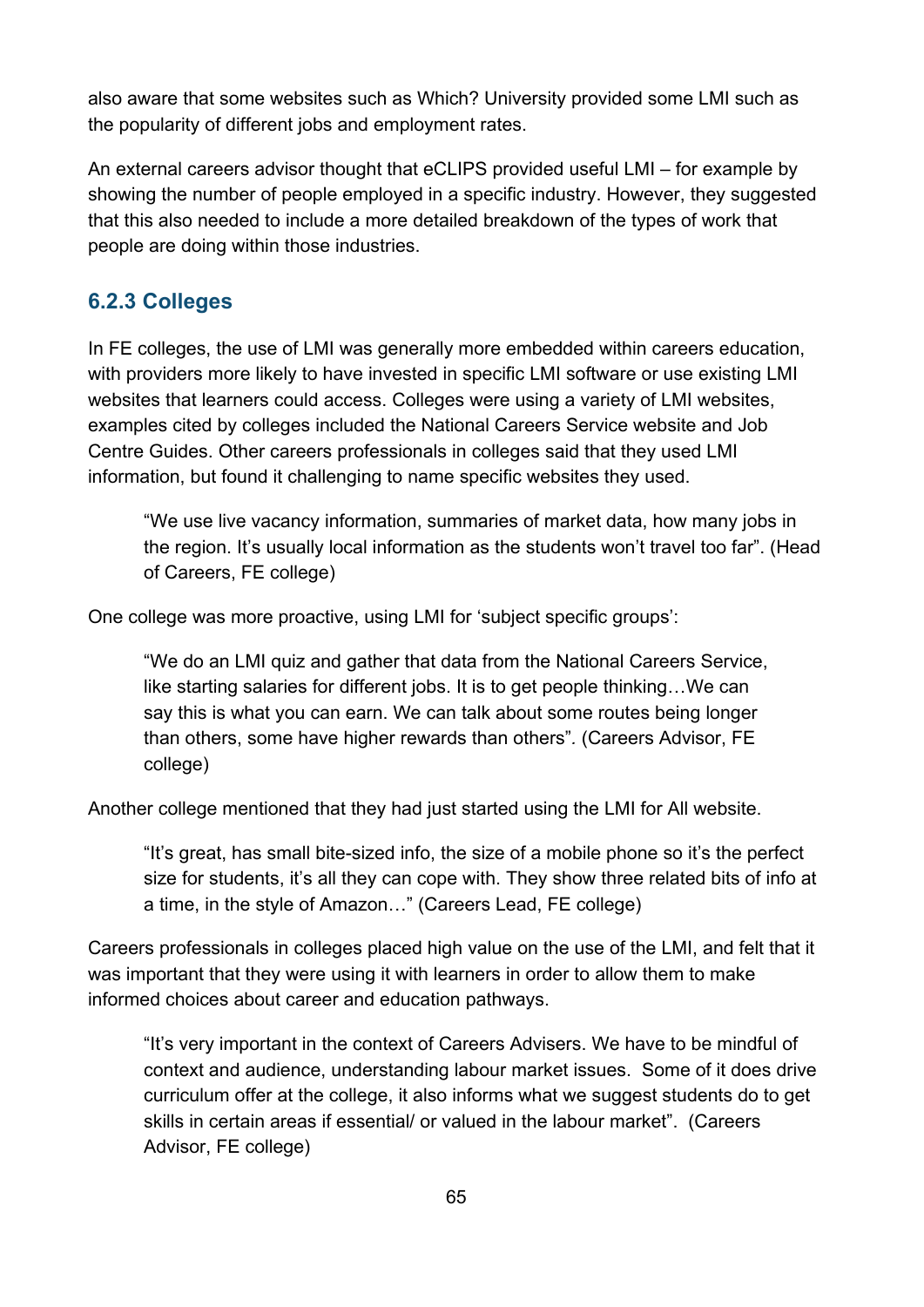*"*If we are preparing them for jobs that don't exist right now we need to know what is happening – e.g. magazines, looking at what is happening in industries. I try to bring this into information I share with learners". (Tutor, FE college)

Careers staff suggested that the term 'Labour Market Information' was not used with learners or their parents. One college careers advisor said that they would say 'job market' or 'this is what is happening in the world of work', break the information down and show the characteristics of an industry, the future trends and types of job available.

A careers advisor for a college felt that LMI could be helpful in changing perceptions of specific career routes or pathways among parents and learners – in turn this might help 'widen out' the interests of young people and their aspirations in terms of career choices, and moving location for work or study. This was confirmed by another careers lead in a college who reported that one of their biggest challenges was to encourage learners to have the confidence to consider moving locality.

There was a sense from colleges that learners need guidance to access and interpret LMI as the terminology was not perceived to be appealing: "it is difficult to make [LMI] sound interesting, and what to label it as to get them to look at it". (Careers Advisor, FE college)

## **6.3 Learner perspectives on LMI**

Secondary school and college learner focus group participants did not appear aware specifically of the term LMI, however most, particularly older learners, were able to talk about different types of LMI or recall instances of accessing and using it when looking for careers information.

Most secondary learners and college were interested in the job market and understanding more about the world of work. A few learners were actively thinking about the careers and education routes they needed to take to secure the best employment. There is evidence that learners were interested in the types of jobs they could get after different courses and what was involved in different job roles, including responsibilities and pay scales.

"I think LMI is useful. I want to know where I have to move to, to get on the best course that's going to get me a well-paid job afterwards. I also want to know where the jobs I could get afterwards are. I could know then whether the course fits in with my plan about where I want to live". (Secondary learner)

Other learners felt that LMI is information that would be useful, although a few had not used yet because of the stage they were at. A small number of learners did not feel that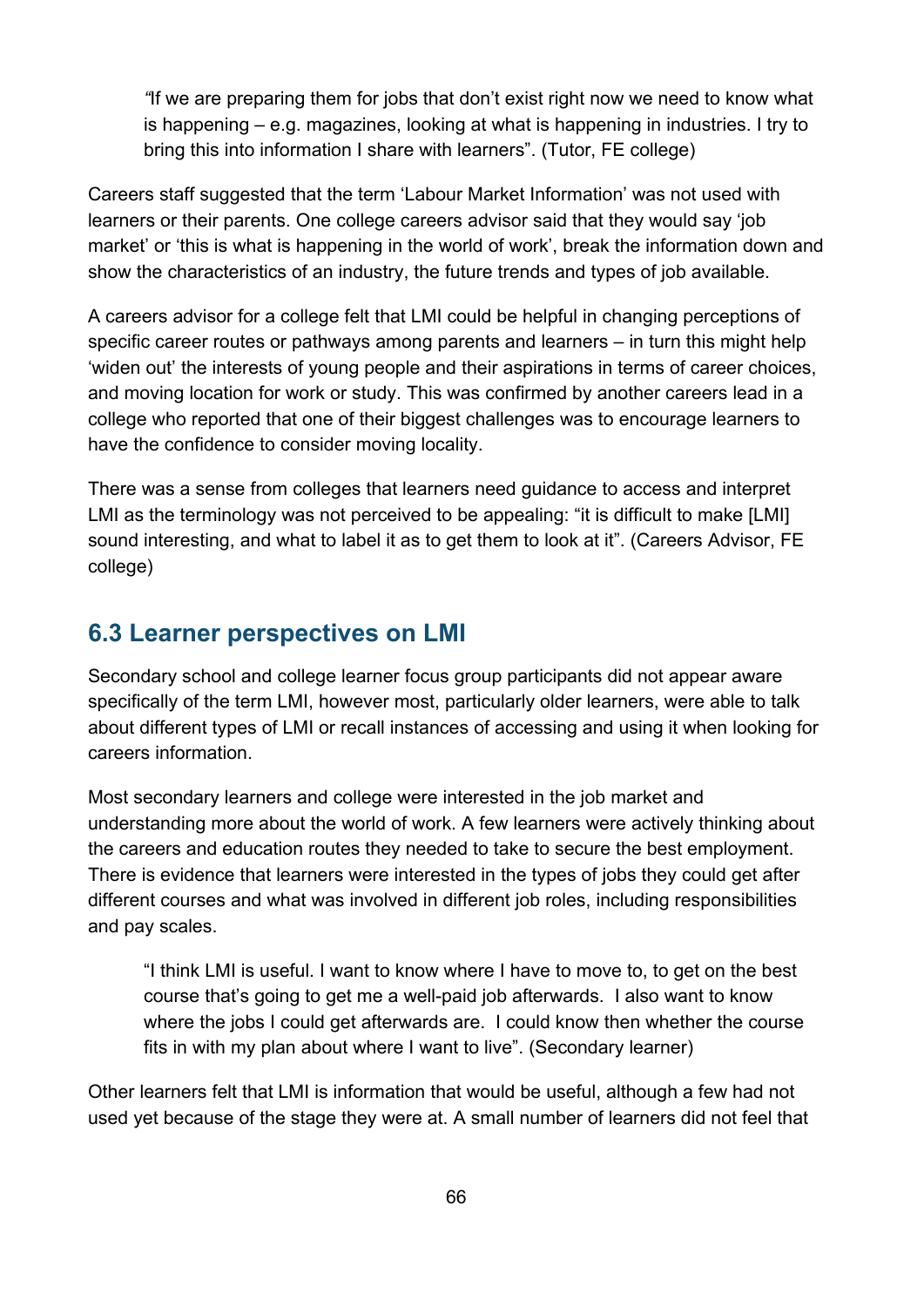LMI would be relevant to them until they had left university or were thinking about employment.

"What I thought was really good was we had a day when people came in to school and told us about jobs and you could see all this information about how much they earn, what types of grades and qualification you needed. What the hours would be and if they liked it and why". (Year 10 boy, secondary school)

"I think this is something I'd look at next year (final year) of my course. We've not really looked at this in tutor sessions yet as we're not at that stage". (College learner)

Secondary school learners also gave examples of projects that they had undertaken at school that had increased their knowledge of different job roles and what they involved and also that built their own skills. One learner gave an example of an enterprise project they had been involved with, in which there had been a focus on the availability of jobs in the local area.

"We had to design a product and then explain why the product would be really big and sell lots. We had to go to an event with other schools and sell our idea to other businesses. We presented our ideas there and heard different business presentations from lots of other schools. One of the businesses told us about what jobs were available in [local city], I really enjoyed this…. There were people there who had jobs that I didn't know women could get into and do so well". (Secondary learner)

A few college learners were able to give examples of instances where they had looked at rates of pay, types of jobs and what they entail and where certain jobs were located. Learners found it difficult to name specific websites that they had used to access LMI, although one learner mentioned the NCS website.

Most learners generally felt that LMI would be useful to them in their decision-making.

"I've not heard of this information before but it would be brilliant if you had an overview of job and industry, extra stuff about pay rates and employment rates. It would help me decide how easy it could be to get employment and how long I could be employed". (FE college learner)

In terms of the types of LMI they thought would be useful, learners across year groups suggested:

- The salary they might be able to achieve in certain jobs
- Future prospects e.g. which job markets are declining/increasing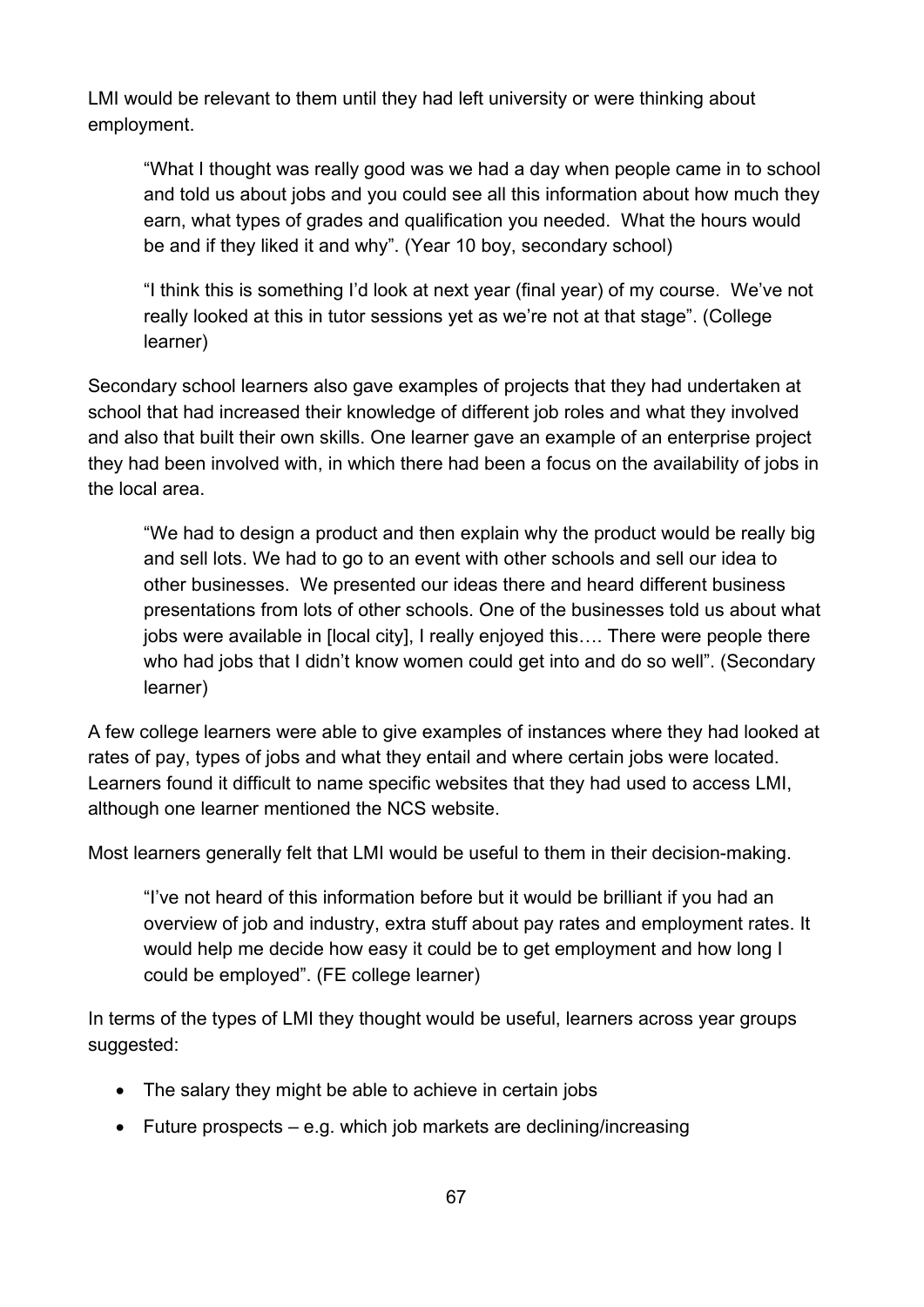- Job security and competition
- Major companies in the different industries, and the type of roles they offer
- Jobs available in the area and more widely

Most learners would want LMI to be available online and information available at a local and national level was requested by a few.

## **6.4 Parent perspectives on LMI**

## **6.4.1 Accessing Labour Market Information**

Interviews with parents revealed they were generally not aware of the term 'labour market information'. However, once explained, most parents were familiar with the concept.

"I have never heard of it before. This sounds as if it would be more useful, kids like to find out what they could earn. I wouldn't know where to find it". (Parent of Year 8 learner)

Some parents felt that this information would be useful in helping inform decisions about certain career pathways; but most would not know where to find this information and would need signposting. They said that schools or colleges playing a role in promoting LMI websites or a dedicated website with LMI information, would be a useful resource. Examples of information that parents would find useful included detail on salaries and which sectors were recruiting.

Parents' who reported not using LMI in the survey lacked knowledge about its availability and knowing where to access it. Over two-fifths (42%, n=10) of parents surveyed who had not used LMI had not known that it was available. A further 17% (n=4) did not know where to find it. Half (50%, n=12) thought they may use it in the future. Just three parents thought that it would not be useful to them or their child.

In the survey, parents reported sourcing this LMI from their friends' and families' experience and knowledge (53%, n=28). Provider (school, college etc.) websites was also a common source, with 51% (n=27) of parents reporting that they had sourced LMI from there. Other common sources of LMI used by parents included:

- Parents own professional networks (42%, n=22)
- Newspaper articles (38%, n=20)
- Teaching staff/other staff at child's school/college (30%, n=16)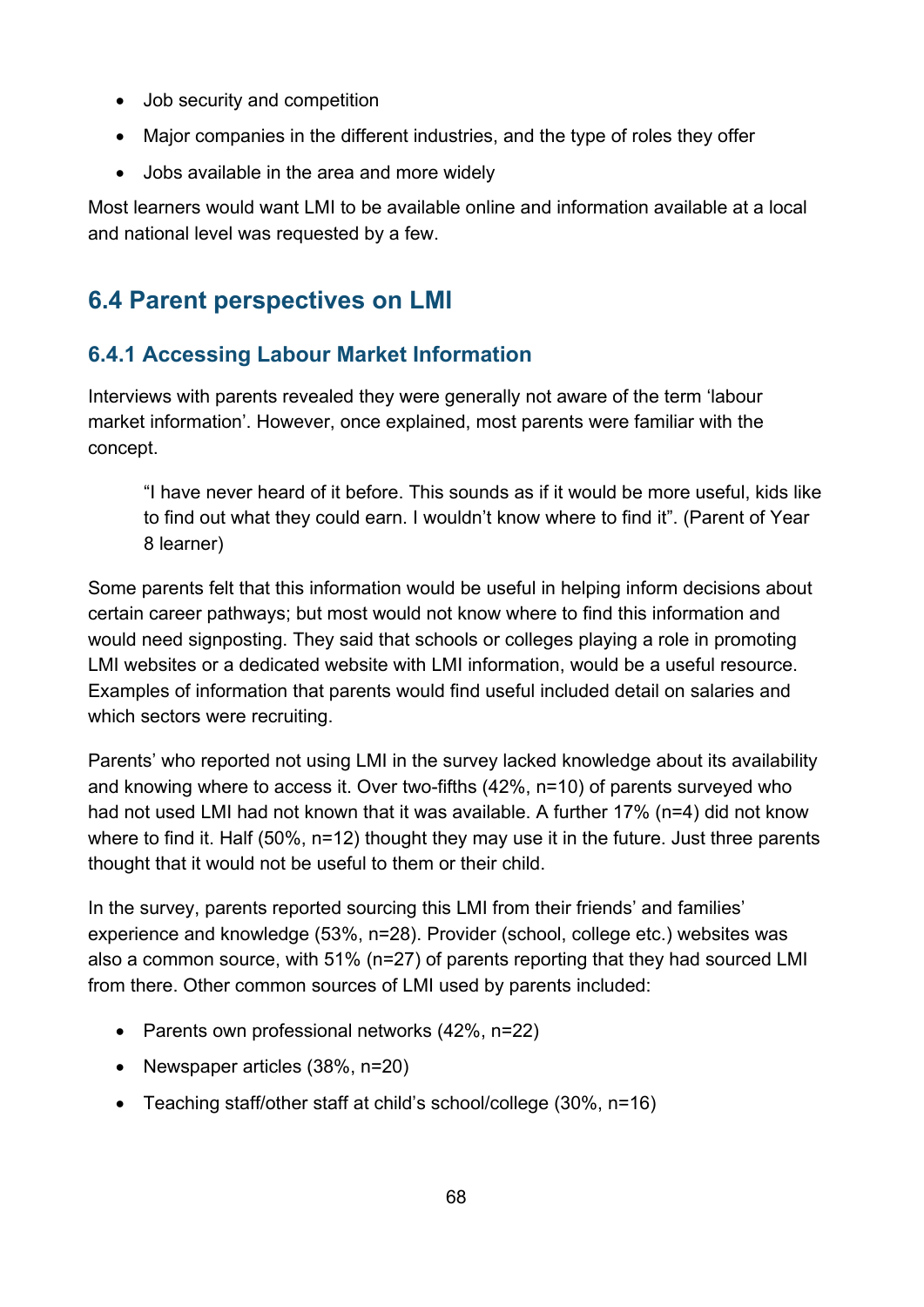Less commonly used sources of LMI included UCAS (23%; n=12); careers advisors (19%, n=10); local authority websites (15%, n=8); National Careers Service (13%, n=7) and Job Centre Plus (9%, n=5). Only four parents stated that they had used the Higher Education Statistics Agency and just two parents had used LMI from the Office for National Statistics.

### **6.4.2 Using Labour Market Information**

Parents responding to the survey and who had a child at a key decision point, such as moving to post-16 education, were using LMI. The majority of parents surveyed (70%,  $n=58$ ) who had children at a key decision point<sup>[13](#page-68-0)</sup> had used some type of LMI to help their child make decisions about their future education or career choices. It was less common for parents who did not have children at a key decision-point to have used LMI.

As shown in Figure 5 parents were most likely to have used LMI on the skills required for specific jobs (88%; n=51 of those parents who had used LMI). Other LMI most used by parents included the availability of jobs for a specific career or industry (57%; n=33) and the average salary of jobs (52%; n=30).





Q24. Have you used any of the following information to help you in the conversations that you're having with your child about choosing where they want to move on next (e.g. college, school sixth form, college, university, apprenticeships, getting a job)? Base=58 (all parents who have used labour market information)

Where parents were using LMI this was mainly in partnership with their child; 55% (n=29) of parents surveyed who were using LMI talked about the LMI together with their child.

 $\overline{a}$ 

<span id="page-68-0"></span><sup>&</sup>lt;sup>13</sup> Parents of children aged 14, 16 and 18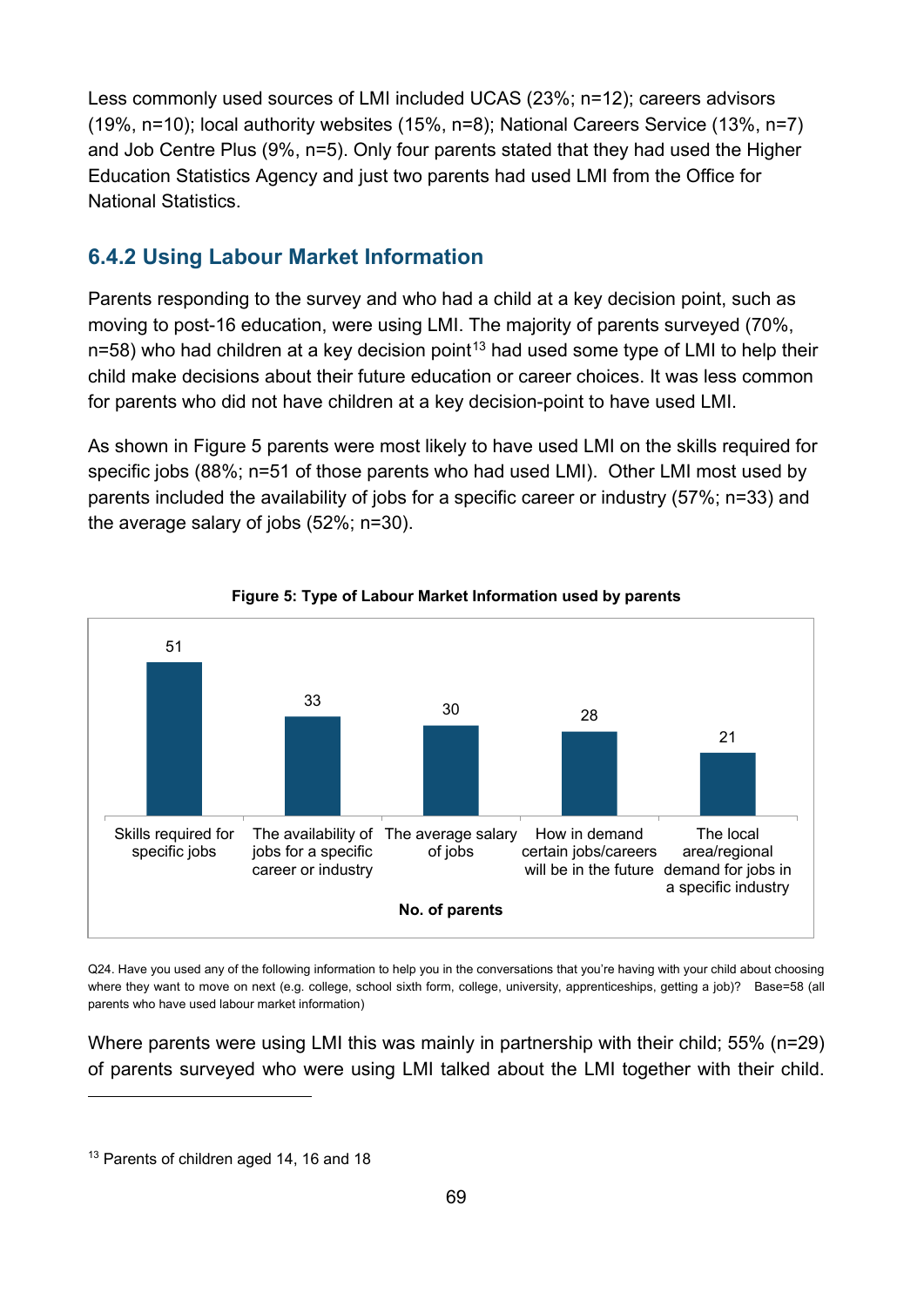Over a quarter (26%, n=14) of parents used the LMI independently and nearly a fifth (19%, n=10) directed their child to the LMI for them to look at independently.

Parents who had used LMI generally found it useful and easy to find. Over four-fifths (82%, n=45) reported that it was useful (15% 'very useful', 67% 'quite useful') and over half (57%, n=30) reported that it was easy to find (17% 'very easy', 40% 'easy').

Parents' decision to use LMI was driven by an interest in ensuring that their children had all their necessary information to make informed decisions and to ensure that they were aware off all the options open to them. As shown in Figure 6:

- 76% (n=42) stated that LMI was 'very important' in ensuring their child was thinking about all the options open to them (20% 'quite important')
- 73% (n=40) stated that LMI was 'very important' in parents being able to give the information to them to help them in their decision-making (24% 'quite important')



**Figure 6: Parents' reasons for using Labour Market Information**

*Q30. How important are the following in your decision to use labour market information to help your child make decisions about their future? Base=55 (*all parents who have used labour market information)

Qualitative feedback was that few parents gave examples of using LMI. One parent had used the Office of National Statistics (ONS) and a local LMI website but had found it too statistical and difficult to understand. Another parent had used a Government website to find out information about the salaries associated with different careers. Parents spoke about the difficulty of knowing where to source LMI and navigating through search results.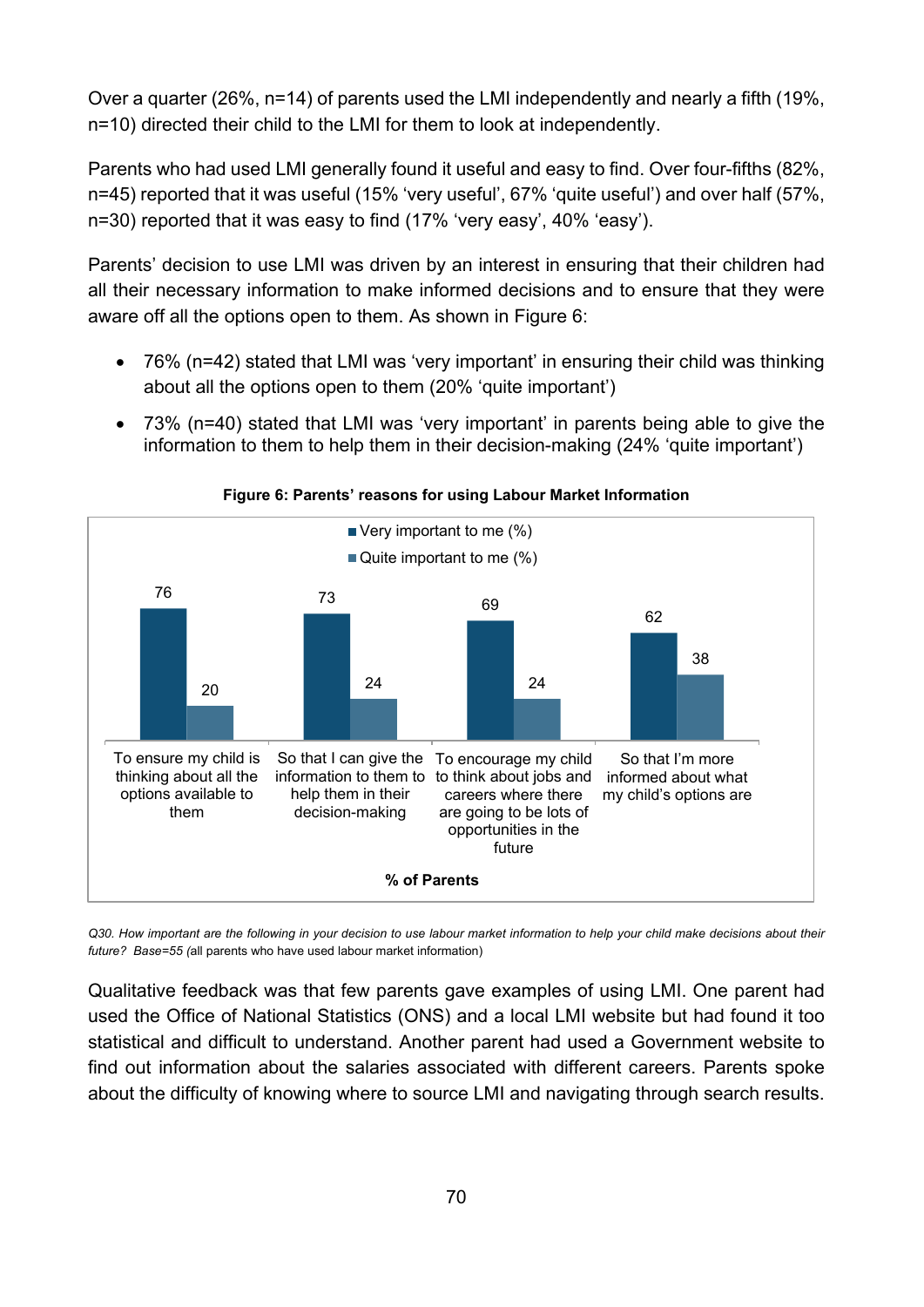"It is hard for families to source this information and it takes time. I've not heard of LMI either but it would be really useful especially for us as a university route might not be an option so knowing as much as possible about the different sectors is crucial". (Parent of Year 10 learner)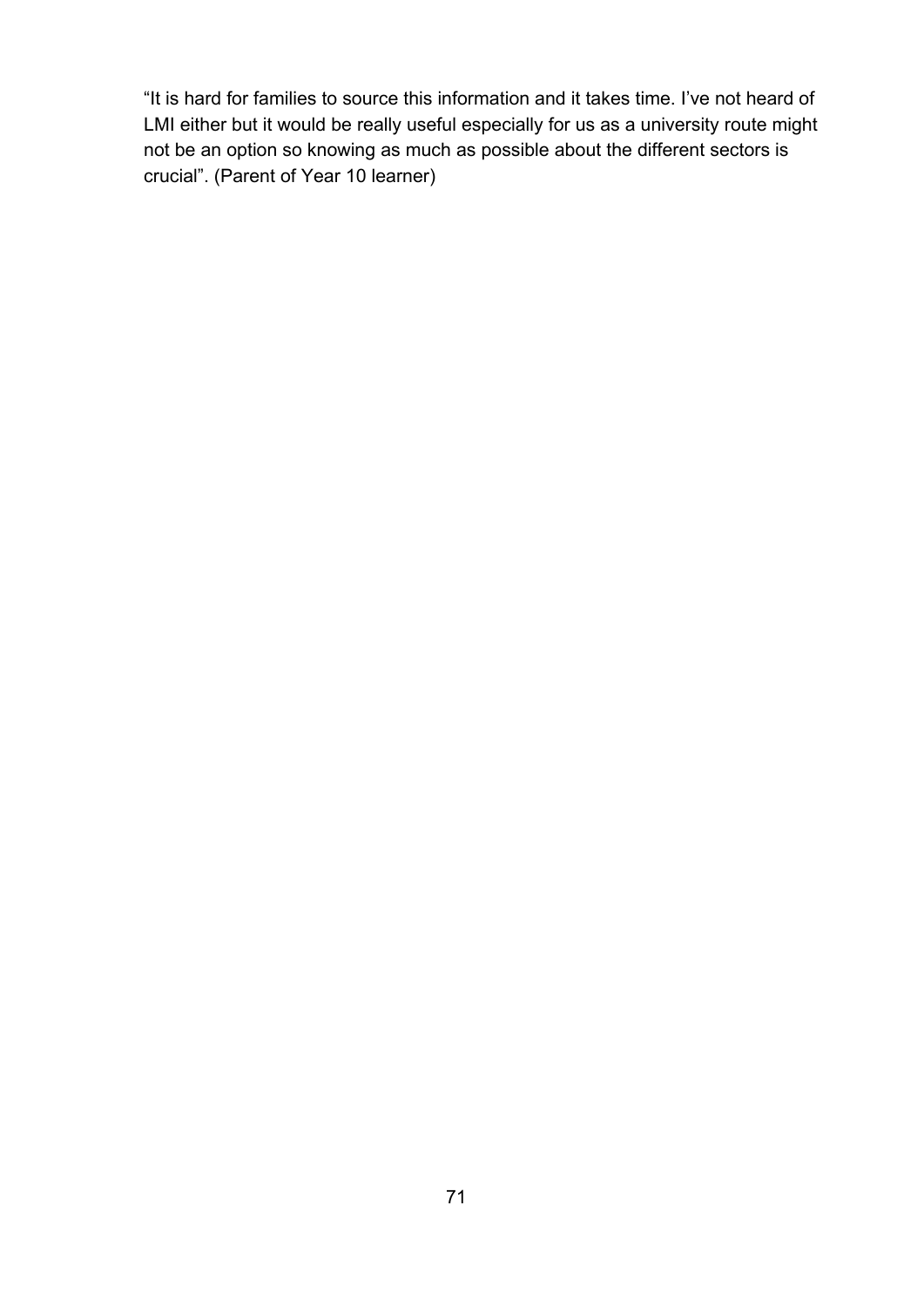# **7. Challenges to using career tools and data**

This section details key challenges identified in engagement with careers education and specifically in the use of careers information and tools. Challenges in the use of destination data and labour market information are also explored as are improvements and solutions suggested by participants.

## **7.1. Challenges to engaging with careers information and tools**

Staff in schools and colleges identified a number of challenges in engaging learners and parents in careers advice and guidance generally as well as specific challenges in engaging with tools.

- **Curriculum space:** some schools reported that there is no dedicated time for careers in the curriculum, it is covered as part of other subjects such as PSCHE or 'Global Studies', and this restricted the amount of support that could be made available to learners. In the primary curriculum, there was little time for activities which do not directly relate to the curriculum, so activities with cross-curricular links, e.g. with English and maths, were welcomed
- **Capacity of careers staff:** all staff felt that there were enough tools and resources available but that more personnel were required "to talk about the ideas [that students have] found through using the tools, so that they can understand them" (HE Advisor, FE college) and help learners to interpret careers information and make effective decisions. Careers advisers emphasised the importance of providing one-to-one guidance to learners rather than simply signposting them to several different places for information and this was particularly the case for SEN learners or those from disadvantaged backgrounds. However, all noted that staff numbers are not sufficient to do this for every student
- **The increased role of teaching staff in providing careers information:** it was felt that teaching/tutor staff needed to have the necessary skills and ability, supported by appropriate Continuing Professional Development (CPD) in order to have both career conversations with learners and in using careers tools and information. Careers professionals reported the need to improve knowledge and understanding of teachers, tutors and those providing advice and guidance more generally. They were keen for staff to have up-to-date knowledge on pathways and routes through education and training and training in tools available and how to make best use of them
- **Learner diversity:** colleges in particular noted challenges in engaging with the wide range of different learner types such as learners with English as an additional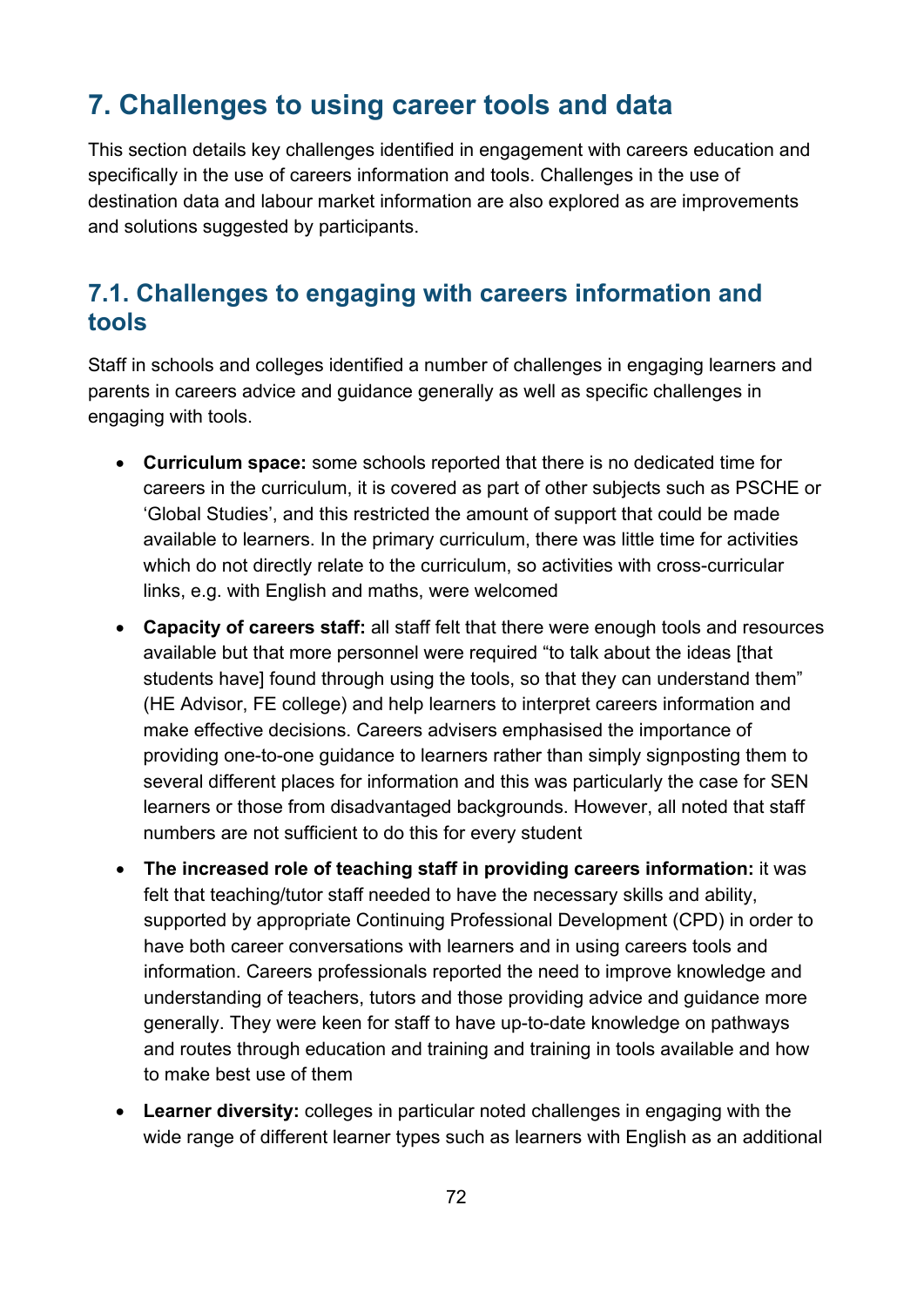language (EAL), asylum seekers, refugees, SEND and adult returners, and as a result they needed to be very flexible and adaptable in their approach; "You have to wear different hats, it's not the same talking to a 16-year-old versus a mother of three children." (Careers Lead, FE college). In particular, it can be challenging for learners with lower literacy levels, limited understanding of how to use the tools or with little knowledge of pathways, employment and job roles. This was noted as particularly problematic for those from deprived backgrounds. Careers information and tools need to be 'pitched at the right level' to ensure it is relevant, engaging and easy to understand

- **Ability for tools to engage and maintain the interest of learners:** particularly where quizzes or activities took 20 minutes or more and when encouraging learners to access the tools independently. Feedback was that tools need to be very simple to use and to look exciting and interesting. The National Apprenticeship Service and National Careers Services websites were identified as being bland and difficult to navigate, looking more like an official Government websites and therefore not attractive to learners – *"*The Apprenticeship page now looks like a jobcentre website – it is difficult to navigate. It's made it more difficult for young people to access" (External Careers Advisor, secondary school)<sup>14</sup>. It was generally not thought to be a user-friendly too (although one Careers Lead did feel that the website was an excellent resource for vocational learners)
- **Information overload:** with the huge amount of information available it is very easy for learners to become overloaded. Learners at a college recalled careers information at secondary school as being 'overwhelming' with too many options to consider. Some tools lacked clear filtering functions to ensure information was adequately tailored to the user and information from different sources also caused confusion if it was perceived to be contradictory. One secondary school had decided to streamline the tools they used to just two as previously they had used more but found the variety to be 'confusing' for learners. This was corroborated by external careers advisors who tended most often to draw on a small range of resources with which they were familiar and trusted
- **Navigating resources:** many careers professionals talked about the many tools and resources available online and the difficulty in learners knowing where to access what they needed. Learners spoke of not knowing where to look, apart from using Google or provider websites and the need to have a central reference point to guide them to resources that would be useful

<span id="page-72-0"></span><sup>&</sup>lt;sup>14</sup> National Apprenticeship website is now 'Get In Go Far' which links to the gov.uk website for apprenticeship vacancies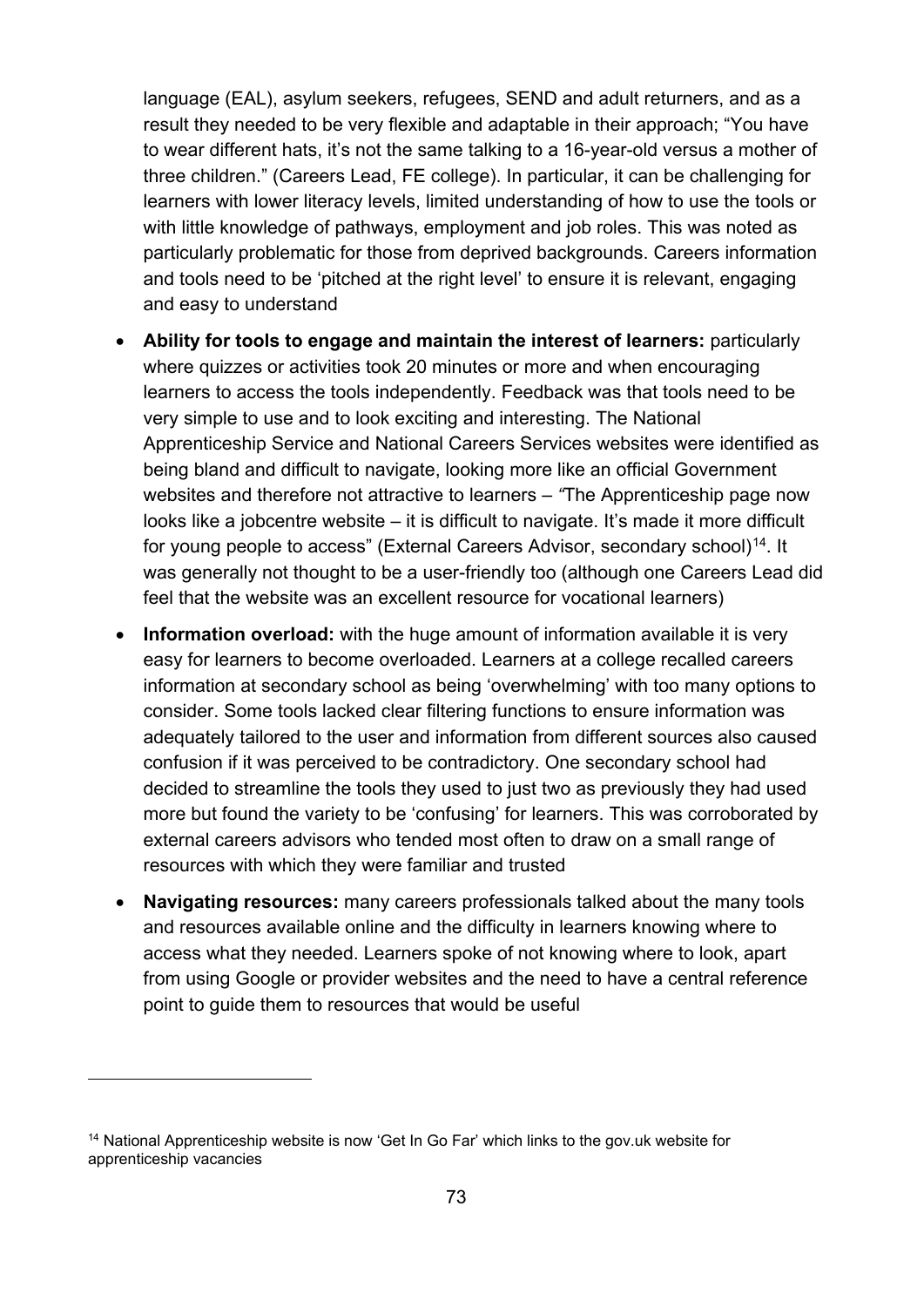#### **Finding out About Apprenticeship Routes**

A learner in Year 12 is interested in pursuing a career in software design and cyber security. To do so he is keen to undertake a higher-level apprenticeship for practical industry-based experience. However, he reported that he felt confused about whether applications were made via universities or employers.

"I have been told that most degree apprenticeships come from speculative enquiries from students but to do this I would need to know company or contact names. I would like all this information to be in one place – I don't know where to find details of companies to write to or how to go about doing it". (Year 12 learner, FE College)

This learner had not found the NAS website user-friendly, particularly when searching for higher-level apprenticeships. The experience has made him re-consider the route, as the system does not seem clear and he may now consider the 'traditional degreebased route'. This is despite preferring the idea of a more 'hands-on' approach to learning that an apprenticeship could offer.

- **SATs pressure:** primary learners experience heightened pressure in Year 6 due to the focus on SAT examinations, meaning teachers felt that discussing later pathways was too much
- **Raising aspirations:** some teachers and careers staff felt that parents were likely to suggest options and pathways to young people that were similar to their own, which effectively narrowed their aspirations. Raising aspirations was particularly an issue where family generational issues of worklessness meant that learners have limited exposure to different careers and pathways at home
- **Parental access and engagement:** whilst all schools and colleges communicated with parents about key events such as options choices, parents' evenings, careers fairs etc., engagement with parents appears to decrease with the age of the learner. This was partly due to parents and schools trying to encourage increased ownership and independence in learners and was particularly evident at colleges as compared to schools. As a result, some schools and colleges had very little contact with parents outside of current subject/academic performance discussions
- **Funding for careers tools:** in a climate of reduced budgets, it was challenging for some secondary schools to secure the budget to invest in a paid careers tool; furthermore, some colleges disregarded certain tools because of the cost

A few providers had used and disregarded certain tools after finding that they were not fit for purpose, mainly due to reasons including cost, accessibility and comprehensiveness.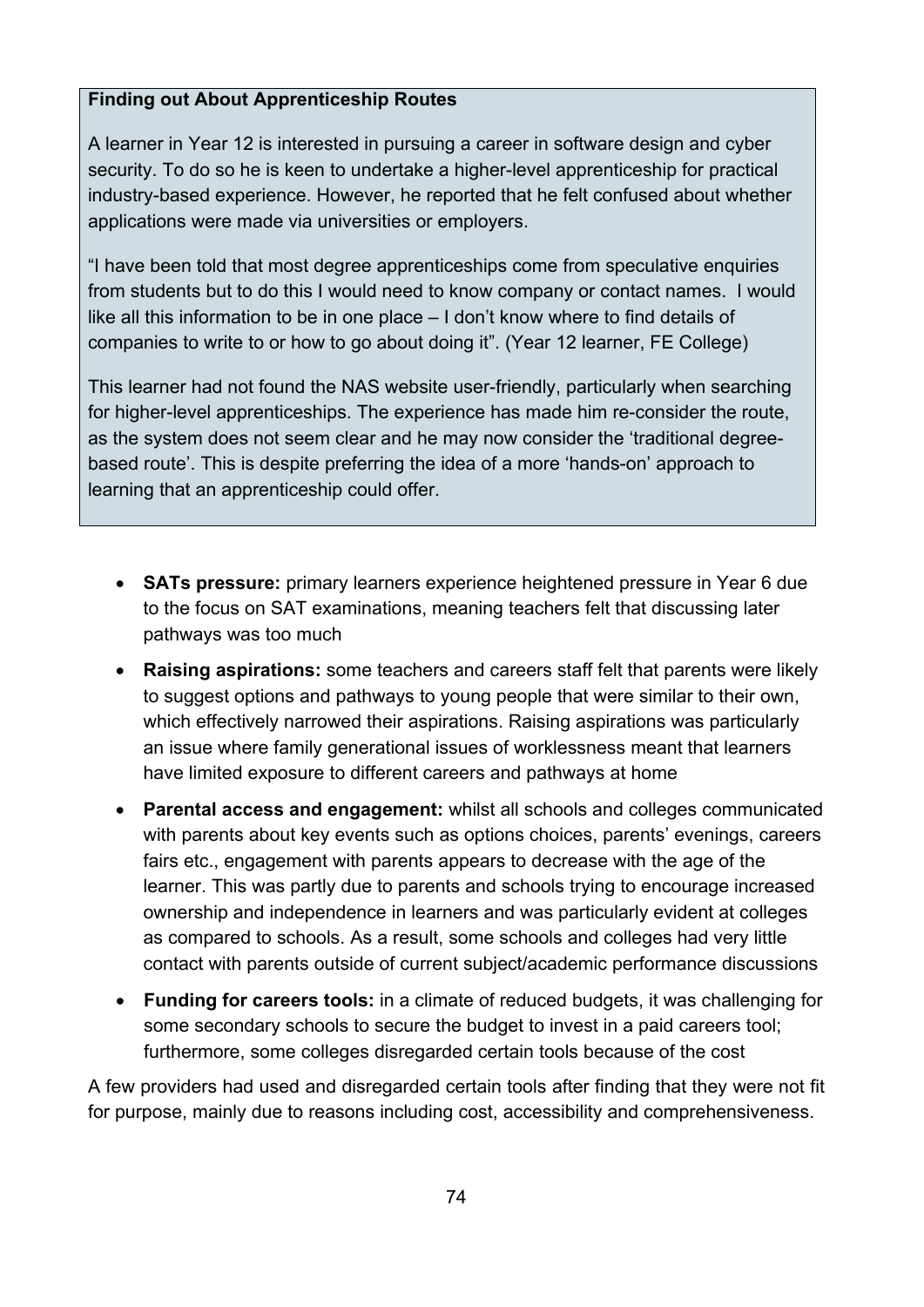#### **College deciding to discontinue use of careers tool**

The FE college had bought in a specific careers tool and had been using it for two years. From the package they had delivered a careers interest questionnaire, transferrable skills, employability, CV builder. They had found it challenging to use, as each learner had to be registered on it which had been resource intensive.

"It's a dry system and not very user friendly. So, this is going to be discontinued" (Careers Lead, FE college).

# **7.2 Challenges in the use of destination data**

Secondary schools identified a number of challenges in the use of destination data. Most associated destination data with their statutory obligation to collect this for the September Guarantee. Parents had some concerns about the reliability and limitations of the data and in particular, it being able to 'tell the full picture'. Others felt that although they may look at destination data, it was unlikely to feature highly in decision-making. Other challenges identified by secondary schools and parents included:

- **Time:** some careers professionals felt there wasn't the available time within careers provision to consider how destination data could better be used with learners or by the school themselves
- **Access to colleges/FE providers destination data:** some schools noted that they struggled to access college destination data and one school mentioned that their local colleges had refused to provide destination data. The collection of destinations data was difficult for a few schools. This was due to not receiving timely information from colleges – "some are better than others at giving the data"
- The perceived **lack of value or limited role** that destination data plays in secondary learners' decision-making according to careers professionals meant that schools did not feel that there was the value in better considering how to use the destination data they had. Parents supported this view and suggested that other factors played a greater role in decision-making for example, choosing an appropriate course, "I use it for about 25% of the decision. It's more important to choose right subjects and making sure the learning environment is appropriate" (Parent of Year 11 learner)
- **Stage of decision-making** parents perceived it to be less relevant for those learners who were not at a key stage of decision-making or didn't have a clear view on what they wanted to do – "I suppose it might help if you know what you want to do…, but it is not relevant as he doesn't know want he wants to do.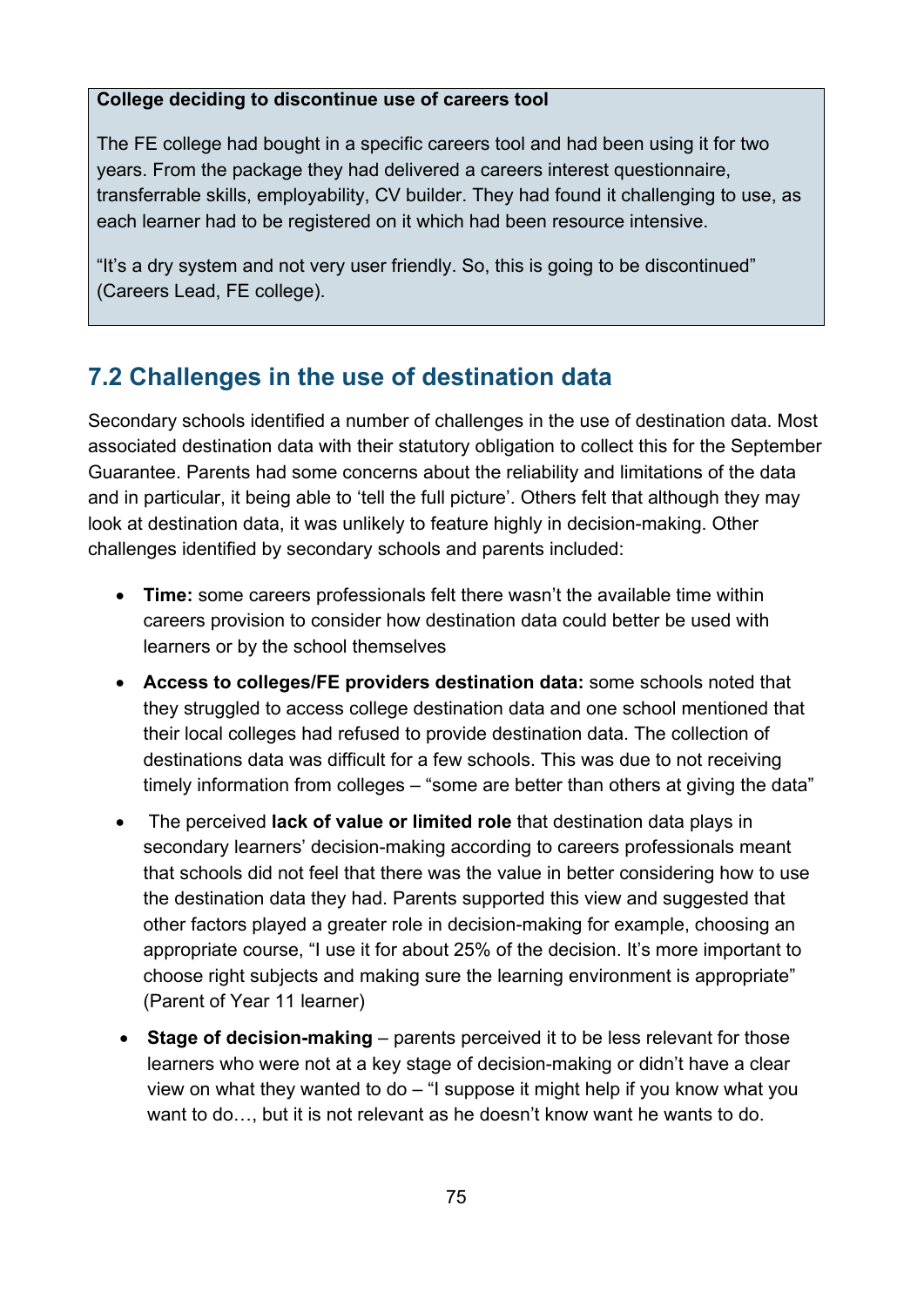Careers is not a lifetime thing, you don't have one career for life". (Parent of Year 11 learner)

- Concerns about the **reliability of some of the destination data:** produced by colleges, particularly around the speed with which it can becomes out of date and providers' ability to 'tweak' and present the data in a positive way so as to attract potential learners – "colleges are very good at tailoring what they present in statistics. Every college in the region says they have a 98.9% success rate, but they move learners from one course to another to avoid them failing*"* (Careers Lead, secondary school). Parents had particular concerns about how information could become out-of-date quickly
- **Interpretation of destinations data by learners:** it is sometimes difficult for them to understand and they may need support from careers professionals. "There are challenges with how any data is conveyed to students and what is missing. Taken in isolation the destination data information can mean something different to that intended. All data needs interpreting to students by an experienced member of staff. Students haven't yet developed the analytical skills or experience to do this for themselves" (External Careers Advisor, secondary school)

The main challenge identified by colleges in the use of destination data was in obtaining data for pathways other than university. Sourcing robust data that tracked all former learners was a challenge for all colleges, however colleges noted that access to destination data for apprenticeships was much more difficult to obtain. Careers staff in one college felt that this data would be 'valuable and inspiring… if it was reliable or accurate'.

"We track from UCAS – get their data in a spreadsheet which we can filter. We don't get that for apprenticeships. UCAS will tell us when they enrolled and what on. There is no equivalent for apprenticeships, so we know how many have gone to apprenticeships, but not which ones. We sometimes get this from students when they leave or phone them up, but it is not as clear cut as UCAS data". (Careers Lead, FE college)

For a few colleges, there were concerns about the interpretation of destination data and being able to fully understand the detail and context beneath the figures.

"The story behind the numbers can be missing. For example, if all the learners are employed but on zero hours contracts; whether its related to an area of study or not". (Careers Lead, FE college)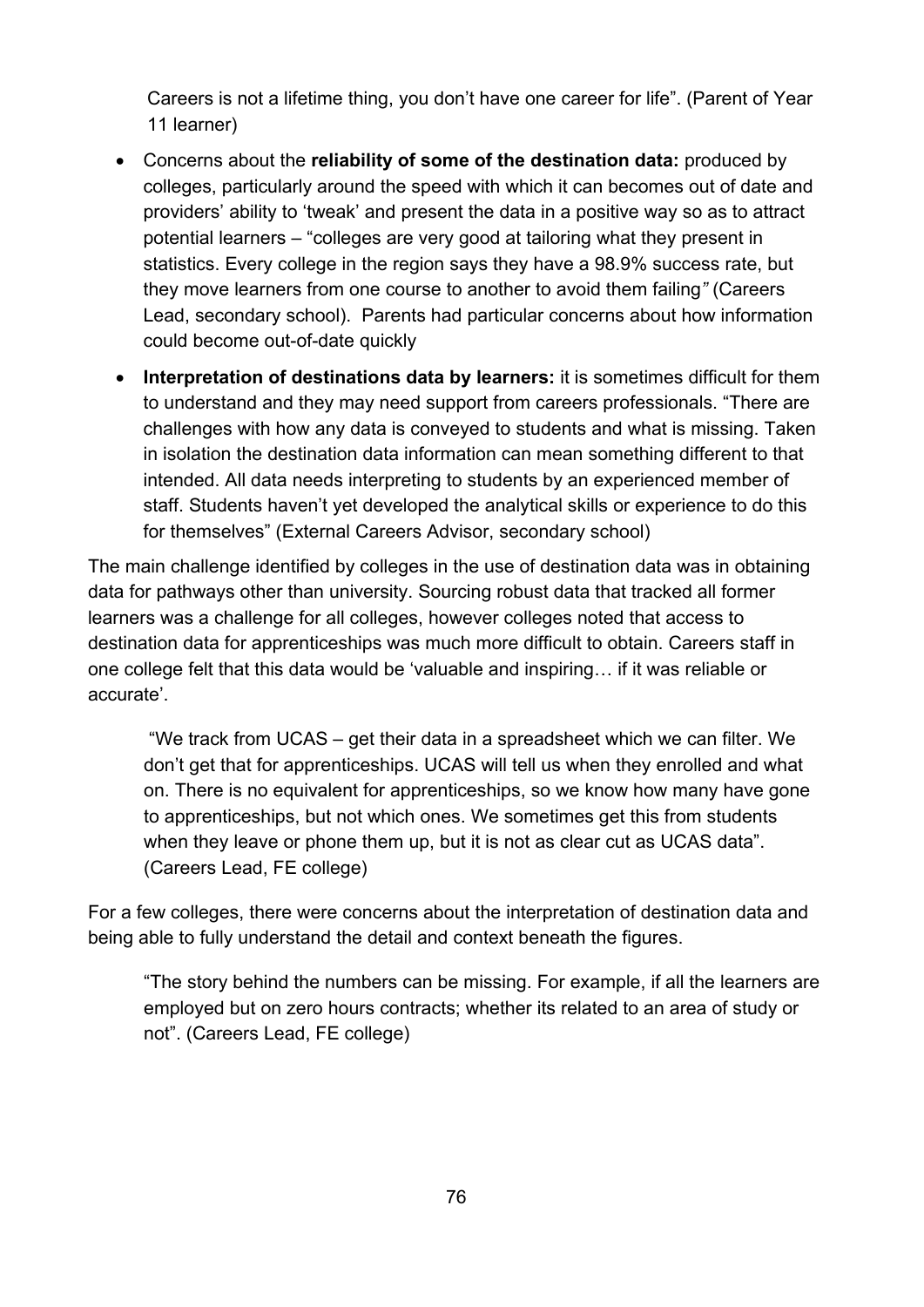## **7.2.1 Future potential for destination data**

A number of suggestions were made as to how destination data could be improved.

Improving the tracking of learners' destinations was a key request of both secondary schools and colleges. There was a general consensus that the collection of destination data could be improved to support its value and usability. Specific suggestions around this included:

- **Improving information sharing between secondary schools and colleges,** to assist with the tracking of learners. One college mentioned using learners' unique reference number (URN) to make the collation and tracking of data easier. Another college mentioned that having data from schools on destinations would be useful as a baseline in allowing them to show progress and measure impact
- **Dealing with inaccuracies around post-16 destination data particularly around NEET.** One secondary school said "our NEET data is not always accurate, it is 'unvalidated' by us and what they report can be incorrect. The year before last the data was so inaccurate that it changed our data by 11%" (External Careers Advisor)
- **Better tracking information for learners on apprenticeships.** Careers staff in a college requested more data on apprenticeships – for example in terms of the courses/sectors that are progressed onto: "knowing that certain courses are more successful than others [in terms of progression to apprenticeships] would be useful". (Careers Adviser, FE college)
- **Improved awareness of longer-term destination data on university graduates.** Longer-term destination data was requested by a secondary school *–* "It is only as good as what the university provides – graduates are contacted six months after leaving to see what they are doing. Three years down the line data would be useful but I think it's impossible to collect" (Senior Leader, secondary school). However, this data is provided on the Higher Education Statistic Agency (HESA) website, suggesting that awareness of long-term destination data could be improved

A few colleges and secondary schools mentioned that it would be helpful to have a central resource for destination data that was free and accessible to all. For example, one college discussed the development of a central database that could hold destination data on different establishments.

"In terms of destination data and LMI, it would be great if these could be held centrally and freely accessible for example covering different establishments, retention rates, pass rates and co-ordination of school leaver schemes (i.e. university, apprenticeships, work) that could easily be accessed by learners and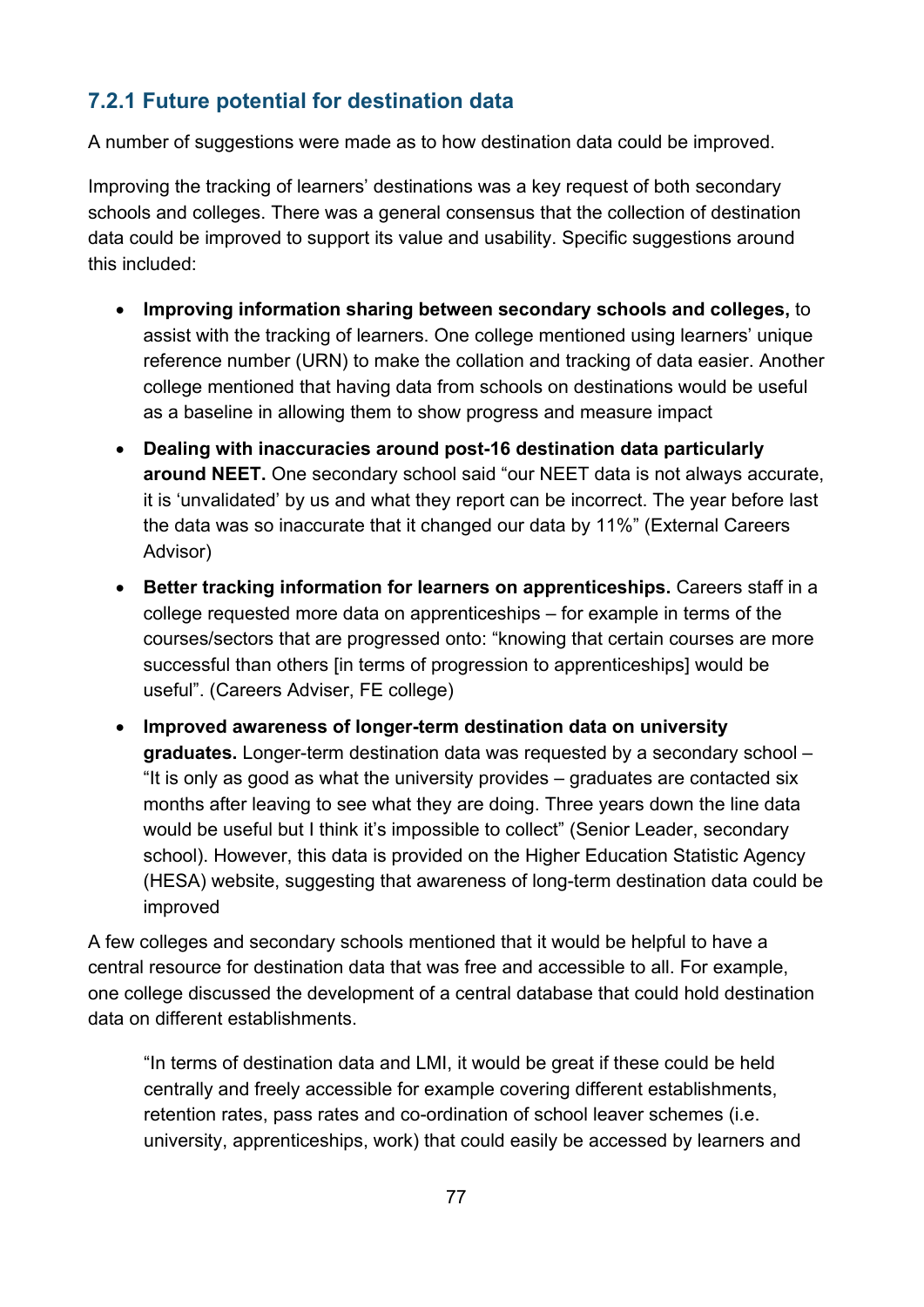parents. We have restricted budgets and there's a limit to what information we are prepared to buy". (Careers Lead, secondary school)

Other suggestions made by individual schools or colleges included:

- Further destination data being available on the retention rates for college courses (requested by a secondary school without sixth form)
- A tracking service to track destinations for career ideas and show where learners have progressed to, to use as a promotional tool (requested by a college)

# **7.3 Challenges in the use of Labour Market Information (LMI)**

Careers professionals mentioned accessing LMI through government (national and local) sources only as they felt that this could be trusted, although sometimes the latest available data could be two or three years old.

"There are problems with some private national sites. They claim to have up to date, reliable local information. We are experts in our area and know the local information and often the private national sites are wrong. They misinform people using their resources" (Careers Advisor, FE college)

The main challenge for secondary schools was in the accessibility of LMI information for their learners. A number of schools mentioned challenges in both being able to know where to access LMI and the user-friendliness of the information. This creates a challenge for careers professionals in secondary schools having the time needed to find the required information and then re-interpreting and re-presenting the data in order for it be effectively understood by learners and parents.

"We don't tend to present LMI to the kids in our meetings. It's very dry information. The advisor knows the LMI and can relate it to the specific child's situation. This works really well and the student isn't bombarded with irrelevant information or masses of information to make sense of". (Careers Lead, secondary school)

"It is difficult even for careers professionals; finding information can be quite difficult, it isn't really student friendly… unfortunately it is aimed mainly at employers. I have seen an increase in LMI importance but it is too difficult for the students to interpret". (External Careers Adviser, secondary school)

Some secondary schools had concerns about using LMI data with its learners; particularly around the use of information around skills and jobs shortages and whether such data would still be accurate when learners were in a position to actually move to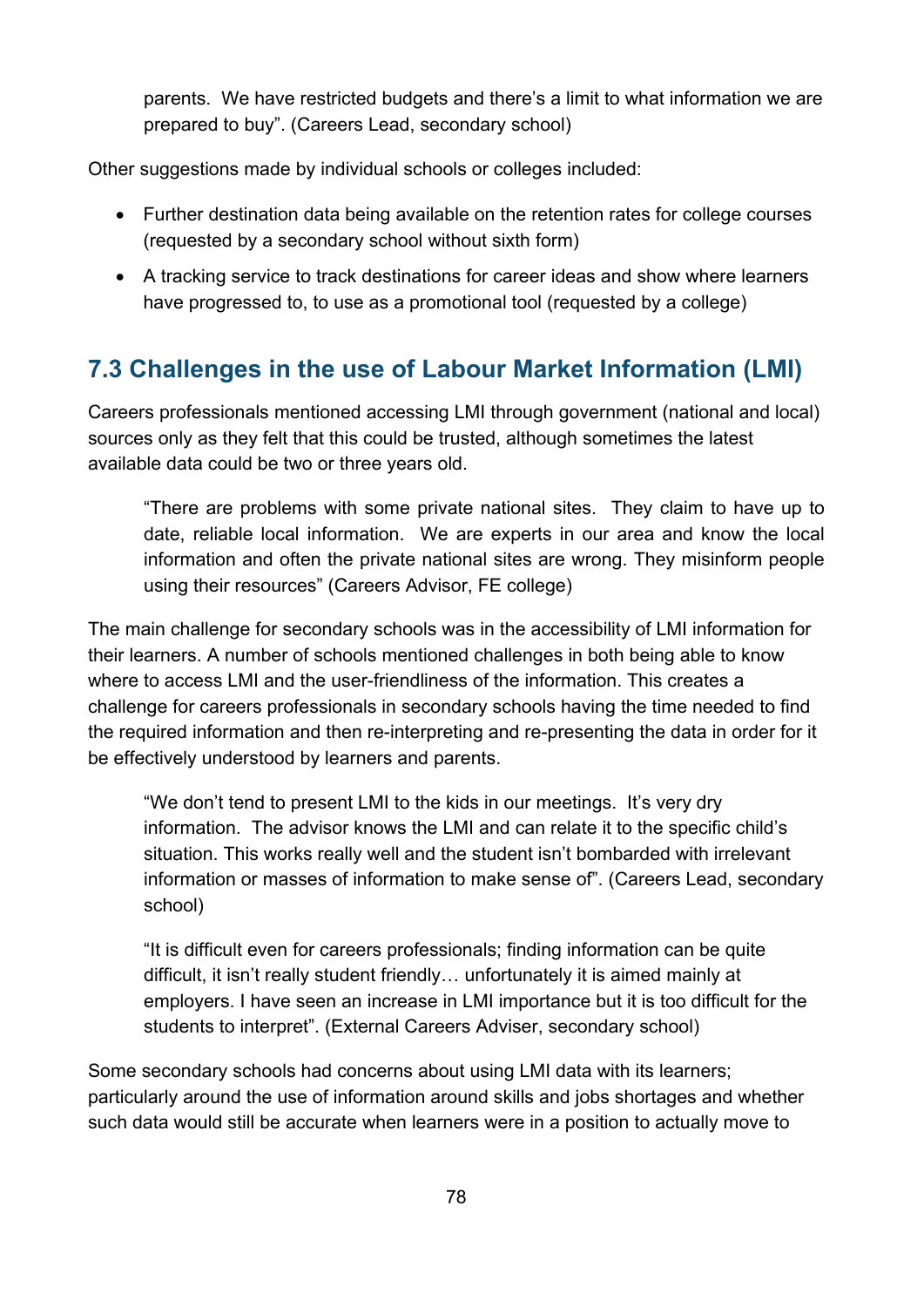employment. Others felt that learners placed a lack of importance on LMI in their decision-making.

"I absolutely think LMI does help students with making careers choices, showing where the opportunities are and then steers them on what courses they should study. But students are driven more by what they enjoy and their interests rather than the needs of the market and where the opportunities are. Students need to be made aware and trained to identify opportunities and make career decisions based on LMI as well as what they enjoy". (Careers Lead, secondary school*)*

### **7.3.1 Future potential for Labour Market Information**

Careers professionals in both FE colleges and secondary schools gave a number of suggestions around the type of labour market information that would be useful.

Simple, accessible LMI that could be easily used by learners and parents was the key request of secondary school and college careers professionals. Others requested regular LMI data on a local, regional and national basis for example including data on average salaries, job sectors, which are on rise/decline, cost of living, profile of working population, employers in the area, rent costs etc. Most have to spend time researching these for different sectors.

"It's trying to make it simplistic enough that it makes sense, if there's too many facts and figures then it's hard, make it accessible. The old NCS website all this info was part of the job profiles, but not there anymore. Would be good to have it back together, it was also colourful, attractive". (Careers Advisor, FE college)

"Really promoting what is available in local or regional areas, what kinds of careers and jobs are available in the area, this is quite difficult to find at the moment. There's so much about the jobs market in London but it's just one area of the UK there are lots of other areas, would be useful to access together in one place". (Tutor, FE college)

A college reported that including LMI within a *'one stop shop'* but in a simple way for example, 'is your job popular?', would be helpful for learners. The careers lead at the college felt that LMI was important as it helped learners to find out if they would be able to get a job – "students don't do that much research themselves, they need to be told, it would be useful to have a reality check about how many actually get in and make money in careers".

When asked what LMI they would find useful, a careers lead and a progression manager in a secondary school both said that they would like to access more information on current and future trends in the jobs market *–* "how it's changing, it would make a useful assembly for the students". Although they felt that this information existed, they reported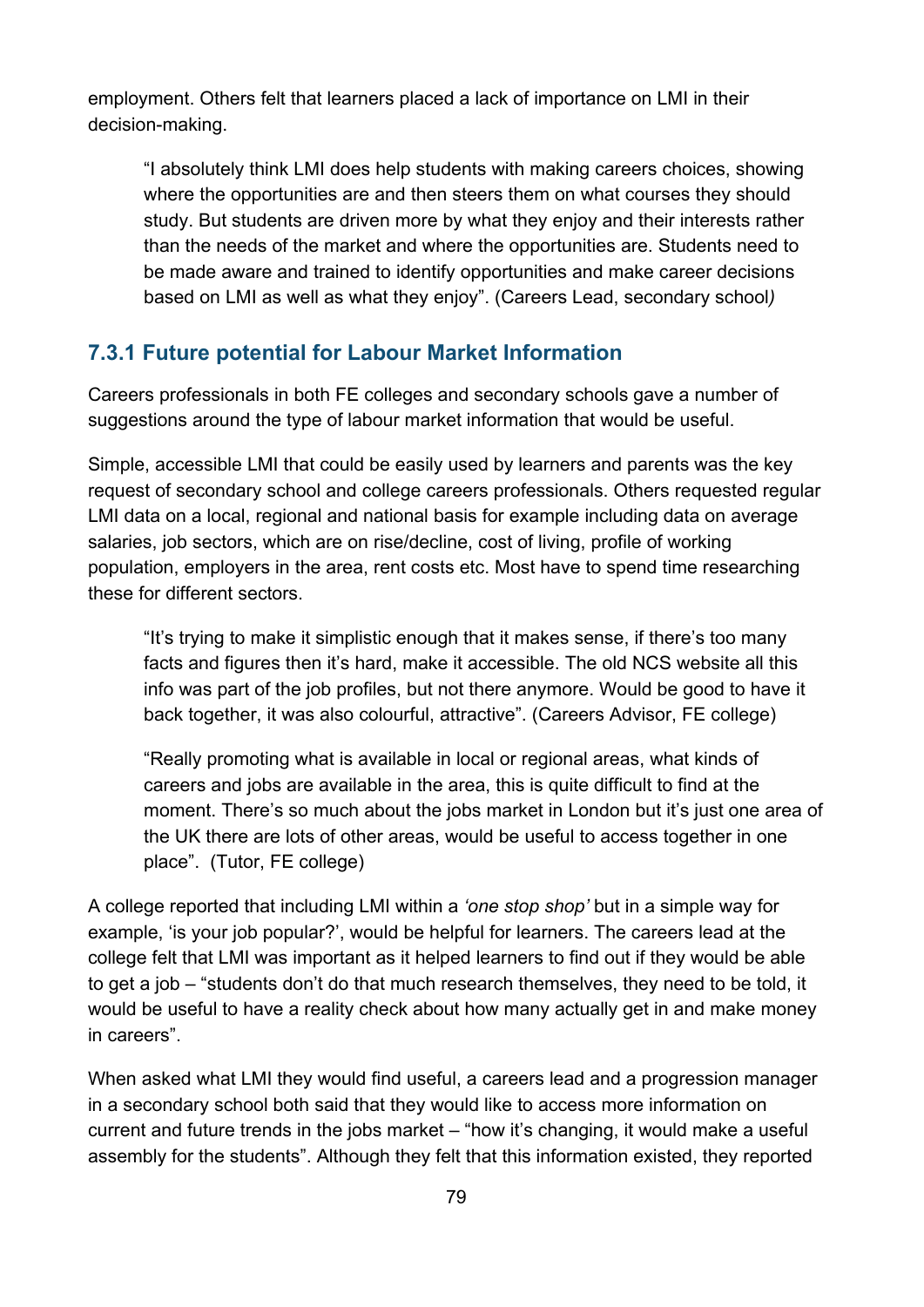that there was no budget to purchase this form of resource. They suggested that the data would need to be presented in accessible, visual formats for students to understand.

"The most useful format [for LMI] is posters to put up around the school. It would be useful online as well, but it needs to be easy to display and poster format is good for that". (External Careers Advisor, secondary school)

A careers advisor in a college felt that LMI should be 'integrated' so that job information could be linked back to progression route data – thereby making LMI "part and parcel of the information available" rather than being separate and distinct.

Other specific suggestions for improving LMI and access to it included:

- **Better publicising of LMI for All**. One college stated "I'm not sure how widely publicised, tends to be careers advisers who are aware of it, should be parents and young people made more aware. We find this useful and good for students. Students often are making decisions in a vacuum, don't know about LMI, have typical views – gaining and understanding of what's really going on in the labour market is fundamentally important while they are here". (Careers Advisor, FE college)
- **More training around LMI and what's available.** A secondary school felt that it would be useful to have more training around LMI, with specific staff inset around LMI developments to help inform what they could use with learners
- **Developing a LMI resource for parents.** A college felt that developing a LMI resource for parents would be useful and particularly one that could be used with learners before they got to college – "It helps them with decisions before they get to college as much of the decision-making about careers or vocational pathways are made at family level in the context of traditional professions". (Careers Lead, FE college)

# **7.4 Improving careers information, tools and data**

### **7.4.1 Increasing learner engagement with careers**

Careers staff in secondary schools and colleges highlighted a range of ways to increase learner engagement with careers information in general.

• **Timing**: the timing of careers events and talks needs to be carefully considered – for example, a school has found that after-school events (e.g. visiting speakers) do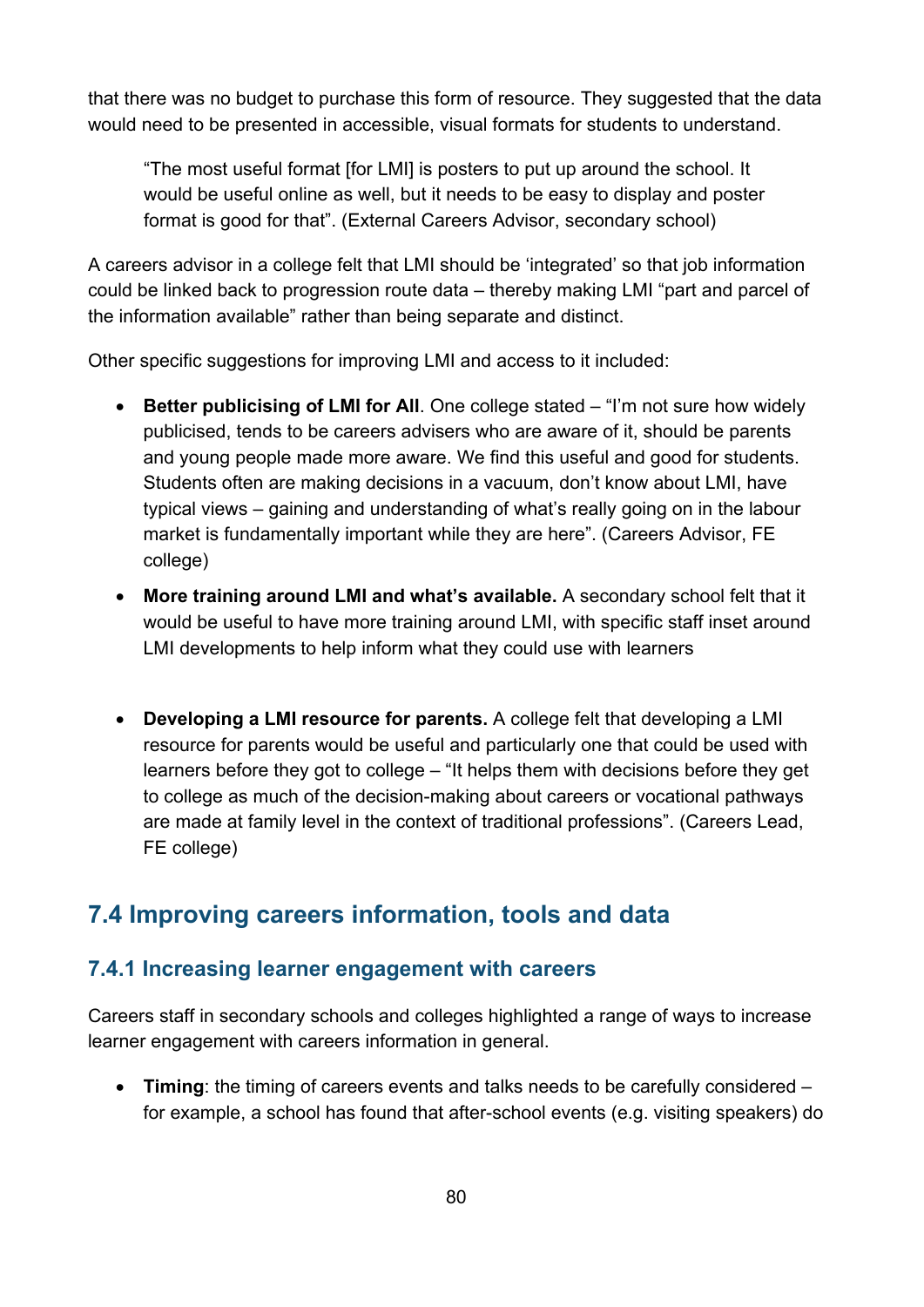not attract much attendance – "careers is at the bottom of the list after clubs and revision sessions"

- **Central resources:** a secondary school positioned all careers/progression staff in the same area to "make it easy for students to know where to go, and also keeps staff close so they keep up with what everyone is doing"
- **Focused events:** a progression advisor at a college had found that large-scale college-wide events were 'too unfocused' and could be less attractive to employers also. As a result, the college has changed to holding smaller events that are tailored to specific curriculum areas, with a narrower brief for speakers (e.g. to describe what their job entails, skills required and the pathway into it)
- **Working with parents:** inviting parents to careers events and one-to-one sessions; helping parents to understand the different types of qualifications, levels and grades to address confusion. Schools gave examples of using existing parents' evenings and related events to gain access to parents already attending, to supply careers information, for example, by setting up stalls and inviting colleges and employers to present or be available for questions
- **Increased support:** secondary and tertiary learners with additional needs such as EAL, SEND or the less-engaged were given increased support through additional one-to-one meetings with careers staff, teachers and tutors and specialist support from SENCO staff/personal support staff, plus increased engagement with parents

A key suggestion by parents for improving careers education and guidance was having more information about different websites or sources they could use to help their children with their decision-making. It was important for parents that this considered the age of the child and the stage of decision-making. Specific suggestions made by parents' included websites that detailed different careers and information on the associated qualifications and skills required. Other ideas suggested included:

- Information that was simpler and more child-friendly to support children's engagement in the material
- Information/sources about education pathways/jobs and careers to be given to parents at timely points (i.e. at key decision-points) so that parents know what they should be discussing with their children, when and what information/sources they could use to help with these discussions
- More age-appropriate careers information for younger children (i.e. younger secondary learners)
- Earlier visits to colleges (Year 9) when they are thinking about subjects, to encourage children to start thinking about their options and how that relates to college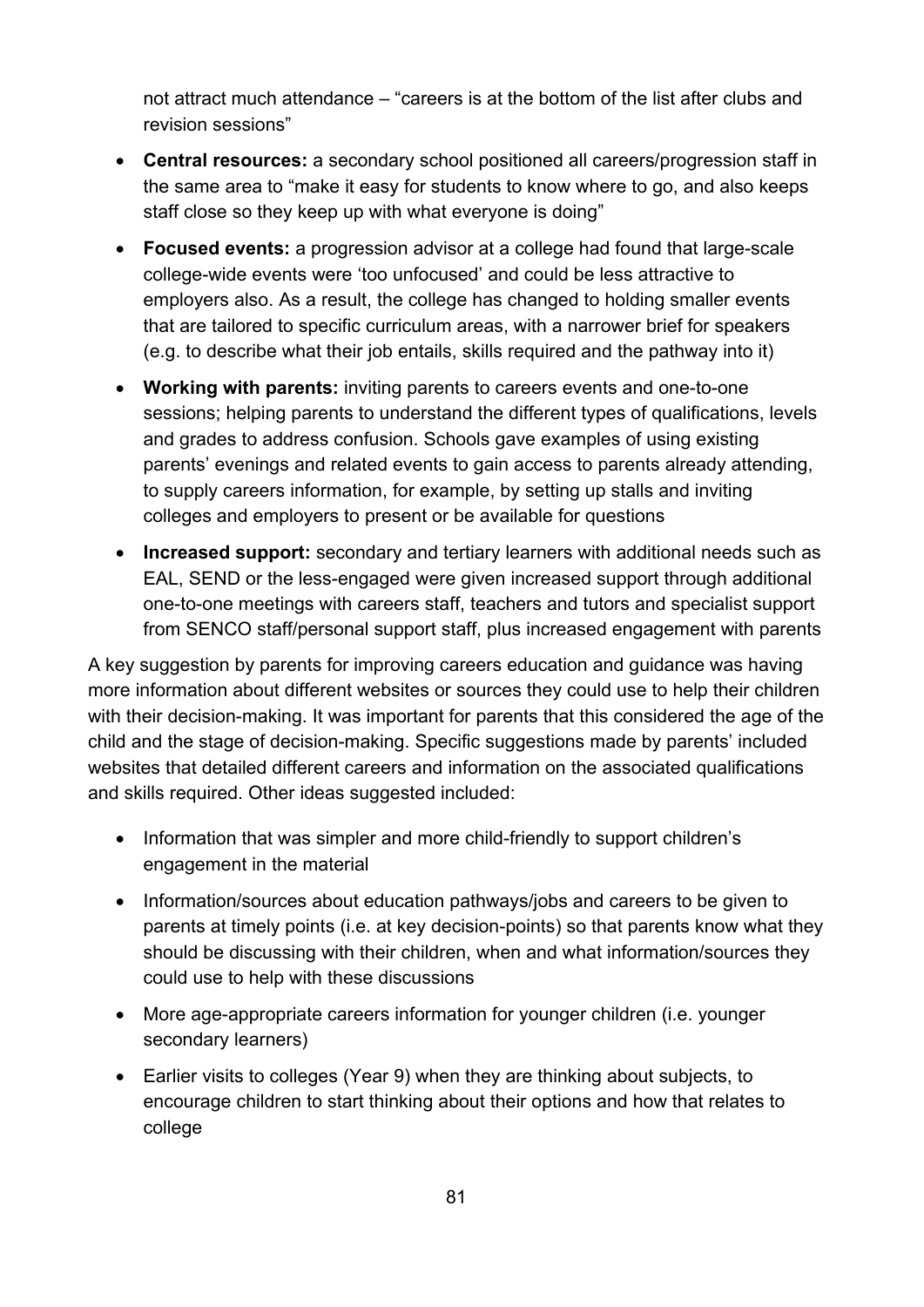### **7.4.2 Increasing engagement with careers information, data and tools**

Overall, it was felt there was no need to introduce more tools and resources but that refinements could be made to those already existing. A common response was that there were so many resources available online that signposting from a central hub would be particularly useful to help learners, parents and teaching staff navigate to what they need.

The following suggestions were made in relation to the types of new or additional careers resources or support that may be useful for learners:

#### **7.4.2.1 Primary**

- Resources focused at primary level e.g. quizzes to motivate learners about different subjects or about aspirations/careers, information on career pathways, LMI resources for teachers to use to plan lessons
- Workshop for parents on future pathways from an external provider
- A register of businesses willing to visit schools to talk about their jobs or provide opportunities to take learners on educational tours of workplaces
- Aspirational visits/talks that break down gender stereotypes (e.g. female computer programmers, male nurses)
- Support from a careers advisor or job centre to show learners and parents what jobs are available which would help raise aspirations
- Destination data shared from secondary schools

#### **7.4.2.2 Secondary/colleges**

- Greater differentiation within tools for different abilities/proficiency in literacy
- The ability to filter searches so that results are more relevant to learners as individuals
- More integrated information, such as LMI with progression routes rather than as separate sources of information/data
- More face-to-face discussions with individuals who already do the job that learners are interested in, with the ability to ask questions
- Clearer, less complex information formats for learners, e.g. the job, a clear outline of the subjects/qualifications required and the hours they would likely work
- Careers advice earlier in their pathway (e.g. prior to KS4 options) and earlier visits to college (Year 9) to encourage parents and children to start to think about subject options and pathways earlier
- More information on courses not yet experienced at KS4, such as sociology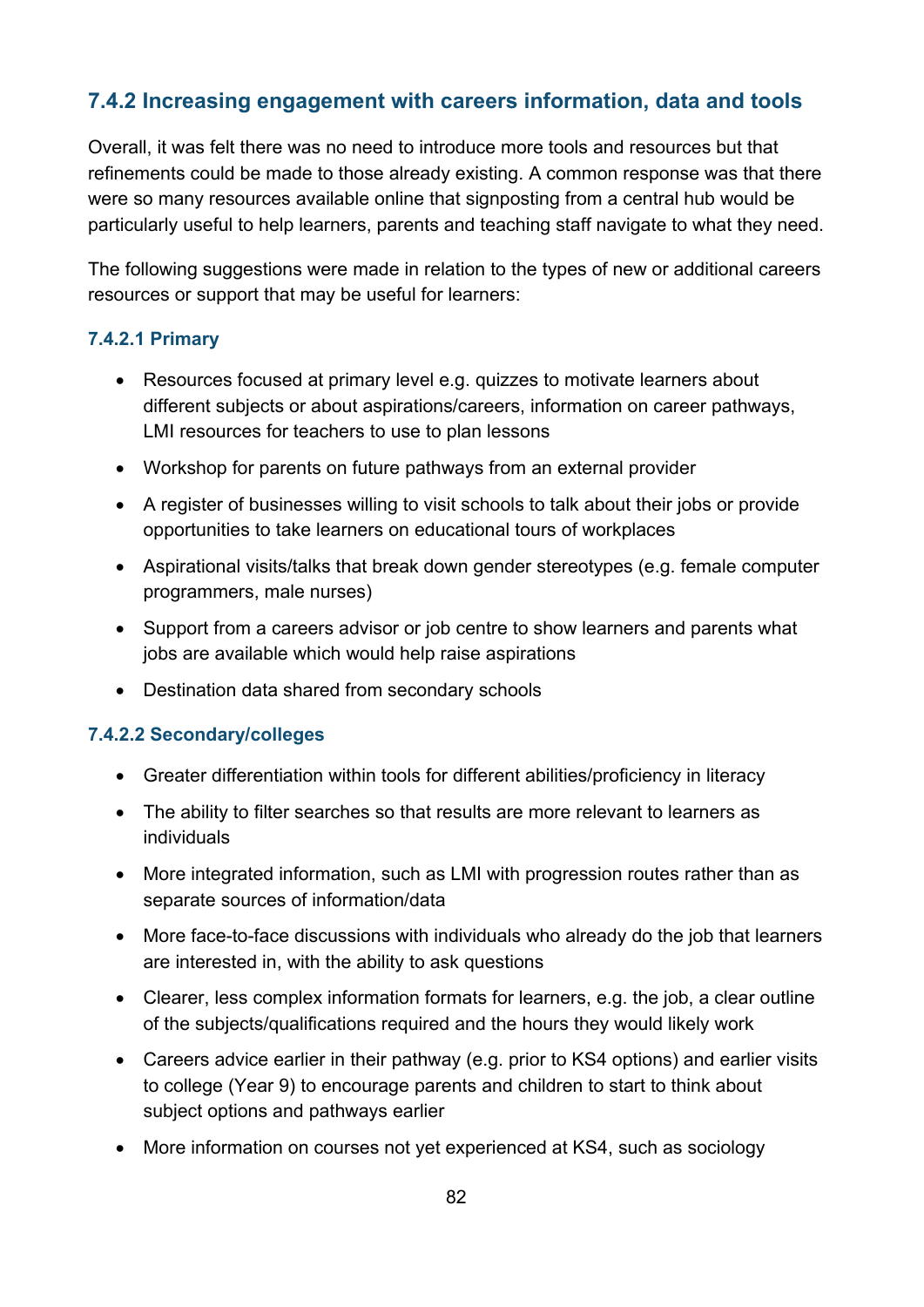- Reviews of courses from learners and tutors
- More information about different careers websites or sources that parents could use with their children that were age-appropriate and matched the decisionmaking stage their child was at
- Information/sources about education pathways/jobs and careers to be given to parents at key decision-points to stimulate relevant discussion with their child
- More information for parents on the different pathways and reasons for taking that pathway

Overall, there were common suggestions that all tools needed to be mobile compatible, incorporate more advanced filtering options for search results and integrate employment profiles with relevant course/progression routes.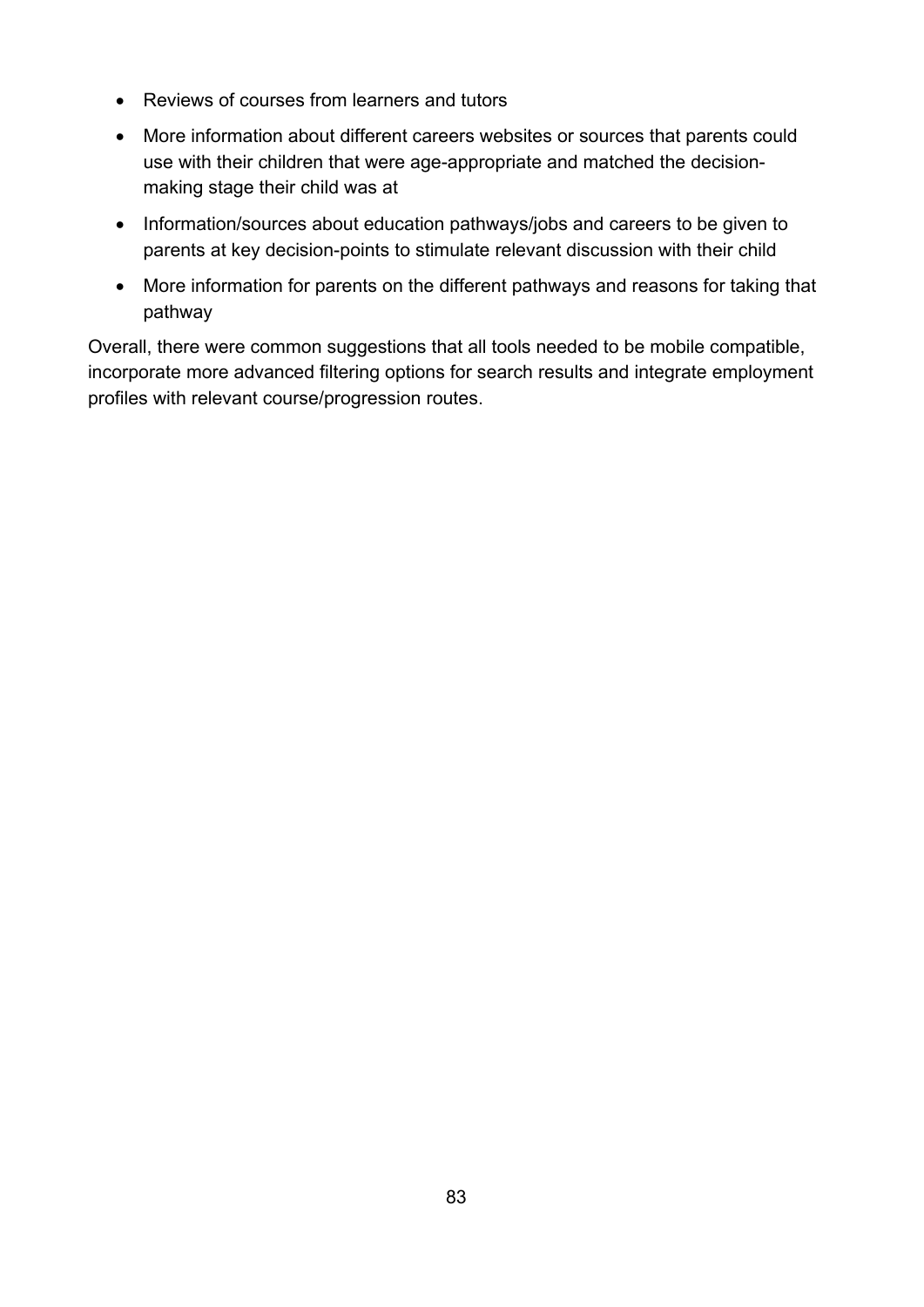# **8. Summary and concluding comments**

The qualitative research with 22 case study schools and colleges has generated a wealth of data; providing an insight into how careers professionals and teaching staff, learners and parents use and view the tools and data available to inform careers and education pathways and decision points. A summary of findings is presented below.

## **8.1 Use of careers tools and information**

Secondary schools and colleges used a range of careers tools and information with learners, across age-groups and at critical decision-points. Primary schools did not invest in specific career tools, instead focusing on increasing learners' knowledge of jobs and careers through 'real person' experiences, or specialist programmes.

Secondary schools and colleges made decisions about the use of careers tools and information based on what would best meet the needs of their learners; whilst considering age, stage of decision-making and pathway. The range of tools used varied. Tools were used across a wide age range, but different functions were used at different stages. It was less common for secondary schools to invest in more than one paid-for tool, due to budget constraints. Colleges were more likely to use a wider range of tools and some had invested in a number of different paid-for tools.

Using tools that effectively interested and engaged learners was a major consideration and challenge for some institutions. Cost was a key consideration and achieving value for money and maximising use when investing in commercial tools was critical. Institutions valued tools that were accessible, user-friendly, held a wide range of information and had content that maintained learner interest.

Introducing more tools and resources was felt to be unnecessary; however, some learners and parents lacked awareness and understanding of where to find information. Feedback from learners emphasised the importance of usability and accessibility when using tools. Learners were frustrated when tools were not intuitive, difficult to navigate or generated results that were irrelevant to their existing interests or thoughts about careers choices and pathways. Careers staff emphasised the importance of not overloading learners with information. Trust was also important; secondary learners were wary of using tools that asked them to register or sign-up to use them.

College learners' use of tools depended on the pathway they were considering. Those considering a university pathway were more likely to use higher-education specific tools. Learners exploring alternative routes or who were still unsure, were more likely to use tools that were wider in their focus.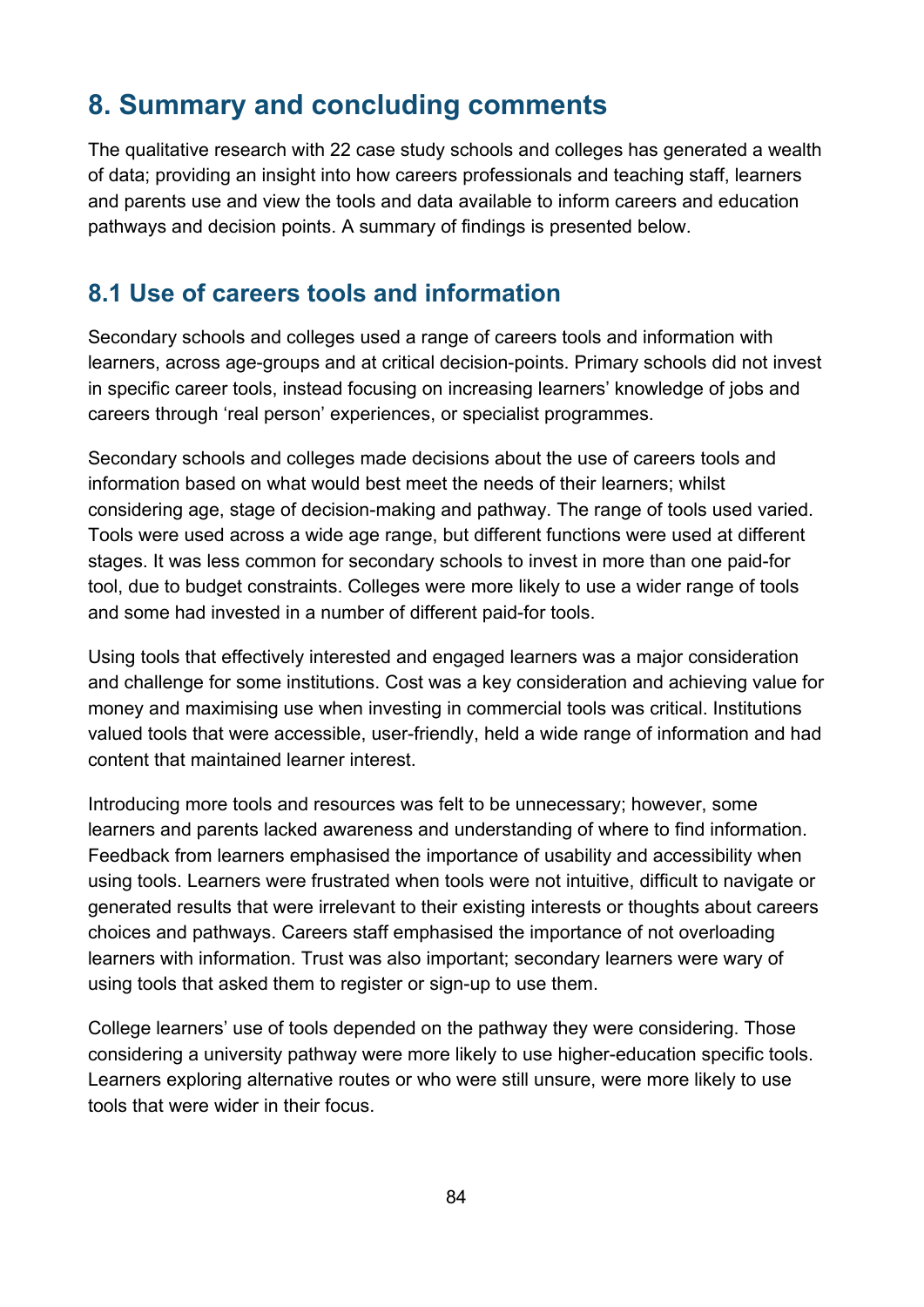Parents approach to information seeking was ad-hoc and they lacked knowledge about key careers websites. Many parents of primary aged children did not believe accessing information online was not needed or appropriate. Others had concerns about being able to source age-appropriate information, and overwhelming primary children and younger secondary children with information. Parents with older children (Year 9 upwards) more proactively sought information to help their children with key decisions, seeking information online on college and university websites about courses and qualifications. Attendance at school-based careers events or visits to colleges and universities was also common.

Encouraging learners to engage in the use of tools independently was an ongoing challenge for secondary schools and colleges. All careers staff felt there was a need for face-to-face support for learners in using careers data and tools and this was generally provided within allocated timetabled provision, often helping them to understand the purpose of use and navigating and interpreting information from the tool.

A lack of differentiation within available tools impacted on their relevance for harder to reach/SEND learners according to careers staff. Secondary schools and colleges had to adapt their use of the tools with learners who needed extra support, particularly those with lower literacy levels and/or SEND. Staff addressed this by providing additional support in the interpretation and navigation of tools. They would select tools that were easier to navigate or read, more attractive and engaging and used shorter exercises or quizzes to maintain interest of those less engaged. There was a general consensus however that more differentiation within existing tools for different abilities and proficiency in literacy would be beneficial.

# **8.2 Destination data**

Both secondary schools and colleges are mandated to collect destination data; however, secondary schools without sixth forms did not place importance on the use of destination data outside of statutory obligations. Secondary schools with sixth forms were more likely to be using destination data to support their strategic planning and for curriculum planning post-16. However, use in careers education was ad-hoc and unstructured. Many secondary careers staff felt it lacked significance in learners' decision-making; a view reflected by learners and their parents.

By contrast, colleges used destination data both strategically and in careers delivery. Most colleges were using destination data to inform their curriculum and course offer; employer engagement strategy and in marketing to potential learners. Colleges had often allocated resources to support in the destination tracking of learners. They used it in a more structured way with learners; either in career discussions with staff or with learners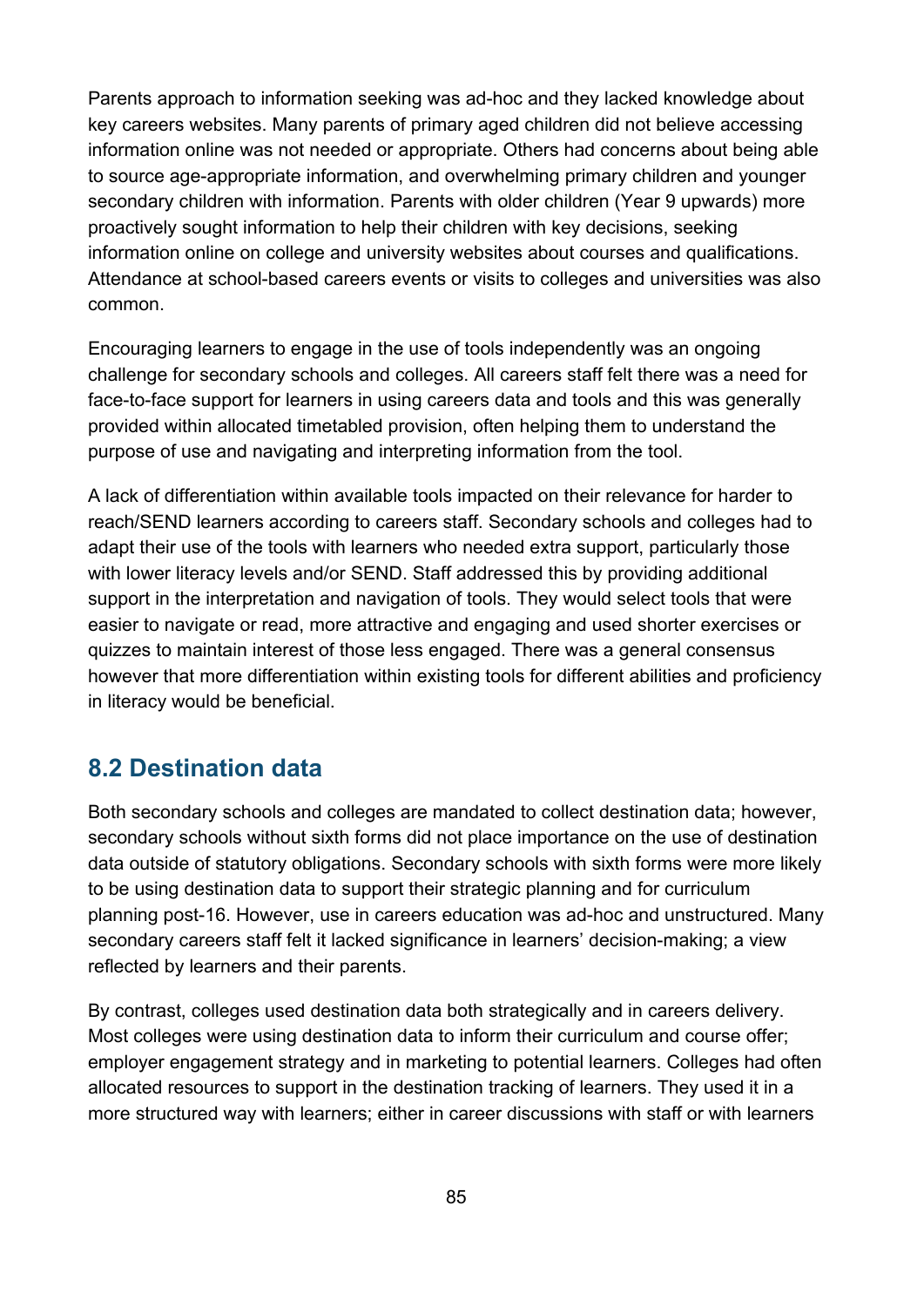being encouraged to access destination data for pathways/courses they were considering.

Improving the tracking and sharing of learner destination data across institutions would further support secondary schools and colleges use of this data both strategically and in careers education. Careers providers suggested a central resource which collated the destinations of learners through all education pathways, and provided longer-term data on learners' destinations beyond education, would be a useful tool for raising learners' aspirations and assisting in strategic planning. Whilst UCAS was considered to be a reliable, credible and valuable source of information about learners taking higher education pathways, there was felt to be no similar resource for alternative pathways.

Learners and parents knowledge of the term 'destination data' was minimal, although both could recall seeing or accessing different types of destination data when prompted. However, there was limited evidence that most learners and parents were using destination data to inform decisions' about education and career pathways. Those that had used it, had found it to be useful, suggesting that increasing learners' and parents' knowledge and awareness of where it can be accessed and how it could be used in decision-making may be beneficial.

Secondary schools faced wider challenges in the use of destination data. These included having sufficient time to consider how its use could be improved; reliability concerns about data and being able to access destination data from colleges or further education providers. Parents had similar concerns. The main challenge faced by colleges was being able to access destination data for routes other than university, particularly apprenticeships.

# **8.3 Labour market information (LMI)**

Primary schools were mostly unfamiliar with the term LMI, but understood the concept and could provide examples of how they used LMI in their teaching, for example, talking about job roles and the range of jobs in different sectors. Most believed that detailed LMI beyond job roles was not relevant for this age group.

Secondary schools' use of LMI was ad-hoc and informal with limited evidence that careers professionals were using detailed LMI in careers education; other than what was covered in the online tools that they were also using.

By contrast colleges' use of LMI was more embedded within careers education. College careers staff placed higher value on its use in careers education, believing it was critical in allowing learners to make informed decisions. Colleges also used LMI strategically, in most it informed course offer, curriculum design and employer engagement strategies.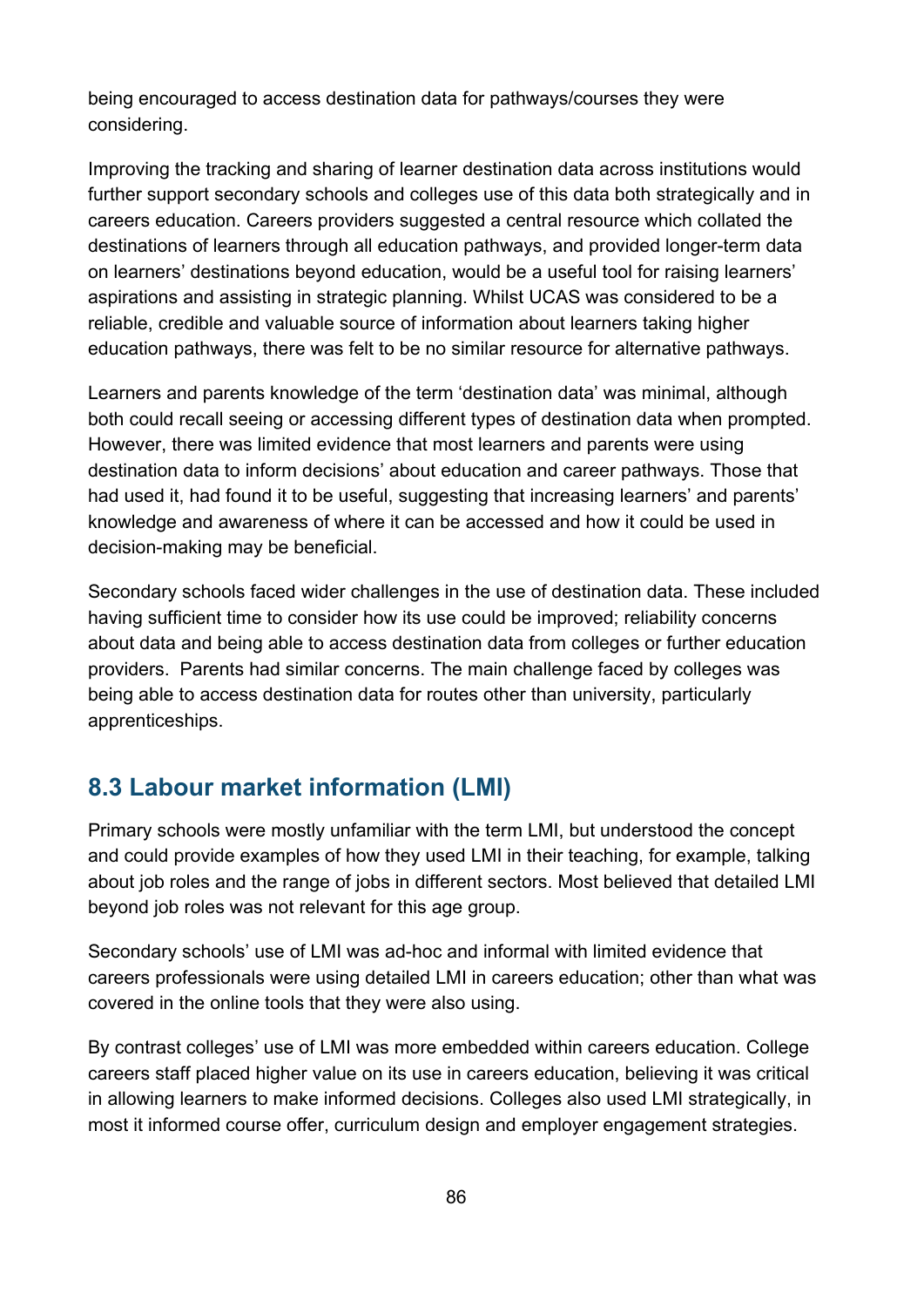LMI was of interest for learners and parents, particularly those in college. However, even at secondary school, learners had a strong interest in the job market, understanding the world of work and having information on pay scales. Understanding the routes to securing employment was important to them. Primary school learners were also keen to learn about different job roles and there were examples of how this learning was embedded into the curriculum. Parents lacked knowledge of the term 'labour market information', but most if those who had children at a key decision-point were using it.

Presenting LMI in accessible, simple way for learners was important according to secondary and college staff. There was general consensus, particularly at secondary level that LMI needed to be re-interpreted and presented differently for learners in order to aid understanding. Furthermore, parents and learners generally lacked knowledge about where to access LMI, both finding it difficult to name specific websites or tools where they could find this information.

Overall, there was perceived to be a lack of accessible, central, relevant, local and up to date LMI. LMI was felt to be relevant across all educational stages; however the type of information needed across different stages varied. LMI for All was perceived to be a useful source of information by careers professionals; however, awareness amongst other audiences appeared limited.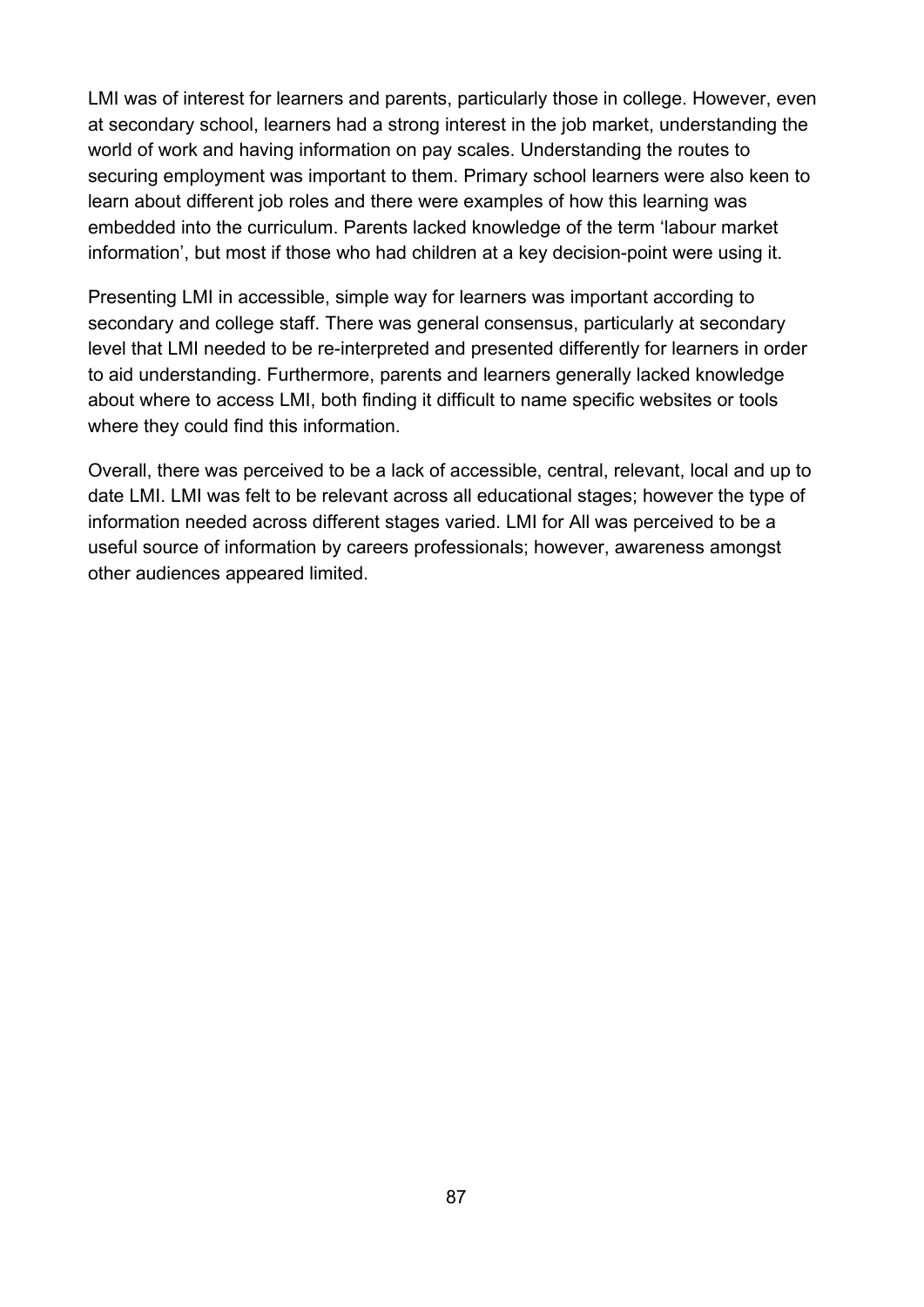# **Appendix 1: Literature review**

In September 2012, schools and colleges became responsible for ensuring that young people (Years 8 – 13) have access to impartial and independent careers information, advice and guidance. To support institutions in meeting this duty, Ofsted introduced new guidance for careers information, advice and guidance in September 2013. In April 2014 DfE produced Statutory Guidance that set out a framework of clear principles to which schools and colleges should adhere in the provision of careers information, advice and guidance.

Relevant for this study, the Statutory Guidance included consideration of tools and data in the provision of careers information, advice and guidance for young people. Specifically, it stated that:

- Although 'online tools can offer imaginative and engaging ways' in which to motivate young people to think about potential careers, 'website access is not sufficient in itself' for the requirements of the statutory duty
- 'Schools should assess their success in supporting their learners to take up education or training which offers good long term prospects' – and that one way of doing this was through the use of destinations measures data

# **Perceptions of data and tools**

 $\overline{a}$ 

The House of Commons Business, Innovation and Skills and Education Committees' inquiry into careers advice, information and guidance  $(2016)^{15}$  $(2016)^{15}$  $(2016)^{15}$  raised a number of issues around the provision of careers information.

The inquiry identified concerns about the number of careers information websites available. Specific concerns raised by the inquiry were that the design and focus of such websites meant that young people often had to have a clear idea of a career prior to accessing the website. There were also concerns that websites were difficult to navigate and for young people to know which ones to trust. The inquiry recommended potentially using a price-comparison style approach which could draw information down from different sources and would allow users to rate its usefulness.

<span id="page-87-0"></span><sup>15</sup> House of Commons Business, Innovation and Skills and Education Committees, Sub-Committee on Education, Skills and the Economy (2016) *Careers education, information, advice and guidance.* First Joint Report of the Business, Innovation and Skills and Education Committees of Session 2016–17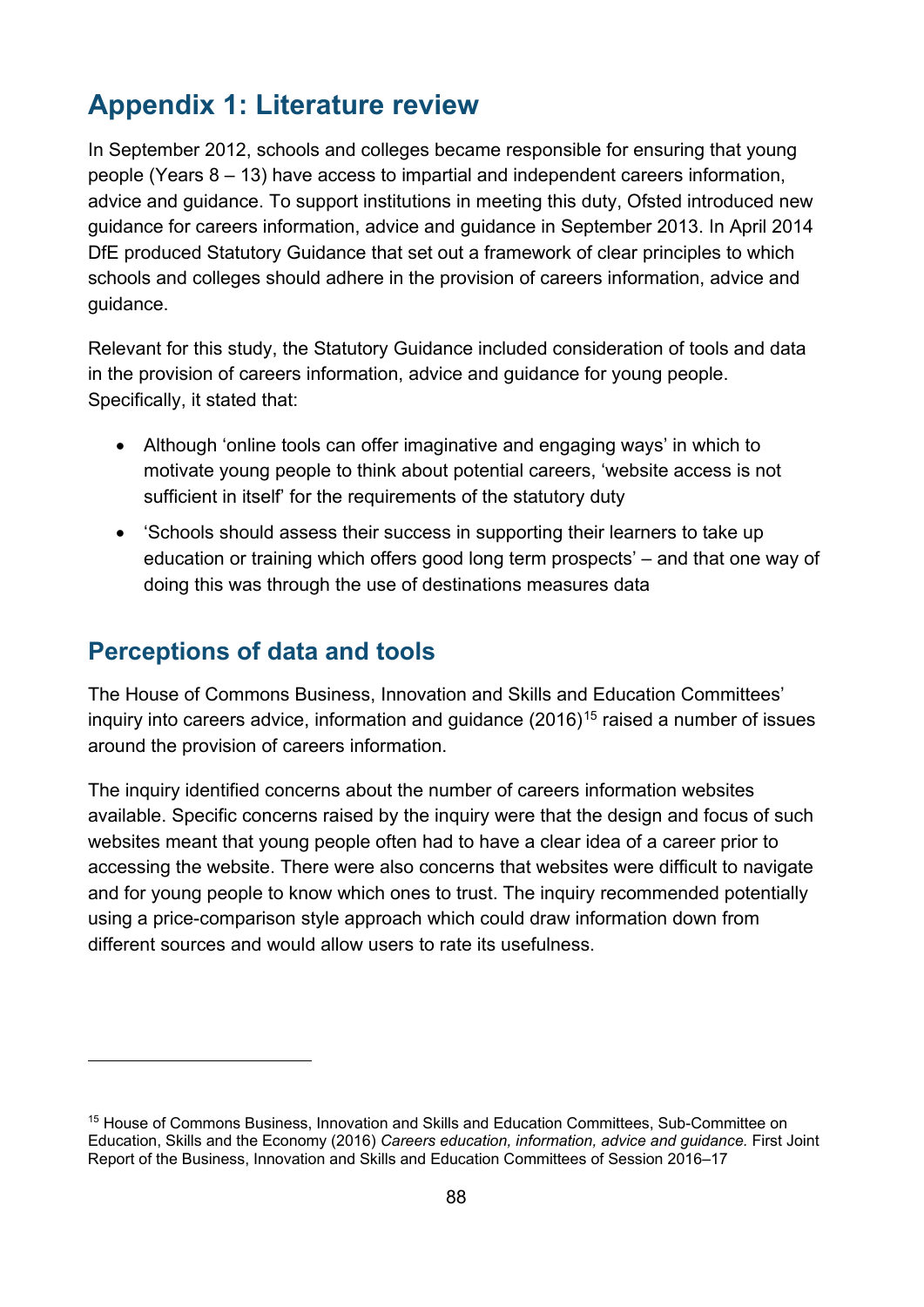This view was also supported by *Moments of Choice* (Careers and Enterprise Company,  $2016$ <sup>16</sup>, which found that there is a wealth of information available, but it is fragmented, diverse and lacks personalisation, leading young people to feel overloaded and disengaged. A lack of comparability, and variations in the quality and consistency of careers advice in schools were also highlighted as key issues and they noted that few services were designed to support those who influence young people making careers decisions.

'Lack of information is not a problem – the problem is making sense of the range and diversity of the information available to them'. [17](#page-88-1)

## **Young peoples' use of data and tools**

In terms of online sources, local research by Oxfordshire County Council (2015)<sup>[18](#page-88-2)</sup> found that although young people were using the internet to find careers information, they needed more guidance about which websites to use.

Other gaps in knowledge identified through the research included:

- **Job skills** less than 50% felt confident applying for jobs, completing application forms, CVs and attending interviews
- **Knowledge of available routes**  57% knew what career they wanted but only 37% knew what types of jobs/training were available

# **Keeping young people and their parents informed**

There is some evidence that web-based platforms are also key communication tools for schools to inform young people and their parents about careers-related activities taking place. Approximately half of 319 schools responding to the Career Development Institute's (CDI) 2015 survey reported that they informed parents and carers of their careers activities and links with employers via the school website, newsletter or information evenings.[19](#page-88-3)

The work of Barnado's with young people at risk of not engaging with education, employment and training (NEET) identified that there were particular disadvantages to

<span id="page-88-0"></span><sup>16</sup> Careers and Enterprise Company (2016), *Moments of Choice: How education outcomes data can support better informed career decisions*

<span id="page-88-1"></span><sup>17</sup> Ibid., p.4

<span id="page-88-2"></span><sup>18</sup> Oxfordshire County Council (2015), *Careers Education, Information, Advice and Guidance Survey: Oxfordshire Results 2015*

<span id="page-88-3"></span><sup>19</sup> CDI 2015, p.4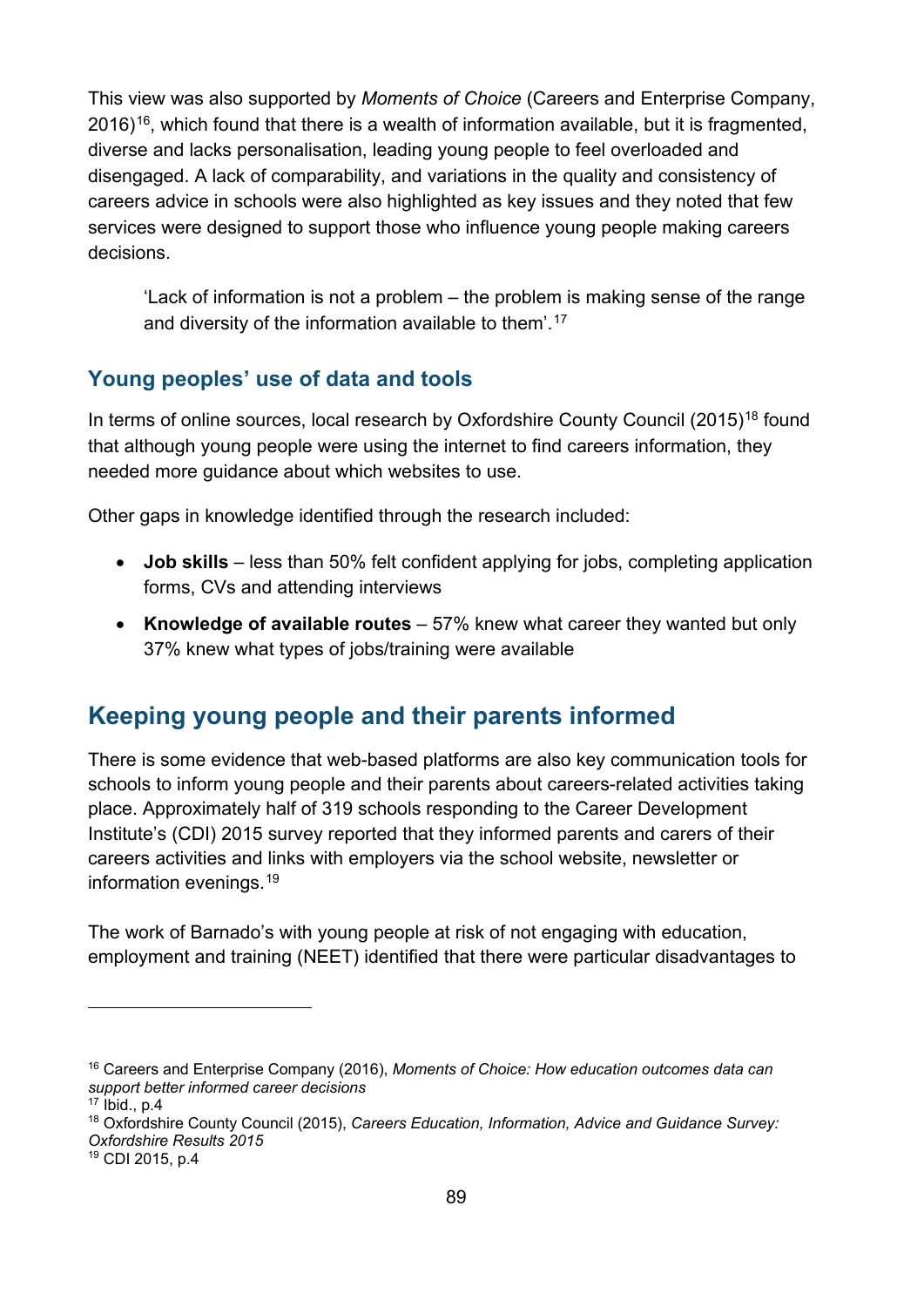websites and other forms of remote careers guidance when 'young people are not as digitally competent as is often perceived'.<sup>20</sup> Based on a small sample of twenty-nine vulnerable young people, feedback about digital tools was:<sup>[21](#page-89-1)</sup>

- They needed to be mobile compatible as many young people accessed the internet via smartphones
- Technology is viewed as a social and leisure tool (e.g. communication and gaming) and they could be proficient at these, but not be digitally literate enough to know how to research effectively online for information they needed
- Young people may not be proactive in obtaining careers advice, especially those at risk of NEET, persistently absent from school with poor previous experiences of careers information, advice and guidance, or low aspirations
- For hard-to-reach and vulnerable groups, a reliance on tools was difficult as some have limited access to the internet except through 'crowded facilities' in schools or other extra-curricular clubs
- There could be a lack of trust in online sources 'for careers guidance to be taken seriously by young people it needs to come from a trusted and authoritative source that they know'[22](#page-89-2)

Learners making choices about progression to Higher Education have shown a slight increase in accessing personal blogs for information, but tend still to rely on a core of well-established sources.

'Compared to earlier research, there appears to be some increase in the use of social media and blogs, i.e. sources that provided personal experiential information, and a decline in the use of physical prospectuses. Most common sources of information include family and friends, prospectuses and institutional websites, visits to particular HEIs, and information from teachers. Information gained from official sources of raw data tends to be less frequently mentioned'<sup>[23](#page-89-3)</sup>

In terms of online sources, learners most commonly reported that they accessed rankings and league tables (e.g. newspapers) and were much less likely to access sites such as UCAS, the National Careers Service or Which Uni? for information.<sup>[24](#page-89-4)</sup> The most popular source was The Student Room (current and prospective learners can ask/answer

<span id="page-89-0"></span><sup>20</sup> Barnados (2013), *Helping the inbetweeners: Ensuring careers advice improves the options for all young people*, p.20

<span id="page-89-1"></span> $21$  Ibid., p15 - 17

<span id="page-89-2"></span><sup>22</sup> Ibid., p.3

<span id="page-89-3"></span><sup>23</sup> Institute of Warwick, p.10

<span id="page-89-4"></span><sup>24</sup> Ibid., p.12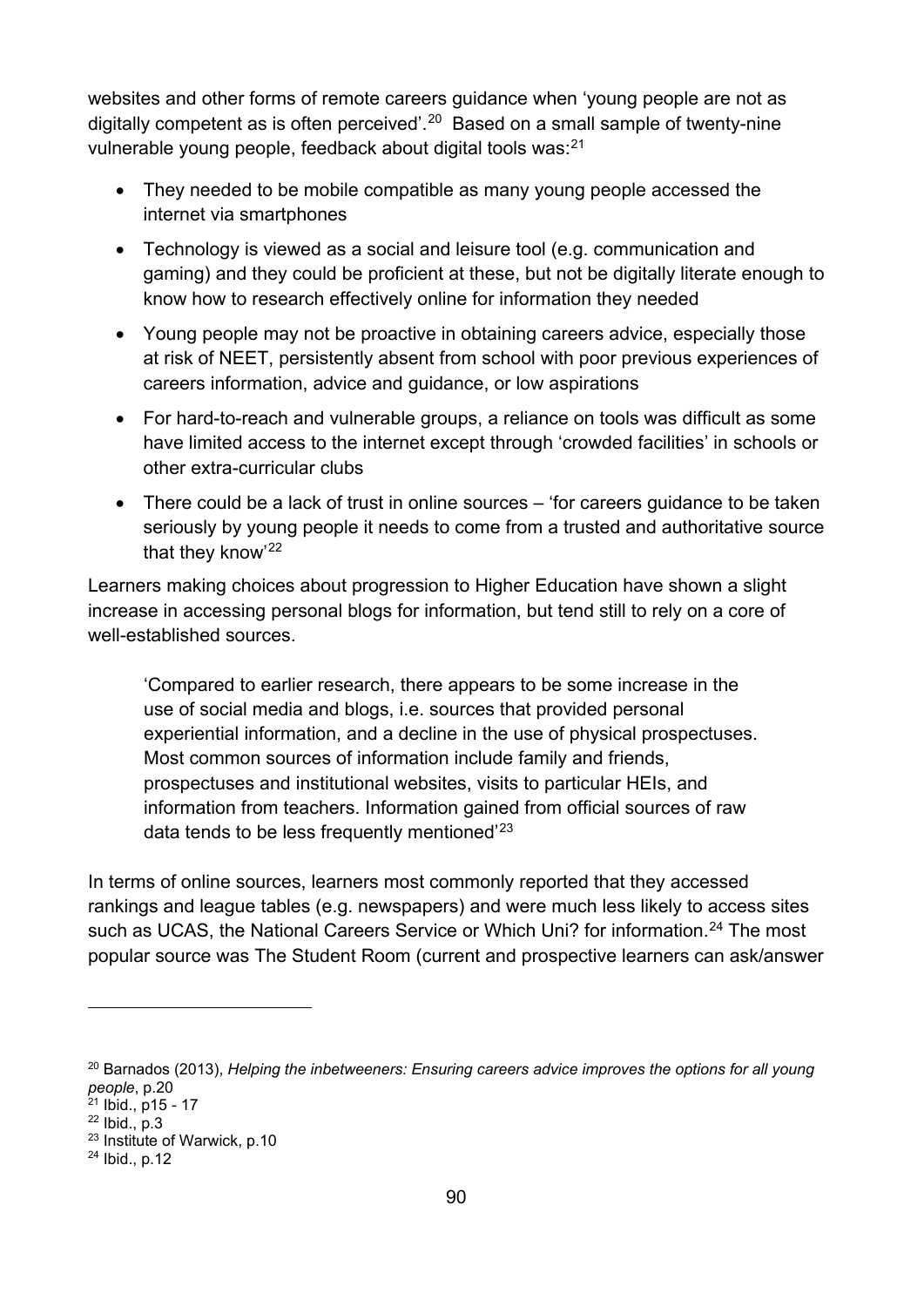questions in online forums). Where information was sourced digitally, learners combined different data to compare and spot trends in results.

## **Perceptions of data and tools**

Ofsted (2013) received feedback from parents and young people about a range of aspects related to careers information, advice and guidance. In reference to data and tools specifically, it was highlighted by parents that the National Careers Service (NCS) website would be improved if it included information on 'employment opportunities in specific career pathways'.[25](#page-90-0)

Young people reported to Ofsted<sup>[26](#page-90-1)</sup> that they preferred one-to-one discussions with professional careers advisors, but that they appreciated being able to:

- Follow-up information that they had received through 'targeted online activities to explore some of the ideas presented'
- Record their ideas and research via a central system $27$

Young people also felt that careers information, advice and guidance could be improved with 'better guidance on how to use websites' that were connected to careers provision (i.e. being able to go through the information obtained through these sources with a trained professional).<sup>[28](#page-90-3)</sup>

Research conducted with young people for The Careers and Enterprise Company work, *Moment of Choice* (2016) identified the need for data, providing 'moments of inspiration' rather than 'moments of choice', which could better reflect the career journey that young people go through and engage them in the process of idea formation.

The report identified a need to reduce the cognitive burden associated with careers information:

- Easy navigation and structure information around decision making, including pushing information to them
- Greater personalisation of information
- Consistent info across different career paths

<span id="page-90-0"></span><sup>25</sup> Ofsted 2013, p.22

<span id="page-90-1"></span><sup>&</sup>lt;sup>26</sup> Comprising feedback from 1082 students via focus group discussions.

<span id="page-90-2"></span><sup>27</sup> Ofsted 2013, p.23

<span id="page-90-3"></span><sup>28</sup> Ofsted 2013, p.24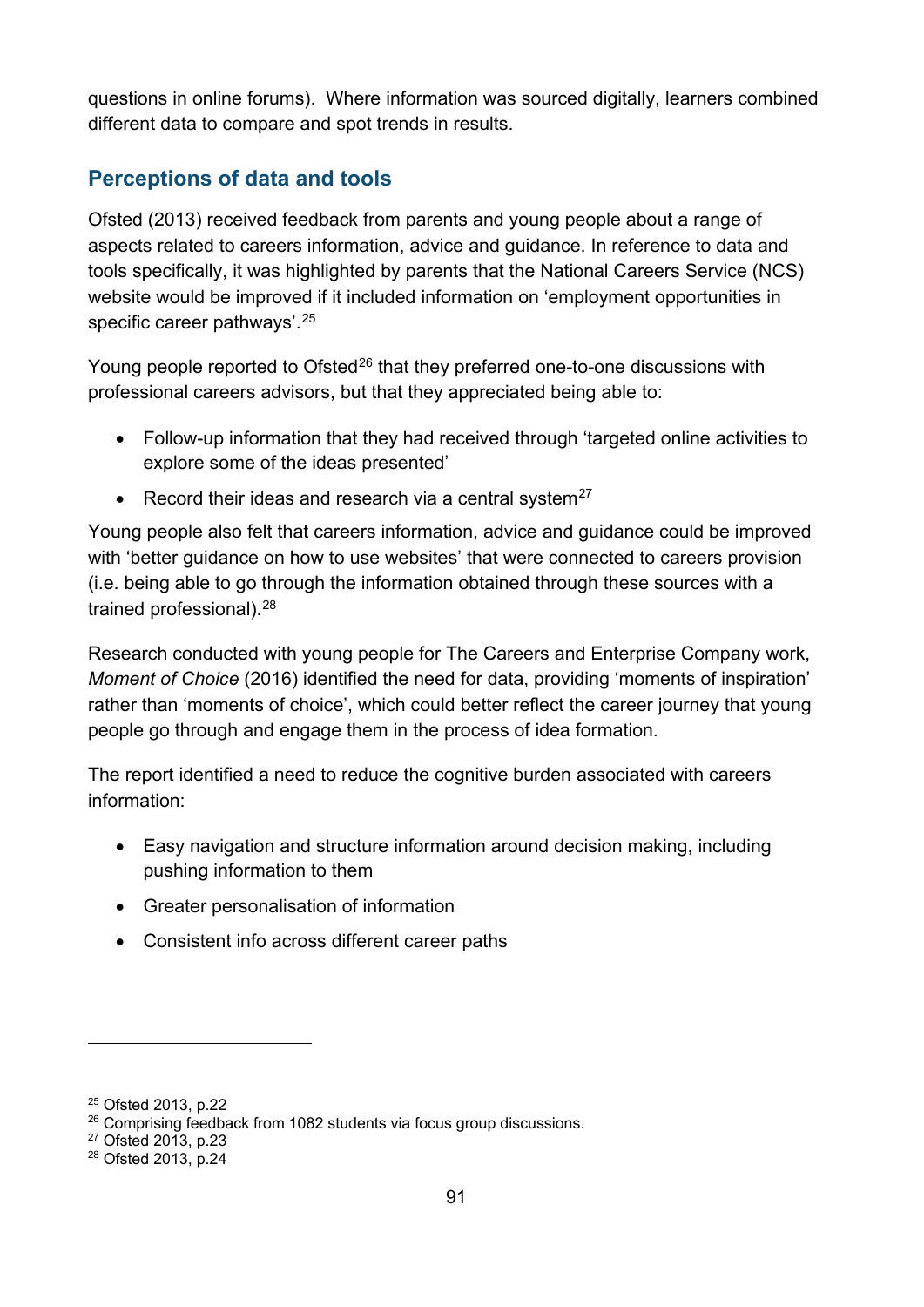The report also identified a number of needs of the growing data-driven careers advice services and online employment search industry, which has a common interest with government in improving the infrastructure of careers data:

- Consistent directories of courses and institutions
- Better ontologies for jobs, skills, employers and industries
- Data standards for certain types of information (e.g. jobs & qualifications)

# **Destinations data**

Destinations measures data: 'are produced and published by the Department for Education using existing data collections and are based on sustained participation. They show the percentage of a school's former learners who continued their education or training (including through an apprenticeship), went into employment, and those who were not in education, employment or training (NEET). The data are broken down by a range of pupil characteristics, including special educational needs, eligibility for free school meals in year 11 and, at key stage 4, disadvantaged learners who would have attracted the pupil premium'*. [29](#page-91-0)*

DfE's Statutory Guidance for careers information, advice and guidance in schools sets out its aims for the use of destinations measures data to:

- Ensure that all learners receive the support needed to prepare for and take up education, employment or training which offers good long-term prospects
- Help schools to be held to account locally
- Feed into Ofsted judgements

 $\overline{a}$ 

• Encourage schools to work with their local authority to ensure that the information they collect is as complete as possible

The Gatsby Foundation report<sup>[30](#page-91-1)</sup> recommended that every secondary school should be responsible for publishing the destination of learners for three years after their leaving date, the rationale for this being that it would provide a more comprehensive picture of progression to employment, apprenticeships, further and higher education.

In 2013, Ofsted's review of careers information, advice and guidance in a sample of 60 schools, found that approximately one quarter had started to use destinations data, and

<span id="page-91-0"></span><sup>29</sup> DfE (2017), *Careers guidance and inspiration in schools: Statutory guidance for governing bodies, school leaders and school staff*, p.17

<span id="page-91-1"></span><sup>30</sup> The Gatsby Charitable Foundation (2014) *Good Career Guidance*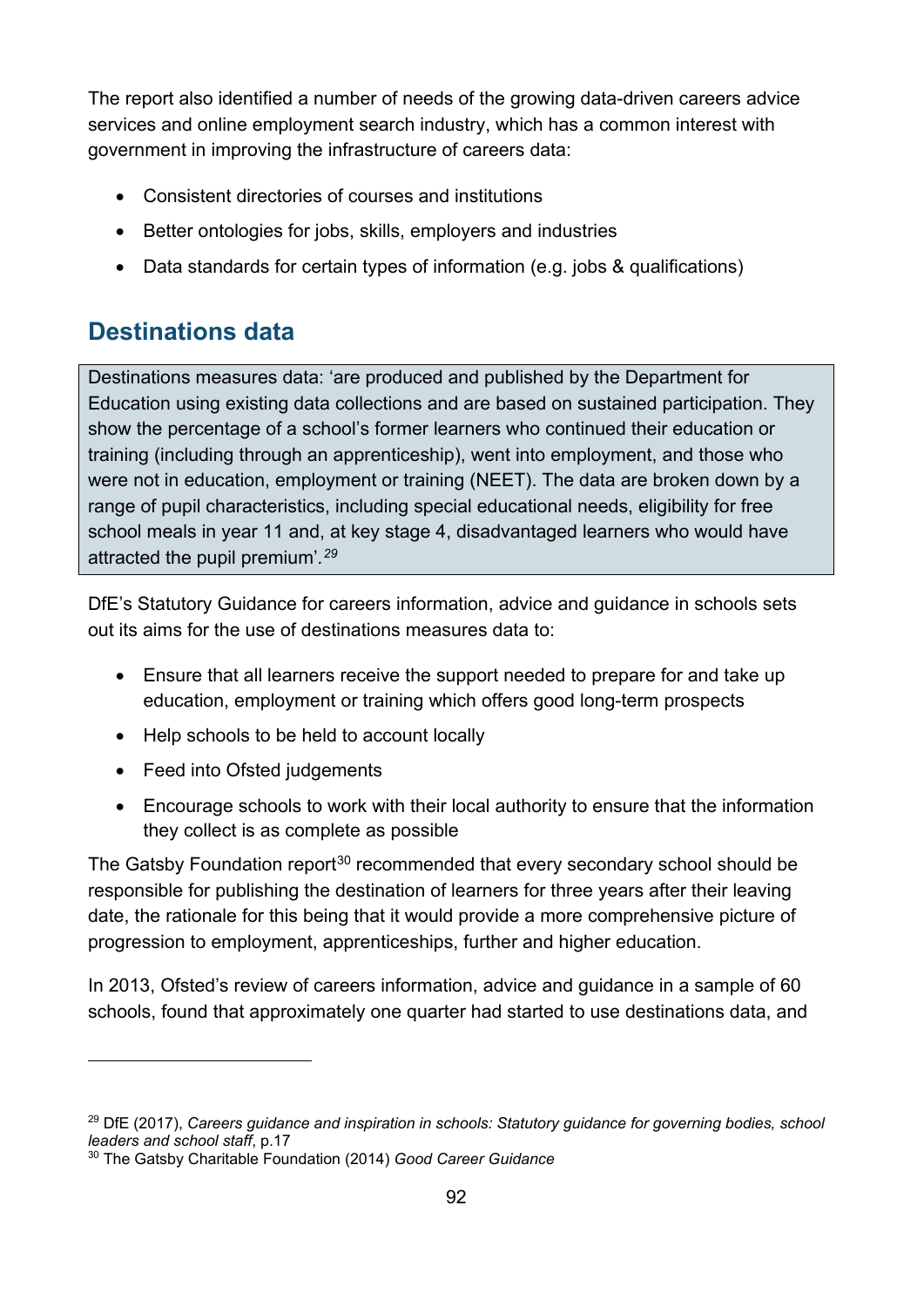'too few' were using these data effectively 'to analyse the range of further and higher education and training opportunities taken up by their student'.<sup>[31](#page-92-0)</sup> It therefore recommended that schools should use such data to track learners leaving school, progressing to Year 12 and monitor choices made in Years 11 and 13; the destinations of learners with SEN and/or disabilities were also recommended by Ofsted to be a primary focus for schools (in liaison with local authorities).<sup>[32](#page-92-1)</sup> It was highlighted by Ofsted that analysis of destinations data could show whether learners transitioned to a broad range of post-16 provision, therefore, indicating that this range of options had been effectively communicated to, and considered with and by learners during the decision-making processes.[33](#page-92-2)

Likewise, in 2015, Futures Advice, skills and employment<sup>[34](#page-92-3)</sup> conducted research with education providers into tracking learner destinations. They found that whilst destination tracking is increasing in importance, providers face a number of issues which impact upon their ability to do so effectively, including lack of time and dedicated resources, inexperienced staff impacting upon the quality of information and analysis and hidden costs, such as overtime and multiple calls, which were not always accounted for. The report also identified that many providers were not utilising destinations data for continuous improvement or business development, resulting in missed opportunities.

The House of Commons sub-committee inquiry<sup>[35](#page-92-4)</sup> also supported this recommendation; emphasising that the publication of destination data could encourage schools to give greater priority to careers information, advice and guidance, whilst recognising that the current time lag in the production of such data (after key stage 4 and 5 studies) needed addressing.

The Government's response to the sub-committee's inquiry identified a number of key plans which have implications for the provision of careers information:

• The development of a new digital service for the National Careers Service which will allow users to explore career paths, develop personal profiles and prepare action plans

<span id="page-92-1"></span><span id="page-92-0"></span><sup>31</sup> Ofsted (2013), *Going in the right direction? Careers guidance in schools from September 2012*, p.5-6  $32$  Ibid., p $8$ 

<span id="page-92-2"></span><sup>33</sup> Ibid., p.26

<span id="page-92-3"></span><sup>34</sup> Futures Advice, skills & employment (2015): *How to Maximise your return on learner destination tracking campaigns* (2015)

<span id="page-92-4"></span><sup>35</sup> House of Commons Business, Innovation and Skills and Education Committees, Sub-Committee on Education, Skills and the Economy (2016) *Careers education, information, advice and guidance.* First Joint Report of the Business, Innovation and Skills and Education Committees of Session 2016–17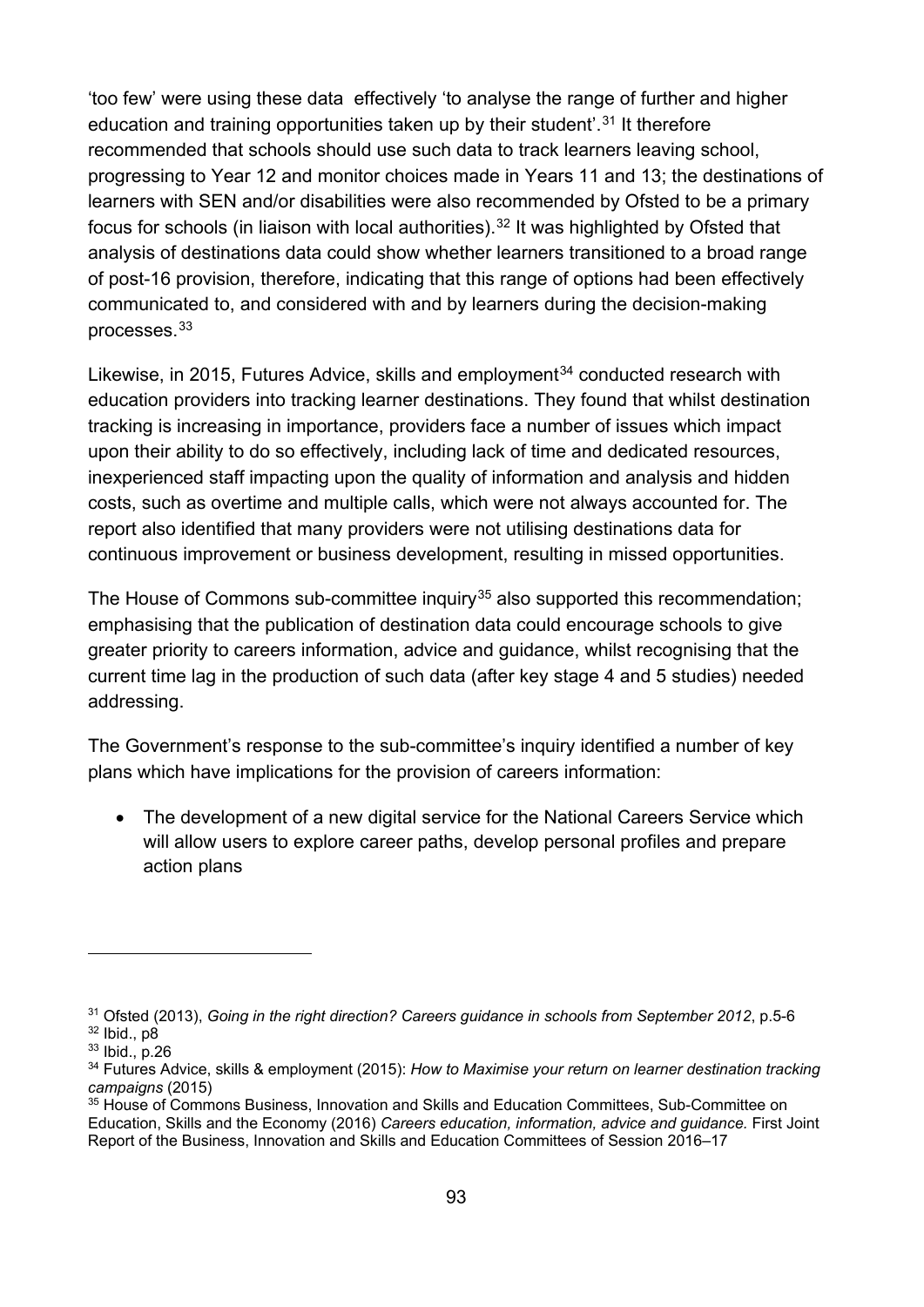- The introduction of an online post-16 course directory to cover all types of 16-18 courses
- Enhancement of available destination data i.e. through the addition of destination data to school performance tables and the expansion of the Key Stage 5 measures to account for more qualifications (less than level 3 qualifications)
- The continued availability of 'LMI for All' data even with the end of UK Commission for Employment and Skills

This brief review of literature suggests that Higher Education Institutions use destinations data more clearly in their promotional information and careers guidance. For example, destinations measures are widely disseminated via Key Information Set (KIS) data that is made available via individual institutions, the Unistats website, and the Association of Graduate and Advisory Services publications. Recent research for the Higher Education Statistics Agency, however, has identified that international learners are more likely to 'rely on online sources of information and advice' than UK-based learners. As with younger learners, those looking at university courses were also wary of digital tools.

'Students were much more likely than in previous years to use university rankings and online sources of information in their decisions about which course and which university to choose. However, there was some uncertainty about the reliability and validity of such online sources and students tended to consult various sources to gather as much information as possible'. [36](#page-93-0)

A workshop led by the Local Government Association on the uses of destinations data identified that: [37](#page-93-1)

- Local authorities use the data 'as a way of starting conversations with schools about NEETS and issues around the quality' of careers information, advice and guidance – moving from a focus on achievements to 'supporting young people for future success'
- Data needs to be presented in a range of formats, tailored to specific audiences
- Data can 'stimulate discussion between providers', particularly around the need for new provision for Apprenticeships and Employability across partnerships
- It is important to note the timeliness of destinations data if there is a lag in collection, this may not capture issues such as NEETs

<span id="page-93-0"></span><sup>36</sup> Warwick Institute for Employment Research (2016), *Richer Information on Student Views: Supporting the HESA Review of Destinations and Outcomes Data,* p., i

<span id="page-93-1"></span><sup>37</sup> Local Government Association (2014), *Write up from LGA Workshop on use of Destinations Data*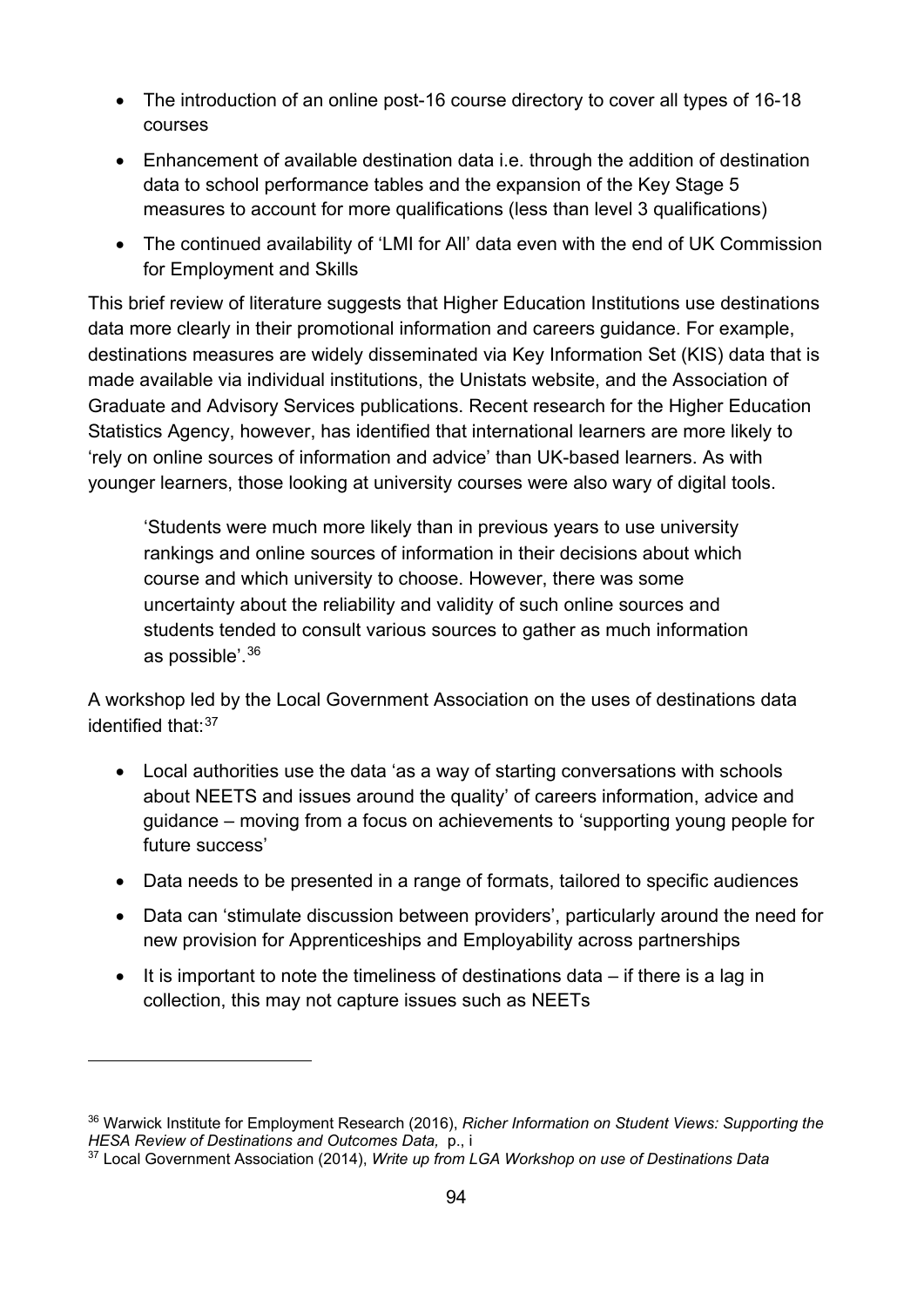• Destinations data combined with labour market information has enabled some local authorities to tailor the careers information, advice and guidance support packages bought in from external suppliers so that it meets local activities, needs and markets

# **Labour Market Information**

As part of the reforms to careers provision, the previous government established the National Careers Council (NCC). The NCC published a report in 2013, *An Aspiration Nation*, setting out a range of key targets that schools would need to achieve in order to provide high quality, independent careers information, advice and guidance. Included in these was that schools would need 'access to high-quality and up-to-date labour market intelligence (LMI) and information about all education and vocational education training routes pre- and post-16'.[38](#page-94-0) In addition, it felt that careers professionals should be prepared to:[39](#page-94-1)

- Design and develop labour market intelligence/information, including effective use of open data sets and massive open online courses (MOOCs) as career development resources
- Help people develop the necessary characteristics, attitudes and skills to navigate the plethora of on-line information

In 2015 the Career Development Institute (CDI) undertook a survey of careers leads in schools (e.g. careers advisors, senior or middle leaders with careers information, advice and guidance responsibilities). The research found that when asked about sources of LMI, the most common response was websites and apps (56%). The next most frequently mentioned source was the school's career guidance provider (37%), followed by employers (28%), then local councils (25%) and, lastly, Chambers of Commerce and other business bodies (15%).<sup>[40](#page-94-2)</sup>

In this survey, schools also frequently requested 'readily accessible' and to 'up to date' labour market information via the newly established Careers and Enterprise Company.<sup>[41](#page-94-3)</sup> Indeed, Ofsted's survey in 2013 had identified that 'very few' schools were aware that they could access local and national labour market information. [42](#page-94-4) A case study of a

<span id="page-94-0"></span><sup>38</sup> National Careers Council (2013), *An Aspiration Nation: Creating a culture change in careers provision,*  p.22

<span id="page-94-1"></span> $39$  Ibid., p.19

<span id="page-94-2"></span><sup>40</sup> CDI (2015), *Survey of Career Education and Guidance in Schools and Links with Employers*, p.4

<span id="page-94-3"></span><sup>41</sup> Ibid., p.4, 8

<span id="page-94-4"></span><sup>42</sup> Ofsted (2013), p.6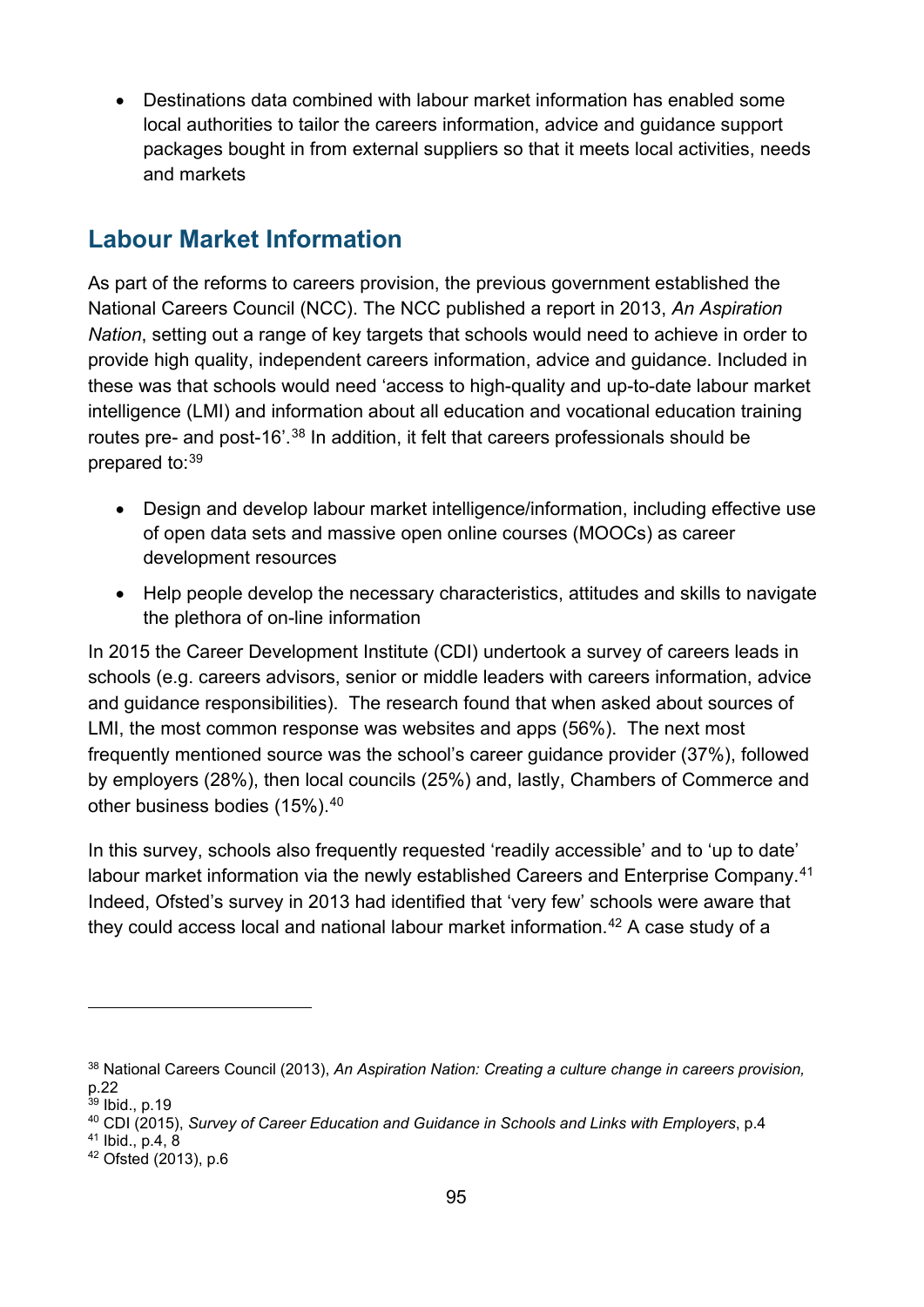school with effective careers information, advice and guidance provision as perceived by Ofsted was found to 'make explicit use of analysis' of local LMI, including:<sup>[43](#page-95-0)</sup>

- Identifying the disparity between the number of vacancies and the most popular jobs – highlighting the challenges of pursuing careers in particular sectors
- Analysing employment opportunities in the local area, and identifying sectors not previously considered by learners – looking 'beyond their initial impressions towards careers they had not considered previously'

The Careers and Enterprise Company's 2016 report *Moments of Choice*[44](#page-95-1) argued that personalised Longitudinal Education Outcomes (LEO) data can help young people when making choices about careers and jobs, helping them to better identify the choices that matter on any given educational route. The report identified a range of LEO data which could help young people with their careers choices:

- Comparable outcomes data, including measures of longer term earnings and employment rates for different career paths, e.g. university vs apprenticeships
- Analysis of 'routes', i.e. different journeys through education to employment, e.g. clustering typical journeys for institution type, subjects, qualification types and good versus bad outcomes defined in terms of earnings and employment, including volatility, educational routes information in line with needs of young people and the area of most interest to providers

A number of sources suggest that more could be done in terms of:

- Access to labour market information to help inform choice
- Increasing understanding and awareness amongst young people about how well their aspirations align with labour market opportunities

The sub-committee inquiry suggested that more should be done to help young people reflect on how their aspirations fitted within the opportunities available in the labour market. Citing previous research by City and Guilds (2015), the inquiry identified that there was currently a mismatch between young people's aspirations and available opportunities reporting that the City and Guild's research found that 26% of young people would like to work in professional, scientific roles, whereas forecasted numbers of people likely to be working in the sector in 2022 was just 9%. The inquiry recommended that there should be a role for careers information, advice and guidance to better align young people's aspirations with the opportunities most likely to be available to them.

<span id="page-95-0"></span><sup>43</sup> Ibid., p.21

<span id="page-95-1"></span><sup>44</sup> Moments of Choice: How education outcomes data can support better informed career decisions (2016)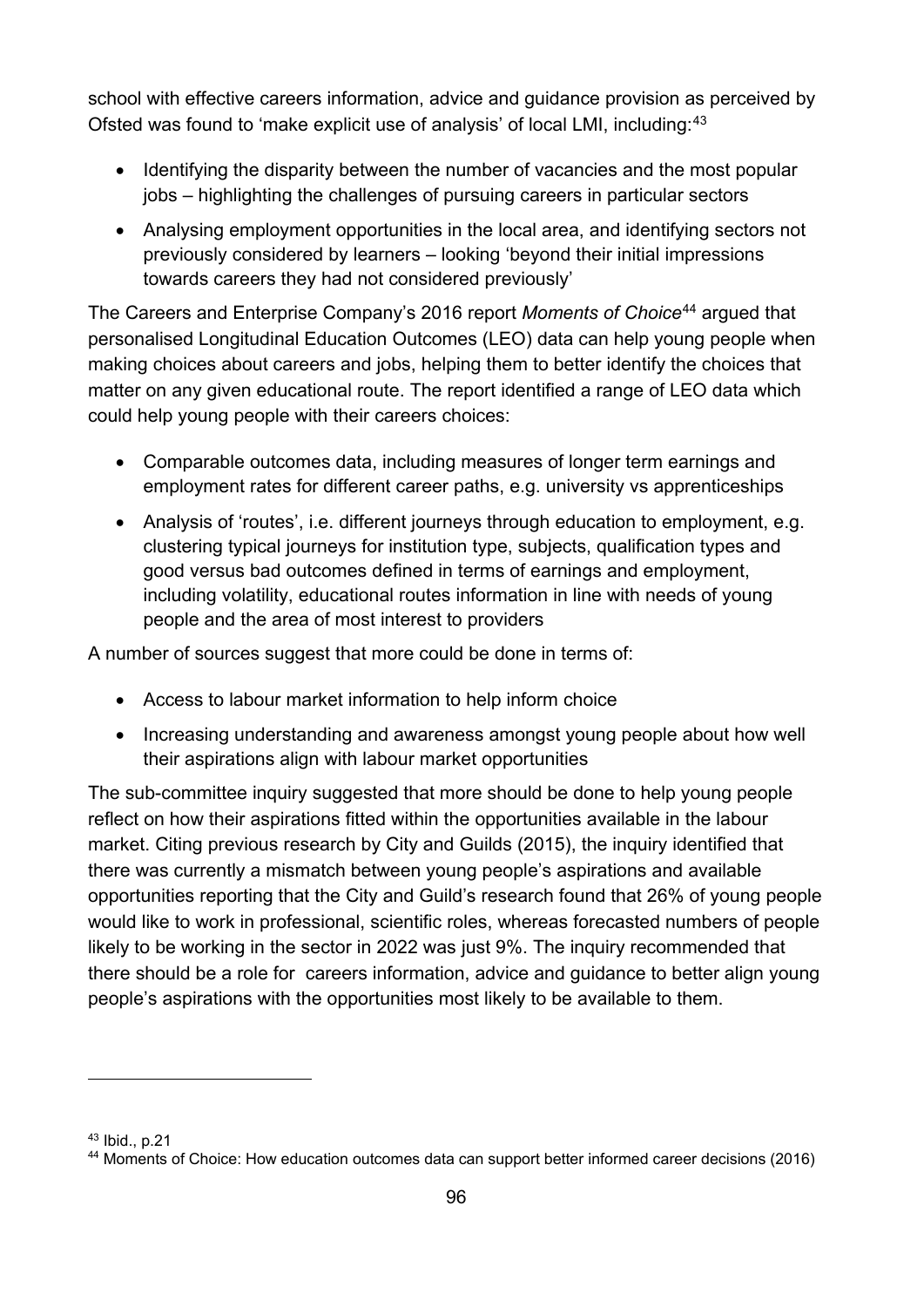Young people's access to good quality LMI was highlighted through the inquiry, in particular young people being able to have direct access to LMI in order to allow them to make positive proactive choices. The continued availability of the LMI for All<sup>[45](#page-96-0)</sup> data was perceived to be important in providing national level data. The inquiry also emphasised the importance of good LMI at a local level; recommending that LEPs should be supported and encouraged to provide up-to-date LMI information to schools, colleges and career professionals.

Further to the Inquiry, the Gatsby Foundation's 'Good Career Guidance' report published in 2014 identified eight benchmarks for providing good career guidance. One of these benchmarks was 'learning from career and labour market information' and states that 'every pupil, and their parents should have access to good quality information about future study options and labour market opportunities'. The key background and context for this benchmark is:

- The importance of up-to-date career and LMI information for social mobility allowing young people to make more informed choices about study and training
- Young people's understanding of what the labour market wants is often weak

Gatsby's report reiterated the importance of live labour market information being available to schools through the 'LMI for All' service; suggesting that it should be accessible through the NCS website and other outlets.

This has implications for how careers information and data could be presented to young people through websites/tools to ensure both greater transparency in future job prospects in certain sectors; but also in potentially highlighting/recommending sectors and job roles where demand is likely to be greatest.

<span id="page-96-0"></span><sup>45</sup> <http://www.lmiforall.org.uk/>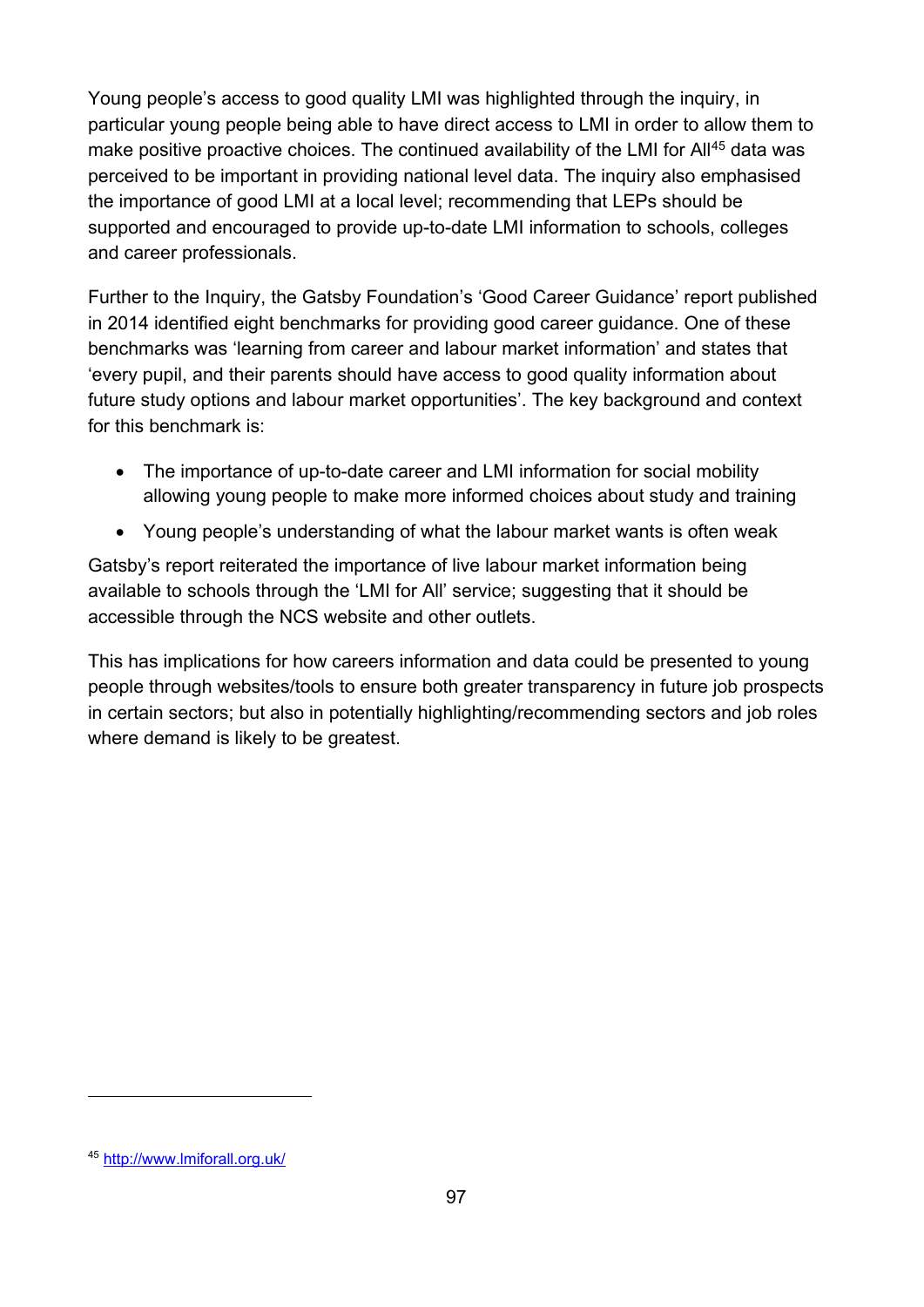# **Appendix 2: Examples of tools used**

A range of tools were cited by careers leads/professionals, teachers, tutors, senior leaders, support staff and learners. The list below provides examples and is based on feedback during interviews and focus groups and therefore cannot be viewed as an exhaustive list of tools utilised. Note that the sample included 4 primary schools, 12 secondary schools (including one all-through) and 6 colleges.

| <b>Primary</b>                                                                                                                       | <b>Secondary</b>                                                                                                                                                                                                                                                                                                                                                                                                                                                                                                                                                                                                                                                                                                           | <b>FE Colleges</b>                                                                                                                                                                                                                                                                                                                                                                                                                                                                                                                                                                                                                                                     |
|--------------------------------------------------------------------------------------------------------------------------------------|----------------------------------------------------------------------------------------------------------------------------------------------------------------------------------------------------------------------------------------------------------------------------------------------------------------------------------------------------------------------------------------------------------------------------------------------------------------------------------------------------------------------------------------------------------------------------------------------------------------------------------------------------------------------------------------------------------------------------|------------------------------------------------------------------------------------------------------------------------------------------------------------------------------------------------------------------------------------------------------------------------------------------------------------------------------------------------------------------------------------------------------------------------------------------------------------------------------------------------------------------------------------------------------------------------------------------------------------------------------------------------------------------------|
| <b>Education City</b><br>$\bullet$<br><b>Enabling Enterprise</b><br><b>iLEAD</b><br>Local library resources<br><b>Spotlight Days</b> | 3AAA<br>$\bullet$<br>Alps<br><b>Apprenticeships Guide</b><br><b>C&amp;K Careers Online</b><br><b>Career Companion</b><br><b>Career Pilot</b><br>Cascade<br>Cog<br>College/university websites &<br>prospectuses<br>eCLIPS<br>$\bullet$<br><b>Employer websites</b><br><b>Fast Tomato</b><br>$\bullet$<br><b>Forward Thinking</b><br>٠<br><b>GCSE Pod</b><br>Get My First Job<br>$\bullet$<br><b>Gordon Collins</b><br>Heap<br>$\bullet$<br>iCould/Buzz Quiz<br>Job Explorer Database (JED)<br>٠<br>Kudos<br>$\bullet$<br><b>LORIC</b><br>Moodle<br>$\bullet$<br><b>Myers Briggs</b><br><b>National Apprenticeship</b><br>Service<br><b>National Careers Service</b><br>$\bullet$<br>Not Going to Uni<br>PiXL Edge<br>Plotr | Unifrog<br>$\bullet$<br>Notgoingtouni.co.uk<br>٠<br><b>Bright Knowledge</b><br>$\bullet$<br><b>Which? University</b><br>$\bullet$<br><b>Sutton Trust OSCAR</b><br>programme<br>Plotr<br>$\bullet$<br><b>National Careers Service</b><br><b>Careers Coach</b><br>٠<br><b>UCAS</b><br>$\bullet$<br>Kudos<br>iCloud/Buzz Quiz<br><b>Adult Directions</b><br>$\bullet$<br>ProMonitor<br>٠<br>Morrisby<br>$\bullet$<br><b>National Apprenticeship</b><br>$\bullet$<br>Service<br><b>NHS Careers</b><br>٠<br><b>Indeed Path</b><br>$\bullet$<br>College/university websites<br>٠<br>Leaflets, books in library<br>$\bullet$<br>Prospectuses, course<br>$\bullet$<br>leaflets |

|  | Table 6: Examples of careers-related tools used by schools and colleges |
|--|-------------------------------------------------------------------------|
|--|-------------------------------------------------------------------------|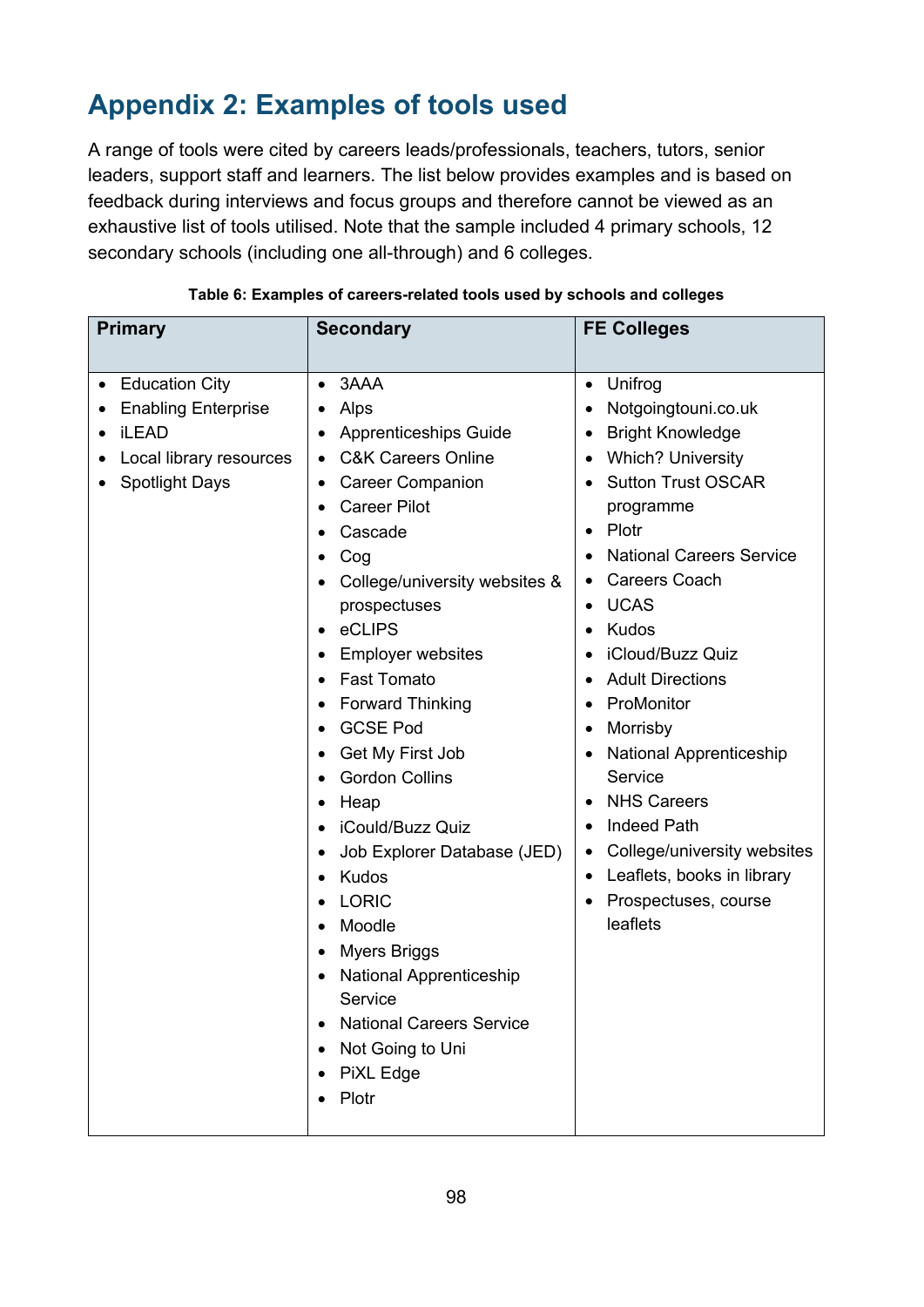#### **Table 6 (cont.): Examples of careers-related tools used by schools and colleges**

| <b>Primary</b> | <b>Secondary</b>                                                                                                                                                                                                                                                                                                                     | <b>FE Colleges</b> |
|----------------|--------------------------------------------------------------------------------------------------------------------------------------------------------------------------------------------------------------------------------------------------------------------------------------------------------------------------------------|--------------------|
|                | Prospects<br>٠<br>• Shape Your Future North<br>Yorkshire<br><b>Solomon Productions</b><br>$\bullet$<br><b>Target Careers</b><br>٠<br>The Access Project<br>• UCAS<br>• UCAS Progress<br>U-Explore/Start<br>$\bullet$<br>Unifrog<br><b>Unistats</b><br>What Uni<br>$\bullet$<br><b>Which? University</b><br>٠<br>YouTube<br>$\bullet$ |                    |
|                |                                                                                                                                                                                                                                                                                                                                      |                    |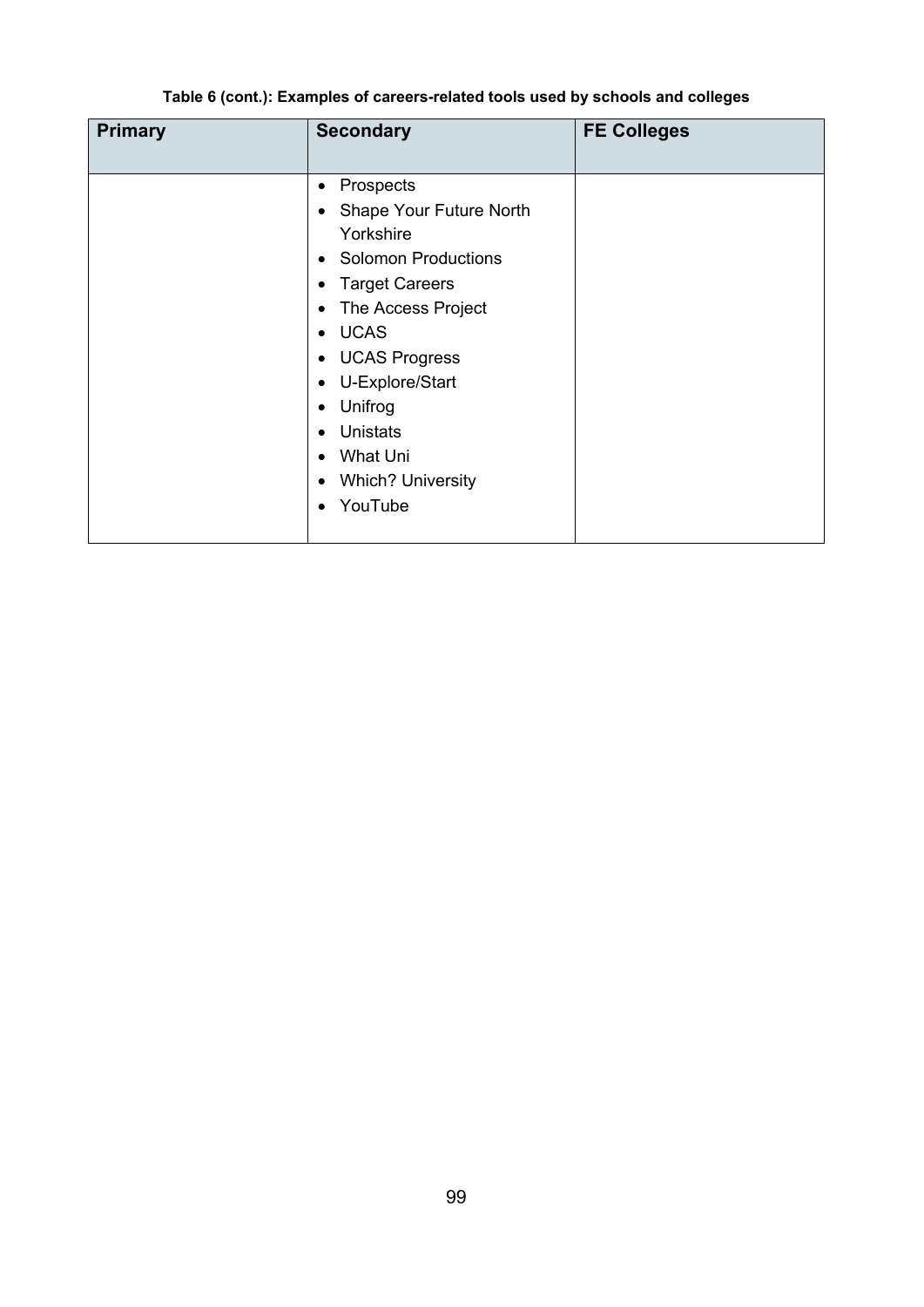# **Appendix 3: Topic guides and parent survey**

# **Primary school topic guide**

#### **How do learners, parents/carers and teachers/careers guidance professionals use data and tools to make decisions?**

### **Teacher focus group – Primary (30 minutes)**

#### How is the topic of careers/jobs/progression through education covered with learners?

- 1. What are you doing in school?
	- a. E.g. dressing up/role play, books, special events/talks, subject ambassadors (e.g. STEM), workplace visits, etc.
- 2. What is the aim of covering careers/jobs/progression with learners?
	- a. Encouraging learners to think about/discuss careers/jobs, breaking down stereotypes, engaging girls with STEM, encouraging learners to think about subjects/qualifications, encouraging enterprise, etc.

#### Explore what information/data/tools are used

- 3. Do you use any information, tools or data to help you deliver careers/jobs/progression education to learners?
	- a. What information/tools do you use, where do you get the information/tools from (sources and format of information)?
	- b. How useful is the information/are the tools? What do you like/dislike about the information/tools you have used?
	- c. How easy is it to access and interpret (for children, teachers, parents)?
	- d. Do you have enough information? What is missing?
	- e. Why use/don't use sources of information/tools? Which, if any, are relevant to you as a primary school educator? Why, why not?

#### Improving careers education and guidance

4. What other information/data/tools would be helpful for delivering careers education?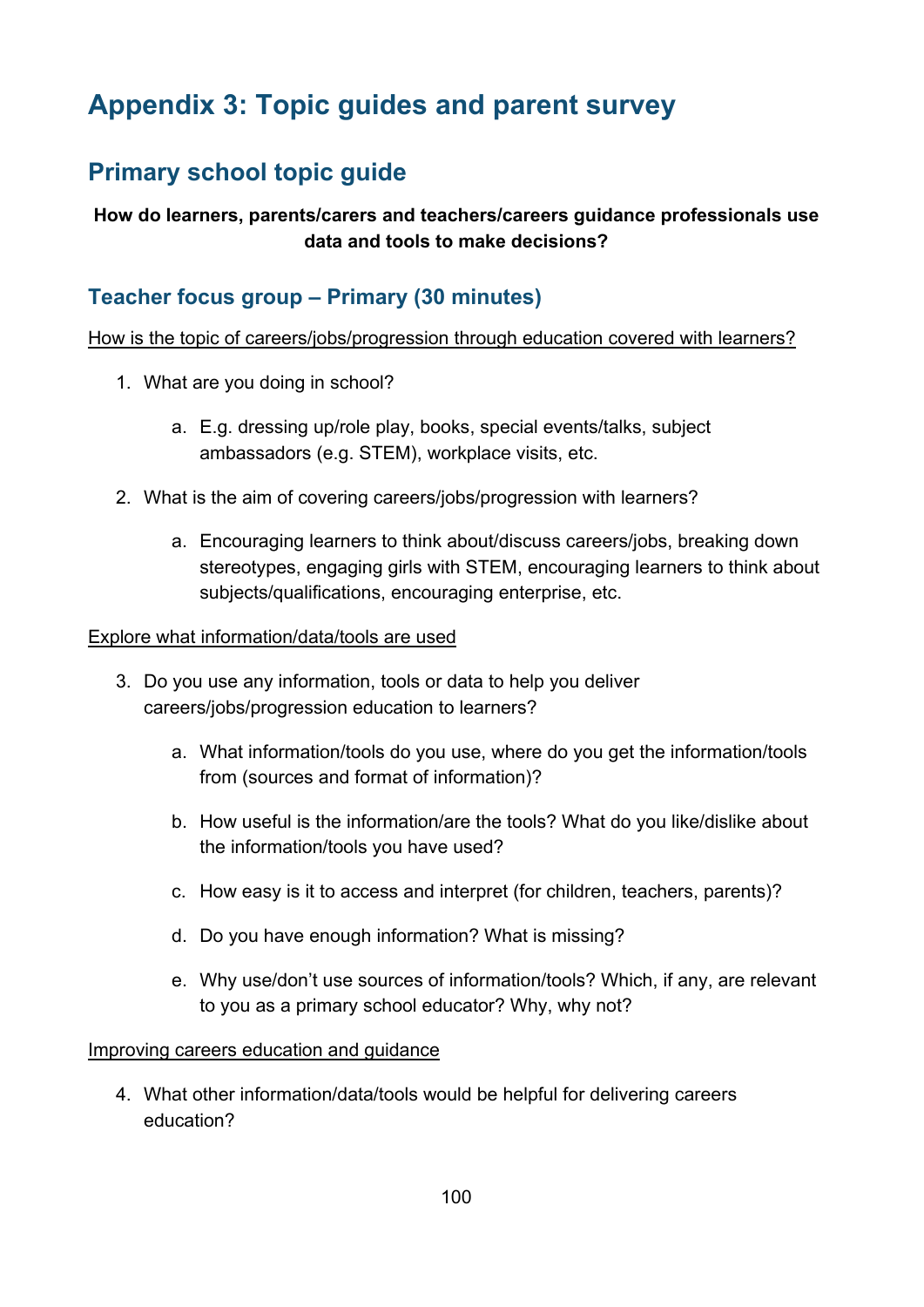- a. For your learners to help them think about their next stage and beyond (relating to key stage, SEND, hard to reach)?
- b. For your learners to help them think about the kind of career they would like to have (relating to key stage, SEND, hard to reach)??
- c. What format would that come in? How could it best be accessed (by children, teachers)?
- d. What are the challenges to providing good careers education and guidance in primary schools? How can these be overcome?
- e. Any other suggestions on how to improve careers education/guidance in primary schools?
- 5. To help learners understand about careers and pathways, have you used…..
	- a. (Destination data) Information telling you where learners/students have gone after leaving Year 11 or 13 (for example, if they have gone to university, or employment, or an apprenticeship)
	- b. Labour market information (e.g. information about jobs, employment rates, rates of pay etc)
	- c. If so, how have you used them, please give some examples

### **Pupil focus group – Primary (20 minutes)**

Explore pupil's knowledge and understanding of jobs/careers/progression

- 1. Can you tell me what job you would like to do when you are older?
	- a. Why would you like to be….. how did you decide on that job?
	- b. What do you think you need to do between now and becoming a *(insert profession*), e.g doctor, teacher, policeman/woman etc.?/How do you become a *(insert profession*)?
	- c. Awareness/understanding of secondary school, college, university, training/apprenticeships, on the job training, qualifications needed, etc
- 2. What other jobs have you heard about that you could do/would you like to do?
- 3. Are there any jobs that you think you couldn't do? Why not?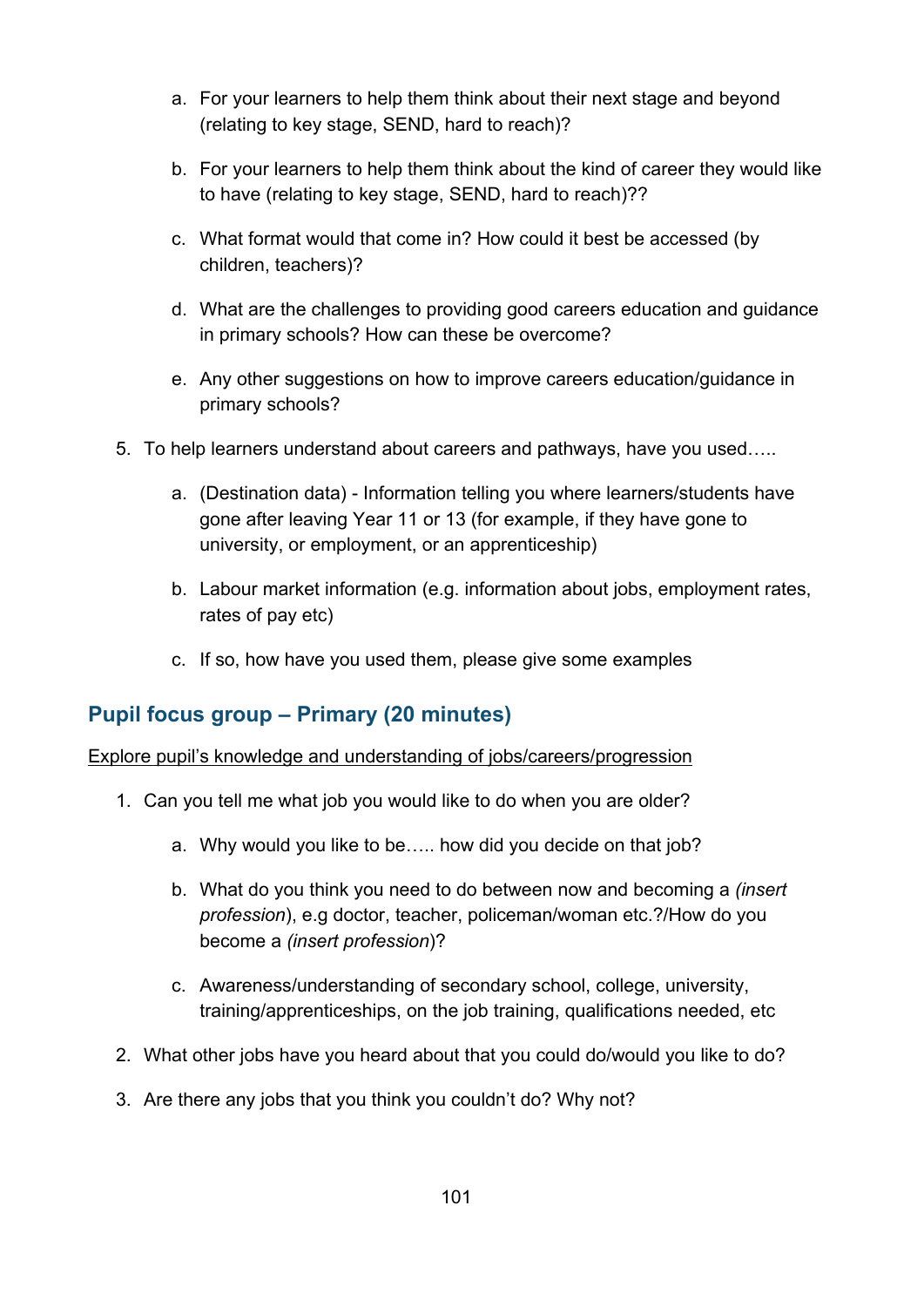*Note any mentions of labour market information such as what the job involves, rates of pay, job security, career progression/opportunities, etc.*

#### Explore how learners find out about jobs/careers/progression

- 4. Who talks to you/where do you find out about the different jobs that you could do in the future?
	- a. Parents, friends, teachers, careers teacher, internet, TV, school computers, books, special talks, etc. (SORT CARDS)
	- b. Probe for each source: what have you talked about/what have you read/seen/looked at?
- 5. Have you done any activities or lessons in school to learn about future jobs or studying at college/university/apprenticeships etc.?
	- a. Has anyone come into school to talk to you about their job?
	- b. Dressing up/role play, read books, paper based activities/tools, online activities/tools, special events/talks, secondary school visits, workplace visits, theatre event, Enterprise challenge, etc.
- 6. What did you do/talk about in these activities/lessons?
	- a. Girls and science/STEM, how are careers/jobs made attractive to girls ('pinkness'/fashion/make-up)? What did you think about this?
- 7. Do you enjoy finding out about different jobs?
	- a. How useful were these things in helping you think about what job you would like to do in the future and how you might get there?
- 8. Was there anything they didn't tell you that you would like to know about?

### **Parents focus group/interview – Primary (30 minutes)**

#### Improving careers education and guidance

- 1. How easy is it to find the information you need..
	- a. To make choices/plan beyond secondary school (college, university, Apprenticeship)
	- b. To advise your child about different careers/jobs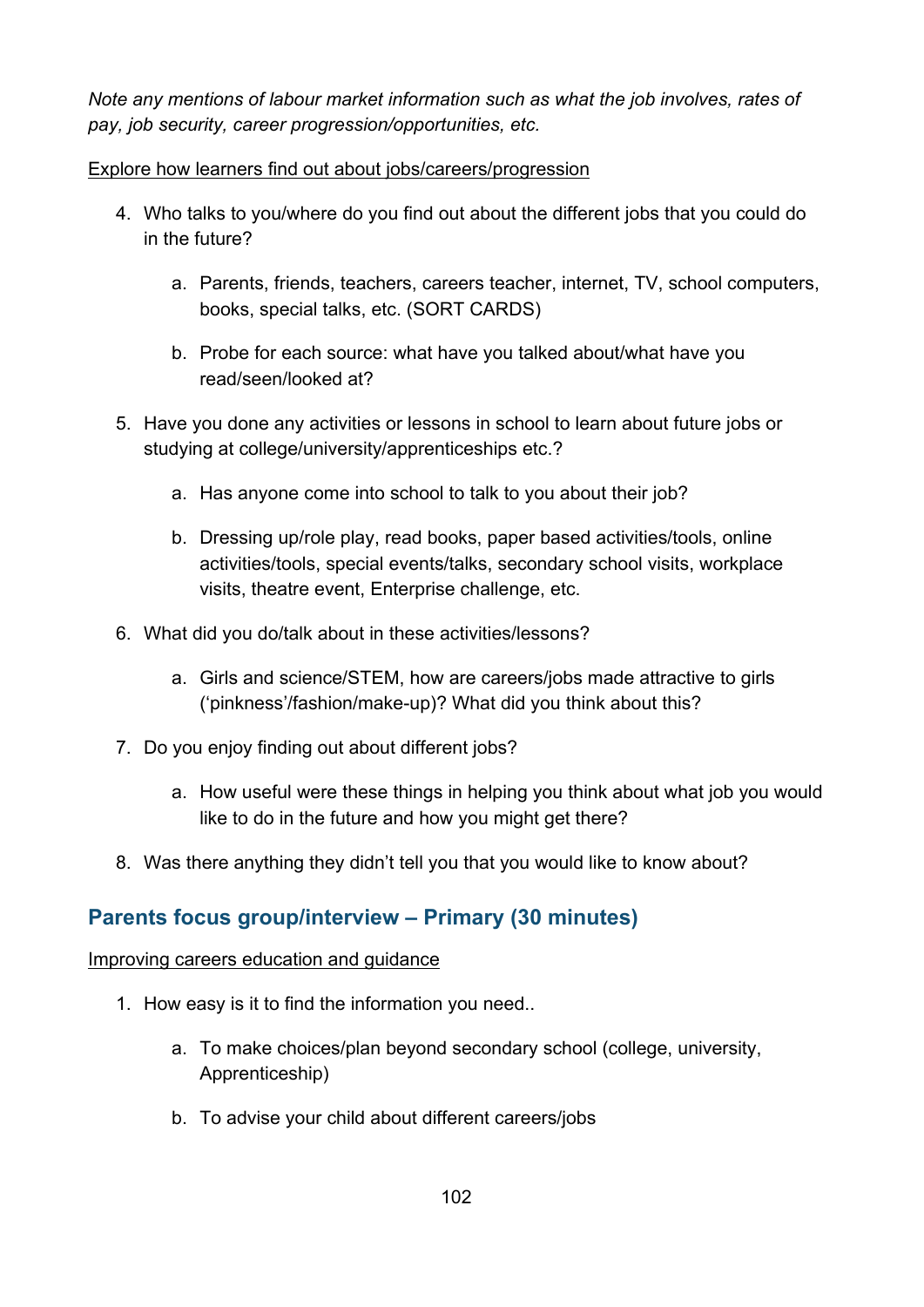- 2. How easy is it to use/interpret the information/tools available regarding jobs/careers?
- 3. What are most useful and why?
- 4. What are least useful and why?
- 5. How trustworthy do you feel these sources of information/tools are? Why?
- 6. Why don't use sources of information/tools? What are the barriers to using different sources of information/tools?
- 7. What would make careers guidance information more useful/easier to access?
	- c. Tools/data type needed?
	- d. Format/accessibility
- 8. Is there anything different that your school, schools or universities, employers and other organisations that help with careers education and guidance could do to make it easier for you to make the right decisions for your child's future?

Destination data (this means information telling you where learners/students have gone after leaving Year 11 or 13, for example, if they have gone to college or university, or employment, or an apprenticeship).

9. What is your understanding of destination data?

10.Have you used destination data for looking at next steps in the decision process?

- a. Where accessed it (word of mouth/other parents, performance tables, websites)?
- b. Challenges?
- 11.How influential was it in the decision about secondary school choice? (supported transition decision)?
- 12.How far forward did you look (next school destination data, beyond that?)
- 13.Is destination data useful? Or could it be? How/why?
- 14.How would you like to access destination data (sources and format of data)?
- 15.How could it be improved made more meaningful and useful?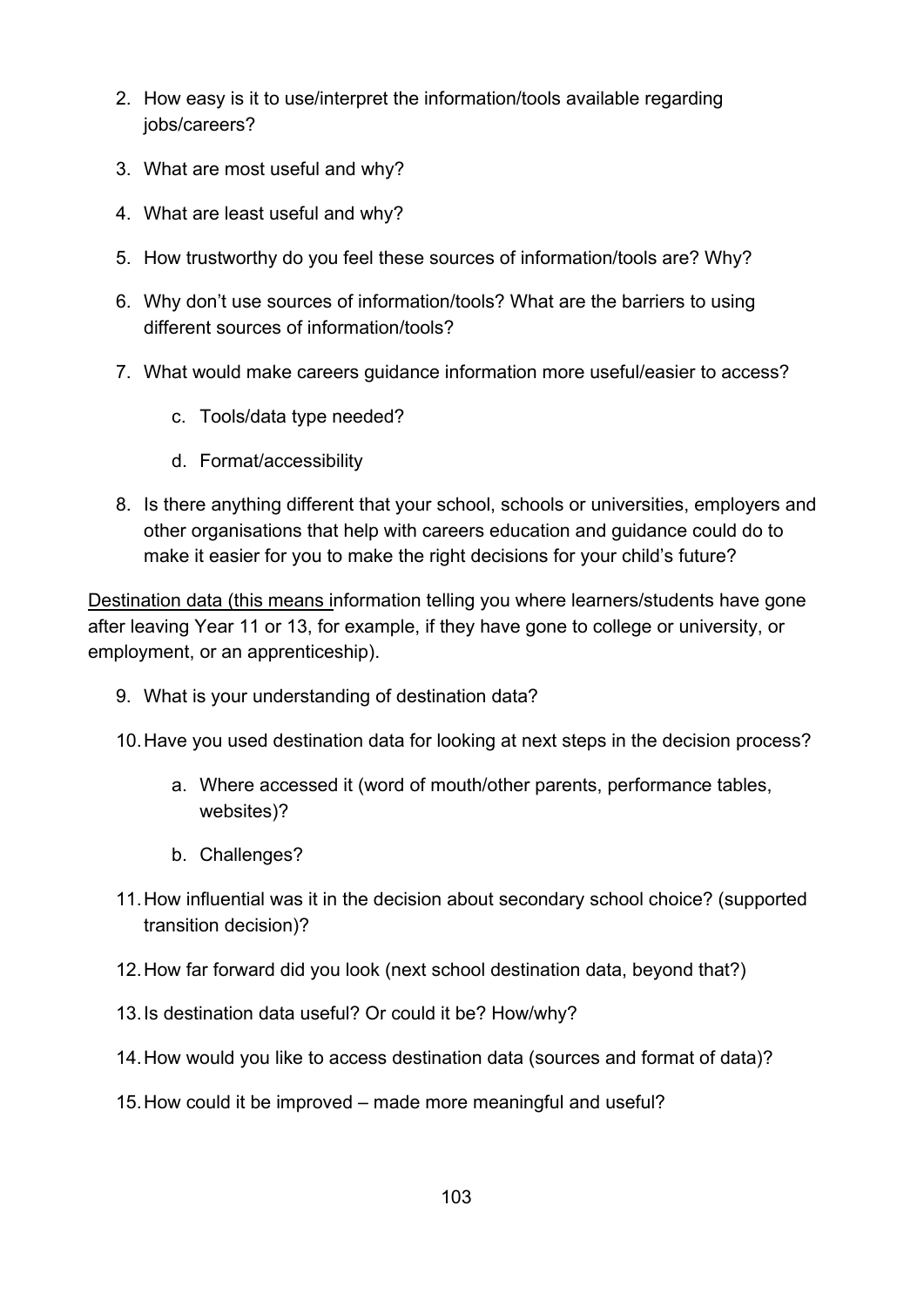a. Access via app, text from school, school/college/university website, other website, other – what would prefer?

Labour Market Information (i.e. information about jobs, employment rates, rates of pay etc.)

- 16.What's your understanding of 'Labour Market Information'?
- 17.Do/have you used it? How/when?
- 18.Have you spoken to your child about it (e.g. what a different job involves, earnings for different job roles, availability of jobs locally, training/qualifications required)
- 19.To do the above, have you had to find things out? Is it easy to find/interpret? Is it useful at his (primary) stage?
- 20.How do you/would you like to access Labour Market Information (sources and format of data)?
- 21.How could Labour Market Information be made more useful/meaningful to you? How could it be improved?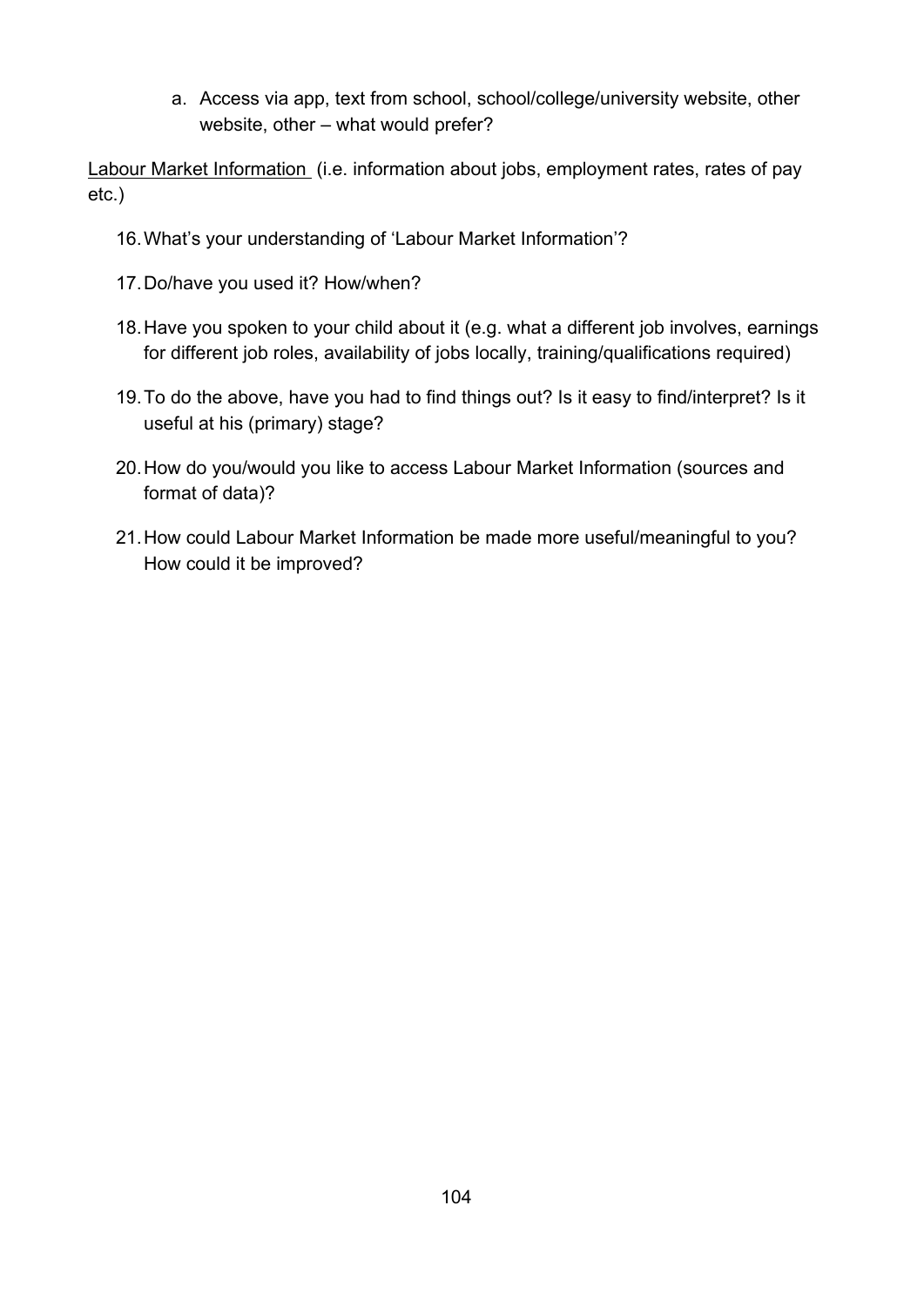# **Secondary school/post-16 topic guide**

#### **How do learners, parents/carers and teachers/careers guidance professionals use data and tools to make decisions?**

## **Careers Lead/Adviser - Secondary/post-16 (45 minutes)**

#### Use of careers information/tools

- 1. What careers/jobs/progression information, tools or data do you use?
	- a. What is used?
	- b. Sources of these information/tools/data
	- c. What decisions do they help to inform?
	- d. How does this vary by user and learner type and decision point? (Age/year group, hard to reach, SEND, low/high attainers)
- 2. How useful are the information/tools/data?
	- a. How easy are they to use and interpret?
	- b. What is useful/not useful?
	- c. What decisions do they help to inform?
- 3. Were they free/paid for?

Explore how teachers/students/parents are best engaged with careers information/data/tools

- 4. How do you engage with teachers/students/ about careers information/data/tools?
	- a. What have you done to engage them and how does this vary by audience/year group (include, SEND, hard to reach)?
	- b. What has worked well? What, if anything, didn't work well?
- 5. How do you best support students' use and interpretation of careers information/data/tools, esp. disadvantaged learners/SEN, high/low attainers, learners from different backgrounds (e.g. IT skills, accessibility, tool functionality etc.)?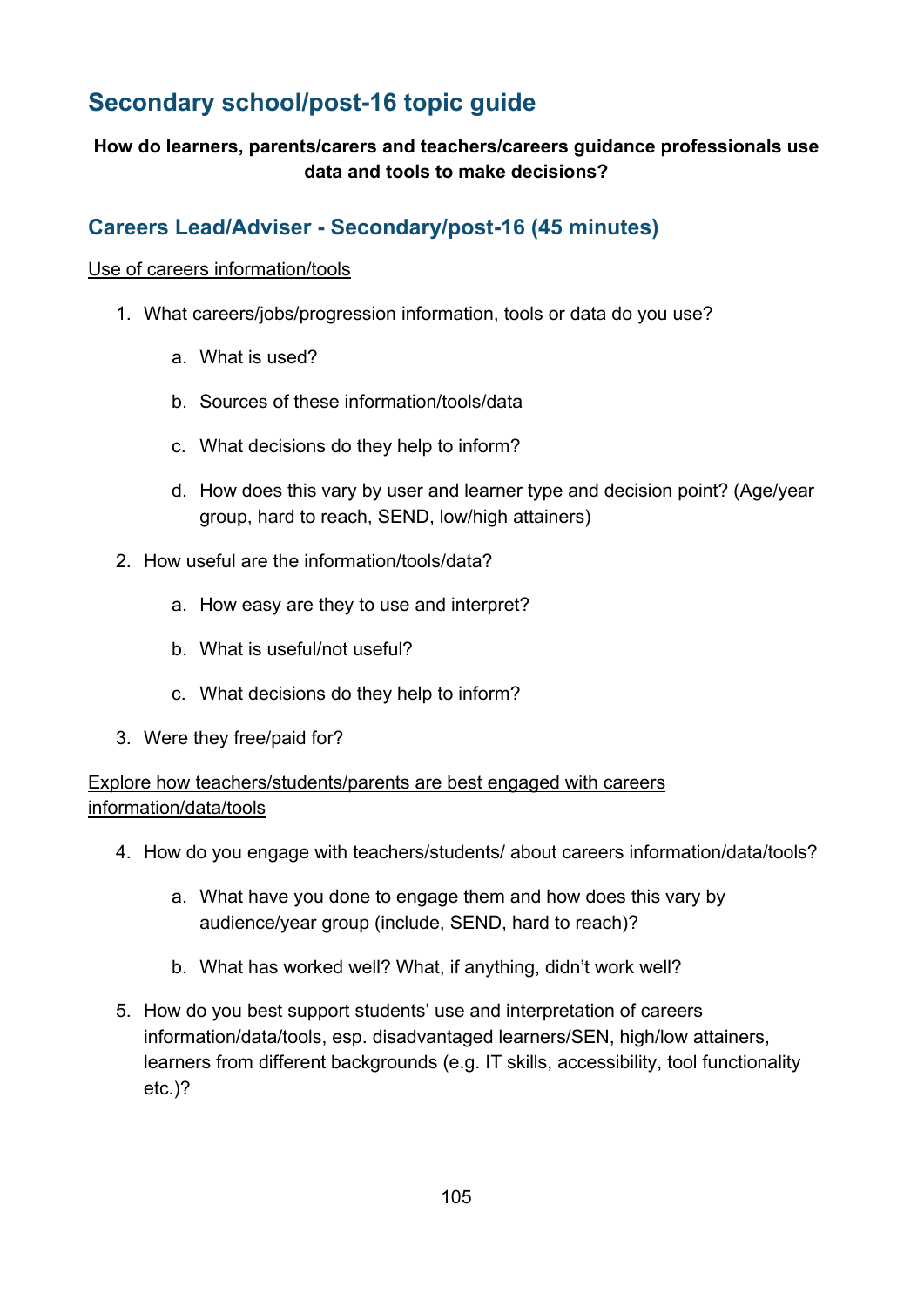- 6. How do hard to reach young people/parents (disengaged, SEND, no access to ICT) access information to make careers decisions?
- 7. How can they be better supported?
- 8. How can careers information/data/tools best support teachers/students/parents with making decisions about careers/jobs/progression?
- 9. Are there any other information/data/tools that would be helpful for improving careers education?
	- a. How does that vary by age/year group (KS3–KS5/HE/FE) and audience (teachers, students, parents, disadvantaged learners/SEN, high/low attainers etc.)?
	- b. What format would that come in? How would the different audiences like to access it?
- 10.Any other suggestions on how to improve careers education information/data/tools?

Destination data (this means information telling you where learners/students have gone after leaving Years 11 or 13, for example, if they have gone to college or university, or employment, or an apprenticeship).

- 11.How would you describe 'destination data' to students or parents?
- 12.Does the school/college produce its own destination data? Do you use it?
	- a. What aspects (certain stages/progression/leaver data)
	- b. In what way, what for?
	- c. Who else uses it? How is it made accessible (e.g. website), who is it aimed at?
	- d. Is the school/college's data used for any strategic planning (e.g. curriculum planning/offer, marketing, links to Alumni?
- 13.Do you use other destination data? How/when do you use it?
- 14.How easy are they to use and interpret (for you, students, parents, teachers)?
- 15.What specifically is useful/not useful about it? What are the benefits of using destination data?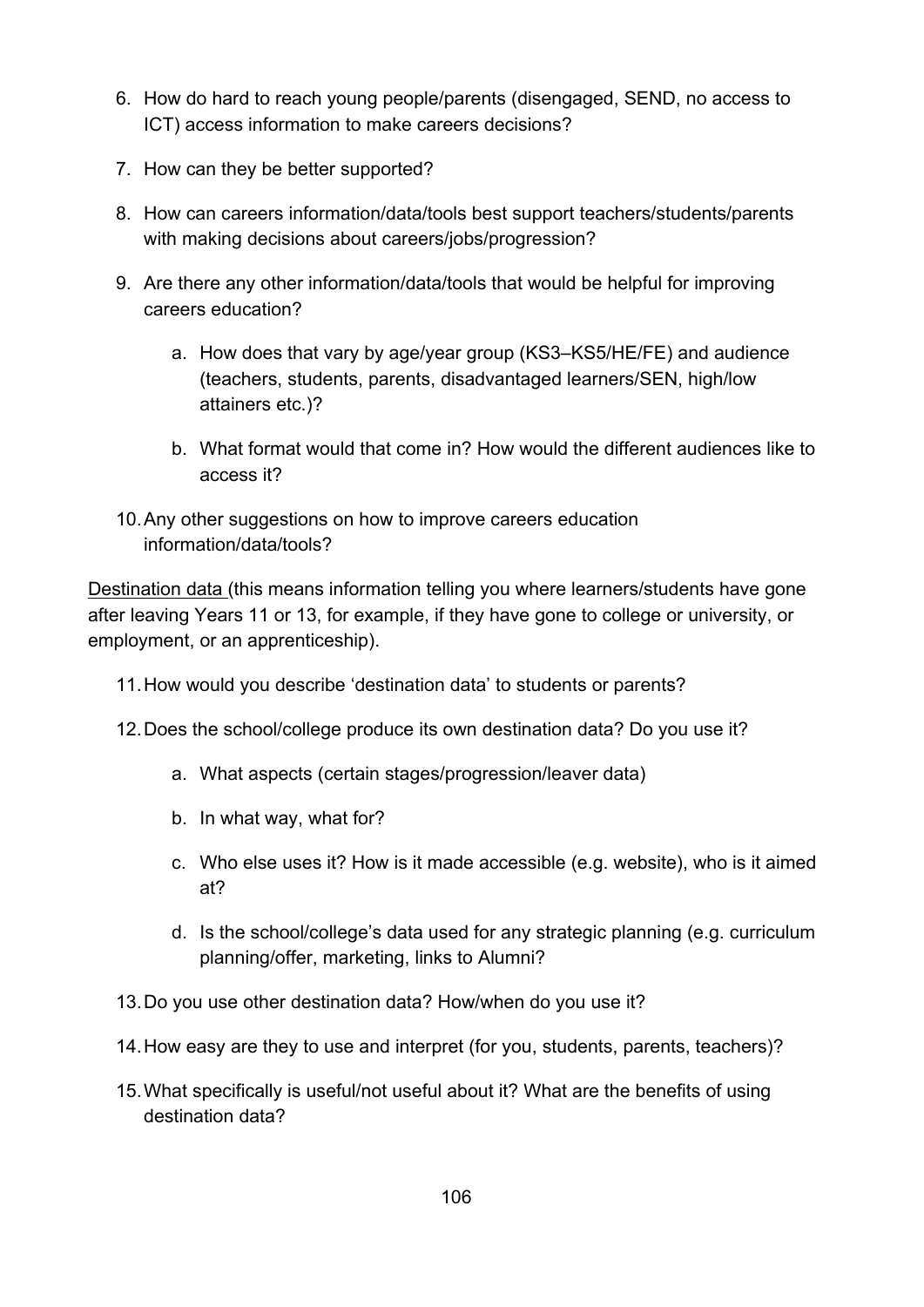- 16.How reliable and trustworthy is the destination data you use?
- 17.How do you access destination data (sources and format of data)? Is it free/paid for? How could access be improved?
- 18.How important is destination data for
	- a. informing choice of educational/training institutions? Why?
- 19.Is there anything missing/what destination information or tools would you like to see to help students and parents make decisions about careers/jobs/progression to further study?
- 20.What are the challenges to using destination data and how does this differ by audience (learners, young learners, parents, teachers, governors, employers etc.)?
- 21.How could the school/college make better use of destination measures what is the potential? How could it be more useful?

Labour Market Information (i.e. information about jobs, employment rates, rates of pay etc.)

- 22.How would you describe 'Labour Market Information' to students/parents?
- 23.Do you use it? How/when do you use it?
- 24.Does it have a local/national perspective?
- 25.How easy are they to use and interpret?
- 26.What specifically is useful/not useful about it? What are the benefits of using Labour Market Information?
- 27.How reliable and trustworthy is the Labour Market Information you use?
- 28.How do you access Labour Market Information (sources and format of data)? Is it free/paid for? How could access be improved?
- 29.How important is Labour Market Information for
	- a. informing choice of educational/training institutions? Why?
	- b. Informing future career/job choice? Why?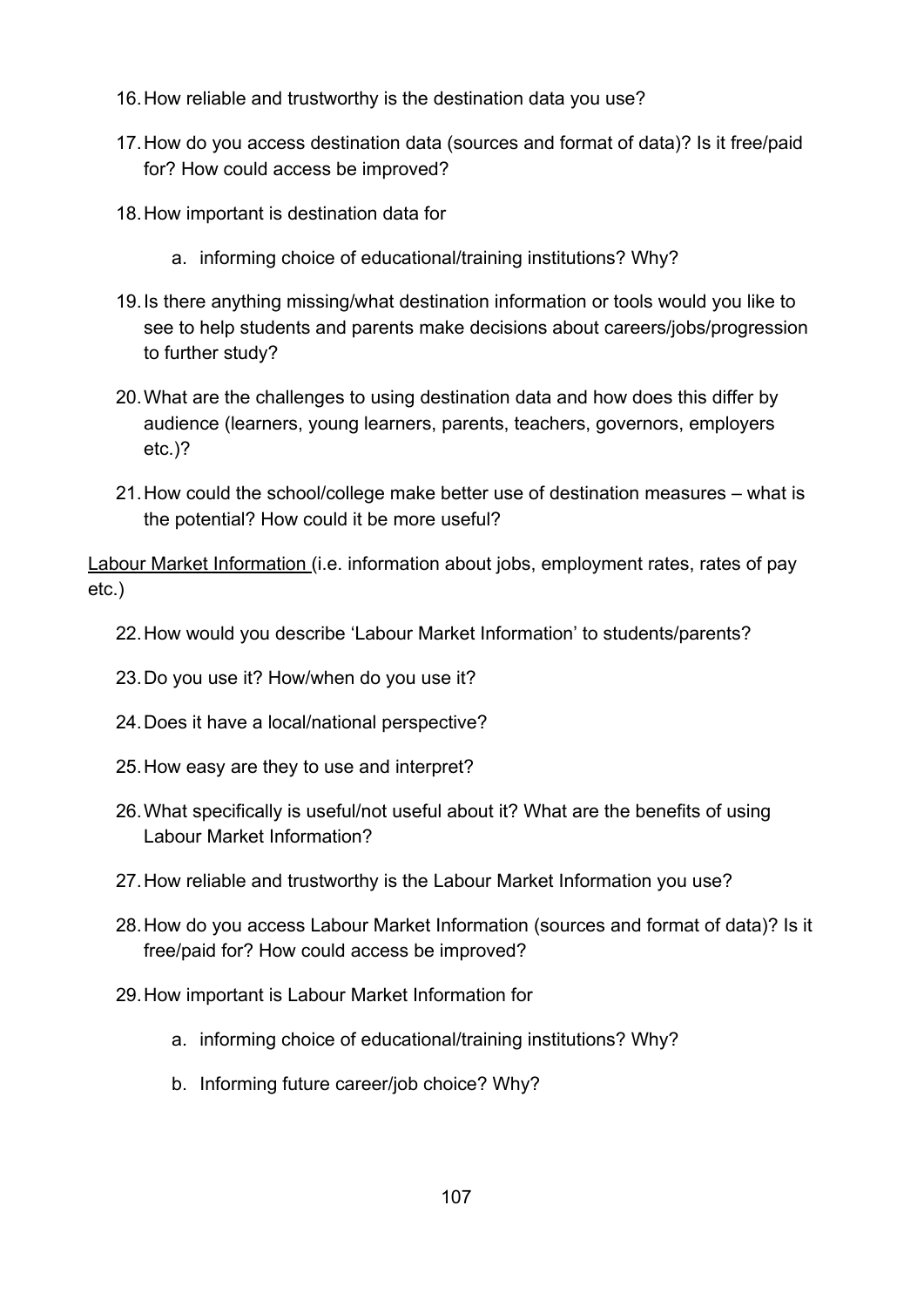- 30.Is there anything missing/what Labour Market Information or tools would you like to see to help students and parents make decisions about careers/jobs/progression to further study?
- 31.What are the challenges to using Labour Market Information and how does this differ by audience (learners, young learners, parents, teachers, governors, employers etc.)?

## **Teacher focus group – Secondary/post-16 (45 minutes)**

#### Explore how careers is covered

- 1. What is your role in careers education and guidance?
	- a. What careers/jobs/progression advice do you provide/what help do students ask for? Subject specific/general? Types of students (age/KS/academic/vocational, low/high attainers)
	- b. Do you provide any careers information/guidance to parents? Detail on when, what, how.
- 2. Where do you get your information from to answer questions/provide careers information to students/parents?
	- a. What sources how useful is this, gaps, ease of use

#### Explore what information/data/tools are used

- 3. Do you use any careers/jobs/progression information, tools or data to help you deliver careers education and guidance to students (e.g. talking about progression, jobs)?
	- a. What types/specific examples *(ask separately about data/tools)*
	- b. Who for (decision stages/ages of students/parents)
	- c. How do you use them (integration into curriculum/class, informally)?
	- d. What are the sources of information, data, tools do

#### Evaluating use of information, data, tools

- 4. What decisions do the information/tools you use help to inform? How does this vary by user and decision point?
- 5. Do you have enough information? What is missing?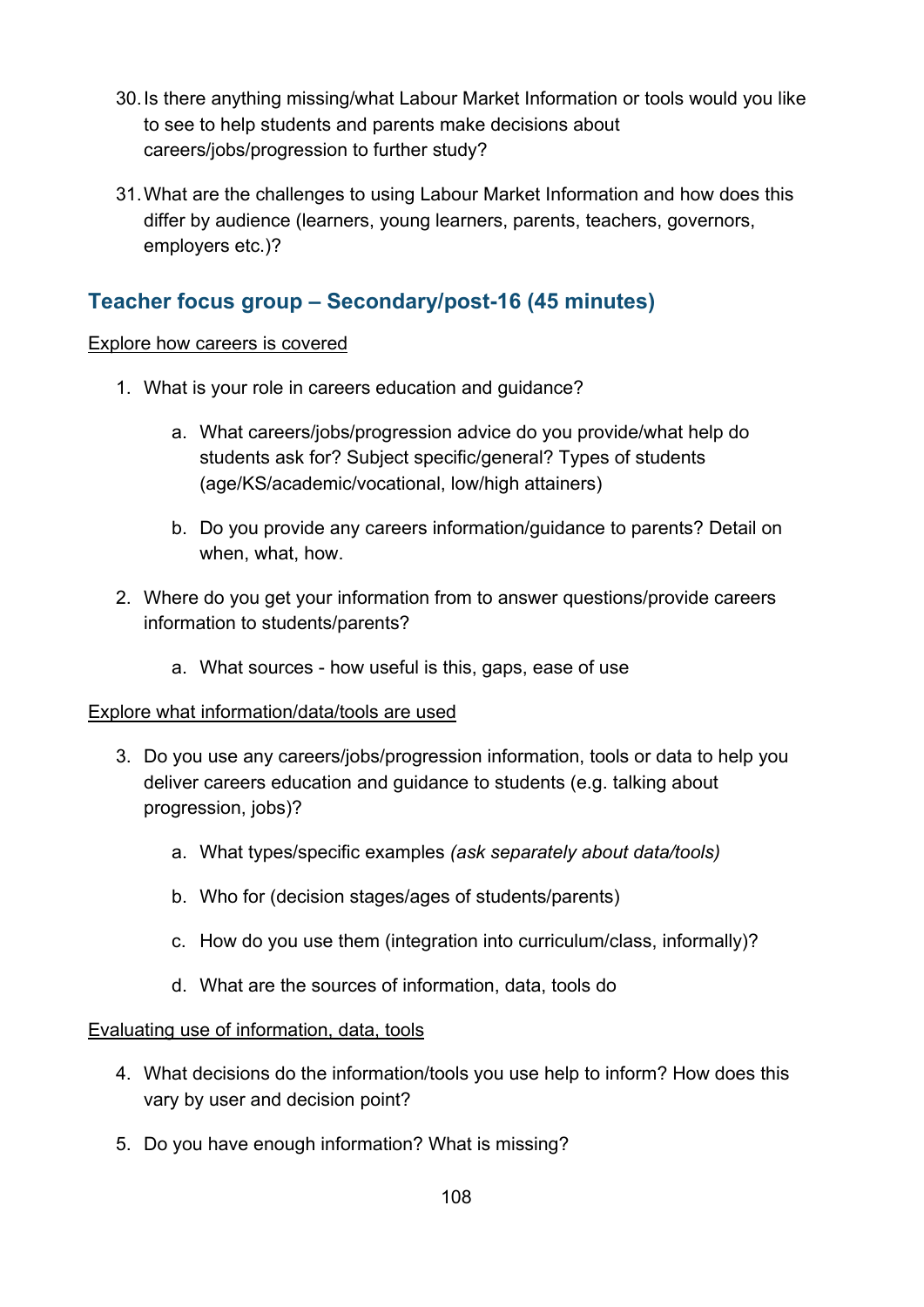- 6. What are the most/least important sources of information/tools and why?
- 7. Why use/don't use sources of information/tools? What are the challenges to using different sources of information/tools and how does this differ by audience (learners, parents, teachers, governors, employers etc.)?
- 8. How do you best support students' use and interpretation of careers information/data/tools (e.g. IT skills, accessibility, etc.)

#### Improving careers education and guidance

- 9. What other information/data/tools would be helpful for delivering good careers education?
	- a. How does that vary by age/year group (KS4/KS5/HE/FE) and audience (students, parents, disadvantaged learners/SEN, etc.)?
	- b. What information would be helpful for your students to help them think about the kind of career they would like to have?
	- c. What format would that come in? How would you like to access it? What would be the best way to engage them?
- 10.Any other suggestions on how to improve careers education in secondary/post-16 education (around use of destination measures, LMI/careers information and use of tools)?

Destination data (this means information telling you where learners/students have gone after leaving Years 11 or 13, for example, if they have gone to college or university, or employment, or an apprenticeship).

What's your understanding of 'destination data'?

- 11.Does the school/college produce its own destination data? Do you use it?
	- a. What aspects (certain stages/progression/leaver data)
	- b. In what way, what for?
	- c. Is the school/college's data used for any strategic planning (e.g. curriculum planning/offer, marketing work to attract new students?
- 12.Do you use destination data of other education/training providers (schools, FE, WBL, HE)?
	- a. How/when do you use it? Why/why not?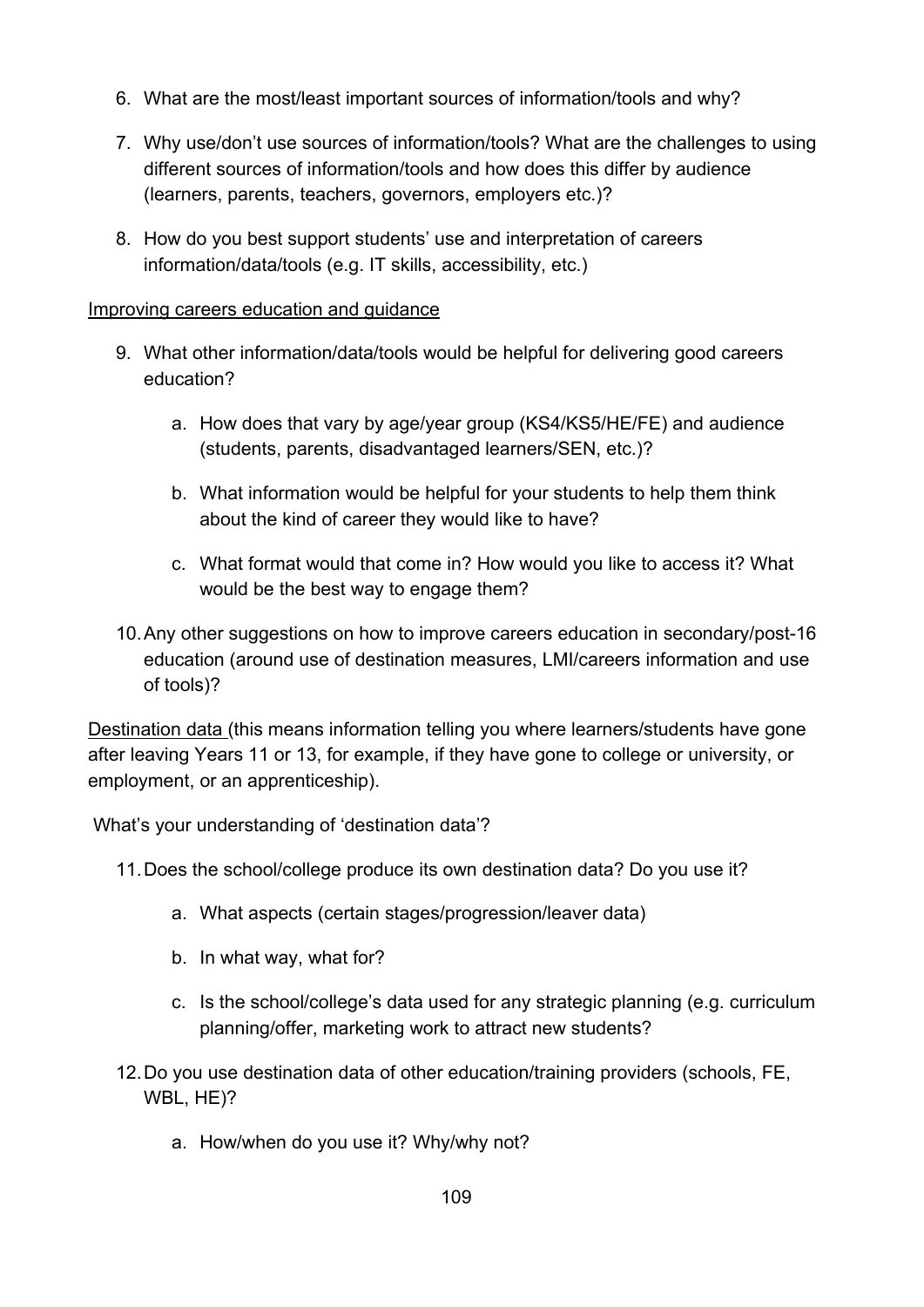- b. By key stage/year group, KS4, KS5, FE/HE, etc.
- c. Where do you look for destination data sources/format?
- d. What do you look for?
- 13.What specifically is useful/not useful about destination data?
- *14.*How could destination data be better used (e.g. strategic planning, careers information, advice and guidance) *(i.e. information on the destinations of leavers (e.g. information on students continuing their education, training through an apprenticeship, in paid employment, etc.)*

Labour Market Information (i.e. information about jobs, employment rates, rates of pay etc.)

- 15.What's your understanding of 'Labour Market Information'?
- 16.Do you use it? How/when do you use it?
- 17.What specifically is useful/not useful about it?
- 18.Is there a local/national perspective?
- 19.How do you access Labour Market Information (sources and format of data)? How could it be improved?
- 20.Is there anything missing/what Labour Market Information or tools would you like to see?

# **Student focus group – Secondary/post-16 (30 minutes)**

#### Thinking about options, careers and next steps

- 1. Background current stage in decision process (yr 9 options/post-16 options/post-18 options), general discussion on how finding this process.
- 2. Have you thought about what your next steps will be (A levels/university/college/Apprenticeship – depending on year group)?
	- a. What are your plans for your next steps and after that?
	- b. Did/do you have the right information to help make a decision?
	- c. What sources of information did you use? Was this via portals/websites/other sources/specific tools? If yes, where?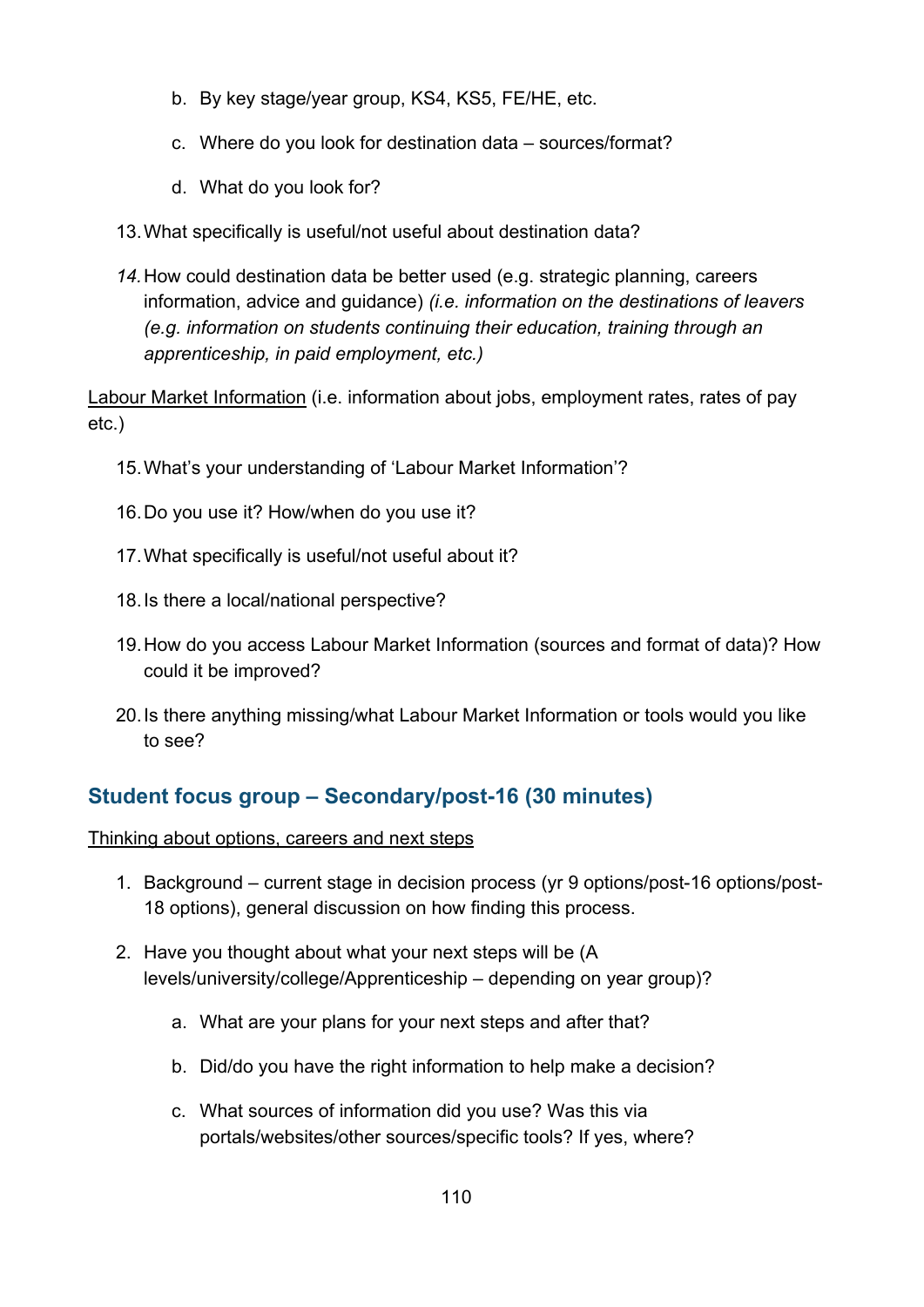- d. How easy was it to access the information you needed? How could this be improved?
- e. If no, what would you like to see? What is missing?
- 3. Have you thought about what you would like to do in the future for a job or career? What are your thoughts on this? Do you have a career in mind?
	- a. Did you receive any information that helped you to consider your career options? If so, from where, what format?

#### TASK – Tools/information mapping exercise

- 4. What careers/jobs/progression information/tools/activities are you aware of? (spontaneous and then prompted via sort cards)
	- a. Which have you used?
- 5. When/how have you used them? Inside/outside school/college? Integrated into lessons? What decision points have you used them for?
- 6. Does your school/college offer any information, tools or activities to help you make decisions about your options/subjects or qualification choices and to think about your future? (e.g. internet access, career planning tools, careers department/library, careers videos, etc.)
- 7. What sources and tools do you use outside of school to help make choices about next steps/careers decisions?
- 8. Which do you think have been most useful so far what decisions have they most influenced? Explain why.
- 9. How trustworthy do you feel these sources of information/tools are? Why?
- 10.Why don't use sources of information/tools? What are the challenges to using different sources of information/tools?
- 11.Do you have enough information? What is missing?
- 12.What would make careers guidance information more useful/easier to access?
- 13.What tools would be helpful to you when making decisions about your future options/career?
	- a. What would the tools help you to do/know?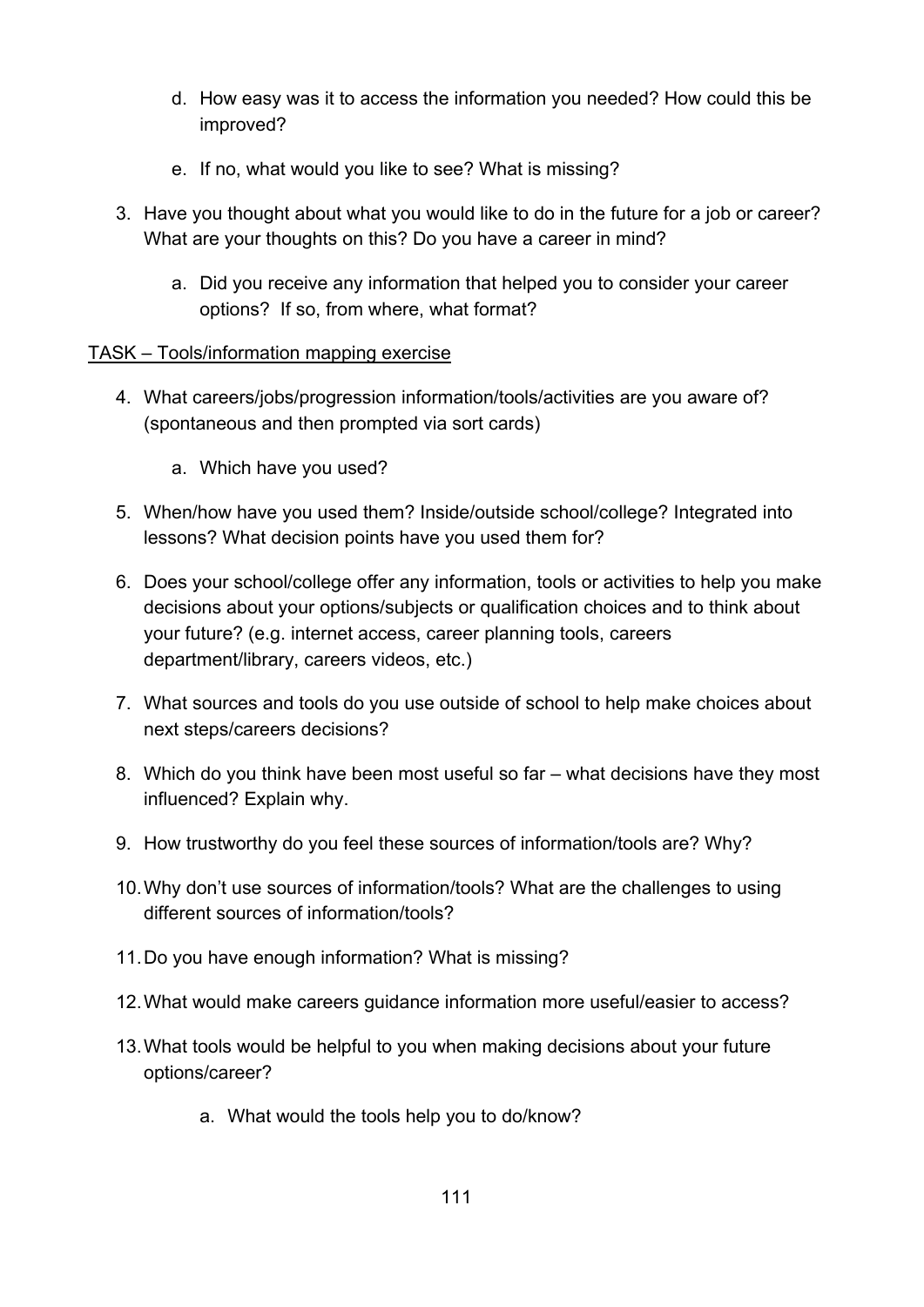- b. What format would they come in? How would you like to access them?
- 14.Is there anything different that your school/college or universities, employers and other organisations that help with careers education and guidance could do to make it easier for you to make the right decisions for your future?

Destination data (this means information telling you where learners/students have gone after leaving Years 11 or 13, for example, if they have gone to college or university, or employment, or an apprenticeship).

- 15.Have you heard of it before, what's your understanding of 'destination data'?
- 16.Do/have you used it? How/when? Why/why not?
- 17.Is it easy to find/interpret?
- 18.Did you look at the institution's (current) destination data before coming here (e.g. if college/sixth form)? Why, how did you access it, did it help you make a decision? Why?
- 19.What specifically is useful/not useful about destination data or would it be useful/why? What are the benefits of using destination data?
- 20.How do/would you like to access destination data (sources and format of data)? How could it be improved?
- 21.How important/valuable is destination data when choosing your next steps?

Labour Market Information (i.e. information about jobs, employment rates, rates of pay etc.)

- 22.Have you heard of it before, what's your understanding of 'Labour Market Information'?
- 23.Do/have you used it? How/when?
- 24.Is it easy to find/interpret?
- 25.What specifically is useful/not useful about it? What are the benefits of using Labour Market Information?
- 26.Is there a local or national perspective?
- 27.How do you access Labour Market Information (sources and format of data)? How could it be improved?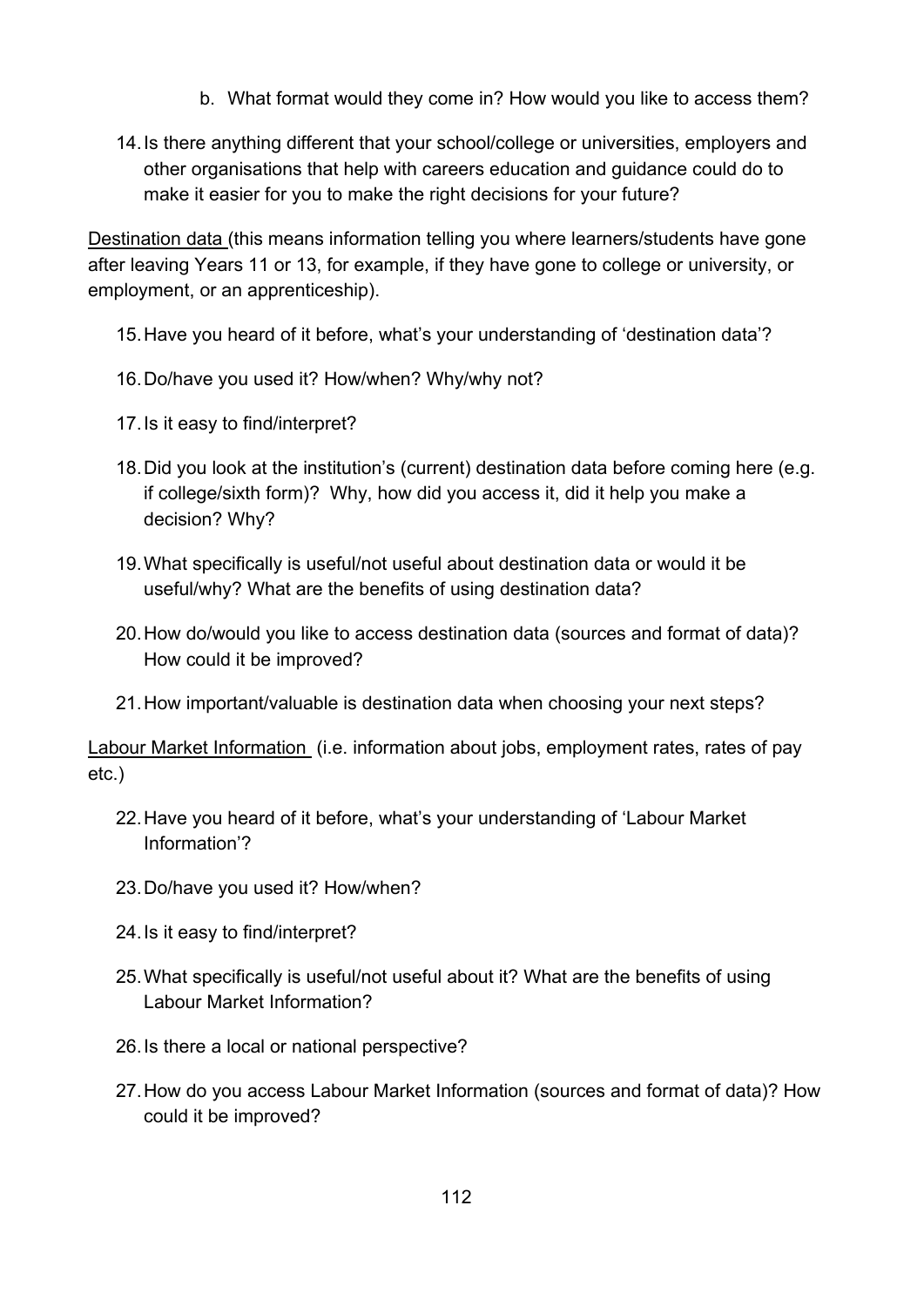28.Is there anything missing/what Labour Market Information or tools would you like to see?

# **Parents focus group/interview – Secondary/post-16 (30 minutes)**

#### Explore current situation and decisions made so far

- 1. Background stage child is at in careers planning/decision process (yr 9 options/post-16 options/post-18 options), general discussion on how finding this process.
	- a. Have you/your child started to think about their next steps choice/options/subject choices and career choices? If so, when did you first start?
	- b. How involved are/were you in making these decisions?
	- c. What kind of information are/were you/your child looking for to help you make these decisions?
	- d. What sources did you use?

#### Accessing information/tools

- 2. As a parent, what information, tools or activities have you used to help you with making your child's education/careers choices?
	- a. How useful is it/has it been?
- 3. What decision points have you used them for?
	- a. Choice of secondary school, subjects/options, KS4/post-16, KS5/HE/FE, etc.
	- b. Decision points they are most useful for/most influential over?
- 4. How easy is it to find the information you need? How accessible is it/easy to use/interpret the information/tools?
- 5. What are the most/least important sources of information/tools and why? What do you like/dislike about them and why?
- 6. What are the challenges to using different sources of information/tools? Why don't use sources of information/tools?
- 7. Do you have enough information? What is missing?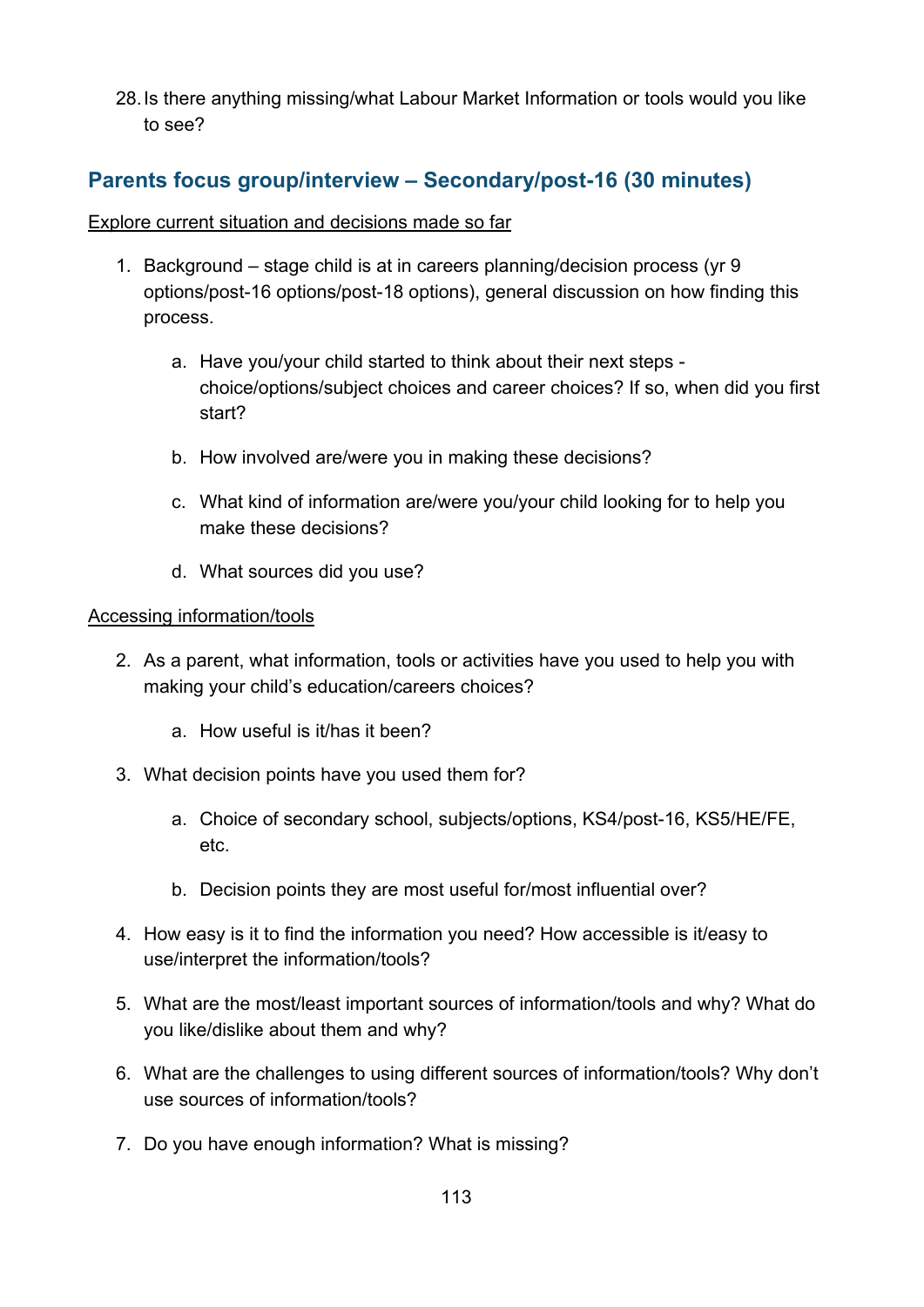8. What would make careers guidance information more useful/easier to access?

#### Improving careers education and guidance

- 9. What information/data (destination data/LMI) would be helpful to you when making decisions about future options/career for your child?
	- a. What is most important in helping you make these decisions?
	- b. What format would that come in? How would you like to access it?
- 10.What tools would be helpful to you when making decisions about future options/career for your child?
	- a. What would the tools help you to do/know?
	- b. What format would they come in? How would you like to access them?

Destination data (this means information telling you where learners/students have gone after leaving Years 11 or 13, for example, if they have gone to college or university, or employment, or an apprenticeship).

- 11.Have you heard of it before, what's your understanding of 'destination data'?
- 12.Do/have you used it? How/when?
- 13.Is it easy to find/interpret?
- 14.What specifically is useful/not useful about destination data or would it be useful/why? What are the benefits of using destination data?
- 15.How important/valuable is destination data when choosing next steps?
- 16.How could destination data be made more useful/meaningful to you, parents, educational establishments, employers, etc?

Labour Market Information (i.e. information about jobs, employment rates, rates of pay etc.)

- 17.Have you heard of it before, what's your understanding of 'Labour Market Information'?
- 18.Do/have you used it? How/when? Why/why not?
- 19.Is it easy to find/interpret?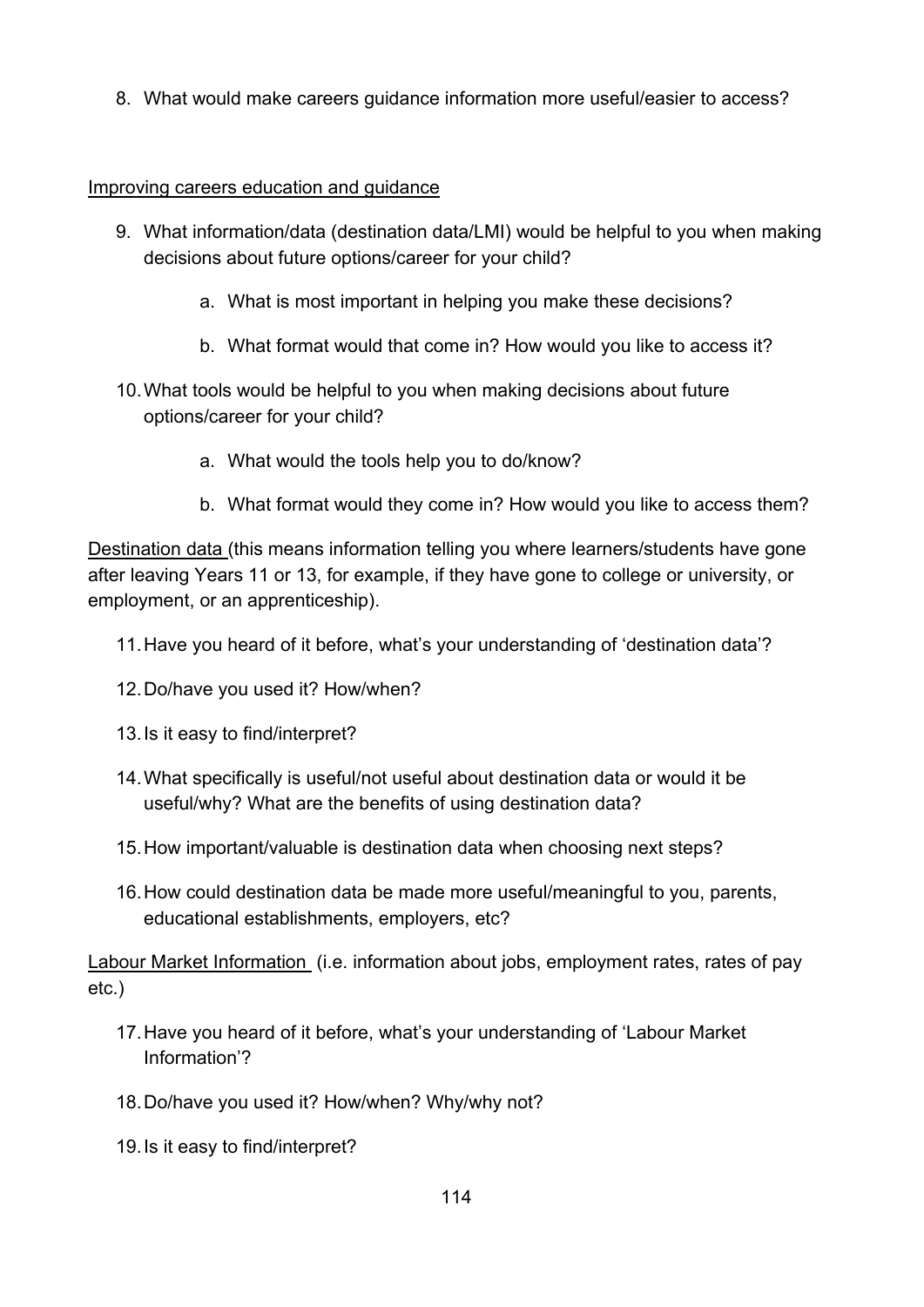- 20.What specifically is useful/not useful about it? What are the benefits of using Labour Market Information?
- 21.How important/valuable is Labour Market Information when choosing your child's next steps?
- 22.Is there anything missing/what Labour Market Information or tools would you like to see?
- 23.How could Labour Market Information be made more useful/meaningful to you, your child, etc? How could it be improved?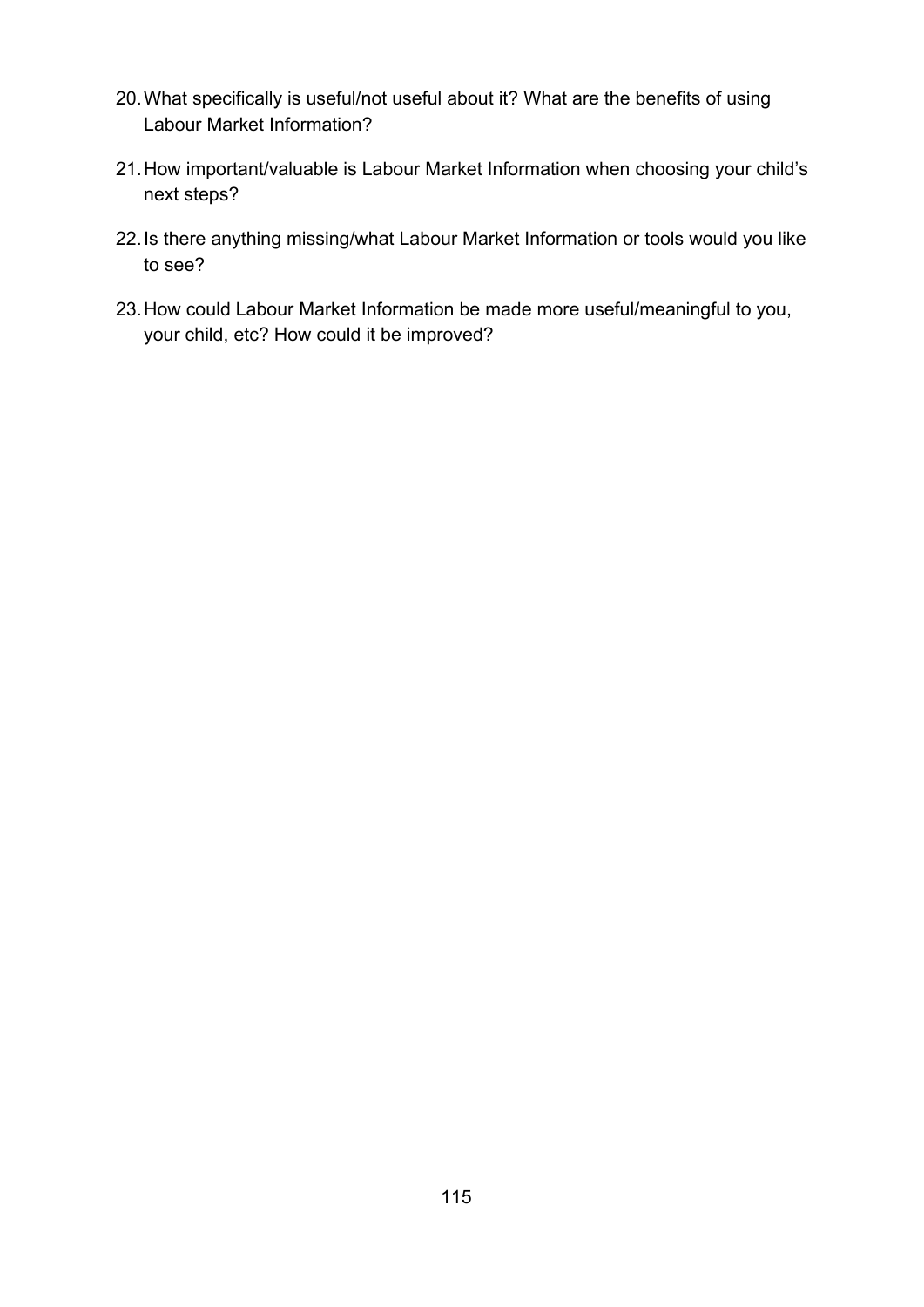# **Parent survey questionnaire**

#### **Parent and carers survey**

## **About you and your child**

For these first few questions we'd like you to think about the child who is attending the school that sent you this survey. If you have more than one child at this school please think about your oldest child.

#### **S1. How old is your child? (SC) [drop down list]**

#### **S2. Are they? (SC)**

Male Female

**S3. Are they at? (SC)**

Primary School – **ROUTE TO Q1**

Secondary School (Years 7-11) - **ROUTE TO Q5** Sixth form at a Secondary School - **ROUTE TO Q5**

# Sixth form college/Further Education college - **ROUTE TO Q5**

## **Talking to your children about careers and jobs**

## **FOR PARENTS OF PRIMARY AGED LEARNERS ONLY THOSE WHO ANSWERED 'PRIMARY' AT S3:**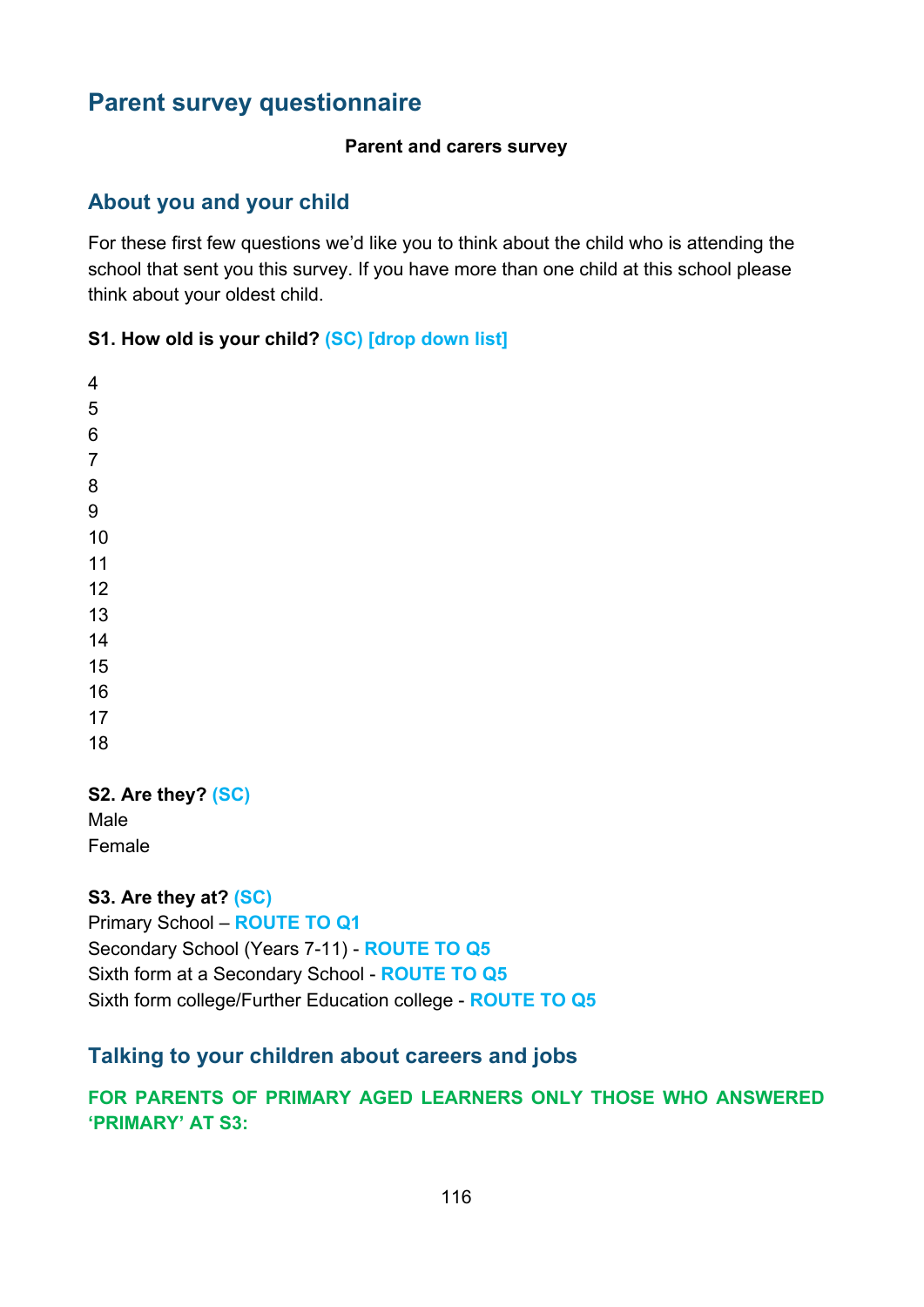## **Q1. How often do you talk to your child about jobs or careers they could do in the future? (SC)**

**Regularly** Sometimes Rarely Never Don't know

## **Q2. Have you spoken to them about any of the following…? (MC)** *Please tick all that apply*

- different job roles/careers and what they would involve e.g. what you do for job
- things that they enjoy doing now at school that they might want to do in the future
- different sectors they could work in (e.g. Science, Retail, Hospitality)
- what they want to do when they grow up
- how much you would get paid for different jobs
- what they need to do in the future to achieve a certain job role (e.g. Doctor; teacher) e.g. going on to college, university, the qualifications they'll need;
- different pathways they could choose after age 16 or when they finish their GCSEs/compulsory education e.g. school sixth form, college, university, apprenticeships, getting a job
- what they are planning on doing as a job or career when they have completed their education
- what they are planning on doing as a job or career when they have completed their education
- reasons that they might want to think about a certain career/job role over another e.g. salary, prospects, availability of jobs
- Other (please write in)
- None of these

## **Q3. How easy is it to find the information about future jobs and careers for your child ? (SC)**

Very easy Easy **Neutral Difficult** Very difficult Don't know

## **Q4. Please tell us how much you agree or disagree with the following statements…?**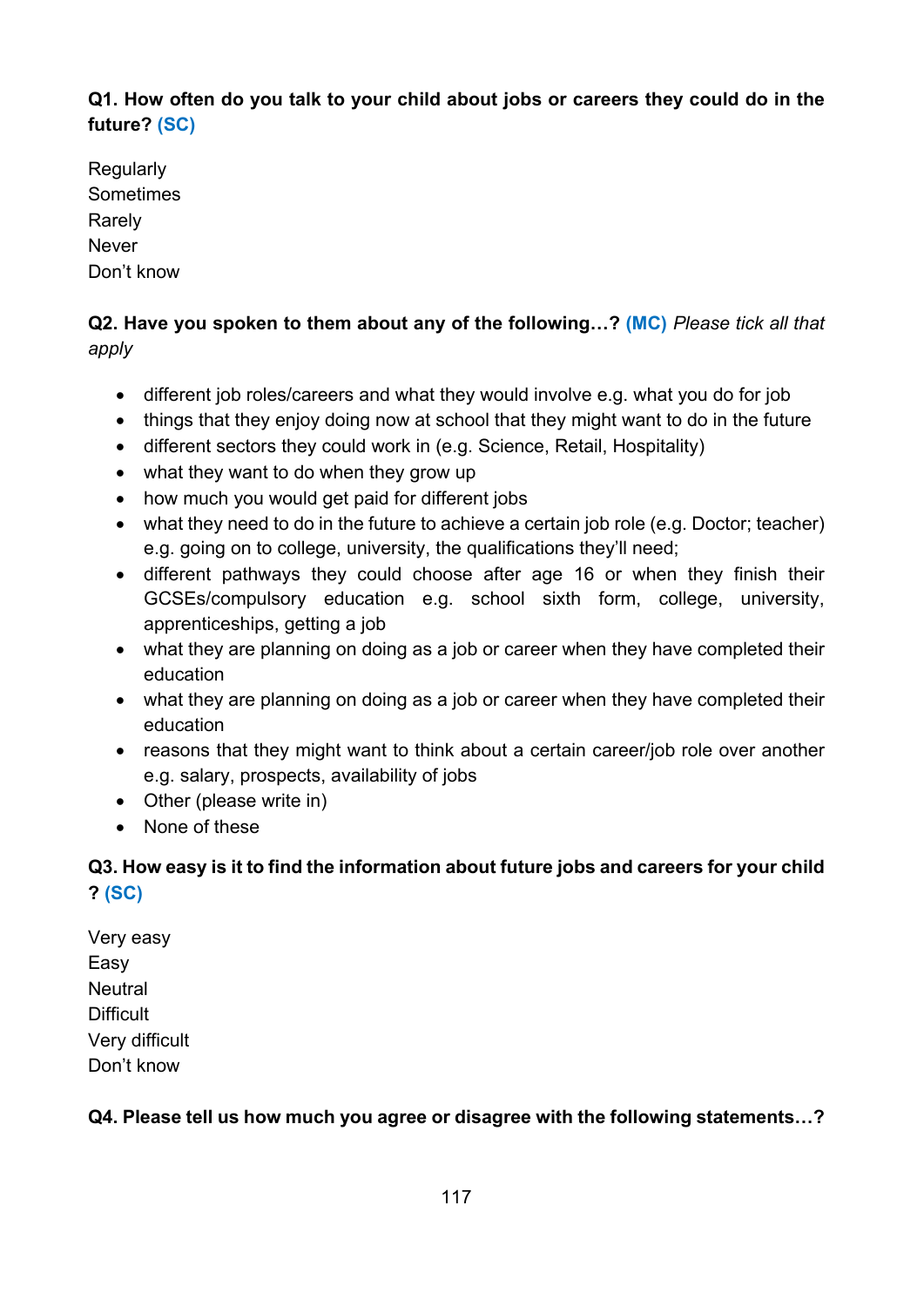#### **GRID**

*Strongly agree Agree Neither agree nor disagree Disagree Strongly disagree Not applicable* 

I think it is important to speak to your child about different jobs and what they might want to do in the future

I want to encourage my child to have high aspirations for the job and career they could go on to do

I think my child is still too young to be thinking about jobs and careers and what they want to do in the future

My child asks me questions about different jobs and careers

I would like to know more about what I could be talking to my child about in relation to jobs and careers

Thank you for taking the time to complete this survey.

We are also undertaking some telephone interviews with parents/carers as part of the research. This would involve a 20-30 minutes interview over the phone at a time to suit you to find out more about how you are helping your child with decisions about their future.

If you would be willing to take part in a telephone interview, please provide your contact details below and a researcher will contact you. Your contact information will be used for this research study only and will not be shared with any other party. It will be destroyed upon completion of this research:

Name **and the set of the set of the set of the set of the set of the set of the set of the set of the set of the set of the set of the set of the set of the set of the set of the set of the set of the set of the set of the** 

Contact number **Exercise 20** 

Email address \_\_\_\_\_\_\_\_\_\_\_\_\_\_\_\_\_\_\_\_\_\_\_\_\_

## **THANK AND CLOSE**

## **SECONDARY/POST-16 SECTION**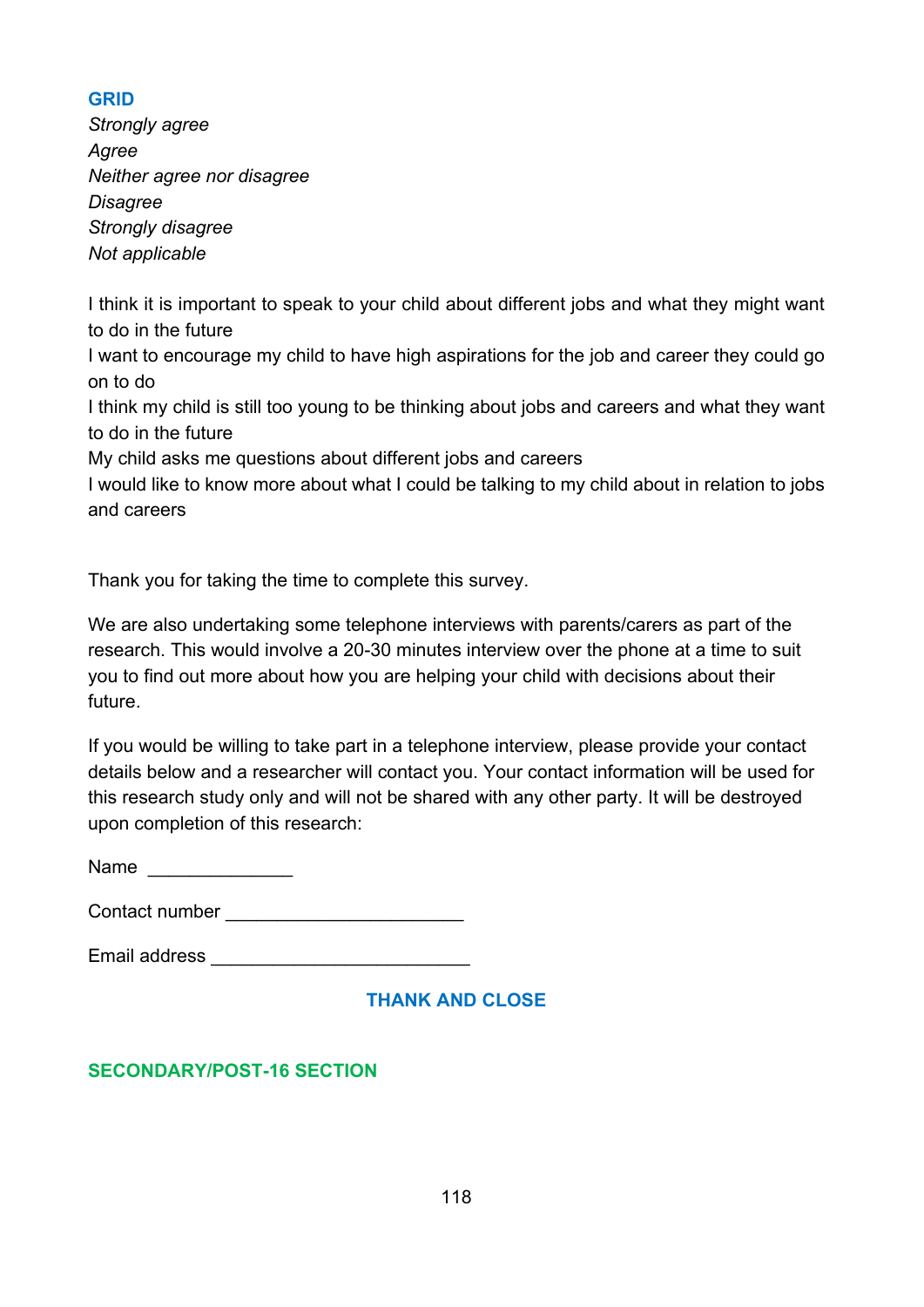**ONLY TO BE COMPLETED BY THOSE WHO ANSWERED 'SECONDARY SCHOOL (YEARS 7-11)', 'SIXTH FORM AT A SECONDARY SCHOOL' OR 'SIXTH FORM COLLEGE/FURTHER EDUCATION COLLEGE' AT S3**

**Q5. Has your child's school or college spoken to them about jobs or careers they could do in the future? (SC)**

Yes No Don't know

**Q6. How often do you talk to your child about jobs or careers they could do in the future? (SC)**

**Regularly** Sometimes Rarely Never Don't know

## **Q7. Have you spoken to your child about any of the following…?** *Please tick all that apply* **(MC)**

- different job roles/careers and what they would involve e.g. what you do for job
- things that they enjoy doing now at school that they might want to do in the future
- different sectors they could work in (e.g. Science, Retail, Hospitality)
- what they want to do as an adult
- how much you would get paid for different jobs
- what they need to do in the future to achieve a certain job role (e.g. Doctor; teacher) e.g. going on to college, university, the qualifications they'll need;
- different pathways they could choose after age 16 or when they finish their GCSEs/compulsory education e.g. school sixth form, college, university, apprenticeships, getting a job
- what they are planning on doing when they leave school/college i.e. whether they want to go on to school sixth form, college, university, apprenticeships, getting a job
- what they are planning on doing as a job or career when they have completed their education
- reasons that they might want to think about a certain career/job role over another e.g. salary, prospects, availability of jobs
- Other (please write in)
- None of these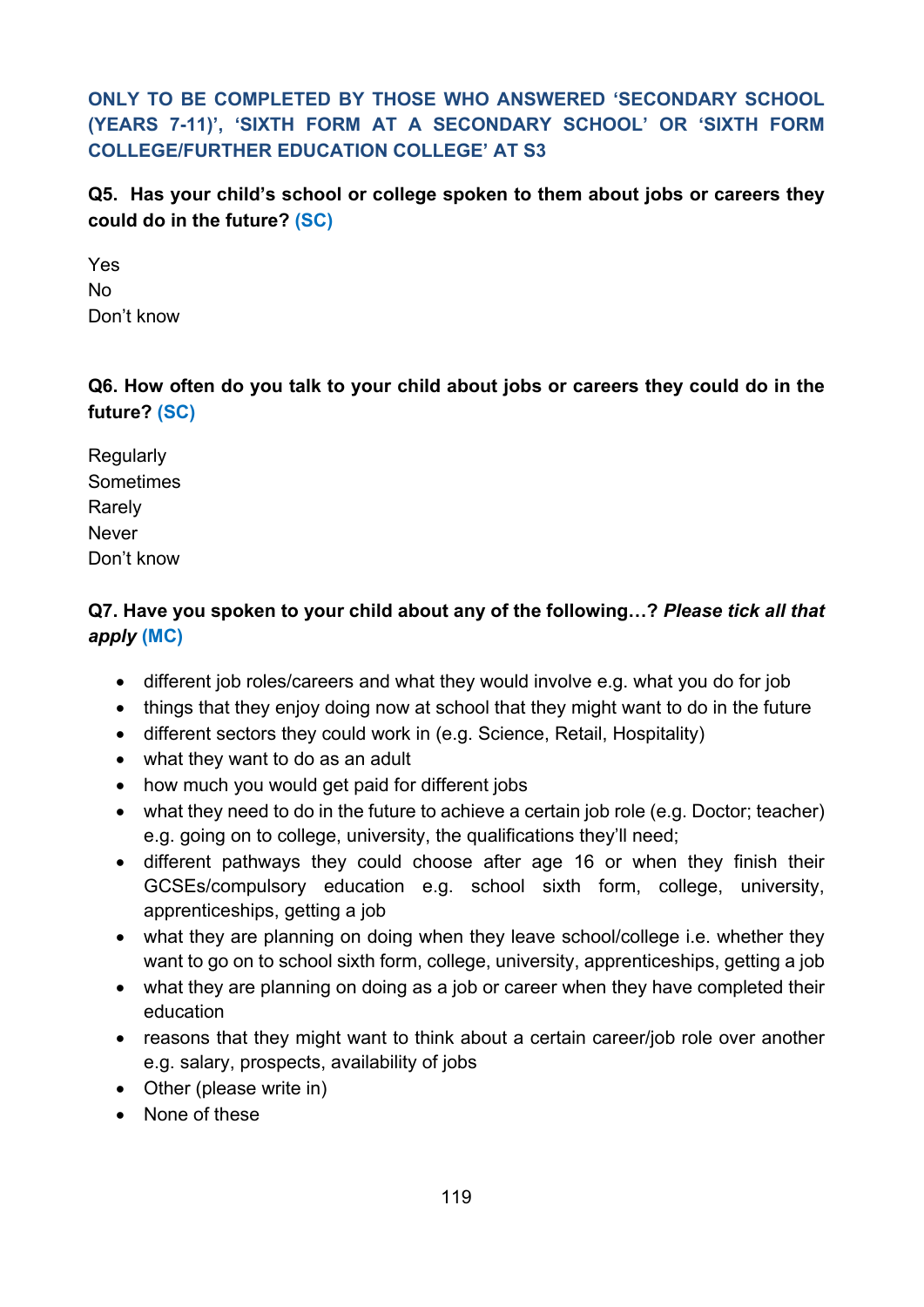# **Use of information and tools**

## **Q8. Where do you go to find the information you need to help you have conversations with your child about future careers and jobs?** *Please tick all that apply* **(MC)**

My own experience of careers/jobs Speaking to teaching staff at the School/college my child attends Speaking to careers staff at the school/college my child attends Internet Social media **Newspapers** Books Local news about jobs/careers Speaking to other parents/friends None of these Other (please write)

## **Q9. Have you used any of the following tools to help you when you're speaking to your child about future careers/jobs.** *Tick all that apply* **(MC)**

- Tools that help you find out about what different careers may suit you (e.g. based on your qualifications, skills, personality)-**ROUTE TO Q10a**
- Tools that help you find out about different job roles and their potential salaries **ROUTE TO Q10a**
- Tools that help you find out about different job roles in the local area -**ROUTE TO Q10a**
- Tools that help you find out about different courses (e.g. college courses, training courses, apprenticeships etc.) - -**ROUTE TO Q10a**
- Tools that help you with decisions about different pathways after age 16 or when finishing GCSEs/compulsory education e.g. school sixth form, college, university, apprenticeships, getting a job - -**ROUTE TO Q10a**
- Tools that help you develop your skills for the future e.g. interview and CV tips **ROUTE TO Q10a**
- Tools that help you find work placements/internships -**ROUTE TO Q10a**
- Other (please write in) -**ROUTE TO Q10a**
- None of these –**ROUTE TO Q11**

## *IF RESPONDENDENT SELECTS ANY TOOL AT Q9 THEY ARE ROUTED ON TO ANSWER Q10a THEN Q10b and 10c. THOSE SELECTING 'NONE OF THESE' AT Q9 ARE ROUTED TO Q11.*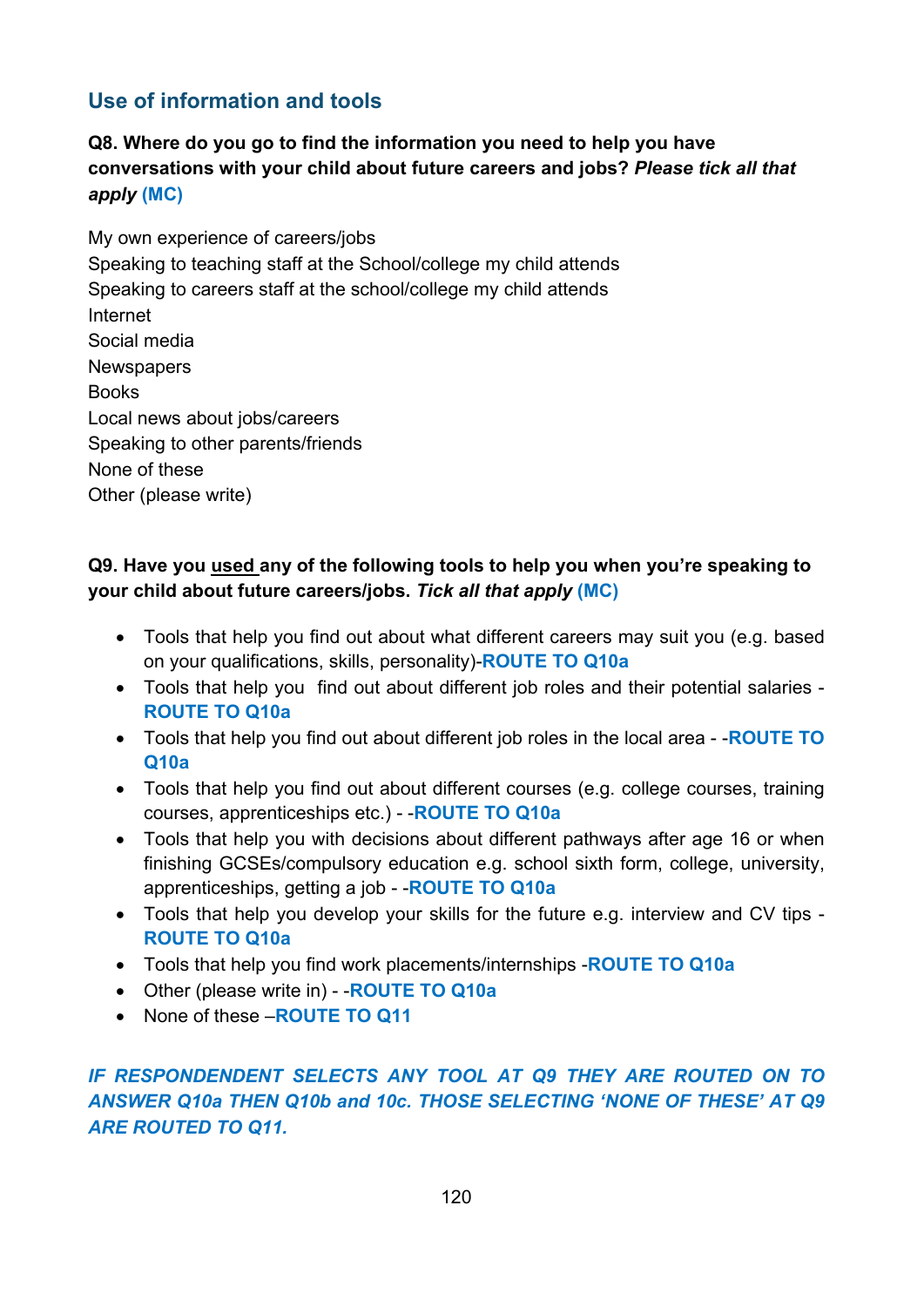Q10a. Which of these statements describes how you use the tools…? *Tick all that apply* **(MC)**

I use the tools myself I tell my child about the tools and then they use them My child and I use the tools together Other (please write in)

Q10b. How useful do you find these tools for finding the information you need? **(SC)**

Very useful Quite useful Not very useful Not at all useful Don't know

Q10c. How easy is it to find the tools and information you need? **(SC)**

Very easy Easy **Neutral Difficult** Very difficult

## **Use of destinations data (THIS SECTION ONLY FOR THOSE OF CHILDREN AGE 14, 16 AND 18)**

*By destination data we mean information telling you where learners/students have gone after leaving secondary school or college, for example, if they have gone to university, or employment, or an apprenticeship).*

**Q11. Have you used any of the following destinations data to help you in the conversations that you're having with your child about choosing where they want to move on next (e.g. college, school sixth form, college, university, apprenticeships, getting a job)?** *Tick all that apply* **(MC)**

Information on students' **academic achievements** at the sixth form/college/university/training provider (e.g. number of A'levels or vocational qualifications achieved; average point score; % who achieve first or second class degrees) - **ROUTE TO Q12b**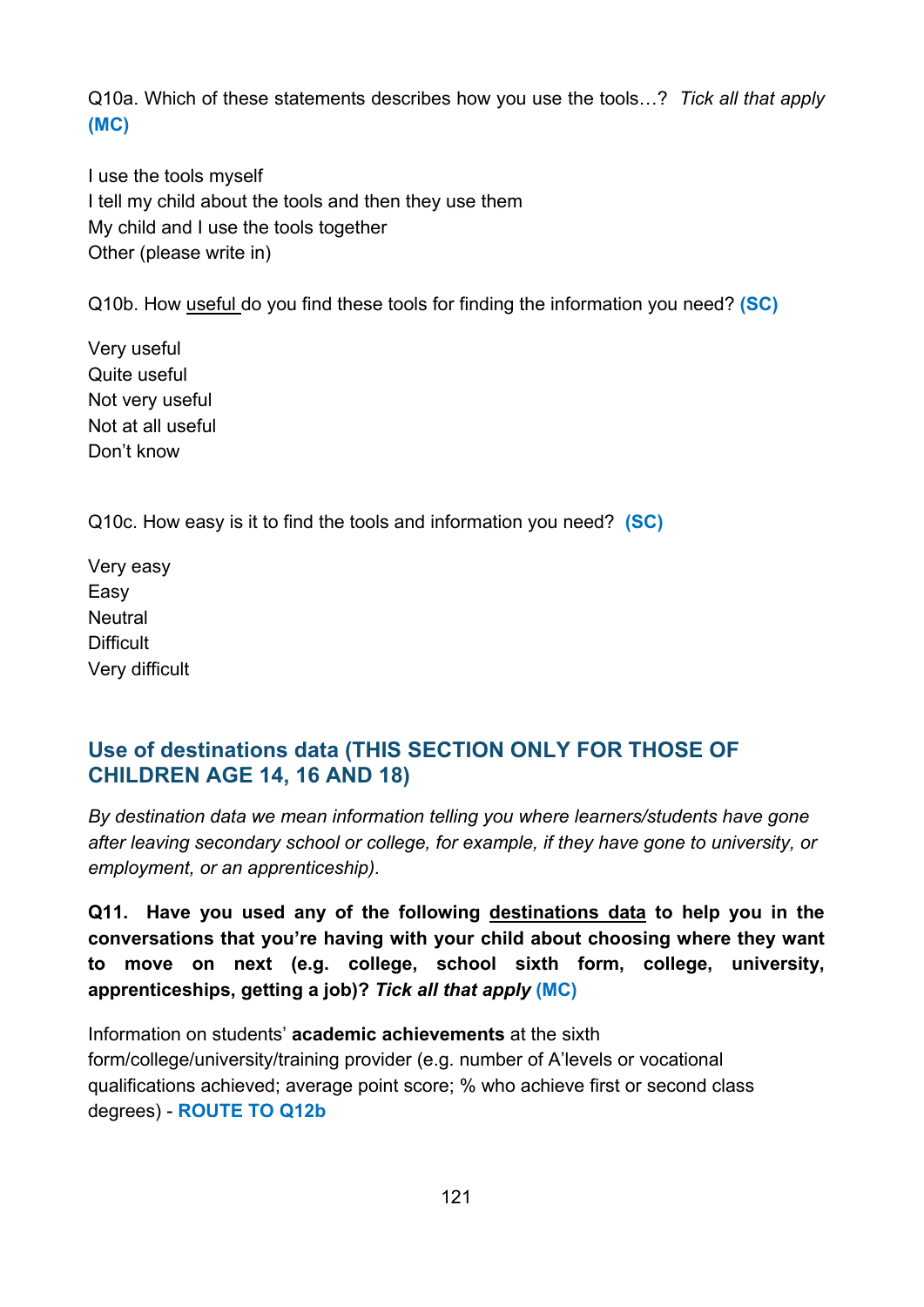Information about how many students go on to **different pathways** (e.g. school sixth form, college, university, apprenticeships, getting a job - **ROUTE TO Q12b**

Information on what **types of jobs** current students at the sixth form/college/university/training provider go on to do - **ROUTE TO Q12b**

Information on what types of careers current students at the sixth form/college/university/training provider go on to do - **ROUTE TO Q12b**

I haven't used destinations data –**ROUTE TO Q12a**

Other (please write in) – **ROUTE TO Q12b**

#### **IF SELECTED 'I HAVEN'T USED DESTINATION DATA' AT Q11 ANSWER Q12a, THEN ROUTE TO SECTION ON LMI.**

**Q12a. You have said that you have not used destinations data. We are interested in understanding why you haven't used this data. Please select all that apply. (MC)** 

I didn't know it was available I don't know where to find it It isn't easy to use I don't think it would be useful to either myself or my child I've not used it yet, but I may use it in the future

## **IF USED DESTINATION DATA AT Q11 (ie SELECTING ANYTHING OTHER THAN 'I HAVE NOT USED DESTINATIONS DATA') – ROUTE TO 12b/13/14/15/16/17**

#### **Q12b. Which of these statements best describes how you use the destination data…? (SC)**

I use the destination data myself to inform decisions for my child I tell my child about the destination data and then they go off and look at it themselves My child and I use and talk about the destination data together

#### **IF USED DESTINATIONS DATA AT Q11**

#### **Q13. How useful do you find this destinations data? (SC)**

Very useful Quite useful Not very useful Not at all useful Don't know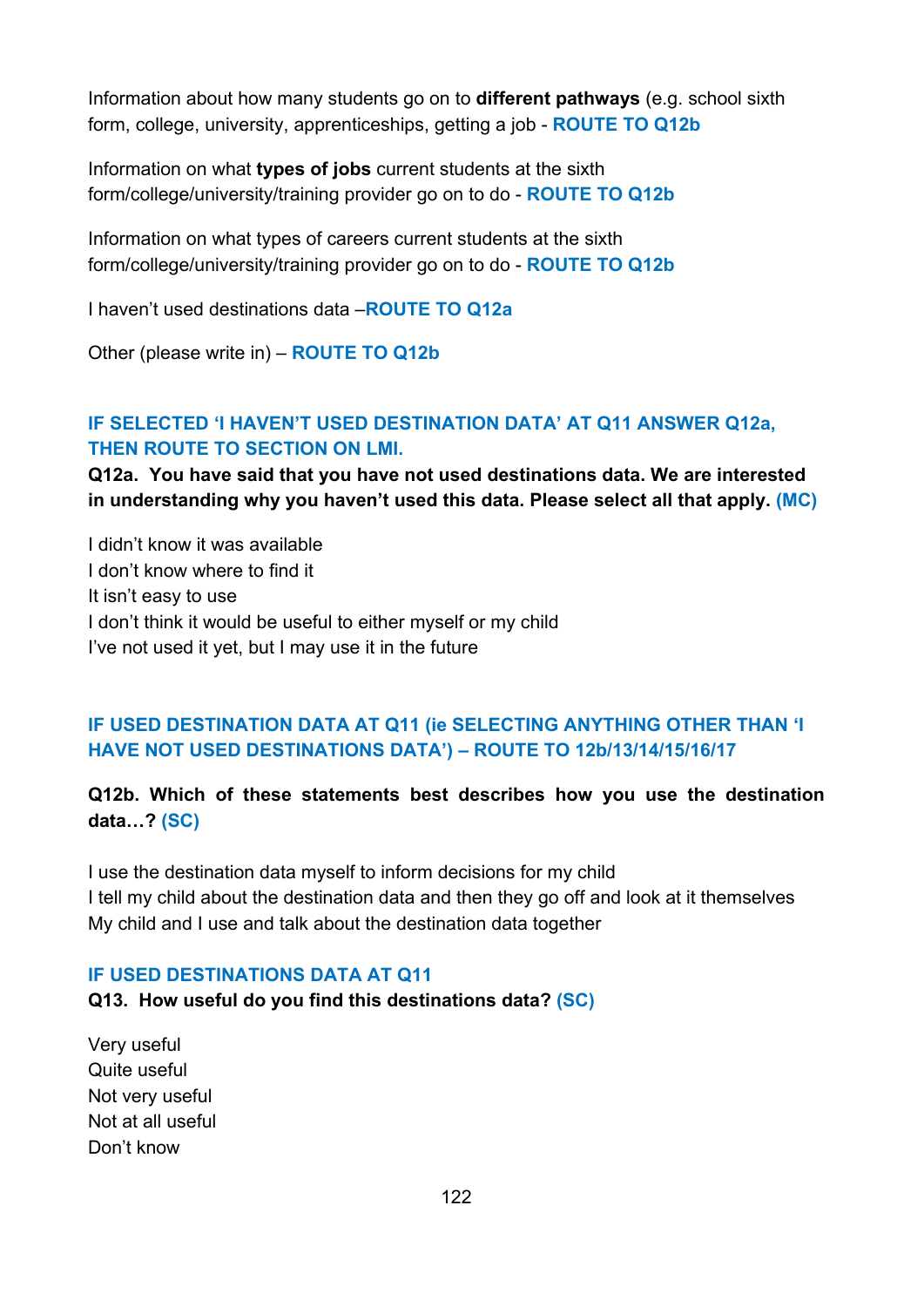#### **IF USED DESTINATIONS DATA AT Q11**

#### **Q14. How easy is it to find this destination data? (SC)**

Very easy Easy **Neutral Difficult** Very difficult Don't know

#### **IF USED DESTINATIONS DATA AT Q11**

#### **Q15. Where do you get this destination data from?** *Tick all that apply* **(MC)**

College/University/training provider's website Department for Education Local authority websites UCAS National Careers Service Higher Education Statistics Agency Teaching Staff/Other staff at child's school/college Careers Advisor Newspaper article Other careers website (please write in) Other Government website (please write in) Other (please write in)

## **Q16. How important do you think destination data is in helping you and your child choose where they want to move on to next? (SC)**

Very important Quite important Not very important Not at all important Don't know

## **Use of Labour Market Information (THIS SECTION ONLY FOR THOSE OF CHILDREN AGE 14, 16 AND 18)**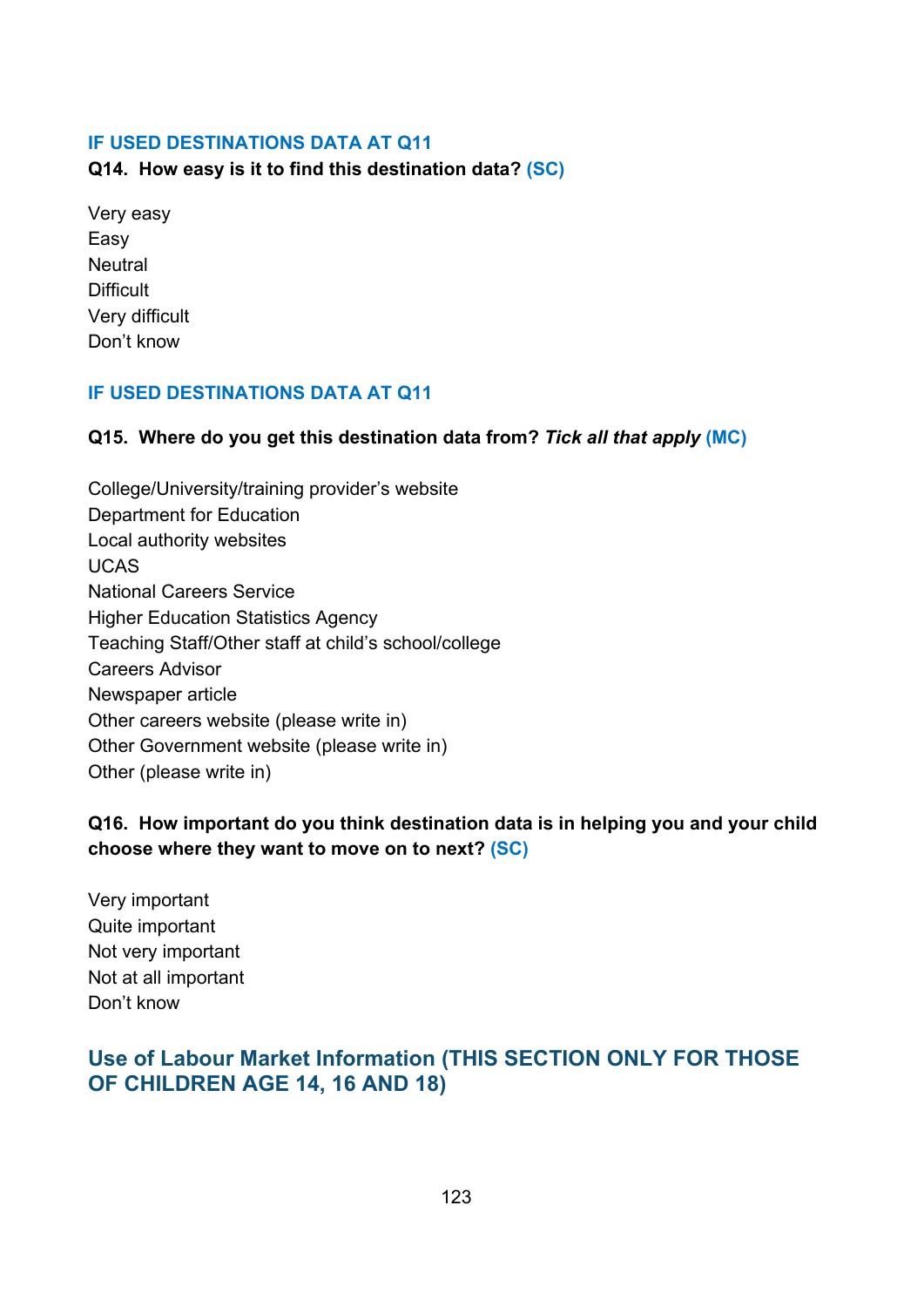*By labour market information we mean information about work and employment such as salaries, the availability of jobs, skills gaps and demand for jobs in local areas.*

**Q17. Have you used any of the following information to help you in the conversations that you're having with your child about** choosing where they want to move on next (e.g. college, school sixth form, college, university, apprenticeships, getting a job)? **(MC)**

Skills required for specific jobs - **ROUTE TO Q18b**

The average salary of jobs - **ROUTE TO Q18b**

The availability of jobs for a specific career or industry - **ROUTE TO Q18b** The local area/regional demand for jobs in a specific industry - **ROUTE TO Q18b** How in demand certain jobs/careers will be in the future - **ROUTE TO Q18b** I have not used any of this type of information - **ROUTE TO Q18a** Other (please write in) - **ROUTE TO Q18b**

## **IF CODED NOT USED AT Q17**

**Q18a. You have said that you have not used Labour Market Information. We are interested in understanding why you have not used this information. Please select all that apply (MC)** 

I don't know where to find it I didn't know it was available I don't think it would be useful to either myself or my child I've not used it yet, but I may use it in the future I find it confusing

## *IF USED LMI AT Q17.* **(ie SELECTING ANYTHING OTHER THAN 'I HAVE NOT USED THIS TYPE OF INFORMATION) – ROUTE TO 18b**

**Q18b. Which of these statements best describes how you use the labour market information…? (MC)**

I use the labour market information myself

I tell my child about the labour market information and then they go off and look at it themselves

My child and I use and talk about the labour market information together

## **IF USED LMI AT Q17**

## **Q19. How useful do you find this labour market information?**

Very useful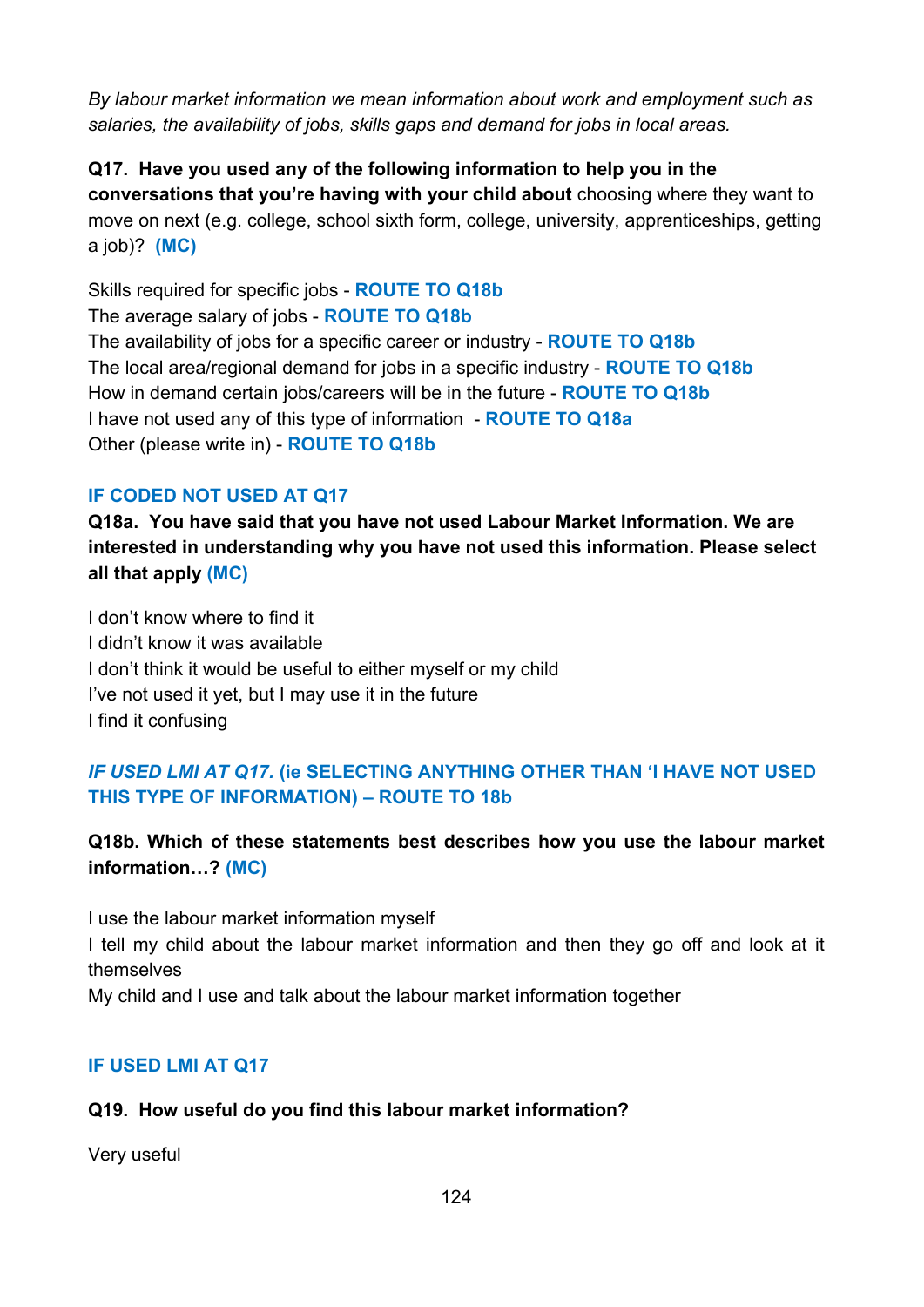Quite useful Not very useful Not at all useful Don't know

#### **IF USED LMI AT Q17**

#### **Q20. How easy is it to find this labour market information?**

Very easy Easy **Neutral Difficult** Very difficult

#### **IF USE LMI AT Q17**

## **Q21. Where do you get this labour market information from?** *Tick all that apply*  **(MC)**

Newspaper article College/University/training provider's website Office for National Statistics Job Centre Plus Higher Education Statistics Agency Local authority websites e.g. Local Labour Market Information Portal National Careers Service UCAS Friends/families experience/knowledge My own professional networks Teaching Staff/Other staff at child's school/college Careers Advisor Other careers website (please write in) Other Government website (please write in) Other (please write in)

## **Q22. How important are the following in your decision to use labour market information to help your child make decisions about their future?**

#### **GRID**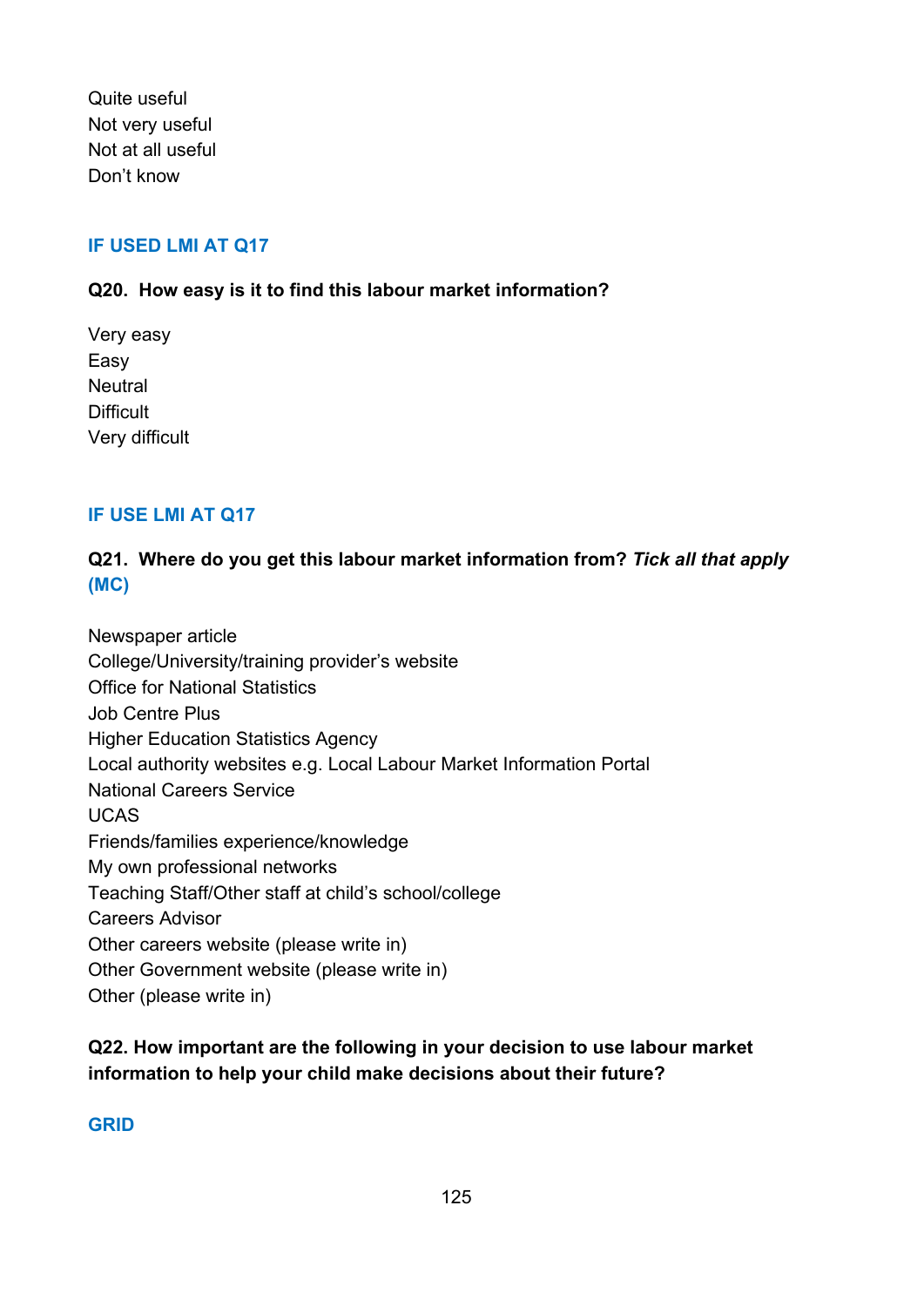Very important to me Quite important to me Not very important to me Not at all important to me Don't know

So that I'm more informed about what my child's options are To ensure my child is thinking about all the options available to them To encourage my child to think about jobs and careers where there are going to be lots of opportunities in the future So that I can give the information to them to help them in their decision-making Other (please write in)

# **Attitudinal questions (ALL PARENTS)**

**Q23. Please tell us how much you agree or disagree with the following statements…?**

#### **GRID**

*Strongly agree Agree Neither agree nor disagree Disagree Strongly disagree Not applicable* 

I think it is important to speak to your child about different jobs and what they might want to do in the future

I want to encourage my child to have high aspirations for the job and career they could go on to do

I think my child is still too young to be thinking about jobs and careers and what they want to do in the future

My child asks me questions about different jobs and careers

My child has a clear idea about what they want to move on do next in terms of education, employment or training

I would like to know more about what I could be talking to my child about in relation to jobs and careers

Thank you for taking the time to complete this survey.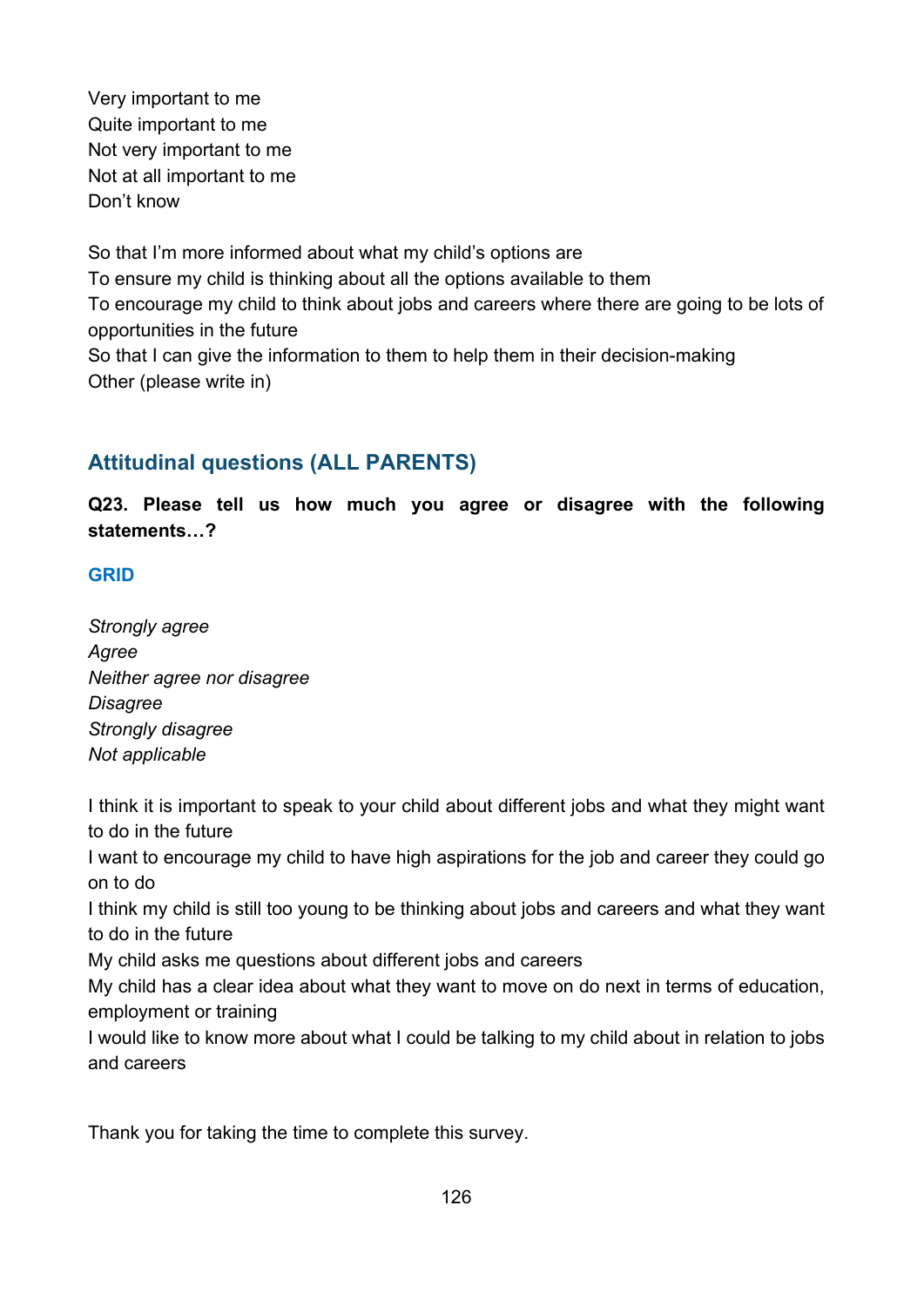We are also undertaking some telephone interviews with parents as part of the research. This would involve a 20-30 minutes interview over the phone at a time to suit you to find out more about how you are helping your child with decisions about their future.

If you would be willing to take part in a telephone interview, please provide your contact details below and a researcher will contact you. Your contact information will be used for this research study only and will not be shared with any other party. It will be destroyed upon completion of this research:

Name \_\_\_\_\_\_\_\_\_\_\_\_\_\_

| Contact number |  |  |
|----------------|--|--|
| Email          |  |  |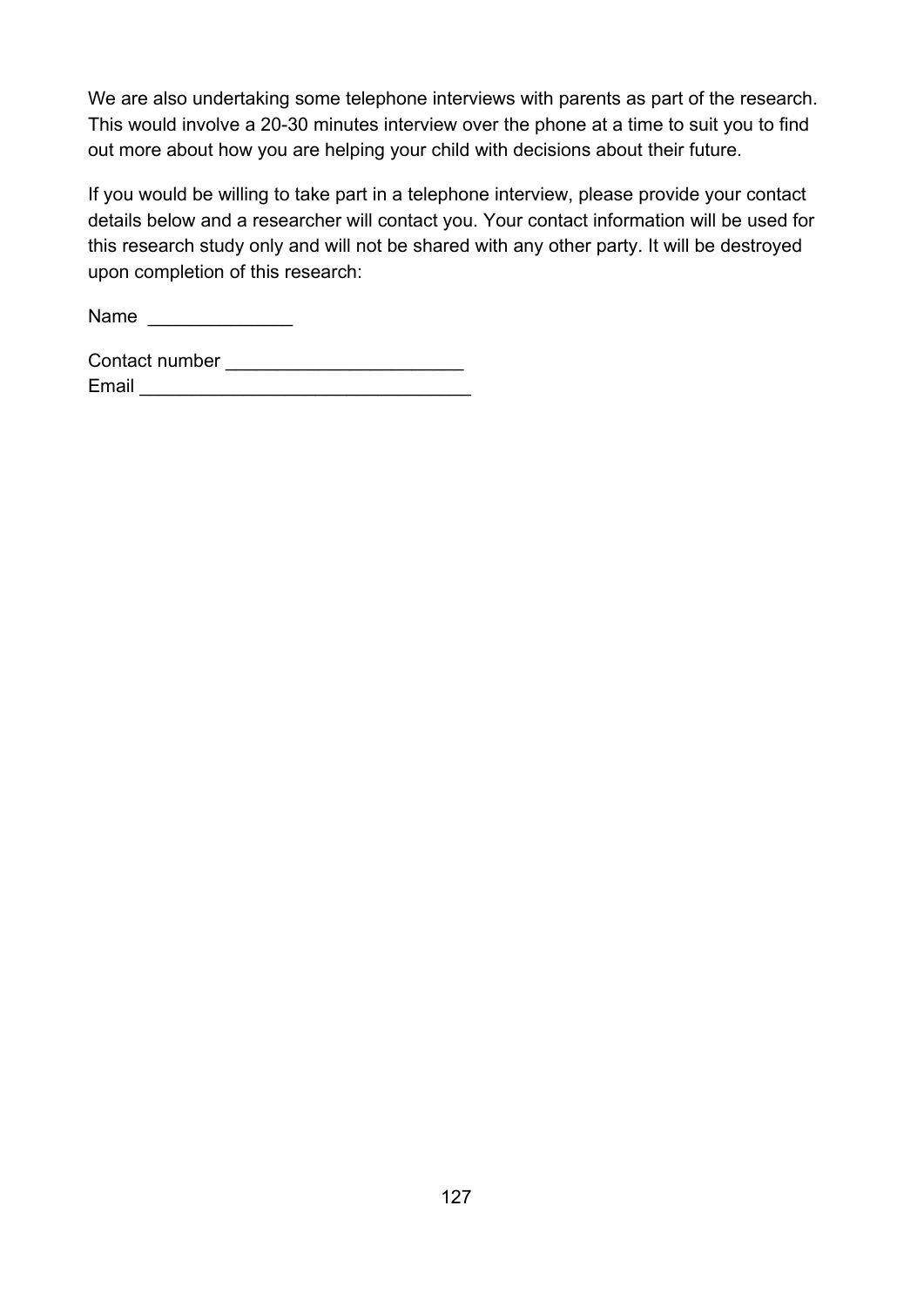# **Bibliography**

Archer L and Moote J (2016) *ASPIRES 2 Project Spotlight: Year 11 Students' Views of Careers Education and Work Experience*

Barnados (2013), *Helping the inbetweeners: Ensuring careers advice improves the options for all young people*

Careers and Education Company (2016), *Moments of Choice: How education outcomes data can support better informed career decisions*

CDI (2015), *Survey of Career Education and Guidance in Schools and Links with Employers*

DfE (2017), *Careers guidance and inspiration in schools: Statutory guidance for governing bodies, school leaders and school staff*

DfE, *LMI For All*:<http://www.lmiforall.org.uk/>

Education, Skills and the Economy Sub-Committee's inquiry

Futures Advice, skills & employment (2015): *How to Maximise your return on learner destination tracking campaigns* (2015)

House of Commons Business, Innovation and Skills and Education Committees, Sub-Committee on Education, Skills and the Economy (2016) *Careers education, information, advice and guidance.* First Joint Report of the Business, Innovation and Skills and Education Committees of Session 2016–17

Local Government Association (2014), *Write up from LGA Workshop on use of Destinations Data*

National Careers Council (2013), *An Aspiration Nation: Creating a culture change in careers provision'*

Ofsted (2013), *Going in the right direction? Careers guidance in schools from September 2012*

Oxfordshire County Council (2015), *Careers Education, Information, Advice and Guidance Survey: Oxfordshire Results 2015*

The Gatsby Charitable Foundation (2014) *Good Career Guidance*

Warwick Institute for Employment Research (2016), *Richer Information on Student Views: Supporting the HESA Review of Destinations and Outcomes Data*